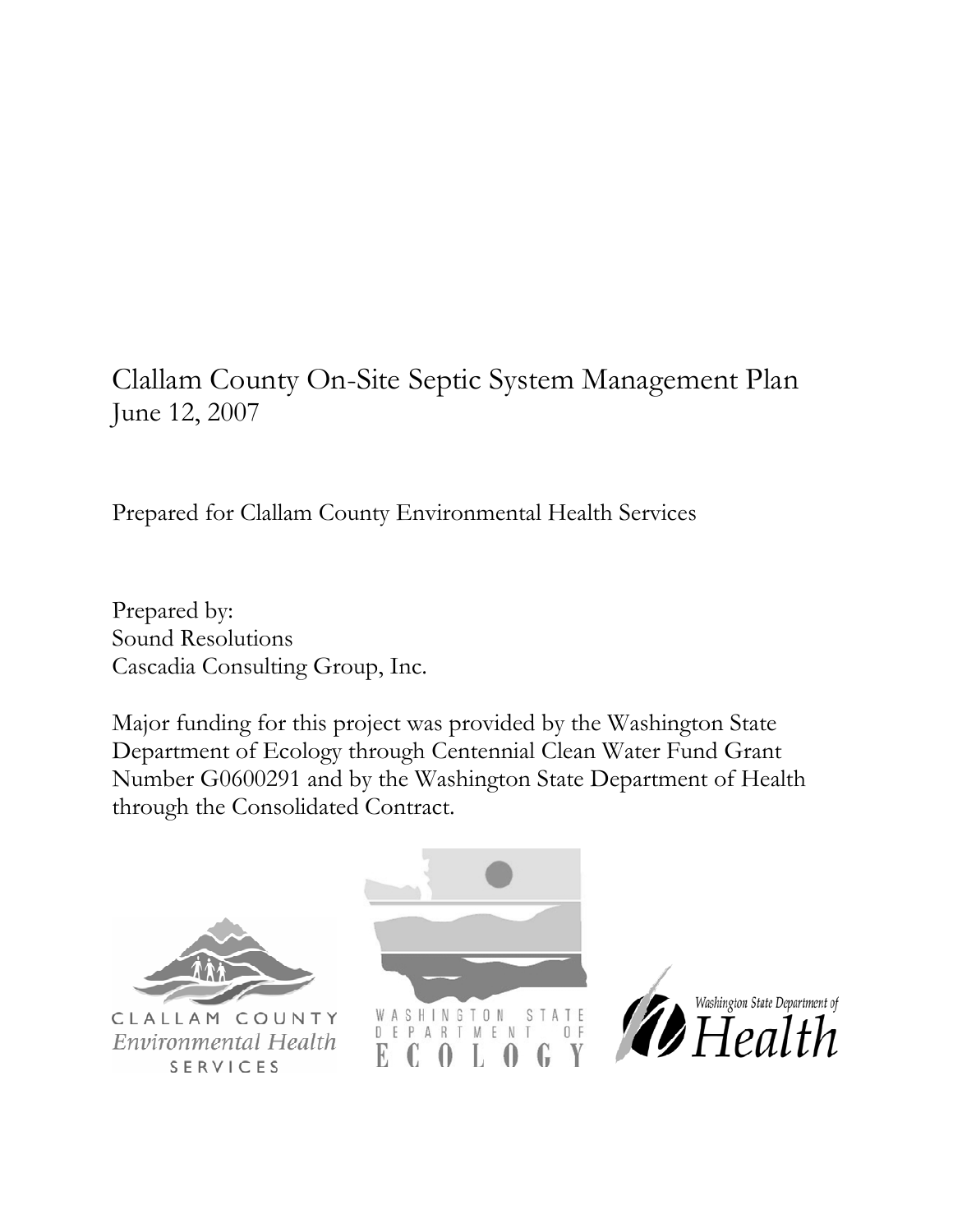The Clallam County Board of Health adopted this plan at a public hearing on June 19, 2007.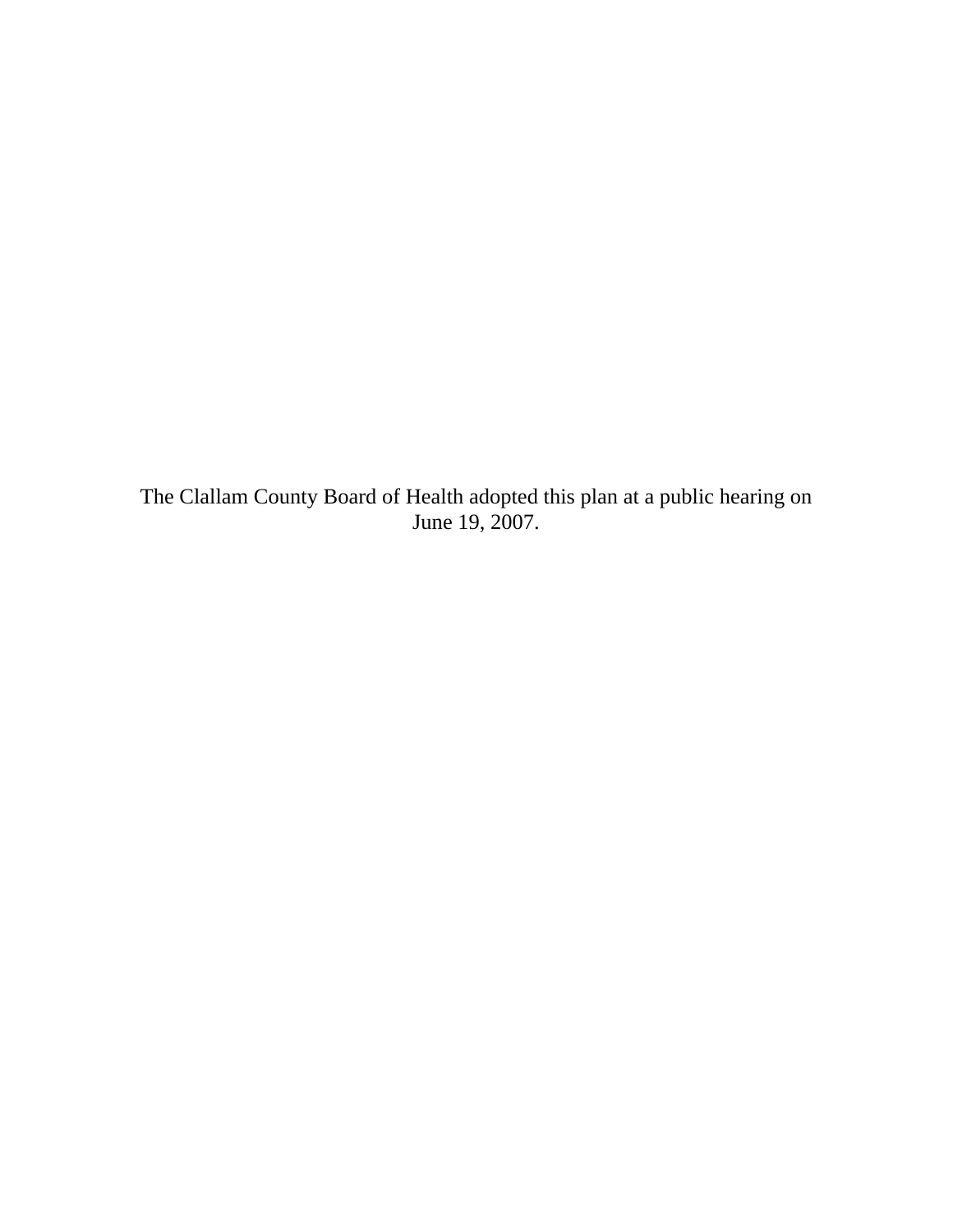# **List of Clallam County OSS Work Group Members**

| <b>Affiliation</b>                                            | Representative      |
|---------------------------------------------------------------|---------------------|
| Acme Septic/OMI/O&M providers                                 | <b>John Cerutti</b> |
| Arrow Septic Tank Builders/pumpers                            | Dale Brown          |
| City of Forks                                                 | Dave Zellar         |
| City of Port Angeles                                          | Glenn Cutler        |
| <b>Clallam Conservation District</b>                          | Clea Rome           |
| Clallam County Environmental Health Services                  | Andy Brastad        |
| Clallam County PUD #1/septic system management entities       | Mike Kitz           |
|                                                               | Tom Martin          |
| First Federal Savings & Loan Association/lending institutions | Kendra Waggoner     |
| <b>Onsite Services</b>                                        | Jerry Jacobs        |
| Jamestown S'Klallam Tribe                                     | Hansi Hals          |
|                                                               | Lyn Muench          |
| Lower Elwha Klallam Tribe                                     | Matt Beirne         |
|                                                               | Randall McCoy       |
| Olympic National Park                                         | Tim Simonds         |
| Port Angeles Citizen Representative                           | Jean Sigmar         |
| Public Health Advisory Committee/public health interests      | Virginia Clark      |
| Puget Sound Action Team                                       | John Cambalik       |
|                                                               | Terry Hull          |
| Quileute Tribe                                                | Katie Krueger       |
| R.J. Services, Inc./installers and building professionals     | Roger Wheeler       |
| Remax Fifth Avenue/realty interests                           | Michael McAleer     |
| Roto Rooter/septic pumpers                                    | Darien Sofie        |
| Sequim Citizen Representative                                 | Kristin Phillips    |
| Shorebank Enterprise Cascadia/lending institutions            | Mark Bowman         |
| Soils Application, Inc./designers                             | Ken Warren          |
| Washington State Department of Ecology                        | Lynn Schneider      |
| Washington State Department of Health                         | Selden Hall         |
| West Waste Pumping, Inc./West End citizen representative      | <b>Brent Gagnon</b> |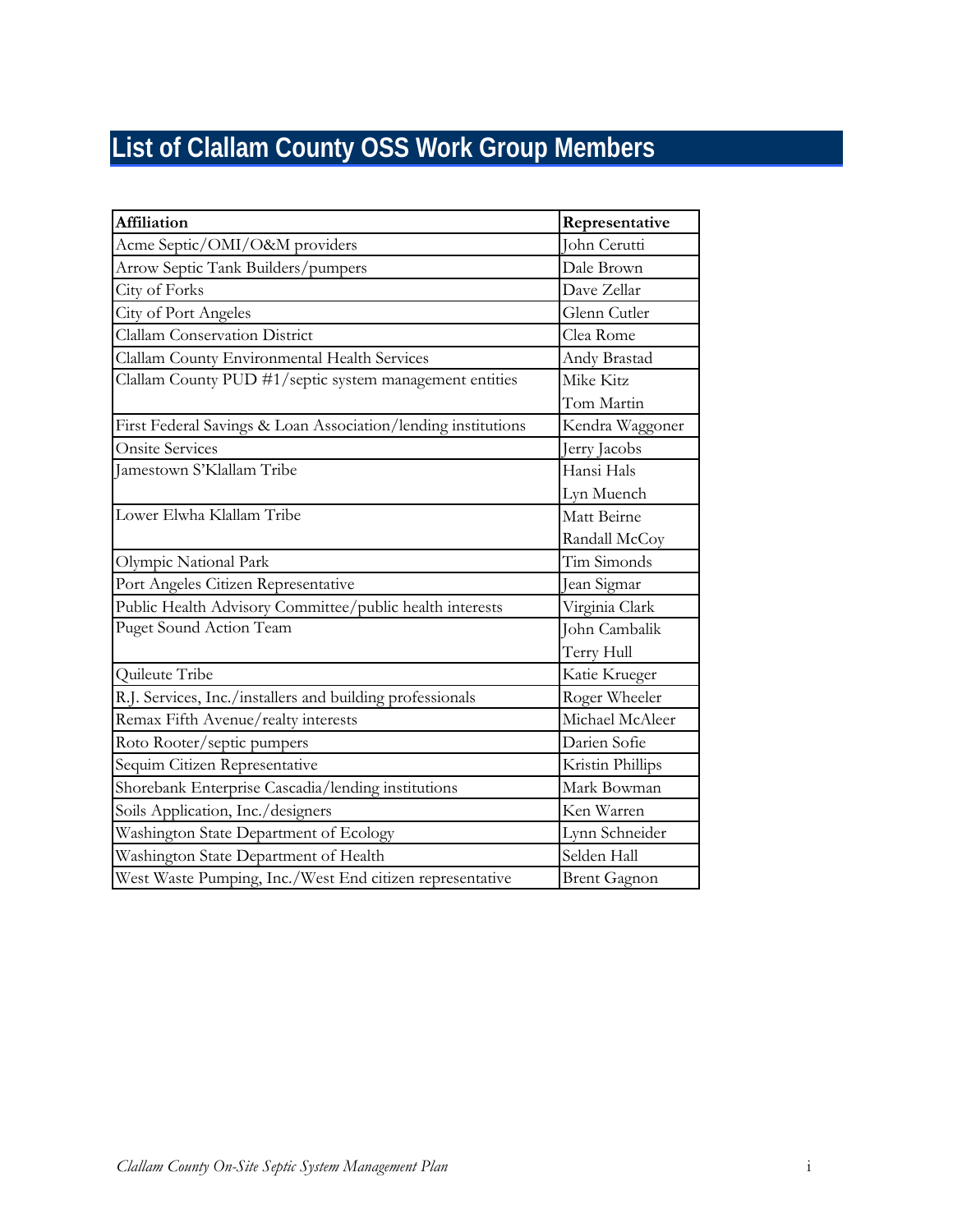# **Table of Contents**

| Ensuring Electronic OSS Data Systems for Each MRA are Compatible within Clallam County  20 |  |
|--------------------------------------------------------------------------------------------|--|
|                                                                                            |  |
|                                                                                            |  |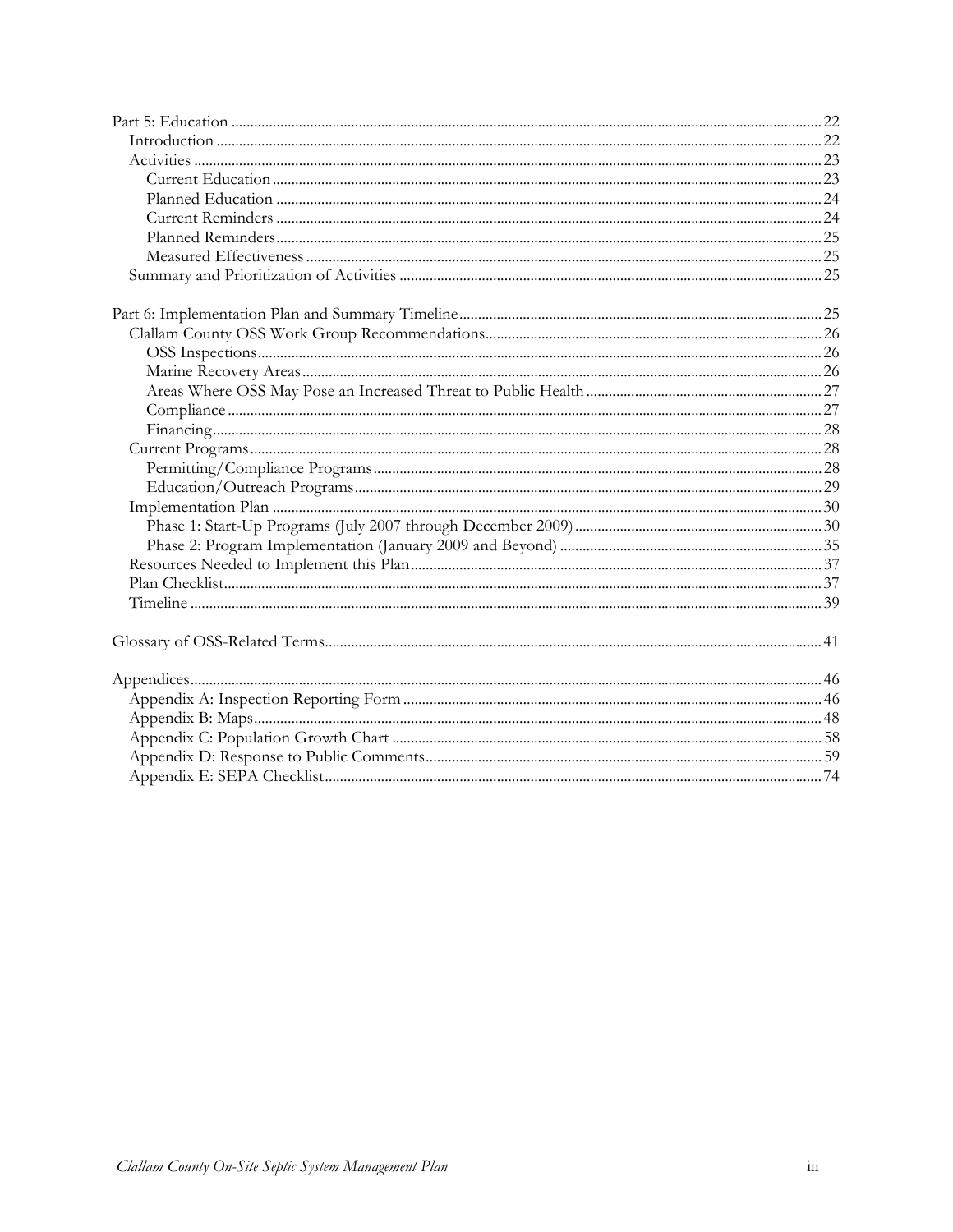## **Executive Summary**

## **Introduction**

In July 2005, the Washington State Board of Health adopted Chapter 246-272A WAC, which requires local health departments to develop plans for the management of on-site septic systems (OSS) within their jurisdictions. In 2006, the Legislature enacted RCW 70.118A, which requires local health jurisdictions that border Puget Sound to identify Marine Recovery Areas (MRA) where OSS contribute to marine water quality problems, and to develop management strategies to find and repair all failing OSS within the MRA.

To help develop the plan recommendations, Clallam County Environmental Health Services (Clallam County EHS) elected to form an OSS Work Group composed of people who live and work in Clallam County, and ex-officio members from outside the county. This OSS Work Group began meeting in October 2006, and provided recommendations to the County on inspection requirements, creation of a Marine Recovery Area, funding options, and compliance activities. A list of OSS Work Group members can be found on page i of this plan.

## **Clallam County OSS Work Group Recommendations**

The Clallam County OSS Work Group recommended that the County take the following actions to fulfill the requirements of Chapter 246-272A WAC and RCW 70.118A.

### **OSS INSPECTIONS**

- The Work Group believed the frequency of the state's OSS inspection requirements is adequate: conventional gravity systems must be inspected at least once every three years, and all other systems must be inspected at least once every year. The Work Group did not recommend more frequent inspection requirements.
- For conventional gravity systems (which are required by state law to be inspected every 3 years), OSS owners who have received County-approved training may inspect their own systems.
- For pump systems (which are required by state law to be inspected annually) OSS owners who have received County-approved training may inspect their own systems (unless the manufacturer requires more frequent inspections and/or requires a certified inspector).
- The County should coordinate with the Washington On-Site Sewage Association (WOSSA) to develop the training for OSS owners. The County should pursue grants to offset some of the owners' costs for the trainings. Separate training should be offered for owners of conventional gravity systems and pump systems. All trainings should include:
	- $\checkmark$  Hands-on training (as opposed to classroom or video instruction only);
	- $\checkmark$  A certification process to denote who has successfully completed the course and when the certification must be updated through a refresher course.
- For any properties that do not have an as-built diagram for their property, a professional inspection will be required before the owner can begin conducting their own inspections.
- For community and commercial OSS, annual professional inspections should be required.
	- $\checkmark$  If owners of community or commercial systems can demonstrate that their waste production is comparable to typical single-family residential volumes and strength, and if the owners have received County-approved training, they may inspect their own systems.
	- $\checkmark$  Any fee or assessment for these systems would need to be based on volume and/or strength of waste so that it is comparable to the assessments or fees paid by homeowners (see financing recommendations below).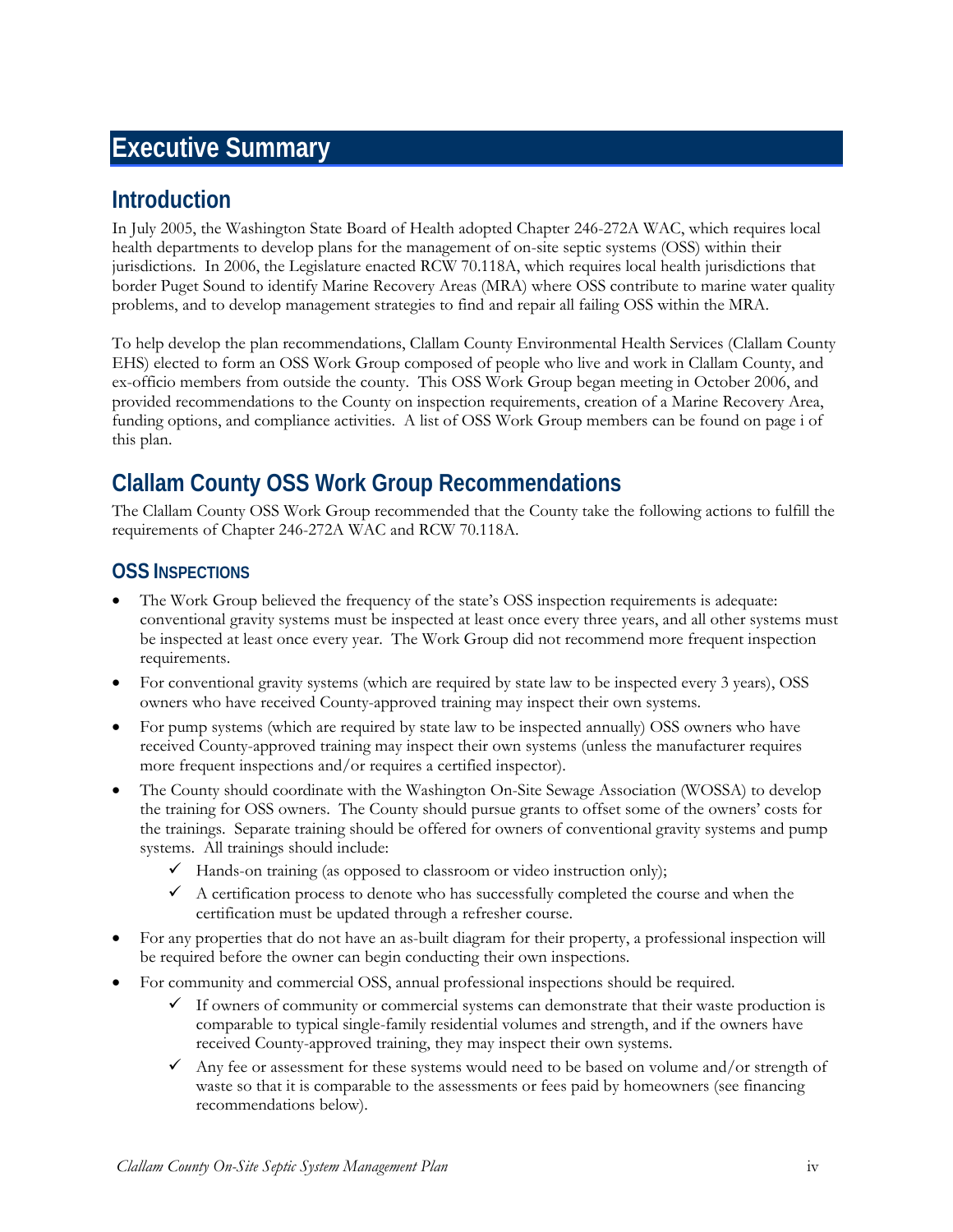### **MARINE RECOVERY AREAS**

- One MRA should be designated, with the same boundaries as the existing Clean Water District.
- OSS owners within the Marine Recovery Area should be required to get a professional inspection as the first inspection required under the new OSS plan. After this initial professional inspection, OSS owners who have received County-approved training may inspect their own systems.
- Clallam County should review its siting and design requirements for OSS in the MRA and revise them if necessary to address the specific environmental concerns in the MRA.
- The MRA should be a high priority for water quality monitoring to assist the County in early identification of failing OSS.

### **AREAS WHERE OSS MAY POSE AN INCREASED THREAT TO PUBLIC HEALTH**

- The following areas should be listed as sensitive areas in the OSS Management Plan:
	- $\checkmark$  Lake Sutherland (and its drainages)
	- $\checkmark$  Lake Pleasant
	- $\checkmark$  Lake Crescent
	- $\checkmark$  Lake Ozette
	- $\checkmark$  The Carlsborg area
	- 9 Frequently Flooded Areas
	- $\checkmark$  Commercial and Recreational Shellfish Growing Areas
- Clallam County should review its siting and design requirements for OSS in sensitive areas and revise them if necessary to address the specific environmental concerns in each sensitive area.
- Sensitive areas should be high priorities for water quality monitoring to assist the County in early identification of failing OSS.
- The plan should be flexible enough to allow the County to identify new sensitive areas if data show that OSS are posing increased public health risks. The County should track all water quality monitoring data collected in the County, including Streamkeepers and Surfriders water quality monitoring data.

### **COMPLIANCE**

- The County's compliance program should include five basic elements:
	- 1. A strong education program that informs OSS owners of the new requirements and the benefits of maintaining and inspecting their OSS.
	- 2. Incentives to encourage OSS owners to inspect their systems and supply the required reports to the County. The County should consider fee-based incentives (e.g. lower fees or assessments for those who submit required reports and higher fees or assessments for those who do not). Financial assistance should also be provided to low-income OSS owners.
	- 3. Simple reporting requirements. Required forms should be easy to complete and return to the County.
	- 4. Risk-based prioritization for compliance actions. Clallam County EHS should prioritize its efforts based on risk to public health and the environment. Thus, the County's highest priorities should be systems that are on shorelines, OSS near wells that could contaminate drinking water, etc.
	- 5. Penalties as a last resort to achieve compliance. Penalties should only be issued after warnings have been given and after education, incentives and other compliance actions have failed.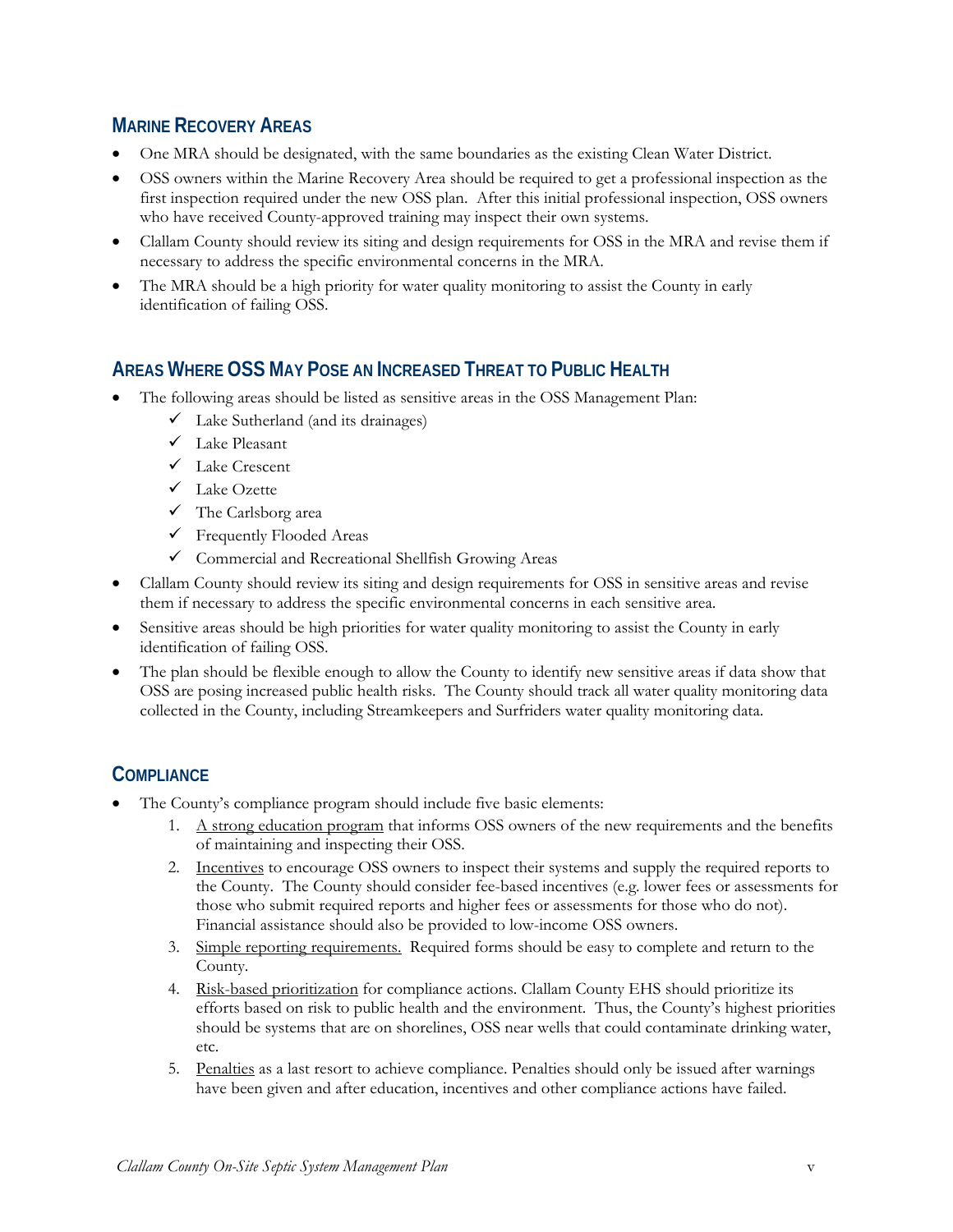- The County should require proof of compliance when County permits are issued, including:
	- $\checkmark$  Building Permits;
	- $\checkmark$  Land Division (e.g. short plats, long plats, conditional use permits, site plans);
	- $\checkmark$  Variances to Critical Areas Ordinance or Certificate of Compliance to Critical Areas Ordinance;
	- $\checkmark$  Shoreline Permits;
	- $\checkmark$  Food Establishment Permits (new or renewal);
	- $\checkmark$  Certificate of Occupancy for commercial building permits;
- The County should require a seller to submit proof of a successful professional OSS inspection prior to the transfer or sale of property.

### **FINANCING**

- The County should be funded to do the following tasks, in accordance with the new state law:
	- $\checkmark$  Developing and maintaining a database of records for all known OSS in the County;
	- $\checkmark$  Ensuring compliance with state inspection and repair requirements;
	- $\checkmark$  Providing ongoing education for OSS owners regarding proper OSS operation and maintenance;
	- $\checkmark$  Identifying areas where OSS could pose an increased public health risk, and developing riskbased operations and maintenance (O&M) requirements;
	- $\checkmark$  Designating a Marine Recovery Area (MRA) in land areas where OSS contribute to marine water quality problems, and developing a strategy for OSS management in the MRA;
	- $\checkmark$  Identifying existing failing systems in an MRA, and ensuring that the owner completes the necessary repairs; and
	- $\checkmark$  Identifying all unknown OSS within an MRA by 2012.
- Funding should also be provided for:
	- $\checkmark$  Financial assistance to low-income OSS owners to offset increased inspection costs;
	- $\checkmark$  Low-interest loans for OSS owners to pay for OSS repair and replacement;
	- $\checkmark$  Financial incentives to increase compliance with new inspection requirements. However, funding devoted to incentives needs to balance the need to keep the fee or assessment as low as possible.
- A fee or assessment should be collected via the property tax billing and collection process. All fees collected should be designated exclusively for implementation of the OSS plan; no funds should be diverted to the County's general fund.
- The fee should be assessed to all OSS in the County, but not to those on sewer systems.
- The fee should be in the range of \$10-20 per year (\$1.00 to \$1.50 per month)

## **Implementation Plan**

Based upon these recommendations, Clallam County EHS proposes to implement an OSS Management Strategy in two phases.

### **PHASE 1: START-UP PROGRAMS**

Phase 1 will focus on developing the systems necessary for effective implementation. In particular, Clallam County EHS will undertake the following categories of activities in Phase 1:

• Make regulatory changes necessary to support the OSS Management Plan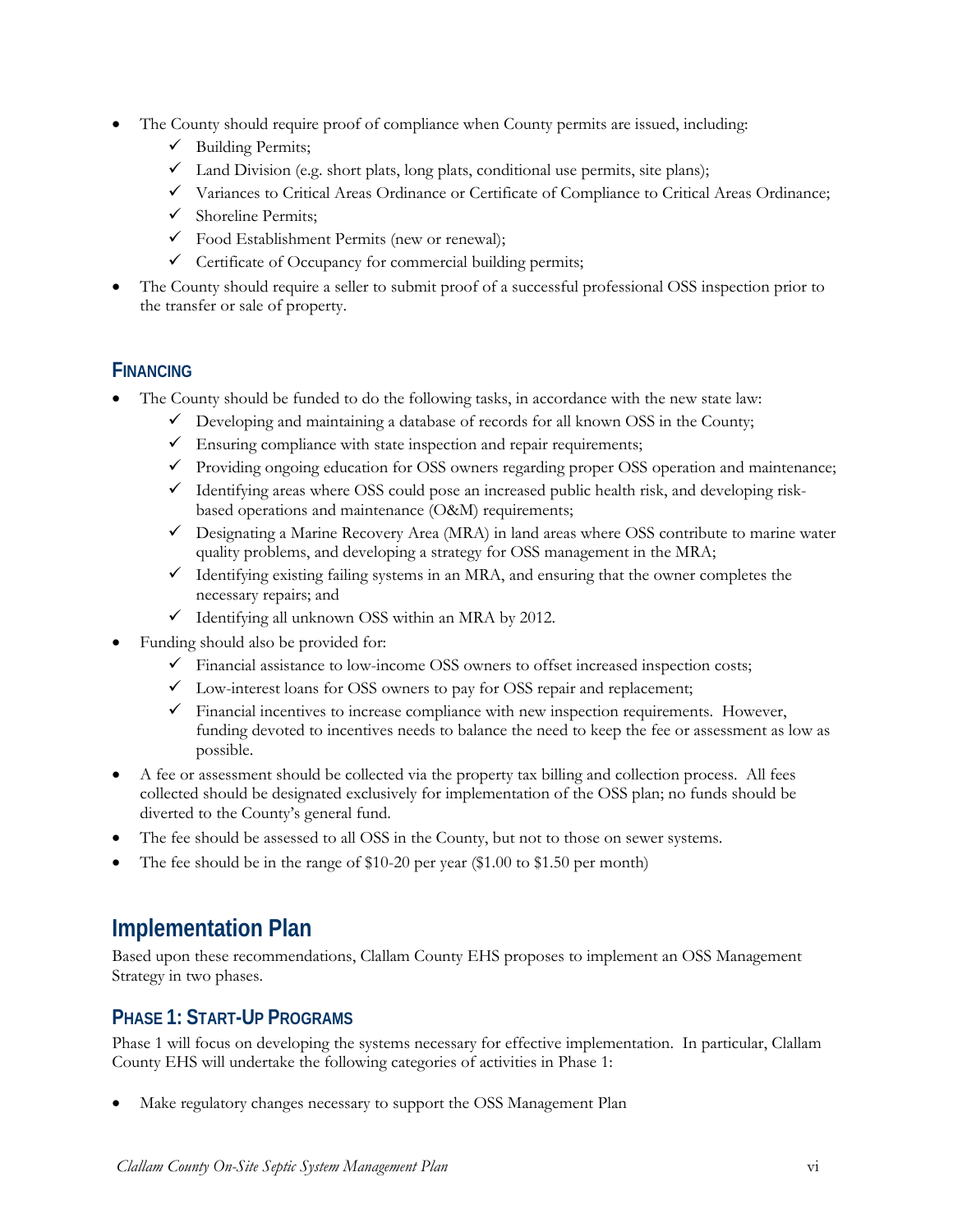- Develop new inspection programs
- Develop a new compliance program
- Create financial systems to fund the Plan's provisions
- Ensure that notification and tracking systems are sufficient
- Develop outreach and education materials and trainings
- Lay the groundwork for identifying all OSS in the Marine Recovery Area

More detail about these categories of activities, and specific activities in each category, can be found in Part 6 of this plan.

### **PHASE 2: PROGRAM IMPLEMENTATION**

In Phase 2, Clallam County EHS will begin implementing the provisions of this Management Plan if and when sufficient funding is available. Clallam County EHS plans to conduct the following types of activities in Phase 2:

- Notify the public of new inspection requirements
- Ensure adequate inspection capacity
- Track inspection activity
- Identify all OSS in the Marine Recovery Area
- Address areas where nitrates are an issue
- Identify all OSS in areas where systems may pose an increased threat to public health
- Conduct public outreach
- Measure the effectiveness of new programs

More detail about these categories of activities, and specific activities in each category, can be found in Part 6 of this plan.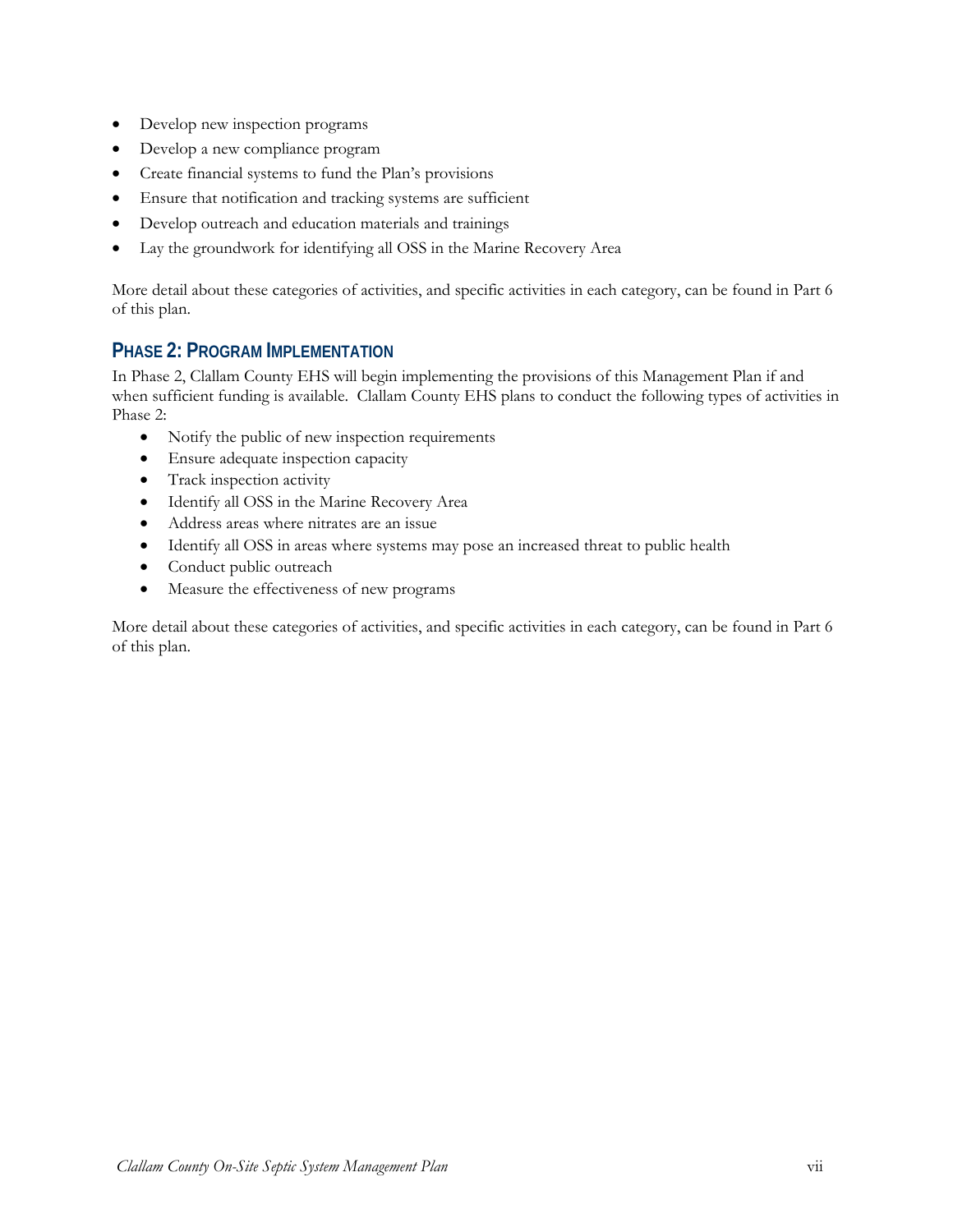## **Introduction**

## **Development of the OSS Management Plan**

#### *Legal Authority for this Plan*

In July 2005, the Washington State Board of Health adopted Chapter 246-272A WAC, which requires local health departments to develop plans for the management of on-site septic systems (OSS) within their jurisdictions. This OSS Management Plan fulfills this requirement for Clallam County Environmental Health Services (Clallam County EHS).

In March 2006, the Legislature enacted Third Substitute House Bill (3SHB) 1458, which requires local health jurisdictions that border Puget Sound to identify Marine Recovery Areas (MRA) where OSS contribute to marine water quality problems, and to develop management strategies to find and repair all failing OSS within the MRA. Parts 4 and 6 of this plan fulfill this requirement for Clallam County EHS.

#### *Process Used to Develop this Plan*

To help develop the plan recommendations, Clallam County EHS elected to form an OSS Work Group composed of people who live and work in Clallam County, and ex-officio members from outside the county. This OSS Work Group began meeting in October 2006, and provided recommendations to the County on inspection requirements, creation of a Marine Recovery Area, funding options, and education and enforcement activities. A list of OSS Work Group members can be found on page i of this plan.

#### *A Guide to the OSS Management Plan*

In June 2006, the Washington State Department of Health released a document called On-Site Sewage System Management Plan Guidance for the Twelve Puget Sound Counties. This document created an outline for OSS Management Plans to follow. Therefore, this OSS Management Plan is laid out largely in accordance with that outline, as follows:

- Part 1 describes Clallam County's OSS database and activities the County plans to take to enhance it.
- Part 2 provides information about a variety of environmental and demographic trends in Clallam County, and describes how Clallam County identifies sensitive areas.
- Part 3 describes the Clallam County EHS' current OSS operations and maintenance (O&M) program, and the changes the Clallam County OSS Work Group recommends to comply with the new state law both County-wide and in sensitive areas.
- Part 4 describes how the OSS Work Group identified a Marine Recovery Area in Clallam County, the Work Group's recommendations for actions in that Marine Recovery Area, and current activities in the Marine Recovery Area. (Please note that Part 4 differs from the State's guidance document.)
- Part 5 describes the Clallam County EHS' current and planned OSS education efforts.
- Part 6 differs from the State's guidance document. It is an implementation chapter that shows how Clallam County EHS plans to implement the Work Group's recommendations, given available resources. This Part also includes information about the resources needed and timelines for implementation.

### **Vision for OSS Management in Clallam County**

To guide its implementation of the On-Site Septic Management Plan, Clallam County EHS created the following vision for effective OSS management in the county: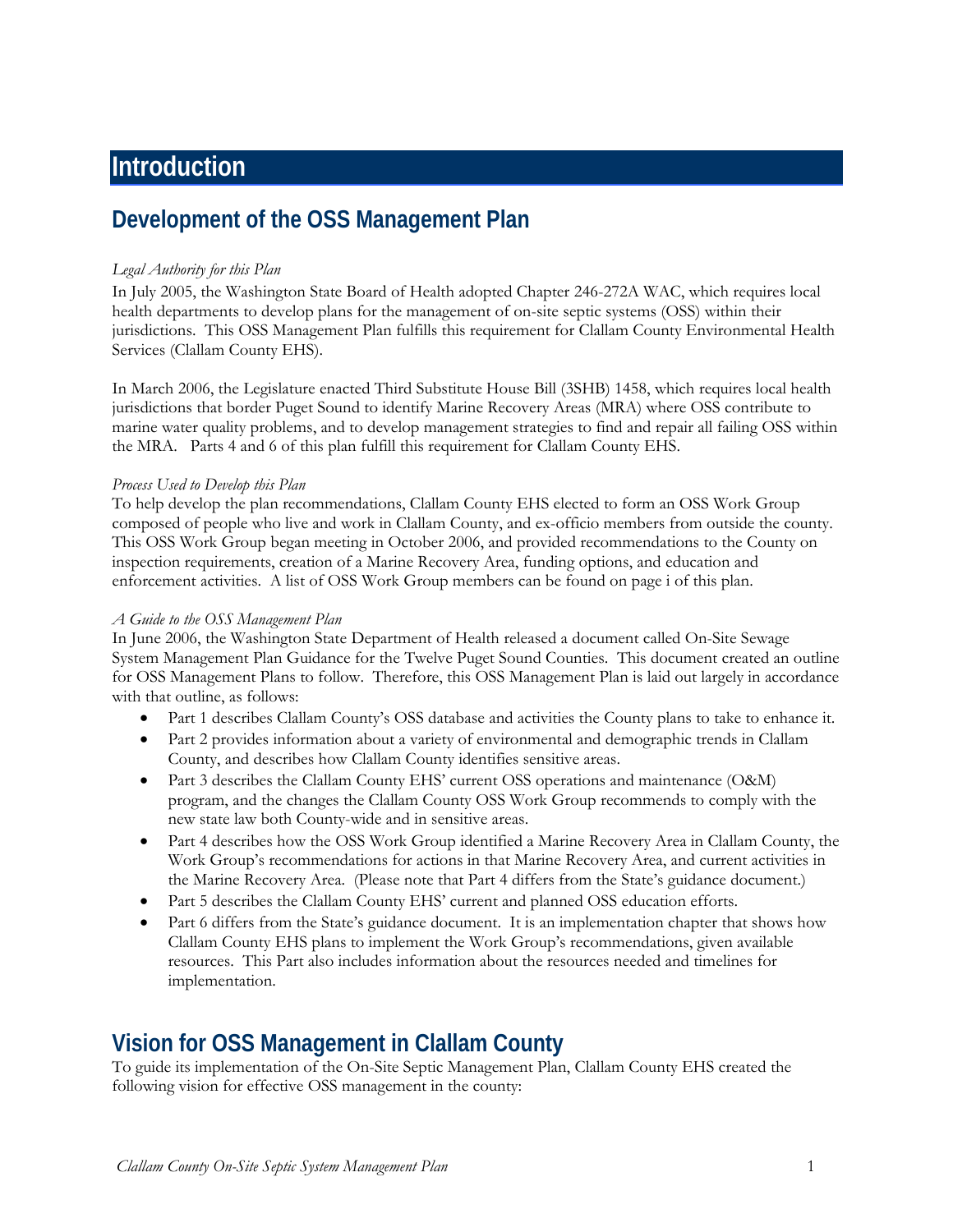Septic systems within Clallam County do not threaten public health or the environment because they are designed and installed properly, well-maintained and monitored, and affordable for residents to operate and maintain.

Clallam County ensures the safety and quality of on-site septic systems by:

- Reviewing all site evaluations and system designs, performing final inspections of installations and reviewing all as-built submittals;
- Providing ongoing public education and outreach programs, including meetings with and classes for OSS professionals and realtors;
- Identifying all septic systems and investigating complaints;
- Licensing OSS installers and pumpers, monitoring the workmanship of State-licensed designers, and ensuring that Clallam County staff maintain technical certifications;
- Developing rules and policies as necessary;
- Ensuring that all problem septic systems are repaired and that owners have access to the capital they need to maintain and repair their systems; and
- Ensuring that Environmental Health has adequate capacity and stable funding to accomplish its longterm management goals and provide effective permitting, enforcement, and education.

## **Part 1: Database Enhancement**

## **Introduction**

The new WAC 246-272A-0015 sets a number of requirements for jurisdictions to develop and maintain an electronic inventory of OSS. This part of the Plan shows how Clallam County EHS will comply with the following elements of WAC 246-272A-0015(1):

- a) Progressively develop and maintain an inventory of all known OSS in operation within the jurisdiction.
- f) Maintain records required under [Chapter 246-272A WAC], including of all operation and maintenance activities as identified.

## **Activities**

### **INVENTORY**

### **Current OSS Database**

#### *Description*

Clallam County uses Tidemark Advantage Permit Plan software to store and query permit information, including OSS data. This software integrates the processing of about 20 different case types, including OSS permitting data and O&M data. All data are stored on an SQL Server which is backed up regularly by the Clallam County Information Technology (IT) department. The database is linked to the County's GIS and can export data and reports between Crystal Reports and Access. The Clallam County Department of Community Development (DCD) is currently working on a web interface so that anyone, including residents and professionals, can access as-builts for any parcel of land. Under a grant from the Department of Ecology, Clallam County EHS is entering all hard-copy records into the OSS database.

#### *Calculating OSS Age*

Calculating OSS age through the OSS database is simple, given that each OSS permit is assigned an issue date and a final permitting date when installation of the OSS is complete. These beginning and end dates for OSS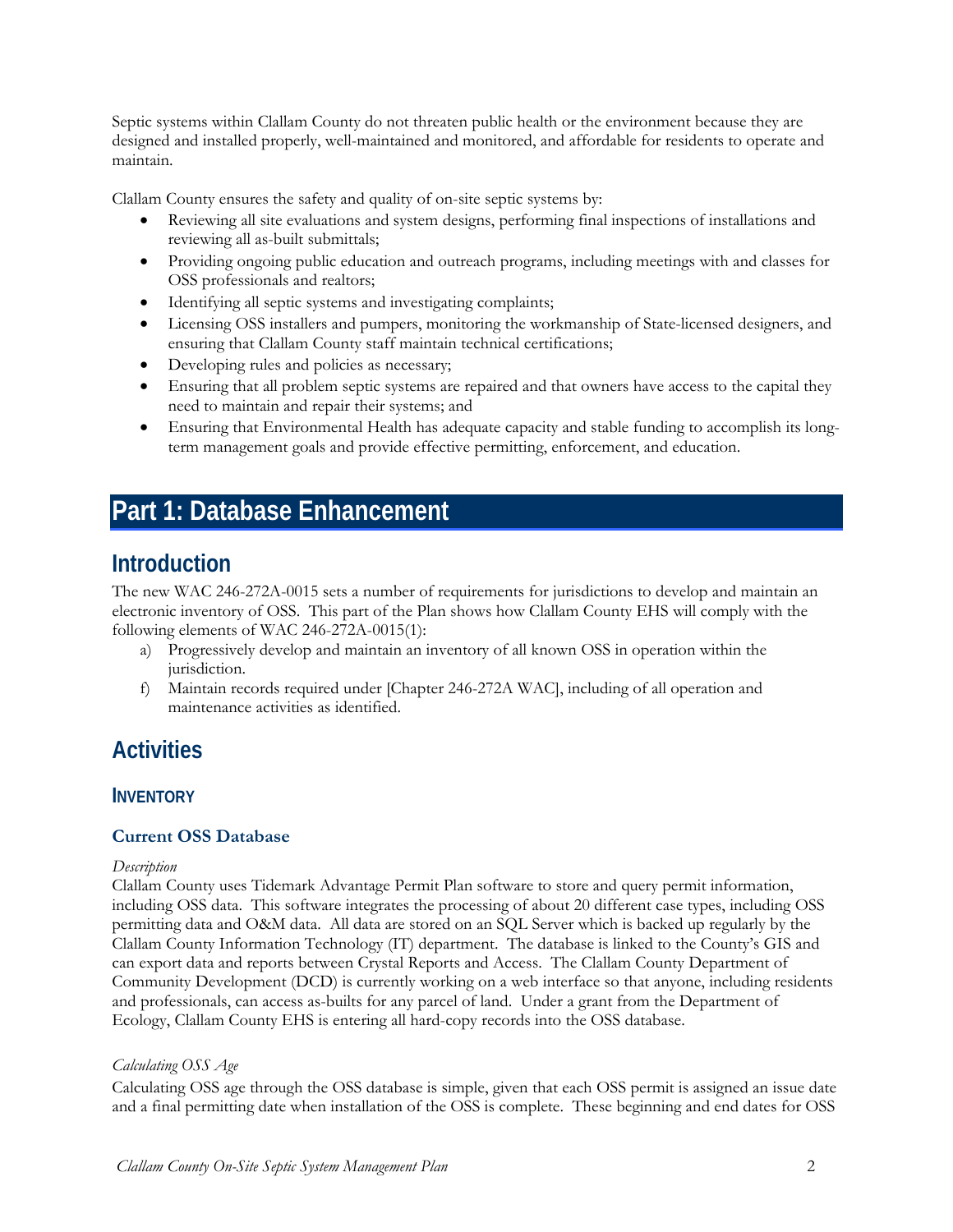permits are stored in the database. In theory, the OSS permit must be issued before a building permit is issued and the OSS completed before a building permit is finalized; therefore, the permit end date indicates the age of the OSS. The earliest OSS installation recorded in the database is from July of 1968.

#### *Maintenance*

OSS data are maintained daily as an integral part of the county's permit process. Clallam County departments may create reports that can be periodically run against the database to facilitate consistent monitoring of countywide OSS information. Two Clallam County EHS permit technicians are responsible for entering and editing all OSS information in the permit database, and running prepared reports as needed. The Clallam County DCD GIS/Data Coordinator administers the permit application database, performs customizations as needed to support the permit process (including cross-departmental processes), and troubleshoots problems. The GIS/Data Coordinator creates custom reports as needed, which can then be run, with modifications, by other staff. Since the county's permit system is integrated across several departments, changes to the OSS database and processes are coordinated with Clallam County DCD.

#### *Numbers of Recorded OSS and Total OSS*

According to the development status data in the Assessor's database, there are 26,545 parcels in Clallam County with at least one residential unit. Approximately 10,000 of these parcels are within the city limits of Forks, Port Angeles, or Sequim, or within the boundaries of the Clallam Bay, Sekiu or Sunland Sewer Systems, making it likely that those parcels use sewer service. Therefore, assuming there is one OSS per parcel with a residential unit, there are approximately 18,400 residential OSS in Clallam County.1 As of February 2007, Clallam County EHS had approximately 14,850 residential OSS permit records in its database, including all of the paper permits back to 1969 and records from Sanitary Surveys. Therefore, there are approximately 3,550 residential parcels with assumed OSS. Similarly, County records indicate a total of 500 commercial parcels and 400 records of commercial systems, meaning that there are approximately 100 commercial parcels with unknown OSS. Because of the variability in installation of community systems, the County is unable to use development status to estimate the number of unknown community OSS. Known, assumed and unknown OSS are defined further in the Glossary, page 19.

#### *Reporting the Location of OSS*

The database links OSS to parcels, rather than to map coordinates, and does not attempt to pinpoint the location of the OSS within a parcel. Instead, the County uses the as-built drawings to estimate the OSS location on a parcel. Mound systems also are visible on aerial photographs or on light detection and ranging (LIDAR) images.

The County's ability to report the location of each OSS relates to the age of the system. Because parcel numbers change as parcels are subdivided, it is sometimes difficult to link an older OSS to the parcel map because its parcel number no longer exists. If a parcel is still on the county map, however, reporting is simple. In general, most data from 1987 to the present day easily can be placed on a parcel and then converted into a map.

Clallam County DCD has embarked on two projects to help alleviate but not solve problems with retired and subdivided parcels:

1. Clallam County DCD is mapping all retired parcels back to 1987. However, it appears even after all data sources are exhausted, there will be some that are simply impossible to find. OSS on these parcels will not be able to be located any closer than their section or quarter section.

 <sup>1</sup> Please note that this estimate may be low because some parcels within city limits may have septic systems.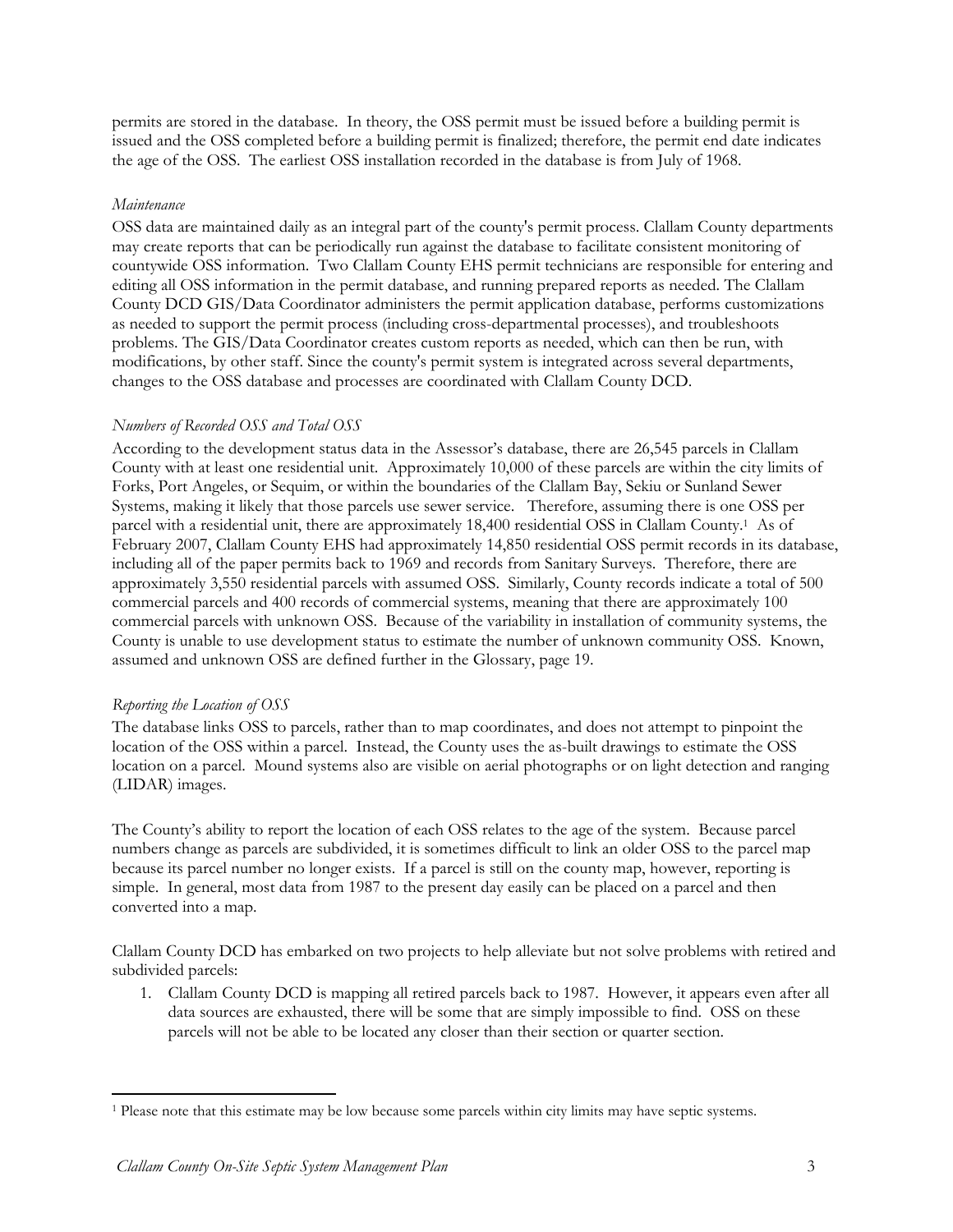2. Clallam County DCD has begun to implement procedures to link existing development permits to the correct "child" parcel when a parcel is subdivided. However, Clallam County DCD does not plan to correct previous errors in linking permit cases to parcels.

#### *Capacity to Report OSS Type*

Currently, the Clallam County EHS records the type of OSS for each system in its database, and uses 21 different categories to do so. Categorization of OSS is less consistent with older systems, and the Clallam County EHS assumes that any older system without categorical information is a conventional system. At the present time, septic systems are classified and coded within the OSS database as follows:

|                        | Code Septic System Type     |
|------------------------|-----------------------------|
| AD                     | Alt Dosed                   |
| AF                     | Sand Line Pressure          |
| AM                     | Mound                       |
| AО                     | General Alternative         |
| AP                     | Pressure                    |
| AS                     | Sand Filter                 |
| AT                     | Aerobic Treatment Unit      |
| BF                     | Biofilter                   |
| C                      | Conventional                |
| DI                     | Drip Irrigation             |
| DN                     | Denitrification             |
| DT                     | Deep Trench                 |
| E                      | Experimental                |
| GF                     | Recirculating Gravel Filter |
| GR                     | Graveless Chamber           |
| $\overline{\text{PT}}$ | Pit Toilet                  |
| <b>SM</b>              | Sand Filter Mound           |
| SP                     | Sand Filter Pressure        |
| T1                     | Treatment Std 1             |
| T <sub>2</sub>         | Treatment Std 2             |
| TО                     | Tank Only                   |

### **Table 1: Septic System Classification in OSS Database**

As of July 1, 2007, the classification types T1 and T2 will be replaced in Permit Plan with new classifications that reflect the new treatment-level definitions: A, B, C, D, E, and N.

Lastly, each OSS's user class is designated as "Individual," "Community," "Commercial," "Large on-site," or "connection to community system."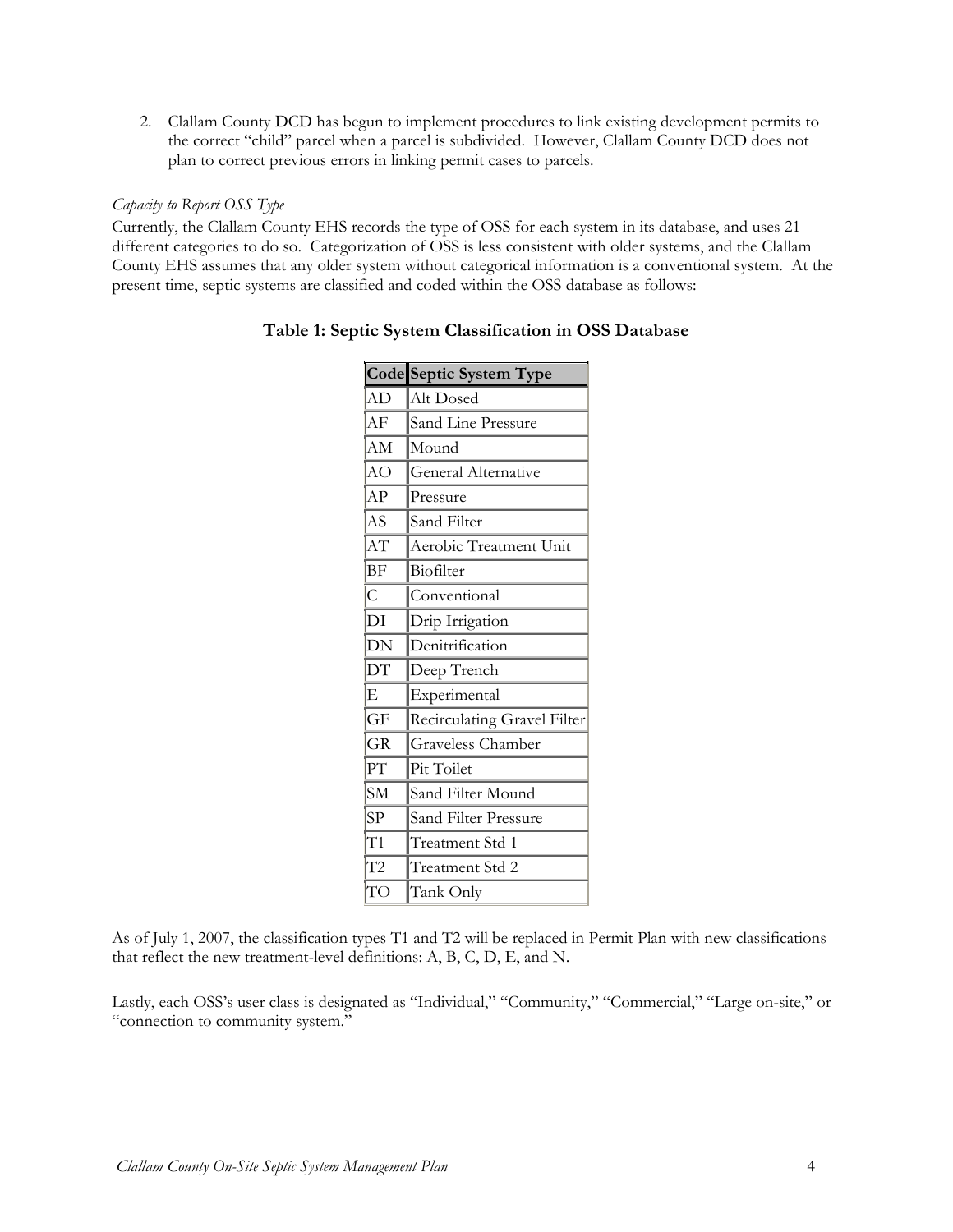#### **Adding and Updating Records in the OSS Database & Identifying Unknown OSS**

All OSS records and data generated since 1987 have been entered into the database as part of the permitting process. Clallam County EHS has paper records for OSS permitted before 1987, and received a grant from the Department of Ecology that supports its work to enter these paper records into the database. This project began in May 2006 and is on-going. Permit technicians are also scanning as-builts for every OSS in the county that they have received.

Clallam County EHS learns of undocumented OSS through repair permit applications: periodically, the County receives an application for a repair permit for a system that it never permitted. While information related to the repair is entered into the database, due to staffing constraints the database records are not necessarily updated with information about the original system.

### **OPERATION & MONITORING – RECORD MAINTENANCE**

### **Clallam County's Current O&M Requirements**

Currently, Clallam County EHS requires owners of Glendon Biofilters, Aerobic Treatment Units, and commercial or community systems to have a service contract with a designer or other qualified O&M provider (with some exceptions for older community systems – see Section 3). When submitting a service report to Clallam County EHS, an O&M provider is required to provide at least the following information:

- Parcel number;
- Name, mailing address, and phone number of the property owner;
- Site address;
- System type;
- System designer;
- Date of installation;
- Description of whether or not a problem was identified;
- Description of whether or not action is needed; and
- O&M Specialist's name, address, and phone number.

There are also a number of required pieces of information for different types and parts of OSS. (To view an inspection reporting form, please see Appendix A.) O&M providers deliver their reports to Clallam County EHS on paper. The O&M database can report OSS service histories.

Local codes require O&M providers to report OSS failures to Clallam County EHS immediately. In turn, Clallam County EHS responds immediately to an OSS failure.

#### **The Current Database System for Maintaining O&M Records, and its Uses**

Clallam County EHS records O&M information in the permitting database described earlier in this section.

Clallam County EHS makes O&M data, and OSS data in general, available for use by realtors and designers/installers of OSS. Realtors frequently request as-built drawings and designers/installers also request OSS information. Clallam County EHS also creates individual packets for residents who sign up for Septic 101 classes who give the County their parcel numbers. These packets contain information about the septic system on the parcel and its O&M record. In addition, Clallam County EHS uses the database to track permit expirations and payments, generate statistics, and geographically track complaints.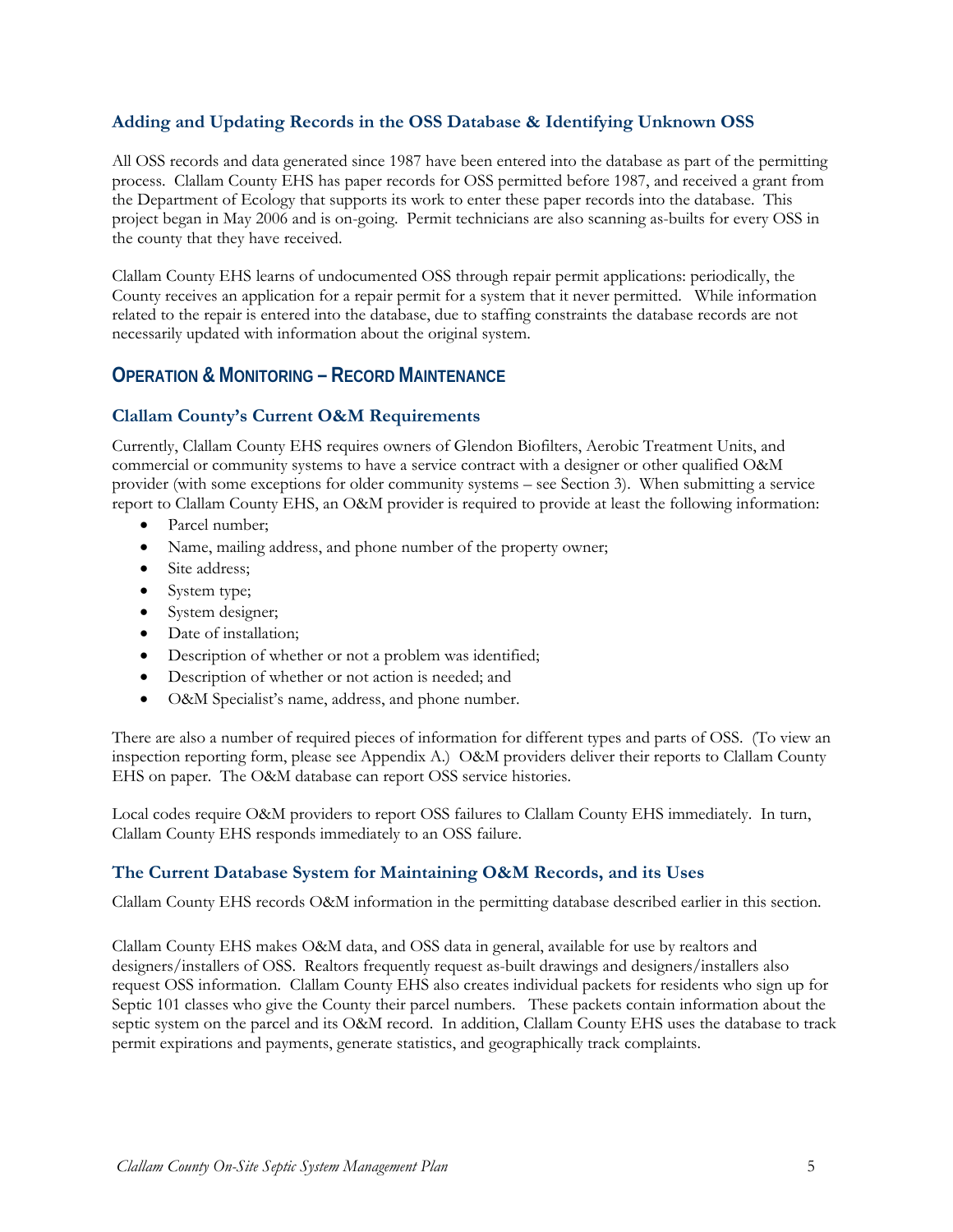#### **Additional or Planned Changes (If Made to the Data Systems)**

The existing Permit Plan database is a robust one that meets many needs. However, to best implement the new OSS requirements, Clallam County EHS envisions enhancing its database in the following ways if funding is available:

- 1. Allow OSS owners and users, the OSS industry, and internal users to input inspection reports over the internet.
- 2. Make OSS permit, inspection, and as-built records accessible over the internet to homeowners, realtors, and the OSS industry.
- 3. Ground-truth questionable OSS permits to verify that the systems have been installed and update the database accordingly. The goal is to have a database that is as accurate as possible.
- 4. Automate generation of lists of the following:
	- a. Which parcels in the county have OSS;
	- b. How many systems are being inspected on the necessary frequency; and
	- c. Which systems are not being inspected.
- 5. Automate notification and reminder letters based on inspection status.
- 6. Track reported and repaired OSS failures.
- 7. Maintain lists of homeowners and OSS professionals who have been certified to conduct OSS inspections.
- 8. Automate notification and reminder letters for certification renewal based on certification status.
- 9. Begin recording GPS coordinates for all new and repaired OSS and add the locations to the database.
- 10. Create reports and maps of OSS in Clallam County, their type, and their status.
- 11. Track the inspection incentive program, if one is created.
- 12. Track compliance actions.

An estimation of the costs of these activities is discussed in Part 6 of this document. Clallam County EHS also plans to use its database to assist with identifying all OSS in the Marine Recovery Area (please see Part 4 for more information about the Marine Recovery Area proposed for Clallam County). Using information gained from inspection reports, a survey of OSS owners in the Marine Recovery Area (MRA), and site visits, Clallam County will create a map showing known and unknown OSS in the MRA. This map also will indicate whether OSS owners are in compliance with new inspection requirements and identify systems that are failing.

In addition, Clallam County DCD is working on three significant changes to its permit-tracking system, as follows:

- 1. The County is restructuring its review and approval process for land divisions. One result of this process will be significant improvement in the County's ability to maintain the digital relationship between permitted activities – such as installing an OSS – and the actual parcel upon which the activities are occurring, as parcels are split and reconfigured.
- 2. Clallam County DCD is integrating its GIS parcel layer with the parcel tables already in the permit database. This integration will help ensure that permit technicians have ready access to information about relevant conditions or limitations on every parcel, such as the presence of sensitive areas or appropriate zoning.
- 3. Clallam County DCD intends to grant online access to the permitting database for select purposes. This project could assist EHS with its proposal to allow service providers and OSS owners to submit O&M reports electronically.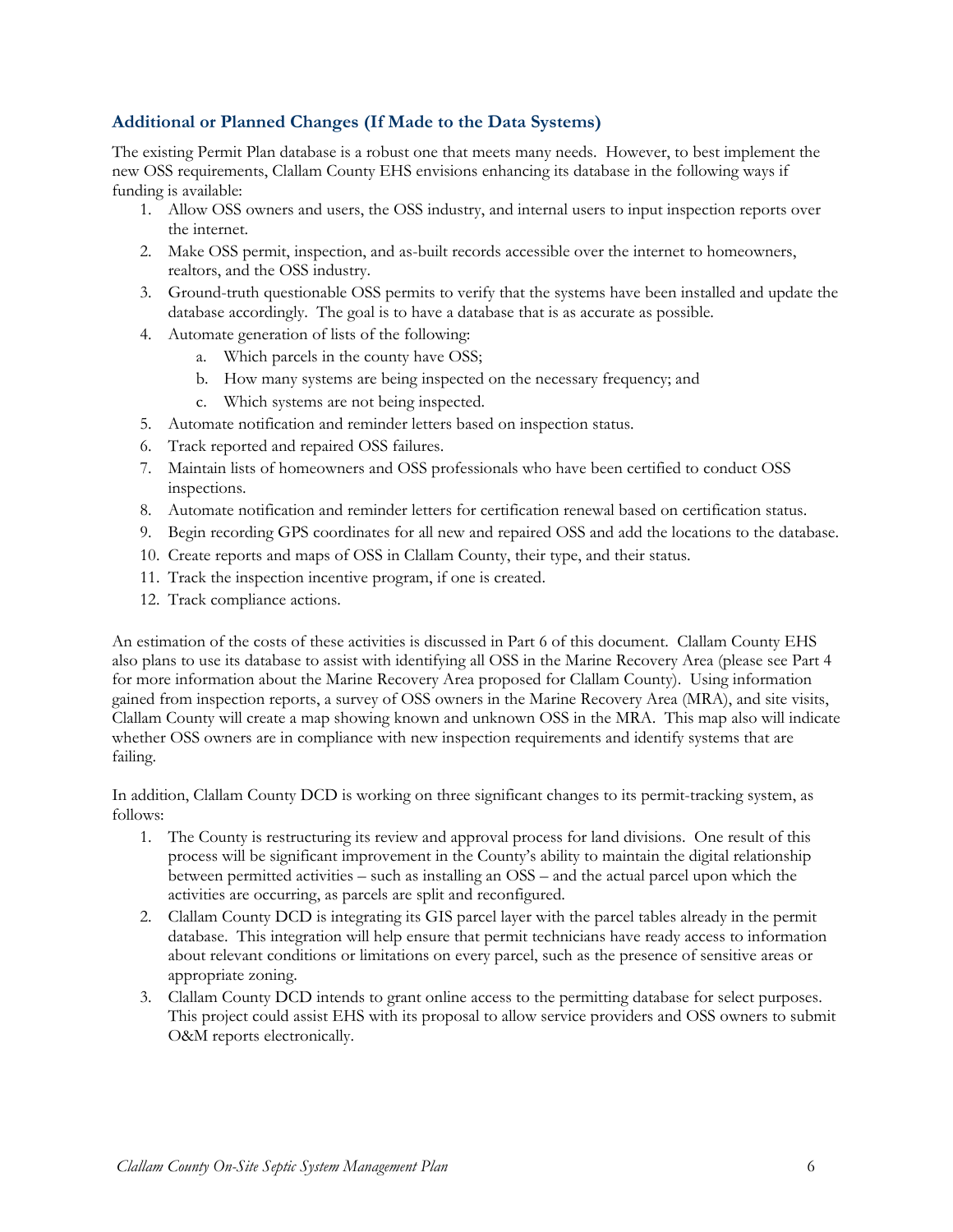## **Summary of Database Activities**

Clallam County EHS plans to enhance its existing Permit Plan database in a variety of ways to simplify implementation of the new requirements and to improve EHS ability to measure the effectiveness of new programs. These enhancements are listed above.

Clallam County EHS also plans to work with DCD to develop a map that shows all known and unknown OSS in the Marine Recovery Area.

Lastly, Clallam County DCD plans three upgrades to the database:

- 1. Adoption of new procedures for linking OSS to parcels even when parcels are subdivided;
- 2. Integration of parcel data with the GIS system by the end of 2007; and
- 3. Development of online access to the database for select purposes.

Please see Part 6 for an estimate of resources needed and timelines to implement these activities. The timeline in Part 6 also prioritizes among activities proposed under this Plan.

## **Part 2: Identification of Sensitive Areas**

### **Introduction**

This section describes how Clallam County EHS identifies sensitive areas where OSS could pose an increased public-health risk. It also describes environmental and demographic characteristics of Clallam County, and how Clallam County EHS coordinates with other jurisdictions and agencies when making decisions about sensitive areas.

This part of the Plan satisfies the following elements of WAC 246-272A-0015(1):

- b) Identify any areas where OSS could pose an increased public health risk. The following areas shall be given priority in this activity:
	- i) Shellfish protection districts or shellfish growing areas;
	- ii) Sole source aquifers designated by the USEPA;
	- iii) Areas in which aquifers used for potable water as designated under the Washington State Growth Management Act, chapter 36.70A RCW are critically impacted by recharge;
	- iv) Designated wellhead protection areas for Group A public water systems;
	- v) Up-gradient areas directly influencing water recreation facilities designated for swimming in natural waters with artificial boundaries within the waters as described by the Water Recreation Facilities Act, chapter 70.90 RCW;
	- vi) Areas designated by the department of ecology as special protection areas under WAC 173- 200-090, Water quality standards for ground waters of the state of Washington;
	- vii) Wetland areas under production of crops for human consumption;
	- viii) Frequently flooded areas including areas delineated by the Federal Emergency Management Agency and or as designated under the Washington State Growth Management Act, chapter 36.70A RCW;
	- ix) Areas where nitrogen has been identified as a contaminant of concern; and
	- x) Other areas designated by the local health officer.
- i) Assure that the Plan was developed to coordinate with the [Clallam County] comprehensive land use plan.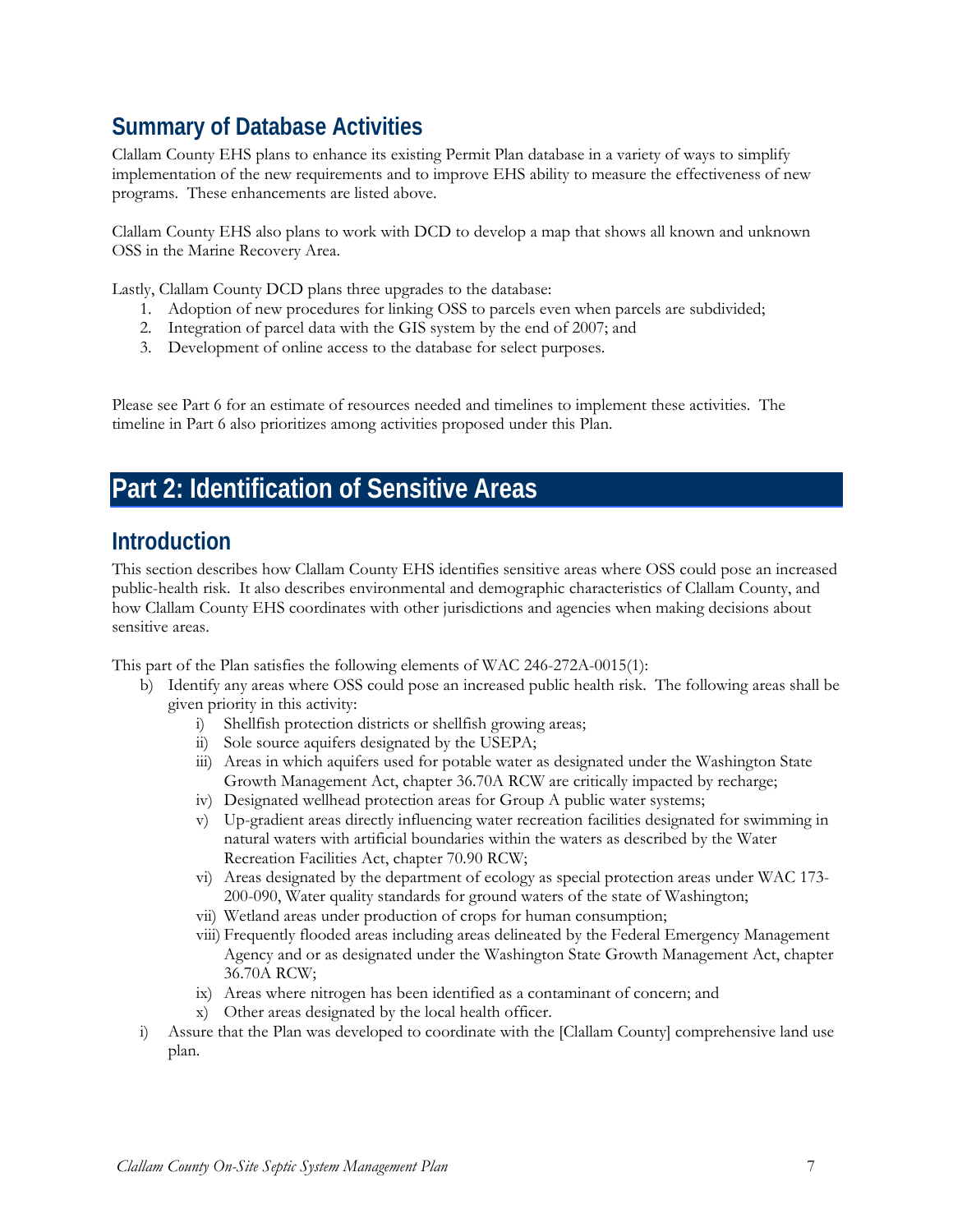## **Activities**

#### **Description of Clallam County Environment**

#### *Jurisdictional Boundaries*

Situated on the northwestern tip of the Olympic Peninsula, Clallam County features the westernmost point in Washington State and the continental United States. With a total area of approximately 2,670 square miles, nearly 35% of the county is made up of water. The county is bordered by two major bodies of water: the Pacific Ocean and the Strait of Juan de Fuca. Major cities in the county include Sequim, Port Angeles, and Forks, and the Clallam Bay-Sekiu Urban Growth Area is another population center. The Dungeness Spit, a 5.5-mile sand spit and the longest natural sand spit in the United States, juts out from the county near the edge of the Olympic Peninsula into the Strait of Juan de Fuca. Four state-determined Water Resources Inventory Areas (WRIAs) come together in Clallam County, including the Quilcene-Snow (WRIA 17), Elwha-Dungeness (WRIA 18), Lyre-Hoko (WRIA 19), and Sol-Duc-Hoh (WRIA 20) watersheds. Appendix B contains a map depicting the boundaries of these watersheds and the general jurisdictional boundaries of Clallam County.

It is important to note that Clallam County also contains significant federal and tribal lands: Olympic National Park and lands belonging to the Jamestown S'Klallam, Lower Elwha Klallam, Makah, and Quileute Tribes are all within county borders. However, the Clallam County government has no jurisdiction over these lands.

#### *Population Density, Demographics, and Socioeconomic Trends*

According to 2005 Census data, Clallam County is home to 66,800 people, with 40,305 of those citizens living in unincorporated parts of the county and 26,495 of those citizens located in incorporated parts of the county. The county has an area of 1,739.5 square miles, with the population density equal to 38.4 people per square mile. Between 1990 and 2004, the county reported a 14.7% increase in population, as compared to a 21.1% increase in population within Washington State during this time. Clallam County population forecasts, as noted in the Comprehensive Plan, indicate that the County must plan for an additional 3,000 to 23,000 people in the next twenty years2. Maps depicting population density for each WRIA in Clallam County are in Appendix B, while a graph showing predicted Clallam County population increases under the Growth Management Act (GMA) until 2025 is in Appendix C.

Clallam County's largest sources of employment are the Wholesale/Retail Trade sector (which accounts for approximately 17% of countywide employment) and the Healthcare & Social Assistance sector (which accounts for approximately 16% of countywide employment).3 Median family income is \$44,381.00.4

#### *Land Use*

Clallam County land use can be broken down into three general categories: 1) Urban Growth Areas, 2) Rural Lands, and 3) Commercial Forest Lands. Designated urban growth areas include Port Angeles, Sequim, Forks, Clallam Bay-Sekiu, Joyce, and Carlsborg. The designation of these urban growth areas will allow the county to manage growth in the upcoming years. According to the Clallam County Comprehensive Plan, rural growth centers which maintain certain characteristics of urban growth, but are "…not spread over wide areas requiring urban governmental services," include Blyn, Diamond Point, Dungeness, Sappho, Sunland, Beaver/Lake Pleasant, and Three Rivers. Forest lands cover much of the county, particularly in the west end. A map depicting urban growth areas and generalized zoning is available in Appendix B.

<sup>&</sup>lt;sup>2</sup> http://www.ofm.wa.gov/pop/gma/gmlow.pdf , <u>http://www.ofm.wa.gov/pop/gma/gmhigh.pdf</u>, 3 http://www.ofm.wa.gov/databook/county/clal.asp#08emp 4 http://www.ofm.wa.gov/census2000/profiles/county/05053009.pdf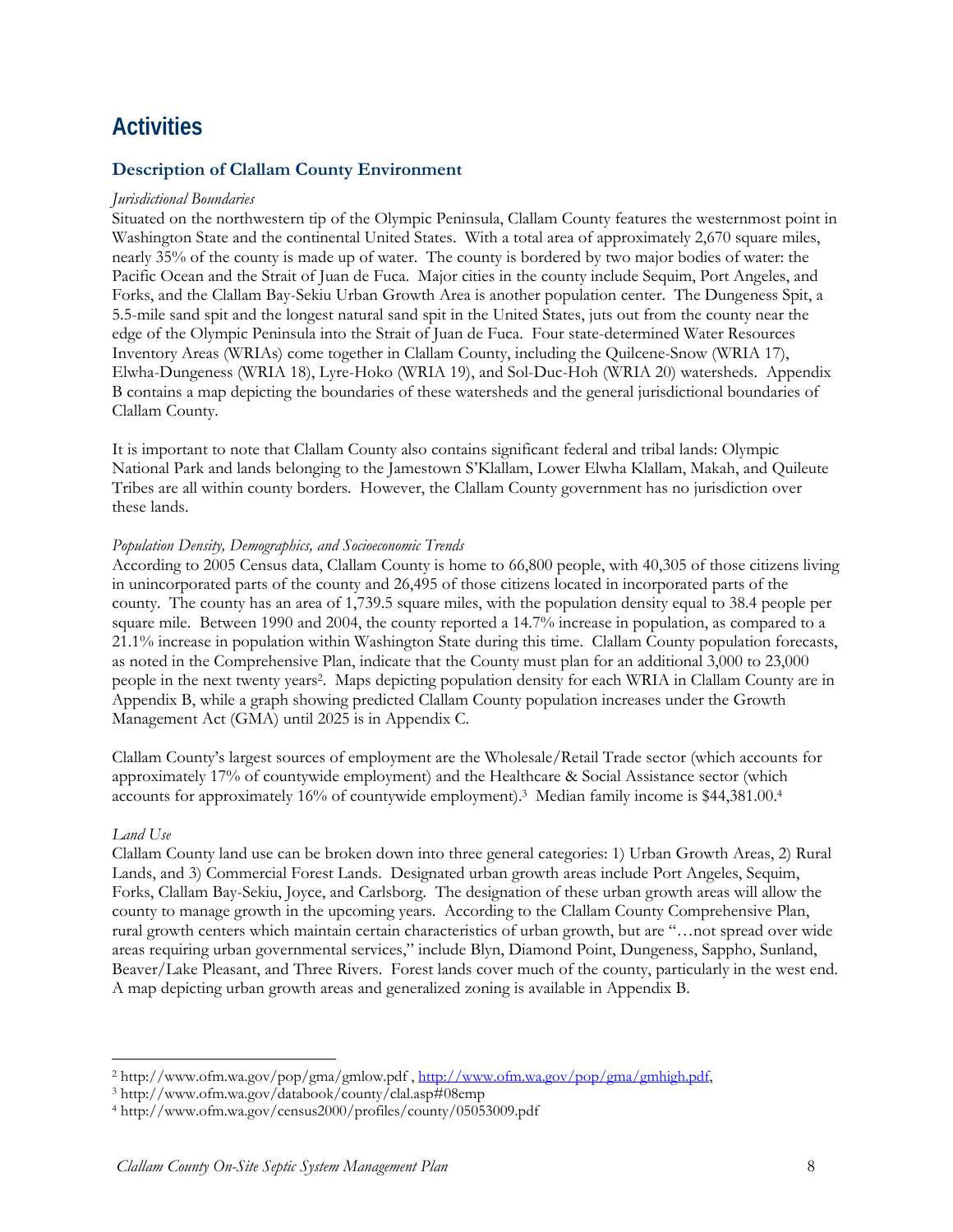In recent years, land use in the east end of the county has shifted from rural to suburban. This shift in land use likely has resulted in an increase in the number of OSS in the eastern end of the county.

#### *Drainage*

Soils in Clallam County vary from well drained to poorly drained, as shown in the map located in Appendix B. Areas with fair to poor drainage occur on the east side of Sequim Bay, the City of Port Angeles, the City of Sequim, in a narrow band along much of the northern shoreline of Clallam County, and in the far southwestern portion of the County around Lake Ozette. Well-drained soils occur near the Dungeness River, along the middle and upper reaches of many creeks such as Whiskey Creek and Tumwater Creek, and in the northwestern section of the county near the middle and upper reaches of the Pysht and Hoko Rivers. Please note that the map does not depict drainage on tribal or federal lands in the county.

#### *Water Quantity and Water Quality*

Water supply in Clallam County comes from a combination of public utilities and private wells. For more information on Group A and B water-supply systems in Clallam County, please see the Washington Department of Health's Drinking Water System Data page at

http://www.doh.wa.gov/ehp/dw/our\_main\_pages/data.htm. For information about private wells in Clallam County please see the Washington Department of Ecology's Water Well Log website at http://apps.ecy.wa.gov/welllog/.

Groundwater quality varies from degraded to pristine. Repeat sampling of area wells suggests that nitrate concentrations have increased in the region's ground water since 1980. Recent ground water samples from the Carlsborg and Agnew areas have exceeded the federal standard for nitrate, a drinking water contaminant of concern. Current land-use activities may lead to increased groundwater nitrate concentrations: land use changes in the east end of the county from rural farms and pasture to suburban residences with septic systems may yield higher nitrate contributions. Additionally, increased piping of irrigation ditches to conserve surface water may reduce the dilution of ground water nitrate, thereby yielding higher nitrate concentrations.

Surface water quality in Clallam County varies from critically impaired to healthy, and is described in the County's 2004 report: State of the Waters of Clallam County5. There are a number of surface water quality problems which are likely linked to septic systems, particularly in the Sequim Bay-Dungeness Watershed**.**  Due to high fecal coliform counts in Dungeness Bay there have been shellfish closures in the Bay since 2000, and over the years these have expanded in duration and geographical extent. Violations of bacteria standards in several water bodies in the watershed, and placement of certain streams on the state 303(d) list of impaired water bodies for fecal coliform violations, have prompted the Department of Ecology to conduct two Total Maximum Daily Load (TMDL) studies in the area. Currently the County and the Jamestown S'Klallam Tribe, along with other partners in the Clean Water Workgroup, are involved in monitoring and outreach efforts to address bacterial contamination. A map depicting 303(d) listed water bodies in Clallam County is available in Appendix B.

Clallam County, area Tribes, and the Washington Department of Ecology hold central responsibility for water data collection and analysis, and achieving water quality goals. Essential data sources for the establishment of water quality ratings include the following:

- Clallam County, which conducts water quality projects for both ground and surface water and maintains the Water Resources Database, primarily with data from Streamkeepers of Clallam County
- The Jamestown S'Klallam Tribe, which consistently monitors water quality, and particularly bacteria levels, in the Dungeness and Sequim Bay watersheds
- Washington State Department of Ecology's Environmental Information Management (EIM) database

 $\ddot{\phantom{a}}$ 

<sup>5</sup> http://www.clallam.net/streamkeepers/html/state\_of\_the\_waters.htm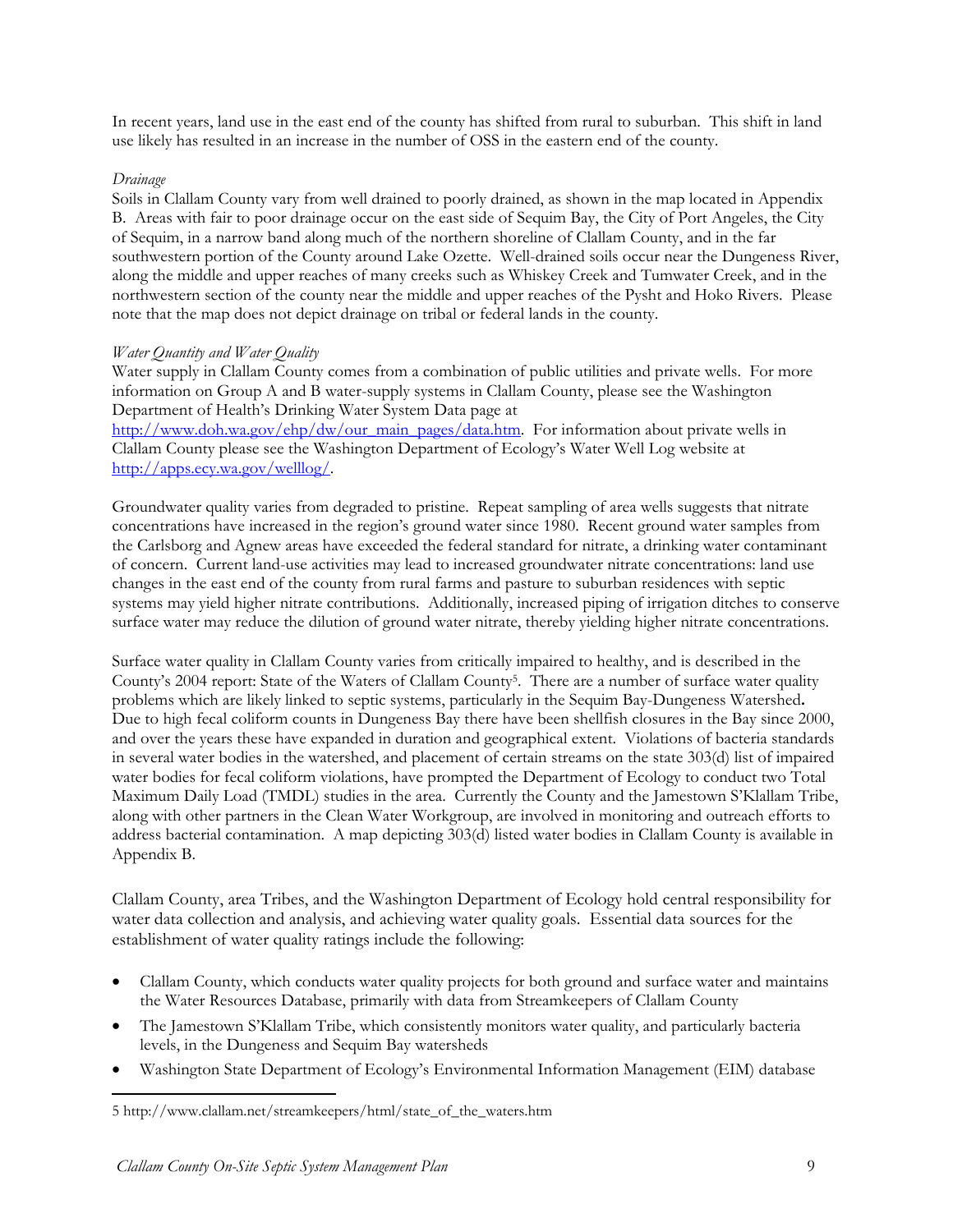- The Quileute Tribe, which monitors water quality mainly in the Quillayute watershed
- The Makah Tribe, which monitors water quality on trust lands of the Makah reservation
- The Lower Elwha Klallam Tribe, which provides data on the Elwha River system and other streams draining to the Strait of Juan de Fuca
- The Olympic National Forest, which prepares watershed analyses for areas with U.S. Forest Service timberlands and generates water quality assessments as part of this effort.<sup>6</sup>

#### **Designating Sensitive Areas**

#### *Areas Where OSS May Pose an Increased Threat to Public Health*

Clallam County EHS has identified several areas where OSS may pose an increased threat to public health. While one study of bacterial contaminant sources is in progress, there are currently no data that indicate the relative contribution of OSS to degraded water quality in these areas. These areas are as follows:

- **Critical aquifer recharge areas.** The County has delineated critical aquifer recharge areas in Clallam County Code Chapter 27.12.7 New subdivisions in this area must have septic systems with the technology to ensure 30% denitrification. Existing OSS are not currently regulated in the critical aquifer recharge area, and the County's current OSS code does not address how being in an aquifer recharge area should affect an OSS permit.
- **Sequim Bay-Dungeness Watershed Clean Water District.** As discussed above, water-quality sampling in the Sequim Bay -Dungeness Watershed area shows higher bacterial loading in tributaries and irrigation ditches draining into the Bay. Numerous upland sites in small streams also carry high bacterial loads. A study is underway to determine the sources of bacteria loads in the lower 3.2 miles of the Dungeness River, and several tributaries and irrigation ditches that drain into those river miles. However, it is currently unknown whether these bacteria loads come from OSS or other sources, such as livestock or wildlife. For more information about the Clean Water District, please see Part 4 of this plan.
- **Carlsborg.** Clallam County's Comprehensive Plan and the Carlsborg Urban Growth Area plan identify elevated levels of nitrates in the aquifer underlying Carlsborg. Many private and shared wells use the aquifer for drinking water. Therefore, new septic systems in the Carlsborg Urban Growth Area must have the technology to ensure 50% denitrification.

The OSS Work Group recommends that Clallam County EHS also consider the following areas as places where OSS may pose an increased threat to public health:

• Lake Sutherland (and its drainages)

 <sup>6</sup> http://www.clallam.net/streamkeepers/assets/applets/Chapter\_2megs.pdf

<sup>7</sup> CCC 27.12.615 (3) Land Divisions. Divisions of land regulated by CCC Title 29, Clallam County Land Division Code, shall be evaluated for their impact on ground water quality for those areas designated as critical aquifer recharge area. The following measures may be required by the Administrator as a part of the review of the proposed land division based on site conditions after consideration of available data:

<sup>(</sup>a) An analysis of the potential nitrate loading to the ground water shall be required to assess the impact on ground water quality.

<sup>(</sup>b) Alternative site designs, alternative sewage disposal system design (e.g., denitrification), phased development and/or ground water quality monitoring shall be required to reduce contaminant loading where site conditions indicate that the proposed action will measurably degrade ground water quality.

<sup>(</sup>c) Open spaces shall be required on development proposals overlying areas highly susceptible for contaminating ground water resources.

<sup>(</sup>d) Community/public water systems and community drainfields shall be required where site conditions indicate a high degree of potential contamination to individual wells from on-site or off-site sources.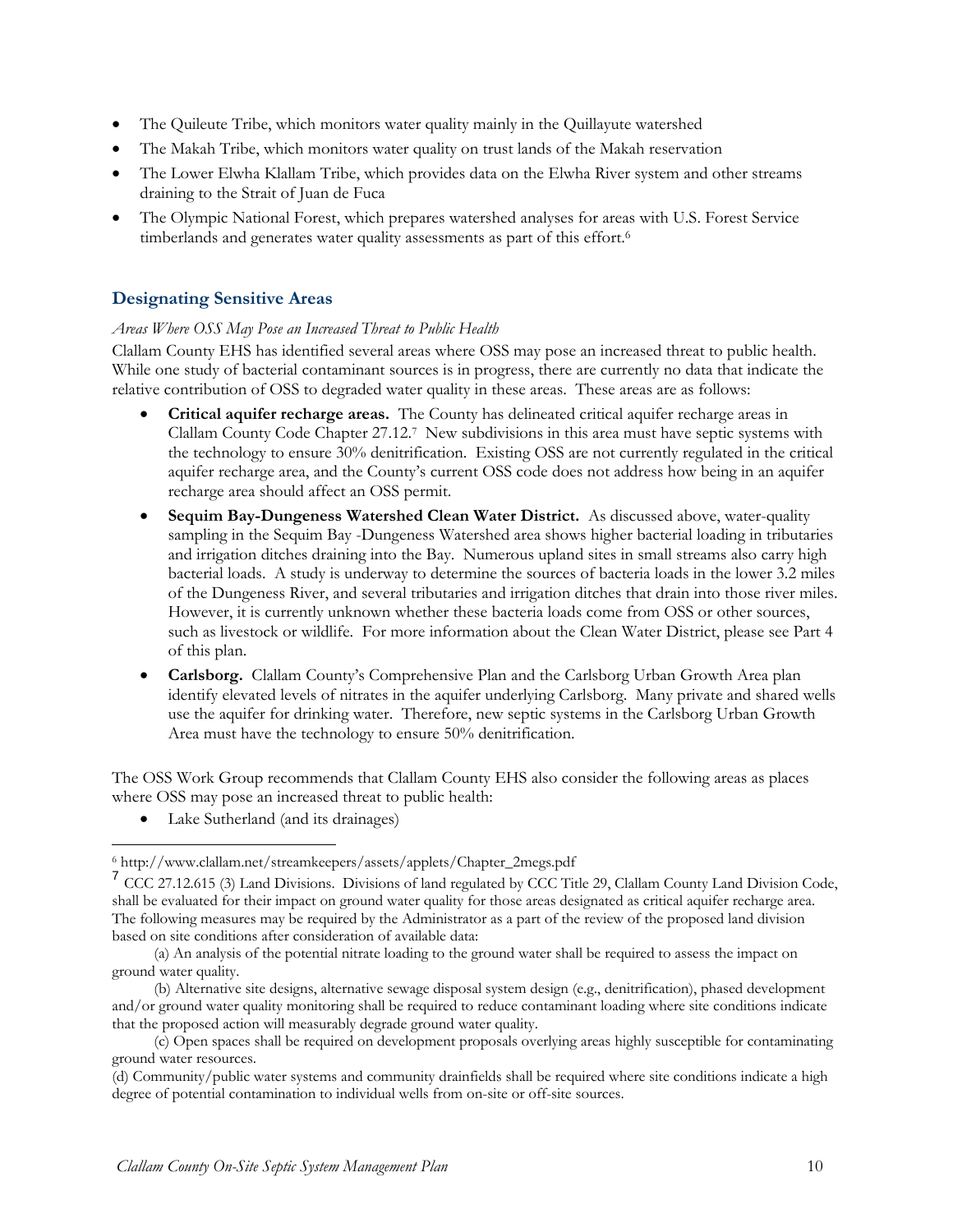- Lake Pleasant
- Lake Crescent
- Lake Ozette
- Frequently flooded areas
- Commercial and recreational shellfish growing areas

Clallam County EHS recommends that Lake Dawn be added to this list of sensitive areas. Please note that Lake Ozette and Lake Crescent are in Olympic National Park; therefore, Clallam County does not have jurisdiction over these lakes, or over other sensitive areas on federal or tribal lands. Maps showing critical aquifer recharge areas, frequently flooded areas, and shellfish growing areas are located in Appendix B.

The OSS Work Group also recommends that Clallam County EHS designate one Marine Recovery Area (MRA) with the same boundaries as the Sequim Bay - Dungeness Watershed Clean Water District. For more information about this MRA, please see Part 4.

Clallam County EHS is committed to adding to this list if new data show that OSS are posing increased public-health risks in any area of the county. The OSS Work Group also recommends that Clallam County EHS track all water-quality monitoring data collected in the County, including Streamkeepers' and Surfriders' water-quality monitoring data.

#### *Method for Identifying Critical Areas in Clallam County*

Clallam County Code Section 27.12.050 governs the designation of critical areas as required under the Growth Management Act. According to this section, the County will designate the location and extent of critical areas "based upon best available information from qualified professional sources." This section of the Code also directs the County to "develop and make available to the public, maps or other data bases, as appropriate, which show the location, extent, and classification of regulated critical areas as accurately as feasible." These maps are for advisory purposes only, but critical areas that are not mapped but that meet classification and designation criteria are still regulated.8

Designation of critical areas is part of the land use code, and is not connected to the current version of the OSS code.

#### *Coordination with Other Jurisdictions, Agencies, and Stakeholders in Setting Critical Areas*

Changes to the designation criteria for critical areas, or new designations, require public hearings and a SEPA review. As part of these processes, Clallam County DCD ensures that known agencies of jurisdiction or expertise receive notice of the public hearings.

### **Coordination with Planning Entities within Clallam County**

Clallam County DCD coordinates with the Washington State Department of Health, the Washington State Department of Ecology, the Washington State Department of Fish and Wildlife, the Washington State Department of Natural Resources, the US Fish and Wildlife Service, the Clallam Conservation District, the Jamestown S'Klallam Tribe, the Makah Tribe, the Quileute Tribe, the Lower Elwha Klallam Tribe, the cities and towns of Clallam County, Streamkeepers of Clallam County, the North Olympic Land Trust, and staff from the Olympic National Forest and Park.

 <sup>8</sup> Gray, Steve, 2007. Personal communication to Clallam County EHS.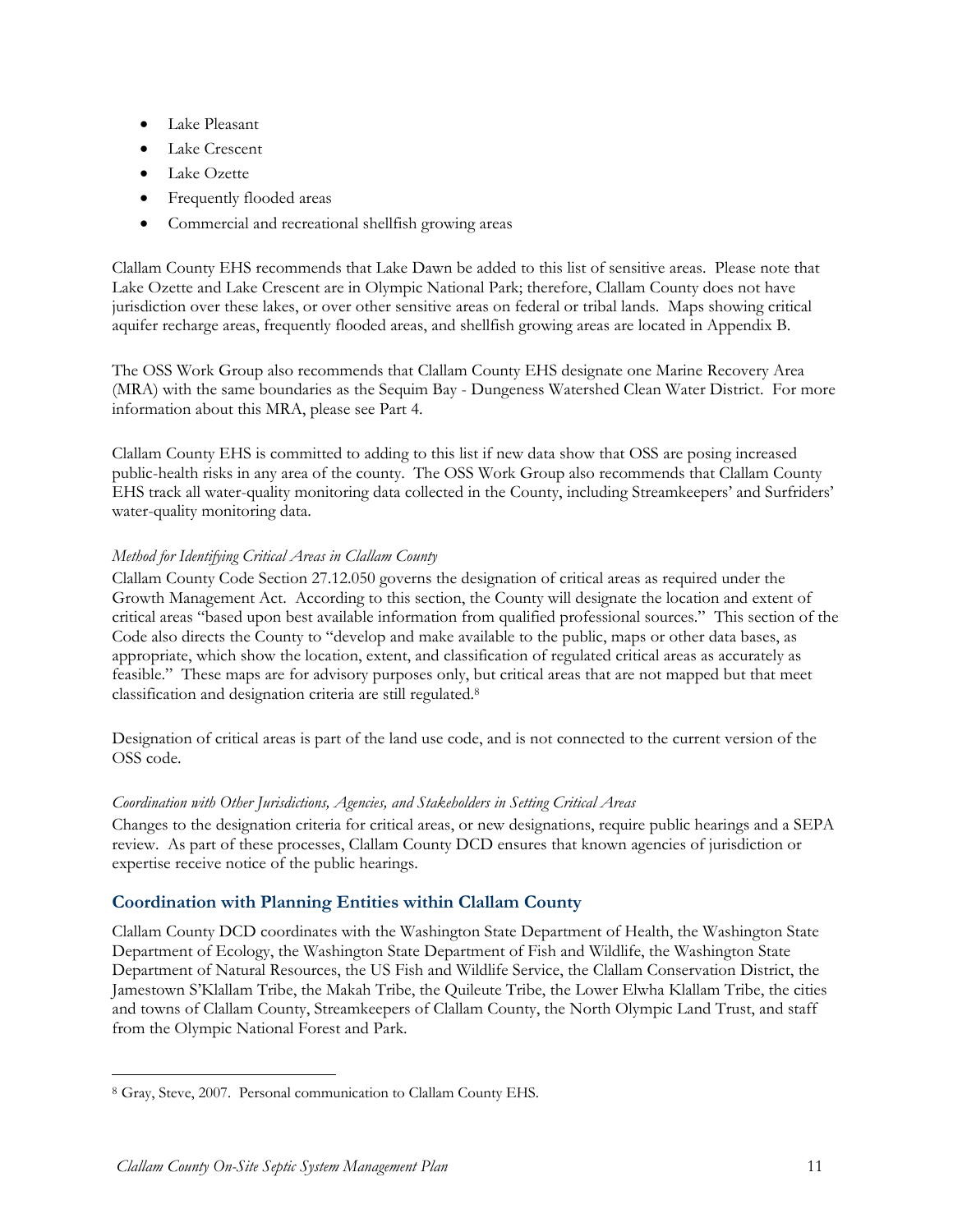To ensure that the OSS Management Plan and the Comprehensive Plan use the same goals and standards, Clallam County EHS submitted a draft of this OSS Management Plan to the Clallam County DCD for review for consistency with the Comprehensive Plan. In the future, EHS will coordinate with Clallam County DCD to ensure that Comprehensive Plan updates support implementation of this OSS Management Plan.

#### **State Environmental Policy Act Review**

Clallam County EHS completed a SEPA Checklist for this OSS Management Plan and submitted it to the Department of Community Development for a threshold determination (attached as Appendix D). Based upon the activities proposed in this plan, it is unlikely that a significant adverse environmental impact would result from its implementation.

### **Summary and Prioritization of Activities**

- The following areas should be listed as sensitive areas:
	- $\checkmark$  Lake Sutherland (and its drainages)
	- $\checkmark$  Lake Pleasant
	- $\checkmark$  Lake Crescent
	- $\checkmark$  Lake Ozette
	- $\checkmark$  Lake Dawn
	- $\checkmark$  The Carlsborg area
	- $\checkmark$  The Sequim Bay-Dungeness Watershed Clean Water District
	- $\checkmark$  Critical aquifer recharge areas
	- $\checkmark$  Frequently flooded areas
	- $\checkmark$  Commercial and recreational shellfish growing areas
- Sensitive areas should be high priorities for water-quality monitoring to assist the County in early identification of failing OSS.
- The plan should be flexible enough to allow the County to identify new sensitive areas if data show that OSS are posing increased public health risks. The County should track all water quality monitoring data collected in the County, including Streamkeepers and Surfriders water quality monitoring data.

Please see Part 6 for a summary of resources needed and timelines to implement these activities.

## **Part 3: Operation, Monitoring, and Maintenance in Sensitive Areas**

### **Introduction**

This section describes the Operations, Monitoring, and Maintenance (O&M) requirements that Clallam County EHS had in place county-wide prior to the development of this Plan. It also lists the OSS Work Group's recommendations for inspection requirements and enforcement activities both county-wide and in sensitive areas to fulfill the requirements of the new state law. Information about O&M requirements for Marine Recovery Areas can be found in Part 4.

This part of the Plan fulfills the following elements of WAC 246-272A-0015 (note: the citation below excerpts the applicable portions of the code):

1) By July 1, 2007, the written plan must specify how [Clallam County] will: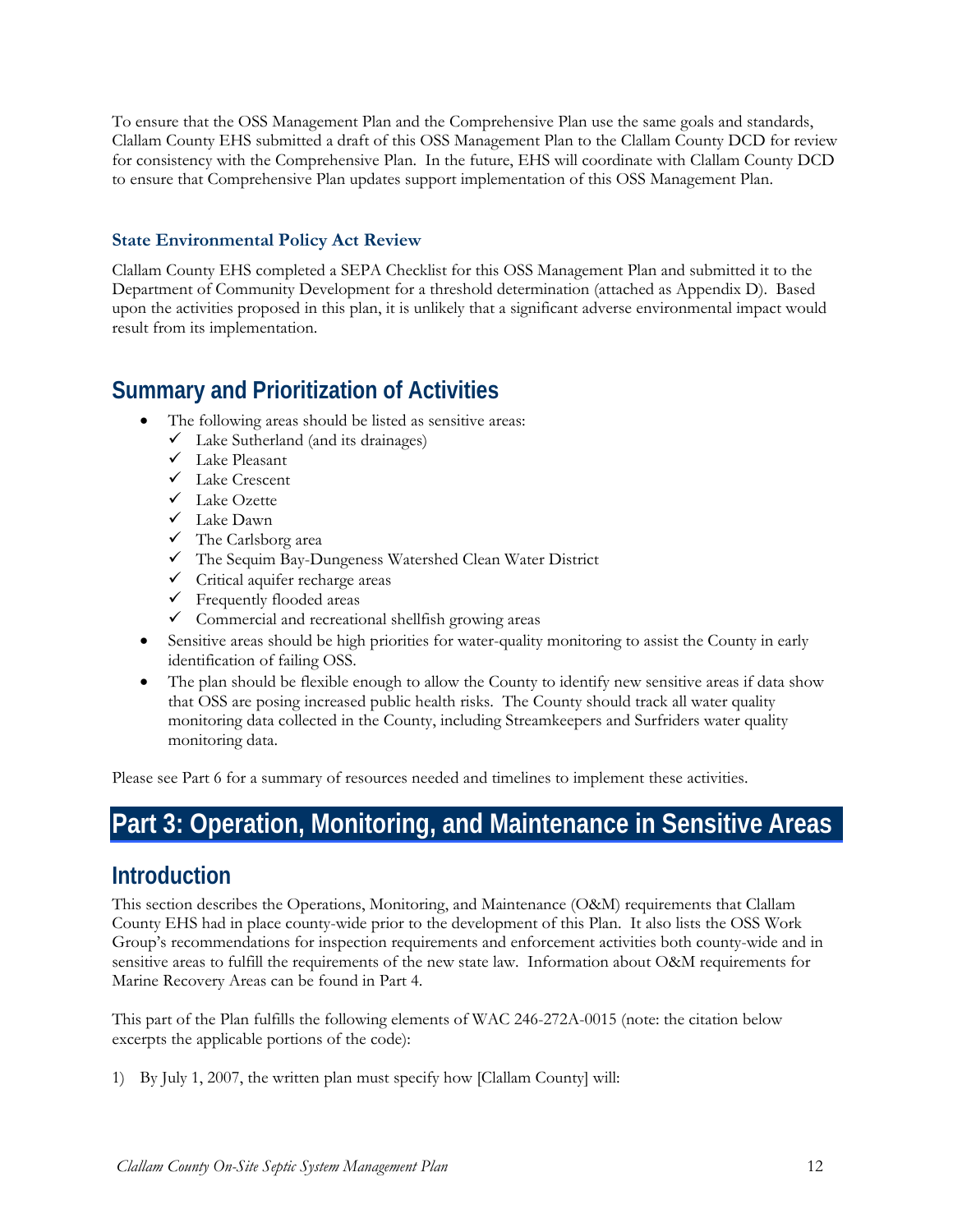- c) Identify operation, maintenance, and monitoring requirements commensurate with risks posed by OSS within the geographic areas identified in element (b) [areas where OSS may pose an increased public health risk].
- g) Enforce OSS owner permit application, operation, monitoring, and maintenance and failure repair requirements defined in WAC 246-272A-0200(1), 246-272A-0270, 246-272A-0275, and 246-272A-0280 (1) and (2).
- 7) In order to implement the Plan, the local health officer may require the owner of the OSS to:
	- a) Ensure additional maintenance and monitoring of the OSS;
	- b) Provide dedicated easements for inspections, maintenance, and potential future expansion of the OSS;
	- c) Place a notice to title identifying any additional requirements for OSS operation, maintenance, and monitoring; and
	- d) Have an inspection of the OSS at the time of property transfer including the preparation of a "record drawing" if necessary.

### **Operations, Monitoring, and Maintenance (O&M) Requirements Common to All Areas in Clallam County**

#### *O&M Requirements in Place Prior to the Adoption of WAC 246-272A*

In July 2005, the State Board of Health adopted Chapter 246-272A WAC, which establishes new O&M requirements for all OSS. Prior to adoption of Chapter 246-272A WAC, Clallam County EHS had a number of O&M program requirements in place that applied to all OSS. These requirements came from the State Department of Health's guidance documents, or from proprietary device manufacturers. This section describes those requirements, which remain unchanged.

First, Clallam County EHS requires owners of Glendon Biofilters, Aerobic Treatment Units, or commercial or community systems to have a service contract with a designer or other qualified O&M provider. The manufacturer must approve O&M service providers for the two proprietary devices. In general, Clallam County EHS requirements defer to the OSS manufacturer's inspector requirements to ensure that owners are not at risk of being out of compliance with their system warranties.

Second, Clallam County EHS now requires owners and managers of community and commercial septic systems that were permitted prior to the requirement of a contract with an O&M provider to use OSS professionals or the Public Utility District (PUD) for O&M oversight. Clallam County EHS does not require owners or managers of some of these older permitted community and commercial septic systems to submit service contracts, as long as the systems remain in good working order. However, if Clallam County EHS issues a repair permit due to failure of the septic system or a permit to add capacity to the existing septic system, it requires owners of these systems to contract with an O&M provider and submit O&M reports. Clallam County EHS does not yet have a formal policy regarding requirements for the companies providing O&M services to older systems. Instead, Clallam County EHS suggests that owners select O&M service providers based on criteria such as knowledge of applicable regulations, experience in installation and pumping, or prior work on septic systems.

Third, Clallam County EHS has required the completion of O&M maintenance contracts as a mitigation measure in approving waivers to required septic system setbacks from water sources or wells. Lastly, state law and Clallam County EHS require permitted OSS at food-service establishments to be inspected annually as part of the food-service permit renewal process.

Clallam County EHS has based a significant portion of its O&M program on the efforts of a number of stakeholder work groups. An onsite work group convened in 1998 provided a number of recommendations,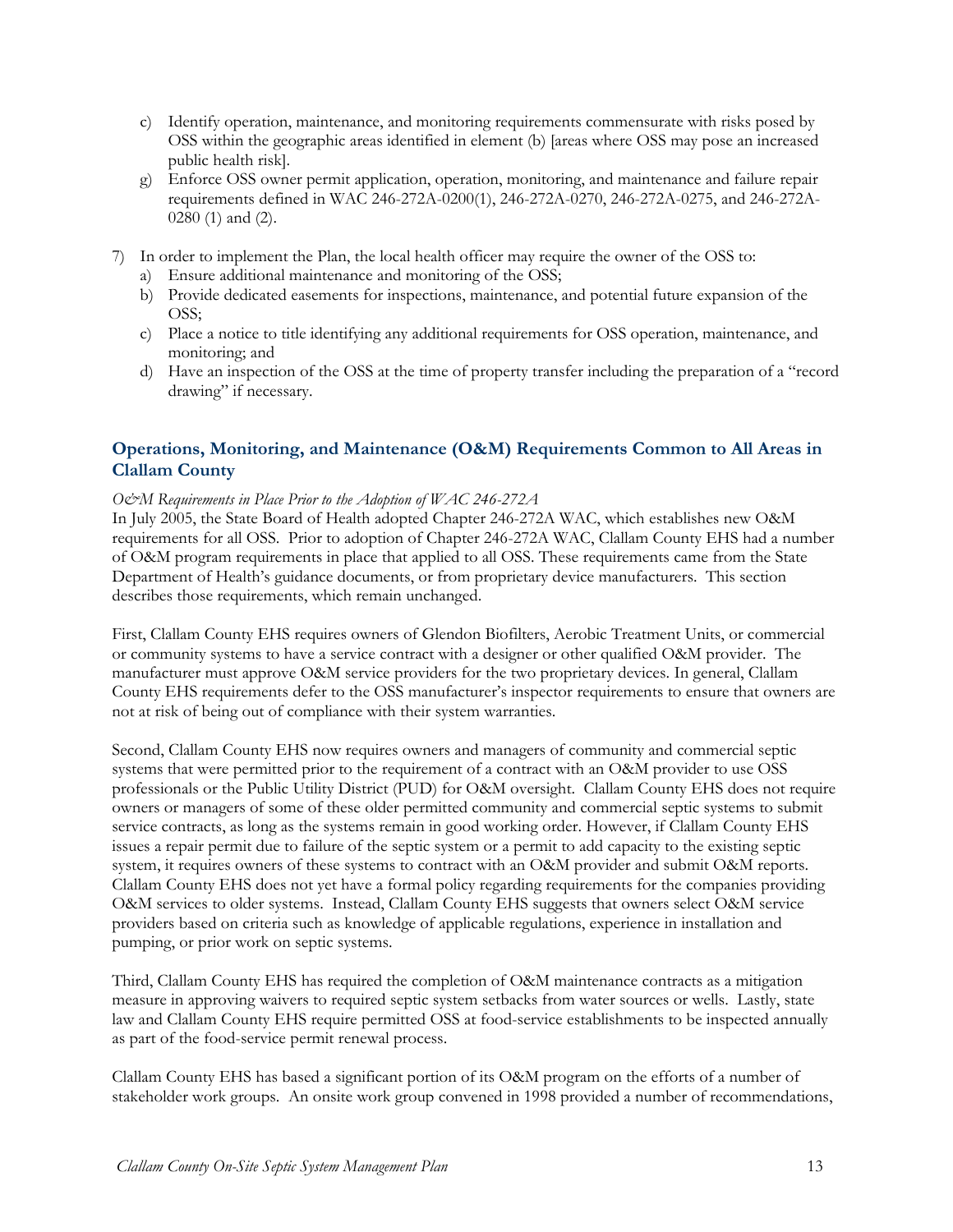one of which resulted in the creation of the Septics 101 classes. An O&M industry workgroup, formed in 2004, and a second workgroup (formed in 2005) addressed issues surrounding the certification of O&M providers. The work groups established standards and requirements for inspection and reporting, a standard contract for O&M providers, O&M provider certification requirements, and a draft of fee options to consider for the O&M program. Clallam County EHS incorporated these standards for inspection and reporting into its O&M program in 2005.

#### *New Requirements for O&M Pursuant to WAC 246-272A*

The new Chapter 246-272A-0270, adopted by the Washington State Board of Health in July 2005, specifies that in all cases, OSS owners are responsible for maintaining their OSS and obtaining proper inspections. Furthermore, the WAC requires OSS owners to obtain a complete evaluation of their OSS components and/or property to determine functionality, maintenance needs, and compliance with regulations and any permits according to the following schedule:

- At least once every three years for all systems consisting solely of a septic tank and gravity SSAS; and
- Annually for all other systems unless more frequent inspections are specified by the local health officer.

The Clallam County OSS Work Group believes that the state's new inspection frequency requirements are adequate, and does not recommend more frequent inspections (unless the system's manufacturer requires more frequent inspections). However, the Work Group does recommend the following enhancements:

- For systems composed solely of a septic tank and gravity SSAS, OSS owners who have received County-approved training may inspect their own systems.
- For all other systems, OSS owners who have received County-approved training may inspect their own systems unless the manufacturer requires a certified inspector and/or requires more frequent inspections.
- For any property that does not have an as-built diagram, OSS owners must have a professional inspection before conducting their own inspections.

The Work Group recommends that Clallam County EHS coordinate with the Washington On-Site Sewage Association (WOSSA) to develop the training that would enable OSS owners to inspect their own systems. Furthermore, the Work Group recommends that Clallam County EHS pursue grants to offset some of the owners' costs for the training. The Work Group believes that these trainings should be available locally, and should include the following elements:

- Hands-on training rather than classroom or video instruction only; and
- A certification process to identify those OSS owners who have completed the course successfully and that stipulates when owners must take a refresher course to renew their certification.

For community and commercial OSS, the Work Group recommended that the County require annual professional inspections, with the following caveats:

- If owners of community or commercial systems can demonstrate that their waste production is comparable to typical single-family residential volumes and strength, and if the owners have received County-approved training, they may inspect their own systems.
- Any fee or assessment for these systems would need to be based on volume and/or strength of waste so that it is comparable to the assessments or fees paid by homeowners.

These recommendations are consistent with Chapter 246-272A WAC for alternative commercial and community systems. However, these recommendations require more frequent inspections of gravity commercial and community systems than does the new law, with the exception of the requirement for annual food service inspections.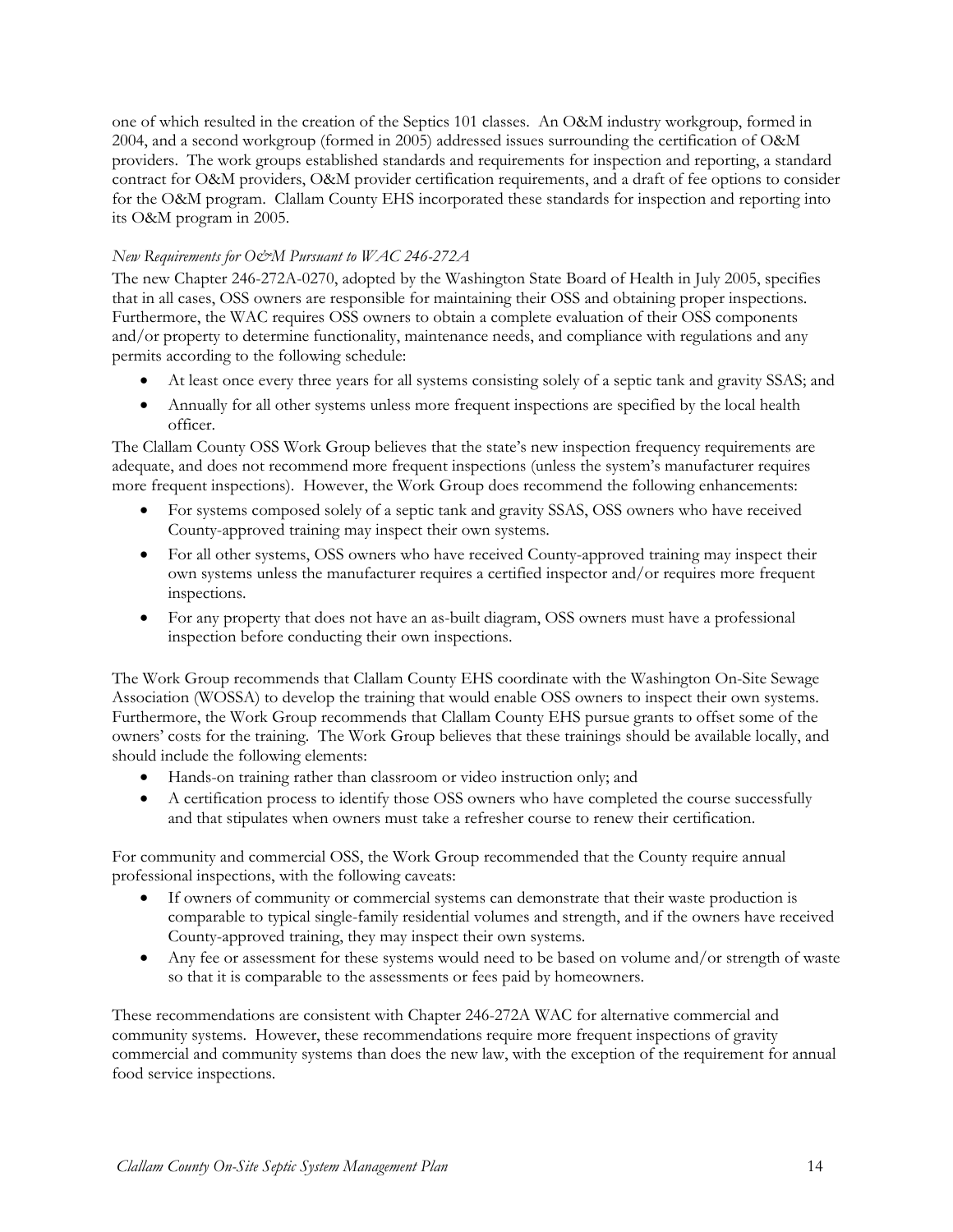Clallam County EHS plans to develop a comprehensive inspection program during Phase I of implementation (please see Part 6 for more detail). Clallam County EHS will hold training workshops with professional inspectors working in Clallam County to ensure that they are knowledgeable about the inspection and reporting requirements. Professional inspectors who fail to meet inspection and reporting standards will be subject to compliance/enforcement actions.

For homeowners who choose to perform their own inspections, Clallam County EHS will provide written information on how to complete and submit inspection reports. The information will be posted on the County's website, and be available through direct mailings. The information will also be part of the ongoing Septics 101 homeowner workshops.

### **Sensitive Area O&M Requirements**

#### *Sensitive Area O&M Requirements in Place Prior to WAC 246-272A*

Prior to the adoption of WAC 246-272A, Clallam County EHS O&M requirements for areas where OSS may pose an increased health risk were the same as its requirements for the rest of the county. The exception to this rule was Carlsborg: the Comprehensive Plan and the Carlsborg Urban Growth Area Plan both require that new septic systems installed in Carlsborg be able to achieve 50% denitrification. Such systems require careful O&M for effective removal of nitrogen. Due to this factor and to the high nitrate concentrations in the area's groundwater, the County and the PUD are studying the feasibility of sewering this area.<sup>9</sup>

#### *New Requirements for O&M in Areas Where OSS May Pose an Increased Health Risk*

WAC 246-272A does not require Clallam County EHS to institute more stringent requirements for OSS operations and maintenance in areas where OSS may impose an increased health risk, and the OSS Work Group does not recommend additional requirements (except for OSS in the Marine Recovery Area – please see Part 4). However, the OSS Work Group recommends that Clallam County EHS undertake the following actions:

- Clallam County EHS should review its siting and design requirements for OSS in these areas and revise them if necessary to address the specific environmental concerns in each area.
- Clallam County EHS should make these areas a high priority for water quality monitoring to assist in early identification of failing OSS.
- The OSS Management Plan should be flexible enough to allow Clallam County EHS to identify new areas if data show that OSS are posing increased public health risks. The Work Group recommends that Clallam County EHS should track all water quality monitoring data collected in the county, including Streamkeepers and Surfriders water quality monitoring data.

#### *Sufficiency of Clallam County's O&M Program*

Currently, a lack of data makes it difficult to determine whether Clallam County's pre-WAC 246-272A O&M Program is sufficient in protecting public health county-wide or in areas where OSS may pose an increased health risk. However, Clallam County EHS staff believe that O&M requirements could be strengthened county-wide, and have identified the following areas where improvements in the O&M program could help protect public health and the environment:

- Greater specificity in O&M requirements;
- Additional capacity to follow up with OSS owners after the permitting process is complete;
- Better evaluation of OSS functioning;
- Better assessment of the effectiveness of existing programs; and

 <sup>9</sup> BHC Consultants LLC, 2007. *Draft Sewer Feasibility Study for Carlsborg UGA, April 2007*. Prepared for PUD #1 of Clallam County and Clallam County.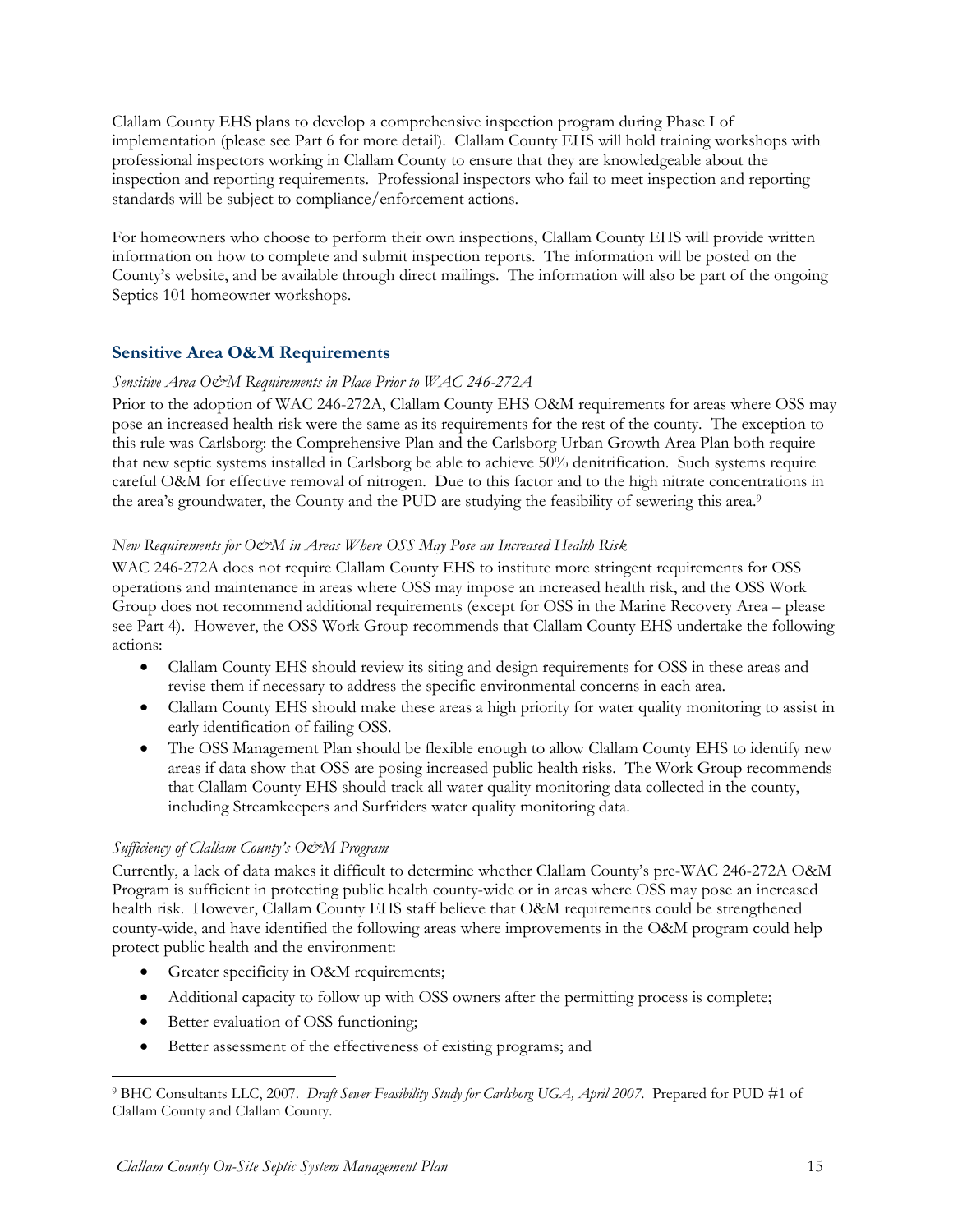• Expanded education programs to ensure that homeowners understand their OSS and O&M standards.

### **Enforcement Activities**

Clallam County EHS lacks capacity to conduct extensive enforcement. Currently, enforcement occurs when a septic system fails and Clallam County EHS must use enforcement measures to ensure that the property owner repairs or replaces it. Currently, Clallam County EHS discovers failing systems through one of several mechanisms:

- Homeowners may notify the County that their system is failing;
- OSS professionals may notify the County; or
- A neighbor or other third party may complain to the County that a system is failing.

Clallam County holds protection of public health as its highest priority, and works to ensure that all known failing systems are repaired or replaced. Generally, due to funding constraints, Clallam County EHS cannot follow up to make certain that OSS owners conduct O&M activities.

Enforcement also can occur when a homeowner applies for a development permit, such as a building permit for an addition to a home. At that time, Clallam County EHS checks the OSS and can withhold the permit until repairs or O&M occur.

The OSS Work Group recommends that the new compliance program include five basic elements, as follows:

- 1. **A strong education program** that informs OSS owners of the new requirements and the benefits or maintaining and inspecting their OSS.
- 2. **Incentives** to encourage OSS owners to inspect their systems and supply the required reports to the County. The County should consider fee-based incentives (such as lower fees or assessments for those who submit required reports and higher fees or assessments for those who do not). The County also should provide financial assistance to low-income OSS owners.
- 3. **Simple reporting requirements.** Required forms should be easy to complete and return to the County.
- 4. **Risk-based prioritization for compliance actions.** The County should prioritize its efforts based on risk to public health and the environment. Thus, the County's highest priorities should be systems that are on shorelines and/or near wells.
- 5. **Penalties as a last resort** to achieve compliance. The County should issue penalties only after giving warnings and after education, incentives, and other compliance efforts have failed.

Furthermore, the OSS Work Group recommends that Clallam County EHS should require proof of compliance with OSS inspection and maintenance requirements as follows:

- 1. The County should require a seller to submit proof of a successful professional OSS inspection prior to the transfer or sale of property.
- 2. The County should require proof of compliance when County permits are issued, including:
	- Building permits;
	- Land division permits (e.g. short plats, long plats, conditional use permits, or site plans);
	- Variances to Critical Areas Ordinance or Certificates of Compliance to Critical Areas Ordinance;
	- Shoreline permits;
	- Food establishment permits (new or renewal); and
	- Certificates of Occupancy for commercial building permits.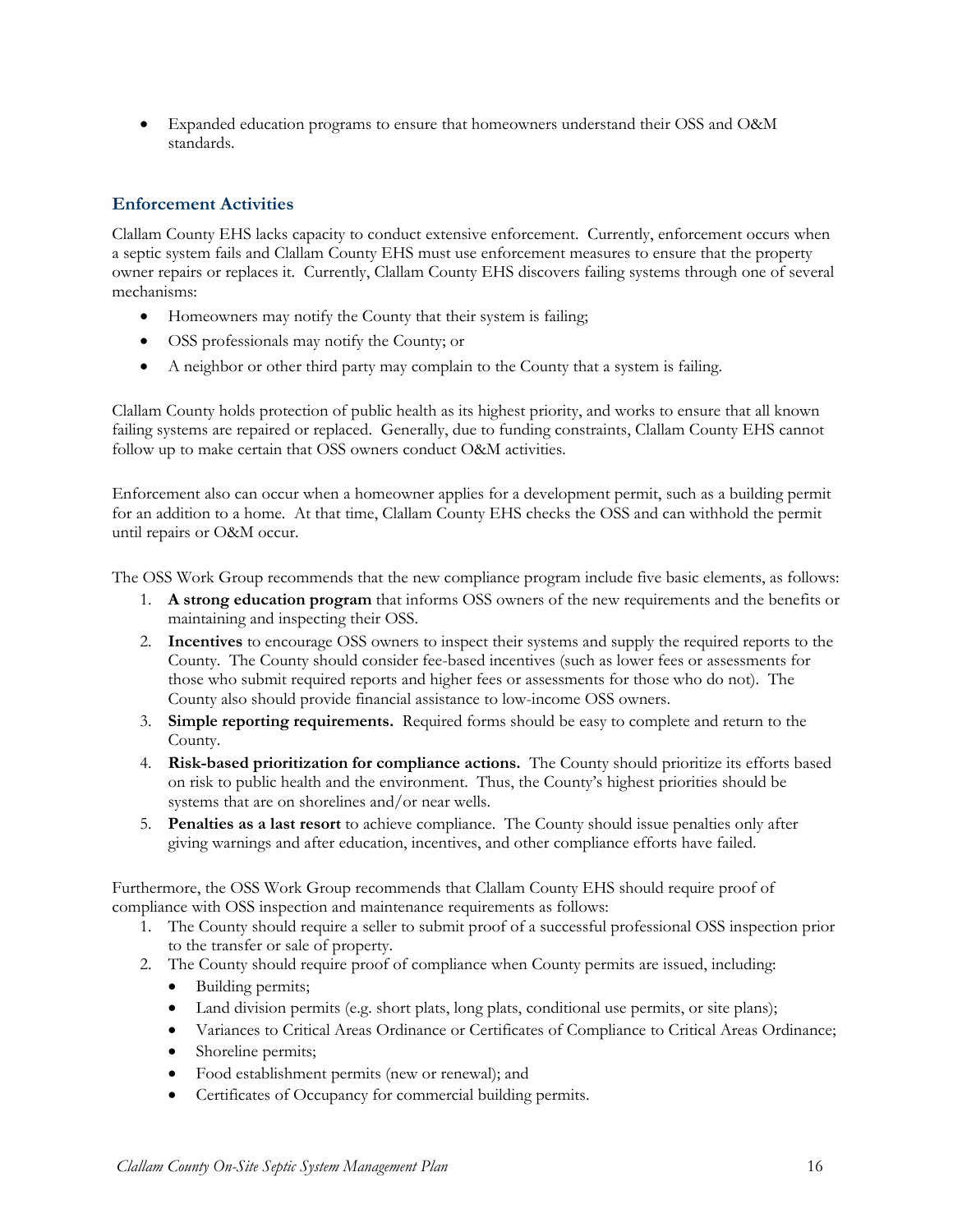## **Summary of Activities**

The OSS Work Group recommends the following activities:

- Clallam County EHS should follow the state's schedule of required inspections, but allow landowners who have received County-approved training to inspect their own systems.
- Owners of commercial and community OSS should obtain annual professional inspections. However, owners that have received County-approved training and can demonstrate that their waste production is comparable to typical single-family residential volumes and strength may inspect their own systems.
- Clallam County EHS should review siting and design requirements for OSS in areas where systems may pose an increased health risk, and monitor water quality in these areas.
- Clallam County EHS should develop a compliance program that focuses on education, incentives, simple reporting requirements, risk-based prioritization for compliance actions, and penalties as a last resort.
- Clallam County EHS should require sellers to provide proof of professional inspection at the time of property transfer and sale, and require proof of inspection before issuing a variety of permits.

Please see Part 6 for a summary of resources needed and timelines to implement these recommendations.

## **Part 4: Marine Recovery Areas (MRA)**

## **Introduction**

In March 2006, the Washington State Legislature enacted Third Substitute House Bill 1458, which became RCW 70.118A. This new law created a new type of management area called a Marine Recovery Area (MRA), to be defined based on a determination that additional requirements for existing OSS may be necessary to minimize OSS impacts on receiving waters. The law requires local health jurisdictions – in this case, Clallam County EHS – to establish MRAs in places where OSS are "a significant factor contributing to concerns associated with" the following areas:

- Shellfish growing areas that have been threatened or downgraded under chapter 69.30 RCW;
- Marine waters that are listed on the 303(d) list for exceeding federal Clean Water Act standards for low-dissolved oxygen or fecal coliform bacteria; or
- Marine waters where Clallam County EHS has identified nitrogen as a contaminant of concern.

The new law requires Clallam County EHS to adopt an MRA OSS Strategy for each MRA identified. This strategy must describe how Clallam County EHS will accomplish the following tasks by July 1, 2012, and thereafter:

- Find existing failing OSS and ensure that their owners make necessary repairs;
- Find unknown<sup>10</sup> systems and ensure that they are inspected as required and repaired if necessary;
- Require O&M professionals to submit reports or inspection results to Clallam County EHS; and
- Develop and maintain an electronic database of all OSS within the MRA.

<sup>&</sup>lt;sup>10</sup> The Washington State Legislature defines "unknown system" as an OSS that was installed without the knowledge or approval of the local health jurisdiction, including those that were installed before such approval was required.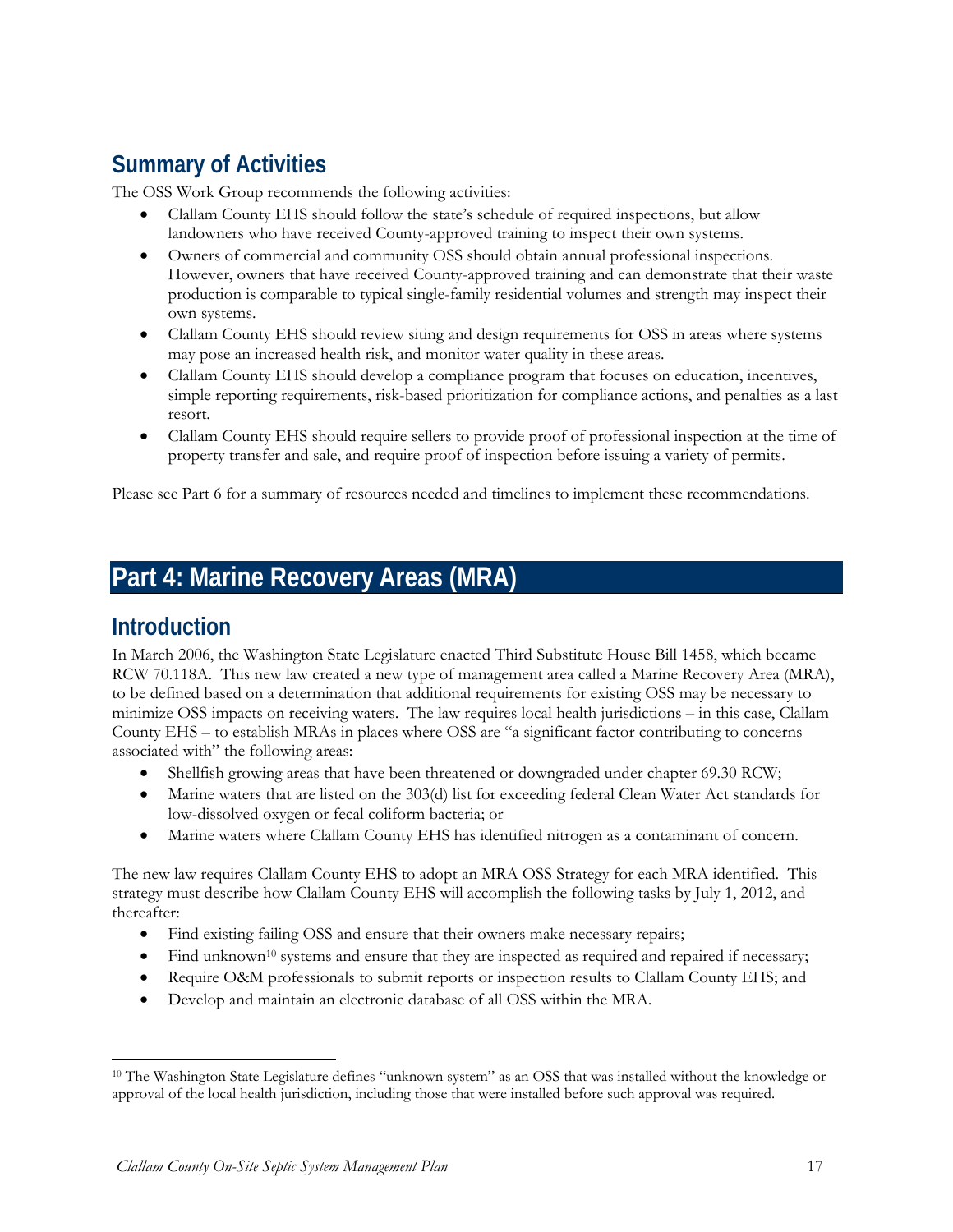This section describes how Clallam County EHS worked with the OSS Work Group to identify one MRA in Clallam County, the Work Group's recommendations for inspection requirements in the MRA, current activities occurring in the MRA, and data system requirements for the MRA. Part 6 describes Clallam County EHS' OSS Management Strategy in the MRA and outlines Clallam County EHS' needs for a contract with the Washington Department of Health.

## **Work Group Recommendations for the MRA**

### **IDENTIFICATION OF THE MRA**

To determine which areas might be considered an MRA in Clallam County, Clallam County DCD created a map showing the locations of threatened and downgraded shellfish areas, and marine waters on the 303(d) list for fecal coliform or low dissolved oxygen. (A version of this map can be found in Appendix B.) This map showed several areas in the county where commercial shellfish growing is prohibited, or where marine waters are impaired because of high bacteria or low dissolved oxygen, including locations in Sequim Bay, Dungeness Bay, Port Angeles Harbor, the mouth of the Pysht River, Clallam Bay, and Neah Bay.

The OSS Work Group recommends that Clallam County EHS designate the Sequim-Dungeness area as an MRA, using the existing boundaries of the Sequim Bay - Dungeness Watershed Clean Water District as the upland boundaries of the MRA. The reasons for the Work Group's selection of the Clean Water District included the following:

- Marine waters in the Clean Water District have downgraded shellfish growing areas and are listed on the state 303(d) list for fecal coliform bacteria. Therefore, creating an MRA here satisfies the requirements of state law.
- The Sequim Bay Dungeness Watershed Clean Water District boundaries were set through a public process.
- The Clean Water District has been well-studied, and groups are already implementing a Clean Water Strategy in the Clean Water District that includes a focus on septic systems.

The mouth of the Pysht River also is on the state 303(d) list for elevated levels of fecal coliform bacteria. However, the OSS Work Group recommends against designating the mouth of the Pysht River as an MRA at this time because it is unknown whether the fecal coliform bacteria problems there are from OSS or from other sources, such as wildlife or livestock. If new data show that the fecal coliform bacteria at the mouth of the Pysht come from OSS, Clallam County EHS has the option of designating the Pysht as an additional MRA at any time.

The map identifies three additional areas where shellfish harvest is prohibited: just west of Port Angeles Harbor, Clallam Bay, and Neah Bay. The Work Group did not recommend creating MRAs in these areas for the following reasons:

• There are combined sewer overflow outfalls into Port Angeles harbor, as well as the outfall for the wastewater treatment plant for Nippon Paper Industries. According to the *2005 Annual Inventory: Commercial and Recreational Shellfish Areas of Washington State*, 11 the Washington Department of Health must classify marine waters adjacent to sewage treatment plant outfalls, marinas, and other persistent or unpredictable pollution sources as Prohibited. Therefore, since the classification of Port Angeles harbor as Prohibited is not related to OSS, developing an MRA in Port Angeles harbor did not seem warranted at this time.

 <sup>11</sup> Washington State Department of Health, Office of Food Safety and Shellfish, 2006. 2005 Annual Inventory: Commercial and Recreational Shellfish Areas of Washington State. Available at http://static.doh.wa.gov/ehp/sf/Pubs/2005annual-inventory.pdf.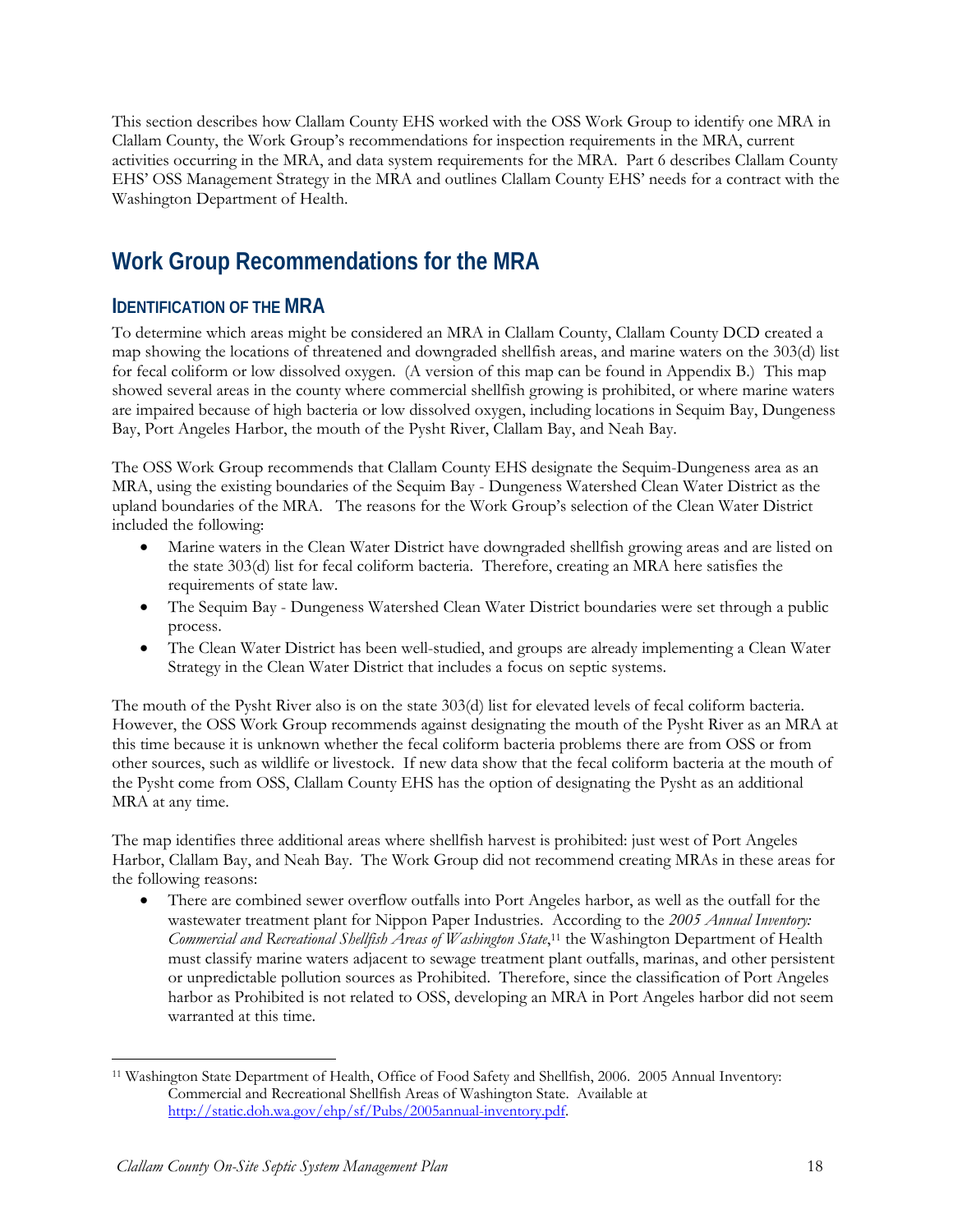- The Prohibited shellfish growing area in Clallam Bay coincides with the Clallam Bay and Sekiu Sewage Treatment Plants and is not related to OSS. Therefore, it would not be appropriate to designate Clallam Bay as an MRA.
- Neah Bay is tribal land; therefore, Clallam County does not have jurisdiction over Neah Bay and its adjacent upland areas.

### **INSPECTION REQUIREMENTS IN THE MRA**

As described above, RCW 70.118A requires Clallam County EHS to ensure that all OSS within an MRA are functioning properly. The OSS Work Group recommends that Clallam County implement additional inspection requirements for the MRA, as follows:

- OSS owners within the MRA should be required to get a professional inspection as the first inspection required under this plan.
- After this initial inspection, OSS owners who receive County-sponsored or other approved training that is applicable to the system may inspect their own systems. Owners of gravity systems must inspect their systems every three years; owners of all other systems must inspect their OSS annually unless the manufacturer requires more frequent inspections. Manufacturers also may require the use of a certified inspector.

### **ADDITIONAL REQUIREMENTS WITHIN MRAS**

The OSS Work Group also recommends that Clallam County EHS take the following actions in the MRA:

- Review its siting and design requirements for OSS and revise them if necessary to address the specific environmental concerns in the MRA.
- Make the MRA a high priority for water quality monitoring to assist the County in early identification of failing OSS.

## **Current Activities in the MRA**

### **IDENTIFICATION OF ALL KNOWN, ASSUMED, AND UNKNOWN OSS IN THE MRA**

RCW 70.118A requires Clallam County EHS to identify all OSS in the MRA by July 1, 2012. To begin to understand the scope of this task, Clallam County DCD used the permitting database to identify all parcels in the MRA, all parcels within the MRA that have OSS permits on record, and all parcels in the MRA that have at least one residential unit but have no OSS permit on record. The results of this analysis are as follows:

- **Known OSS:** the County's permit database shows records of approximately 9,700 residential OSS and 260 commercial OSS within the MRA
- **Assumed OSS:** the database shows that there are approximately 12,000 parcels in the MRA with at least one residential unit, and thus likely an OSS. Subtracting the 9,700 known systems yields an estimate of roughly 2,300 assumed OSS in the MRA. A similar analysis of commercial systems suggests that there are 60 assumed commercial OSS in the MRA.

Part 6 of this Plan describes in more detail how Clallam County EHS plans to find unknown and assumed systems. Known, assumed and unknown OSS are defined further in the Glossary, page 19.

### **DETERMINATION AND REPAIR OF FAILING SYSTEMS**

Currently, Clallam County EHS uses three methods to determine whether OSS are functioning appropriately:

• O&M reports submitted by professional inspectors;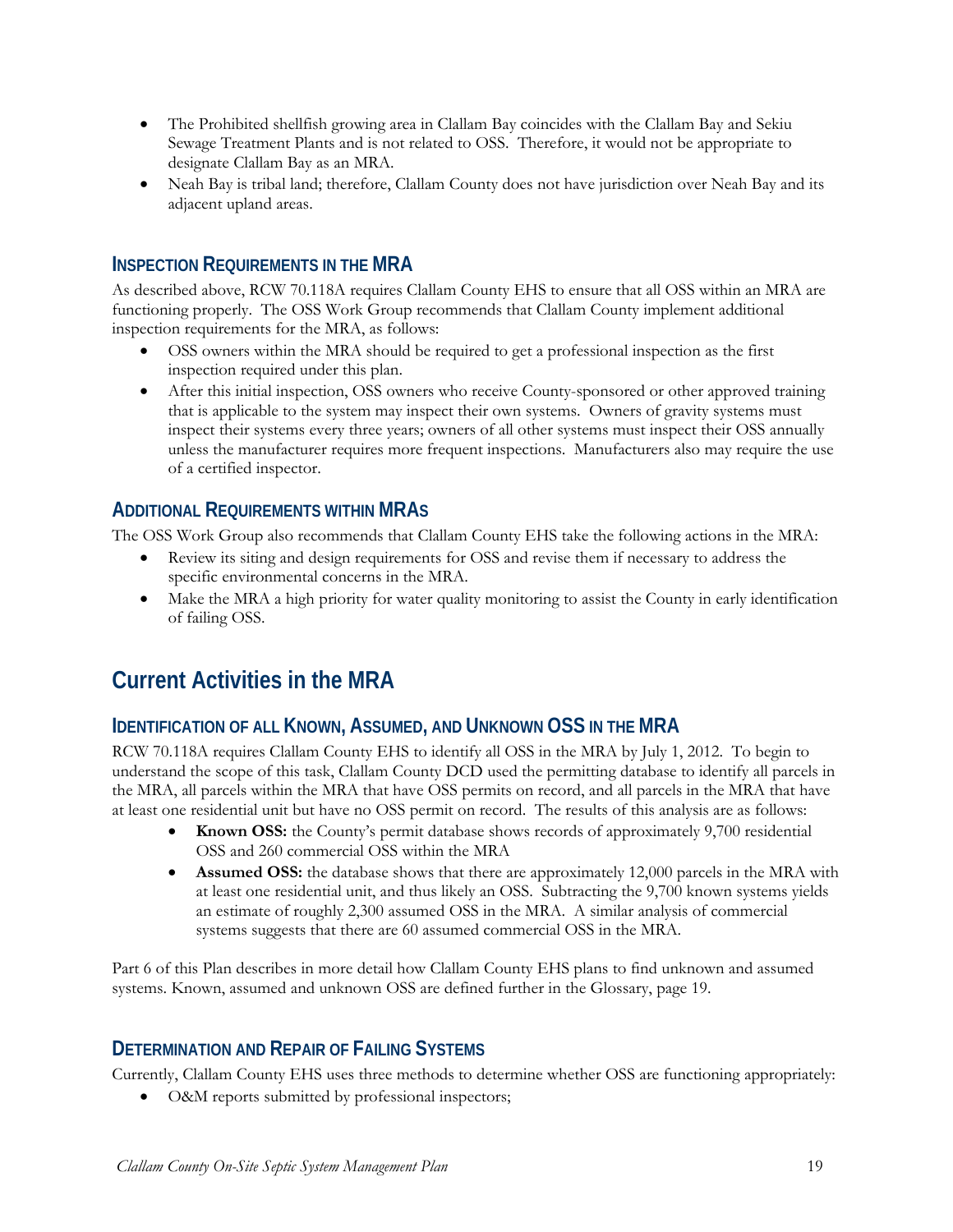- Site visits to "Septics of Concern" properties within the Sequim Bay Dungeness Watershed Clean Water District; and
- Complaints from citizens about failing systems.

Clallam County EHS has been participating in a Targeted Watershed Initiative Grant (TWIG) for the Clean Water District. Under this program, Clallam County identified "Septics of Concern" properties within the Clean Water District that meet one or more of the following criteria:

- The property has no OSS on file;
- The OSS is more than 10 years old; and/or
- The OSS has a history of past problems or repairs with no documented follow-up.

Clallam County EHS staff conducted site visits to these "Septic of Concern" properties. These site visits consist of locating and assessing the septic system area in question and providing technical assistance to the owners of that septic system. Evaluators also conduct dye-testing to determine whether there are any suspected failures within the septic system, offer cost-share incentives for inspections and repairs, and provide information on Septic 101 classes.

As of January 2007, 149 site visits had been conducted, and eight properties were identified as discharging sewage into a road ditch or creek that drains into Dungeness Bay. In total, 24 identified "Septic of Concern" septic systems have been repaired through this grant and 14 septic systems have been repaired in areas abutting "Septic of Concern" sites. Through TWIG, the County held four classes on septic system management given for septic professionals, with approximately 78 professionals in attendance.

This program, which occurs entirely within the MRA, will continue in 2007. Clallam County EHS plans to seek additional funding to continue the program after 2007.

## **Electronic Data System of OSS in an MRA**

### **REPORTING FAILING SYSTEMS TO CLALLAM COUNTY**

O&M providers performing inspections or pumping OSS in Clallam County currently submit reports in hard copy to Clallam County EHS. The Clallam County DCD is working on developing an interface that will allow O&M providers to submit reports online, but its target completion date is unknown. All data from inspection reports from OSS in the MRA will be entered into the permitting database described in Part 1.

Local codes require O&M providers to report OSS failures to Clallam County EHS immediately. In turn, Clallam County EHS responds immediately to an OSS failure. Clallam County EHS would like more funding and technical assistance from the Washington State Department of Health to assist it in finding and repairing failing systems.

### **ENSURING ELECTRONIC OSS DATA SYSTEMS FOR EACH MRA ARE COMPATIBLE WITHIN CLALLAM COUNTY**

Clallam County EHS maintains the most comprehensive database of OSS data in the county. However, where feasible, Clallam County EHS should work with other agencies that maintain OSS data to ensure that the data systems are as compatible as possible.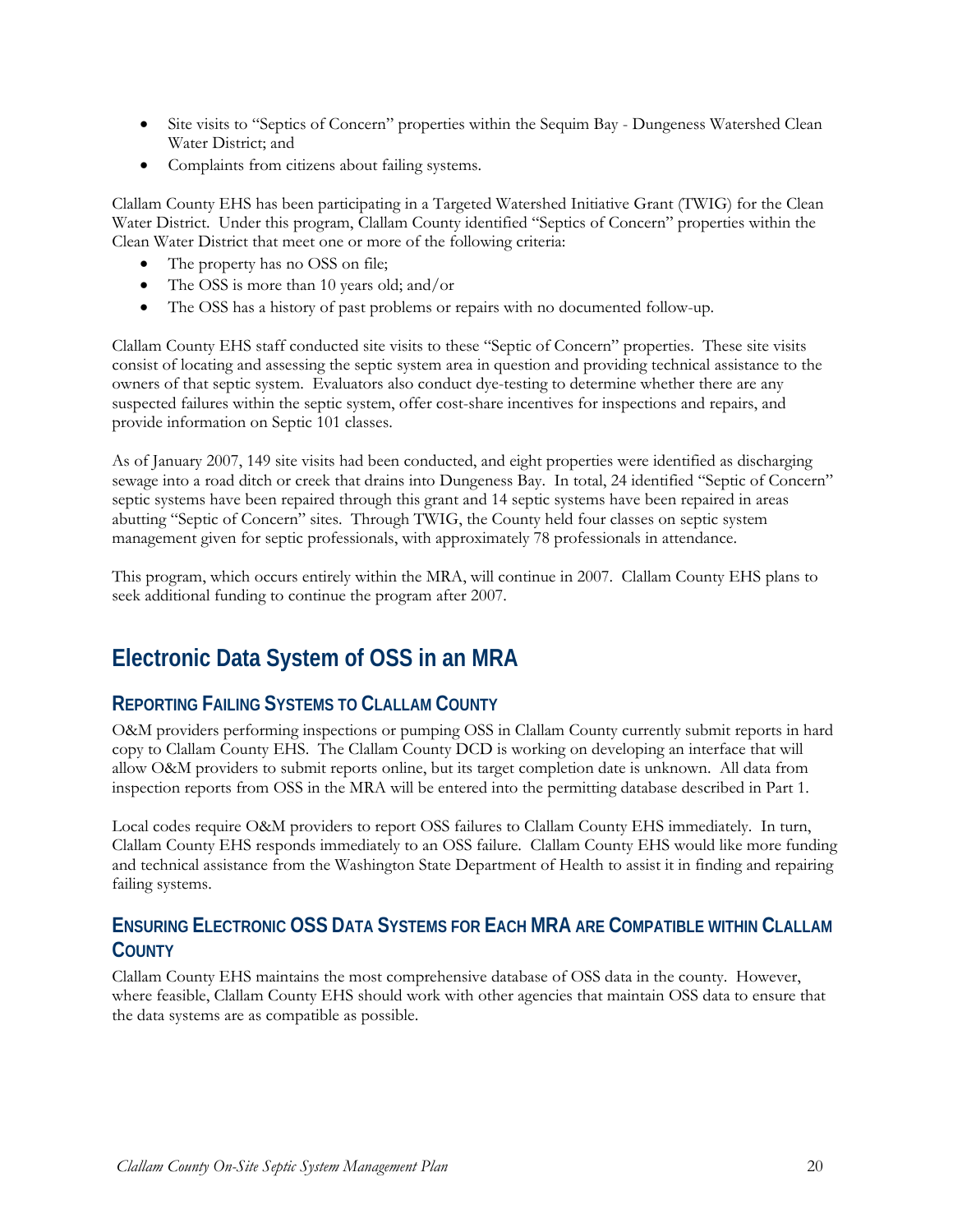## **DOH Contracts with Clallam County for Marine Recovery Area**

Under RCW 70.118A, the Washington State Department of Health must enter into a contract with each local health jurisdiction, including Clallam County EHS, to implement its OSS Plan and to develop or enhance electronic data systems. The contract will include state funding. To be eligible for the contract and funding, Clallam County EHS must show how it will meet the goals listed in the table below.

Therefore, the table below describes how Clallam County EHS will meet certain goals and estimates its current capacity (personnel, financial assistance, hardware, software, etc.) to meet them. Clallam County EHS has minimal capacity through 2007 as a result of grant funding, but after 2007 will have no capacity to implement these programs without new funding. Please note that more detail about many of these activities is in Part 6 of this plan.

| Goal                      | <b>Prioritized Activity to Meet Goal</b>              | <b>Current Capacity</b> |
|---------------------------|-------------------------------------------------------|-------------------------|
| Show progressive          | Continue TWIG program of site visits to Septics<br>1. | Currently, no capacity  |
| improvement in finding    | of Concern properties. Expand the TWIG                |                         |
| failing systems           | program to cover the entire MRA.                      |                         |
|                           | 2.<br>Require all OSS owners in the MRA to have a     |                         |
|                           | professional inspection as the first inspection       |                         |
|                           | required under this plan.                             |                         |
|                           | Develop and conduct trainings for those<br>3.         |                         |
|                           | homeowners who wish to inspect their own              |                         |
|                           | systems                                               |                         |
|                           | Develop O&M Provider training program.<br>4.          |                         |
|                           | Develop and distribute general education<br>5.        |                         |
|                           | materials about new inspection requirements.          |                         |
| Show progressive          | Continue TWIG program of providing technical<br>1.    | Currently, no capacity  |
| improvement in working    | assistance to Septics of Concern properties.          |                         |
| with OSS owners to        | Expand TWIG program to cover the entire               |                         |
| make needed system        | MRA.                                                  |                         |
| repairs                   | 2. Develop grant and loan programs.                   |                         |
| Take steps to find        | Send a survey to owners of septics of concern<br>1.   | Currently, no capacity  |
| previously unknown        | within the MRA, asking for information about          |                         |
| systems and ensure that   | their OSS.                                            |                         |
| they are inspected as     | 2. Continue TWIG program of site visits to Septics    |                         |
| required and repaired as  | of Concern properties. Expand the TWIG                |                         |
| necessary                 | program to cover the entire MRA.                      |                         |
|                           | 3. Require all OSS owners in the MRA to have a        |                         |
|                           | professional inspection as the first inspection       |                         |
|                           | required under this plan.                             |                         |
|                           | 4. Develop and conduct trainings for those            |                         |
|                           | homeowners who wish to inspect their own              |                         |
|                           | systems.                                              |                         |
|                           | 5. Develop O&M Provider training program.             |                         |
|                           | 6. Develop and distribute general education           |                         |
|                           | materials about new inspection requirements.          |                         |
| Show progressive          | Send a survey to owners of septics of concern<br>1.   | Currently, no capacity  |
| improvement in the        | within the MRA, asking for information about          |                         |
| percentage of OSS that is | their OSS. Enter this information into the            |                         |
| included in an electronic | database.                                             |                         |

### **Table 2: Activities for Contract with the Washington State Department of Health**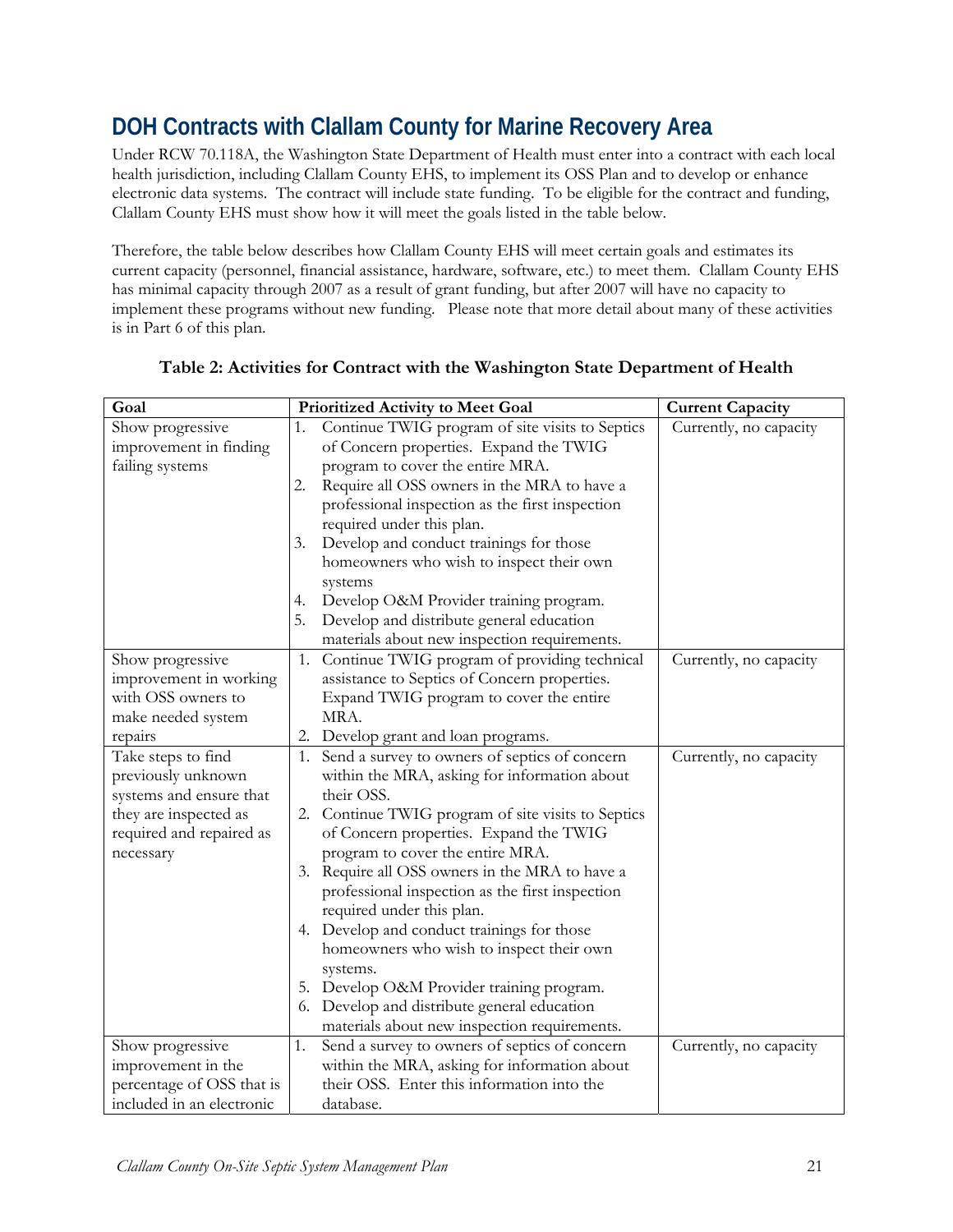| Goal                   | <b>Prioritized Activity to Meet Goal</b>              | <b>Current Capacity</b> |
|------------------------|-------------------------------------------------------|-------------------------|
| database               | Continue TWIG program of site visits to Septics<br>2. |                         |
|                        | of Concern properties. Expand the TWIG                |                         |
|                        | program to cover the entire MRA.                      |                         |
|                        | Require O&M professionals to submit inspection<br>3.  |                         |
|                        | reports to the County                                 |                         |
|                        | Require inspection at the time of property<br>4.      |                         |
|                        | transfer.                                             |                         |
|                        | Finish updating database with older records.<br>5.    |                         |
|                        | Track all O&M reports and results of TWIG site<br>6.  |                         |
|                        | visits in Permit Plan.                                |                         |
|                        | Make the database available online<br>7.              |                         |
| Show progressive       | Continue TWIG program of site visits to Septics<br>1. | Currently, no capacity  |
| improvement in the     | of Concern properties. Expand the TWIG                |                         |
| percentage of OSS that | program to cover the entire MRA.                      |                         |
| has had required       | Require all OSS owners in the MRA to have a<br>2.     |                         |
| inspections            | professional inspection as the first inspection       |                         |
|                        | required under this plan.                             |                         |
|                        | Develop and conduct trainings for those<br>3.         |                         |
|                        | homeowners who wish to inspect their own              |                         |
|                        | systems.                                              |                         |
|                        | Develop O&M provider training program.<br>4.          |                         |
|                        | Develop and distribute general education<br>5.        |                         |
|                        | materials about new inspection requirements.          |                         |

## **Summary**

The Clallam County OSS Work Group made the following recommendations concerning the MRA:

- Designate one MRA, with the same boundaries as the existing Clean Water District.
- Require OSS owners within the MRA to get a professional inspection as the first inspection required under this plan. After this initial inspection, OSS owners who have received County-improved training may inspect their own systems unless manufacturers require certified inspectors.
- Clallam County EHS should review its siting and design requirements for OSS in the MRA and revise them if necessary to address the specific environmental concerns in the MRA.
- Clallam County EHS should consider the MRA a high priority for water-quality monitoring to assist the County in early identification of failing OSS.

Clallam County currently is implementing a progressive program to identify and repair failing OSS in the MRA. Its database is well equipped to maintain OSS records for the MRA.

Please see Part 6 for information about the MRA implementation strategy, resources needed, and timelines.

## **Part 5: Education**

## **Introduction**

This part of the Plan describes the OSS education activities that Clallam County EHS conducted prior to the promulgation of the new state law, and the activities that EHS plans to conduct to support the provisions of this Plan. This section relates to the following elements of WAC 246-272A-0015(1):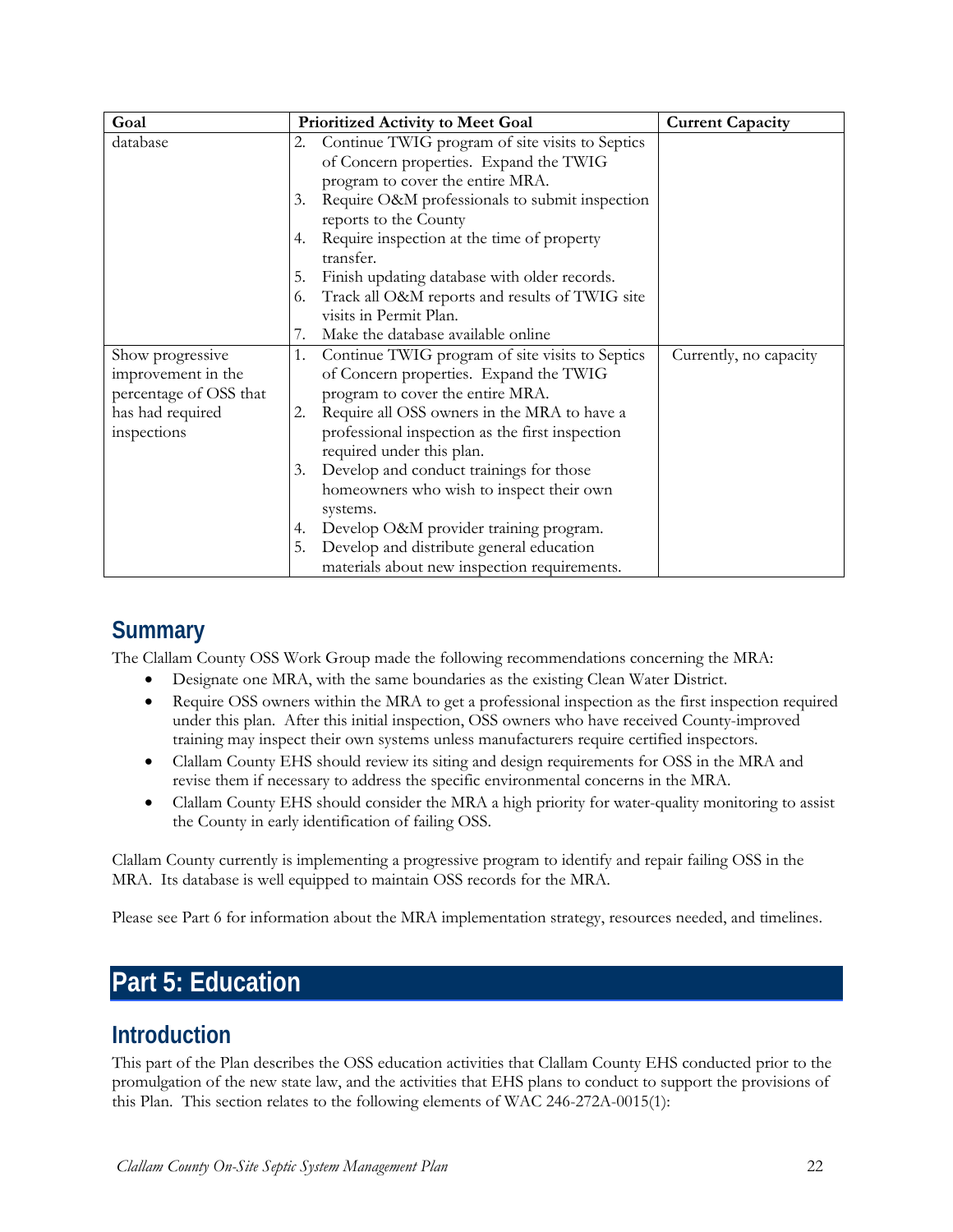- d) Facilitate education of homeowners regarding their responsibilities under this chapter and provide operation and maintenance information for all types of systems in use within the jurisdiction.
- e) Remind and encourage homeowners to complete their operation and maintenance inspections.

## **Activities**

### **CURRENT EDUCATION**

### **Description of the current methods of educating the general public about the risks of OSS to public health**

At the time of writing this plan, OSS education takes place through informative clinics, classes, presentations, and educational materials. Clallam County EHS developed "Septics 101" clinics in 1999-2000, and has offered them across the county since the spring of 2000. Since 2000, over 1500 homeowners have been educated about proper OSS management. Clinics have been held everywhere from Gardiner, in the far eastern section of the county, to Forks, in the West End. Clinic locations also included Sequim-Dungeness and Agnew/Carlsborg because of their high-risk nature as sensitive areas, as well as towns like Sequim and Port Angeles. Septic 101 classes have also been tailored to a variety of groups. For example, a Nitrates and Septics 101 class was held for Carlsborg property owners, watershed field trips were developed for 7th graders in the county, and classes were held for homeowner associations and community septic systems including the Alta Vista, Sun Meadows, and Monterra communities.

In addition to classes, Clallam County EHS has developed educational displays and gives presentations at numerous local events, including the annual Clallam County Fair, the Dungeness River Festival, and StreamFest.

Clallam County EHS also has produced a number of educational materials for Sequim Bay - Dungeness Watershed Clean Water District residents and also for county-wide distribution. These materials include the following:

- Full color, eight-page, newspaper-sized handouts entitled, "Take Care of Your Septic System," which are regularly distributed to designers, pumpers and O&M providers. This publication also was included as a section of the *Peninsula Daily News* and was a PUD insert in 2001.
- Six issues of the *Clean Waste Herald* were mailed to all residents in the Sequim Bay -Dungeness Watershed Clean Water District to inform them about issues relating to groundwater protection and water quality concerns. These newsletters were published in February 2001, December 2002, February 2003, Spring 2004, and Summer 2004.
- Warning stickers for those systems with a pump. These stickers were distributed to several designers initially and a large supply is still available.
- Postcards to notify homeowners of the need for pumping or minor repairs, as reported to the county on sanitary survey or O&M inspection forms.
- Placards for restaurants and other commercial establishments that are on a septic system. These placards have been mailed out on request and supplied to restaurants during inspections, and a large supply is still available.
- A flyer/handout for homeowners on a community septic system.
- A septic repair brochure, based on a Kitsap County brochure (copied with permission). This brochure has not been printed or used yet.

As part of an education plan for the Targeted Watershed Initiative Grant (TWIG) for the Clean Water District, Clallam County EHS has conducted a number of site visits for "Septic of Concern" properties within the Clean Water District. These site visits consist of locating and inspecting the septic system area in question and providing technical assistance to the owners of that septic system. Evaluators also conduct dye-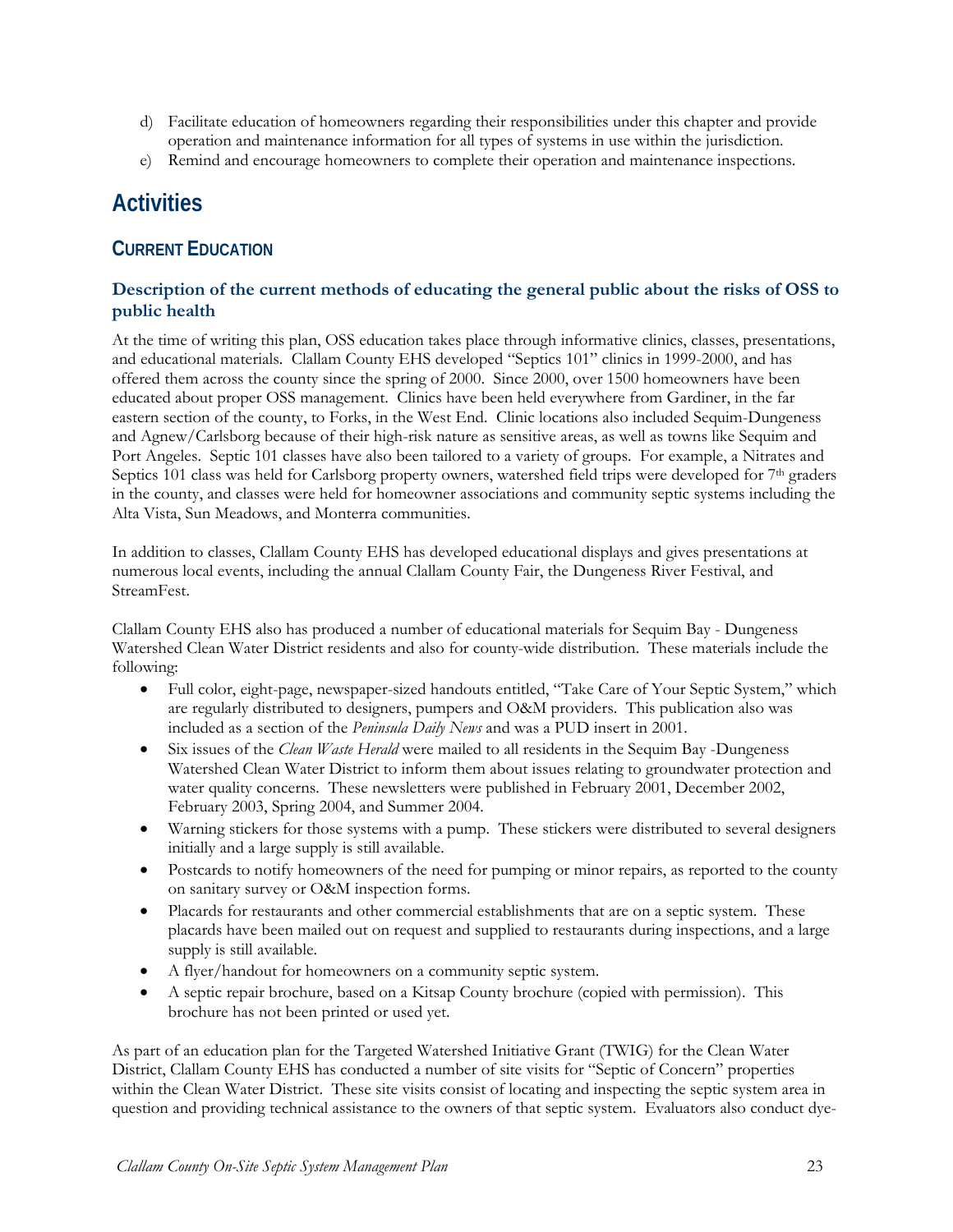testing to determine whether there are any suspected failures within the septic system, offer cost-share incentives for inspections and repairs, and provide information on Septics 101 classes.

As of January 2007, 149 site visits had been conducted, and eight properties were identified as discharging sewage into a road ditch or creek that drains into Dungeness Bay. In total, 24 identified "Septic of Concern" septic systems have been repaired through this grant and 14 septic systems have been repaired in areas abutting "Septic of Concern" sites. Through TWIG, the County held four classes on septic system management given for septic professionals, with approximately 78 professionals in attendance.

Finally, a thorough overview of OSS maintenance is also available online, through the Clallam County website, at http://www.clallam.net/envhealth/html/os\_maintenance.htm.

### **PLANNED EDUCATION**

### **Description of additional or planned efforts to inform and educate the public on the need to care properly for OSS**

As previously mentioned, Clallam County EHS has created a homeowners' guide to septic systems, entitled "Take Care of Your Septic". This guide is available from Clallam County EHS and will be available online soon. The guide explains how septic systems work and gives useful tips on properly caring for OSS.

Clallam County EHS plans the following new education and outreach efforts:

- Development of general outreach materials to explain new inspection requirements to landowners
- Development of a training course for Maintenance Professionals and the general public to ensure that they inspect OSS properly

Please see Part 6 for additional information about these plans.

### **CURRENT REMINDERS**

### **Description of the current program to remind and encourage homeowners to complete O&M on their OSS as required**

Clallam County EHS holds free "Septics 101" classes for homeowners and county residents who have onsite septic systems, think they might have an onsite septic system one day, or are interested in learning about onsite septic systems. Taught by Clallam County EHS staff and local onsite professionals, each Septics 101 class provides a two-hour overview of how septic systems work and how to responsibly monitor and maintain them. Other issues covered during class include how to locate a septic system, the different types of septic systems, how to determine what type of system is needed for one's home, and the cost of septic systems. Expert panelists are also available for homeowners' individual questions before and after the class. A portion of participants are evaluated on their OSS knowledge before and after the class in order to evaluate the program's effectiveness. Presently, all classes are held at the Dungeness River Audubon Center, Railroad Bridge Park (although as described above, clinics have been held throughout the county) and are offered roughly once per month.

The permitting process also offers Clallam County EHS an opportunity to encourage homeowners to complete O&M. Septic designers must submit an as-built drawing of a newly installed OSS, and the drawing becomes part of the County's records. When the property owner or interested buyer requests a copy of the drawing, Clallam County EHS uses this opportunity to remind homeowners and/or contractors of the O&M and inspection requirements associated with their systems.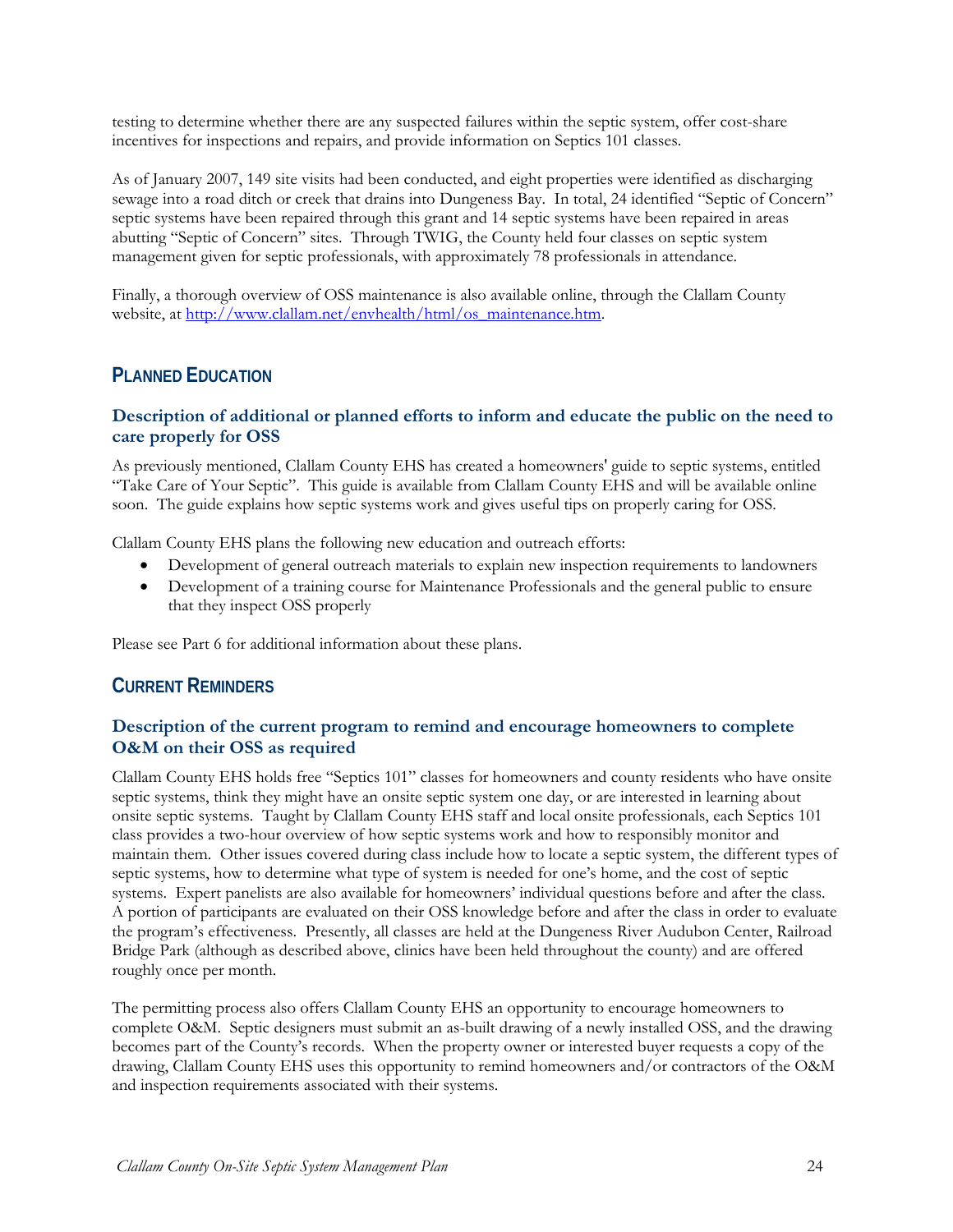Certain permits require an O&M contract. For example, the manufacturer requires that OSS owners sign an O&M contract if they have a Glendon Biofilter. If an OSS owner wishes to have their O&M contract requirements waived, they may be required to obtain approval from Clallam County EHS.

### **PLANNED REMINDERS**

### **Description of planned or additional ways of notifying homeowners to complete required O&M on their OSS**

As described in Part 6, Clallam County EHS plans to implement the following methods of notifying landowners that inspections are due:

- Develop an automated inspection notification function in Permit Plan.
- Develop a process to individually notify property owners/users of inspection requirements (for example, a post card or automated phone call).

Clallam County EHS also plans to hold more Septics 101 clinics in the West End. While citizen interest has been low, a community need still exists for the information. Before this plan can move further, Clallam County EHS will need to obtain more funding for advertising in the West End.

### **MEASURED EFFECTIVENESS**

To estimate the effectiveness of outreach activities for OSS O&M, in 2006 Clallam County EHS surveyed Septics 101 class participants on their knowledge of OSS before and after attending Septics 101 classes between October 2004 and December 2005. Over 50% of the follow-up surveys were completed and returned. Clallam County EHS also provides evaluation forms at the end of Septics 101 classes. Clallam County EHS plans to analyze this data in 2007 to measure the effectiveness of the Septics 101 classes.

Furthermore, Clallam County EHS is conducting effectiveness monitoring for its TWIG grant. With the aid of the TWIG grant, many OSS have been repaired and Clallam County EHS has been monitoring the effectiveness of these repairs by studying fecal coliform levels after the repairs have taken place. OSS care is also reinforced in the Sequim-Dungeness area via door-to-door education on proper care of septic systems.

## **Summary and Prioritization of Activities**

Clallam County EHS plans the following educational activities:

- Development of general outreach materials to explain new inspection requirements to landowners
- Development of a training course for Maintenance Professionals and the general public to ensure that they inspect OSS properly
- Develop an automated inspection notification function in Permit Plan.
- Develop a process to individually notify property owners/users of inspection requirements (for example, a post card or automated phone call).

Please see Part 6 for a discussion of resources needed and timelines for implementation.

## **Part 6: Implementation Plan and Summary Timeline**

This part contains three major sections. It reiterates the OSS Work Group recommendations, describes the activities that Clallam County EHS currently undertakes, and sets forth a plan for implementing the OSS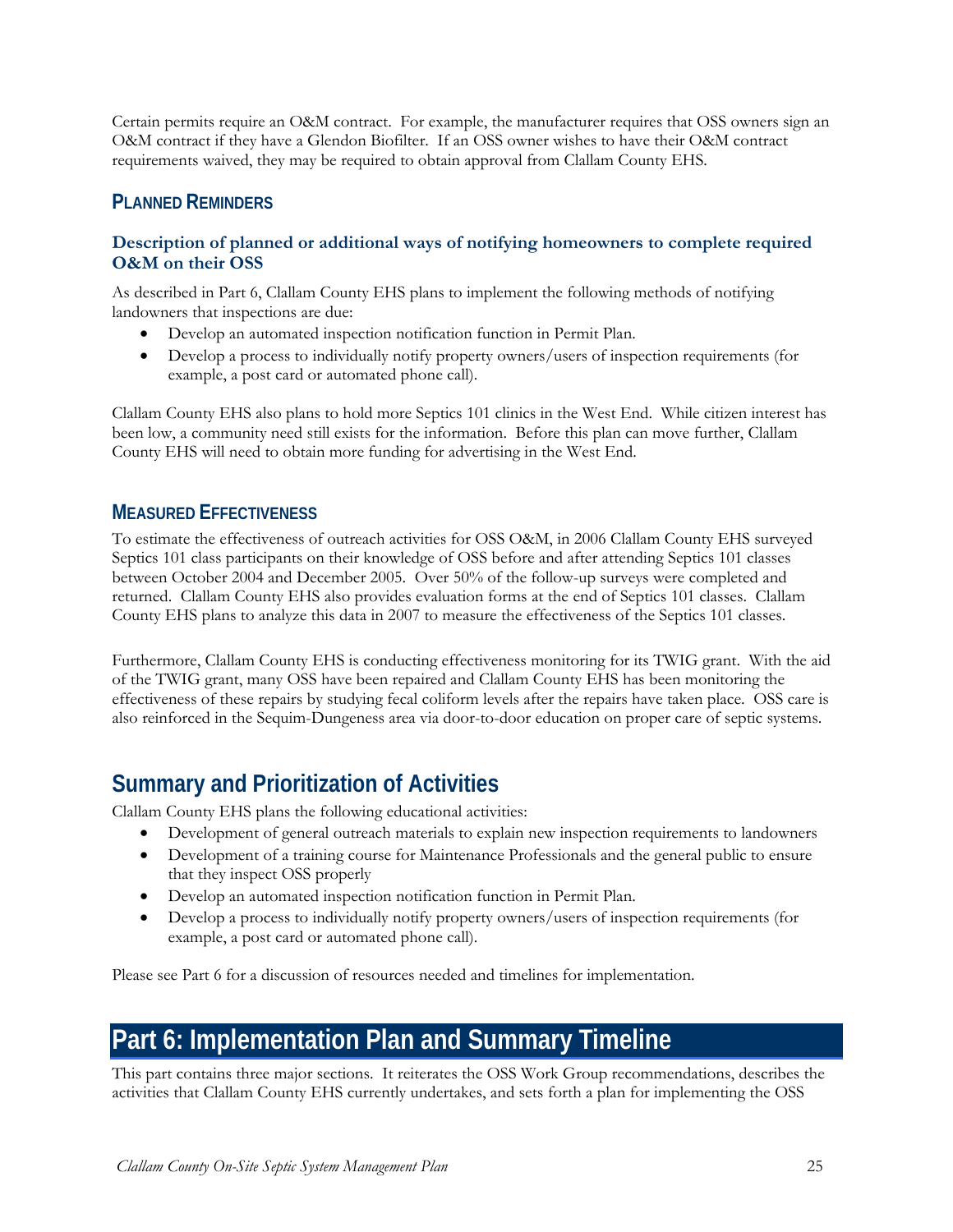Work Group recommendations based upon available resources and a risk-based approach to implementation. It describes the necessary implementation actions in two phases, and concludes with an estimate of the resources needed to implement this plan fully.

## **Clallam County OSS Work Group Recommendations**

The Clallam County OSS Work Group recommended that the County take the following actions to fulfill the requirements of Chapter 246-272A WAC and RCW 70.118A.

### **OSS INSPECTIONS**

- The Work Group believed the frequency of the state's OSS inspection requirements is adequate: conventional gravity systems must be inspected at least once every three years, and all other systems must be inspected at least once every year. The Work Group did not recommend more frequent inspection requirements.
- For conventional gravity systems (which are required by state law to be inspected every 3 years), OSS owners who have received County-approved training may inspect their own systems.
- For pump systems (which are required by state law to be inspected annually), OSS owners who have received County-approved training may inspect their own systems (unless the manufacturer requires more frequent inspections and/or requires a certified inspector).
- The County should coordinate with the Washington On-Site Sewage Association (WOSSA) to develop the training for OSS owners. The County should pursue grants to offset some of the owners' costs for the trainings. Separate training should be offered for owners of conventional gravity systems and pump systems. All trainings should include:
	- $\checkmark$  Hands-on training (as opposed to classroom or video instruction only);
	- $\checkmark$  A certification process to denote who has successfully completed the course and when the certification must be updated through a refresher course.
- For any properties that do not have an as-built diagram for their property, a professional inspection will be required before the owner can begin conducting their own inspections.
- For community and commercial OSS, annual professional inspections should be required.
	- $\checkmark$  If owners of community or commercial systems can demonstrate that their waste production is comparable to typical single-family residential volumes and strength, and if the owners have received County-approved training, they may inspect their own systems.
	- Any fee or assessment for these systems would need to be based on volume and/or strength of waste so that it is comparable to the assessments or fees paid by homeowners (see financing recommendations below).

### **MARINE RECOVERY AREAS**

- One MRA should be designated, with the same boundaries as the existing Clean Water District.
- OSS owners within the Marine Recovery Area should be required to get a professional inspection as the first inspection required under the new OSS plan. After this initial professional inspection, OSS owners who have received County-approved training may inspect their own systems.
- Clallam County should review its siting and design requirements for OSS in the MRA and revise them if necessary to address the specific environmental concerns in the MRA.
- The MRA should be a high priority for water quality monitoring to assist the County in early identification of failing OSS.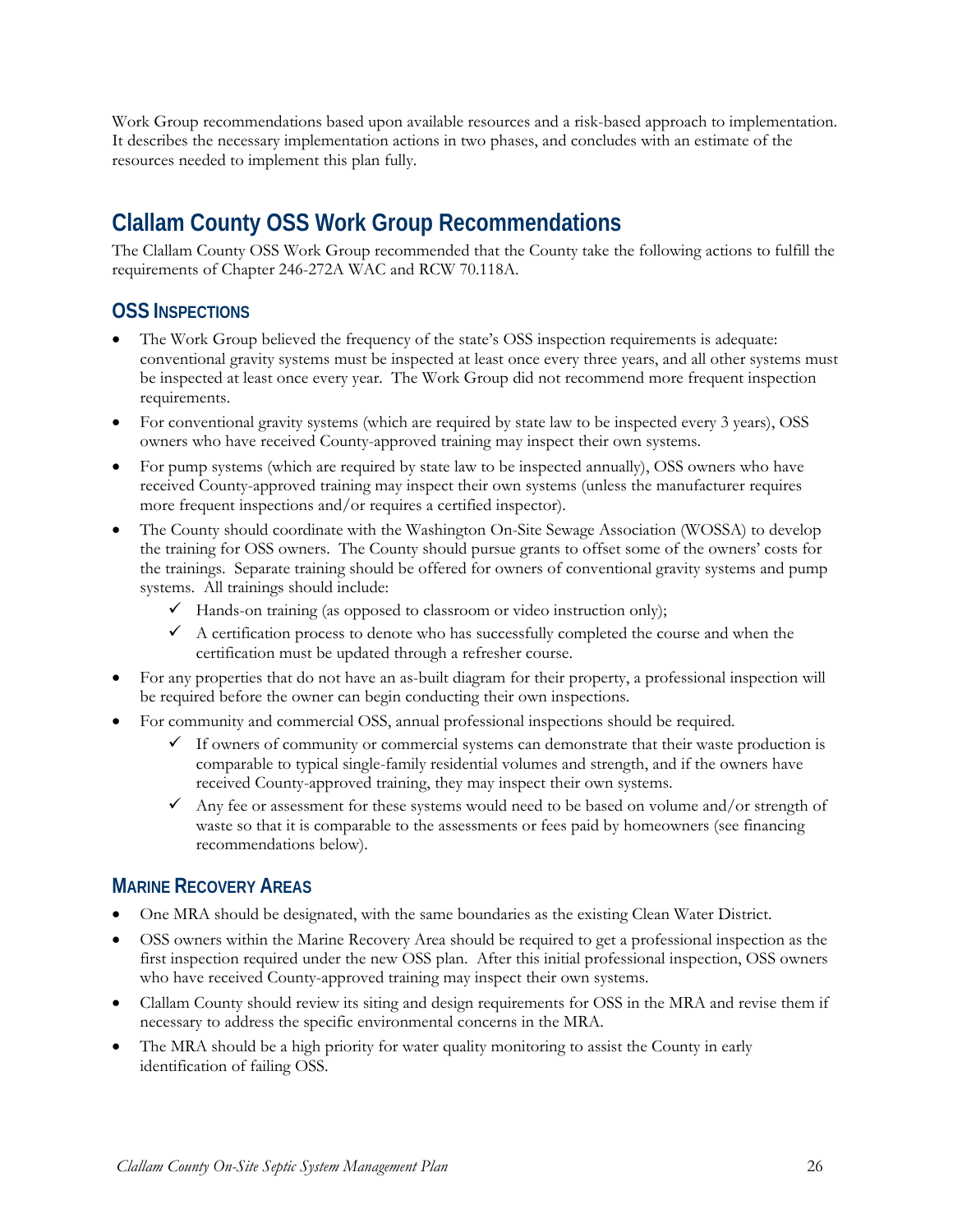### **AREAS WHERE OSS MAY POSE AN INCREASED THREAT TO PUBLIC HEALTH**

- The following areas should be listed as sensitive areas in the OSS Management Plan:
	- $\checkmark$  Lake Sutherland (and its drainages)
	- $\checkmark$  Lake Pleasant
	- $\checkmark$  Lake Crescent
	- $\checkmark$  Lake Ozette
	- $\checkmark$  The Carlsborg area
	- $\checkmark$  Frequently Flooded Areas
	- $\checkmark$  Commercial and Recreational Shellfish Growing Areas
- Clallam County should review its siting and design requirements for OSS in sensitive areas and revise them if necessary to address the specific environmental concerns in each sensitive area.
- Sensitive areas should be high priorities for water quality monitoring to assist the County in early identification of failing OSS.
- The plan should be flexible enough to allow the County to identify new sensitive areas if data show that OSS are posing increased public health risks. The County should track all water quality monitoring data collected in the County, including Streamkeepers and Surfriders water quality monitoring data.

### **COMPLIANCE**

- The County's compliance program should include five basic elements:
	- 1. A strong education program that informs OSS owners of the new requirements and the benefits of maintaining and inspecting their OSS.
	- 2. Incentives to encourage OSS owners to inspect their systems and supply the required reports to the County. The County should consider fee-based incentives (e.g. lower fees or assessments for those who submit required reports and higher fees or assessments for those who do not). Financial assistance should also be provided to low-income OSS owners.
	- 3. Simple reporting requirements. Required forms should be easy to complete and return to the County.
	- 4. Risk-based prioritization for compliance actions. Clallam County EHS should prioritize its efforts based on risk to public health and the environment. Thus, the County's highest priorities should be systems that are on shorelines, OSS near wells that could contaminate drinking water, etc.
	- 5. Penalties as a last resort to achieve compliance. Penalties should only be issued after warnings have been given and after education, incentives and other compliance actions have failed.
	- The County should require proof of compliance when County permits are issued, including:
		- $\checkmark$  Building Permits;
		- $\checkmark$  Land Division (e.g. short plats, long plats, conditional use permits, site plans);
		- 9 Variances to Critical Areas Ordinance or Certificate of Compliance to Critical Areas Ordinance;
		- $\checkmark$  Shoreline Permits;
		- $\checkmark$  Food Establishment Permits (new or renewal);
		- $\checkmark$  Certificate of Occupancy for commercial building permits;
- The County should require a seller to submit proof of a successful professional OSS inspection prior to the transfer or sale of property.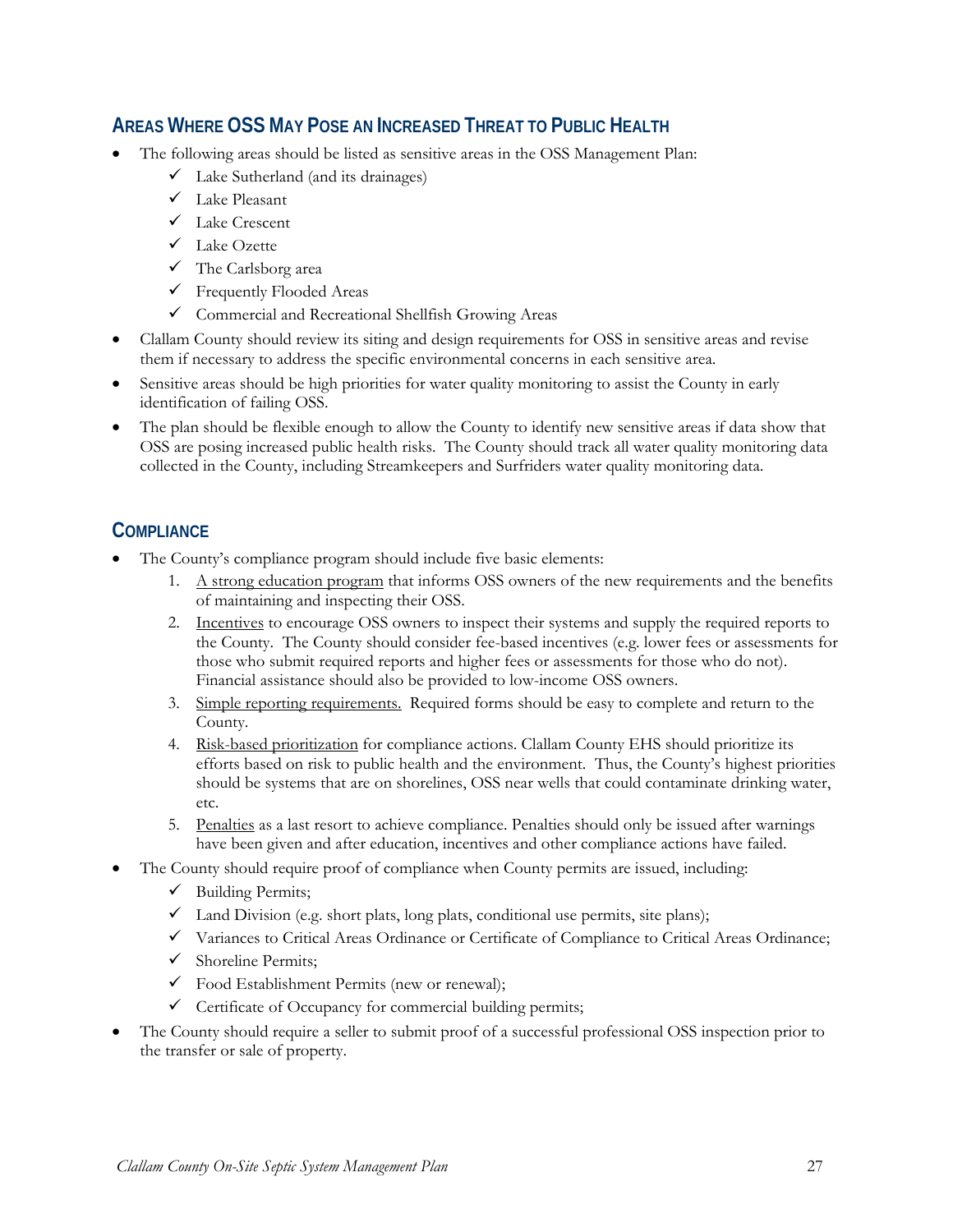#### **FINANCING**

- The County should be funded to do the following tasks, in accordance with the new state law:
	- $\checkmark$  Developing and maintaining a database of records for all known OSS in the County;
	- $\checkmark$  Ensuring compliance with state inspection and repair requirements;
	- $\checkmark$  Providing ongoing education for OSS owners regarding proper OSS operation and maintenance;
	- $\checkmark$  Identifying areas where OSS could pose an increased public health risk, and developing riskbased operations and maintenance (O&M) requirements;
	- $\checkmark$  Designating a Marine Recovery Area (MRA) in land areas where OSS contribute to marine water quality problems, and developing a strategy for OSS management in the MRA;
	- $\checkmark$  Identifying existing failing systems in the MRA, and ensuring that the owner completes the necessary repairs; and
	- $\checkmark$  Identifying all unknown OSS within the MRA by 2012.
- Funding should also be provided for:
	- $\checkmark$  Financial assistance to low-income OSS owners to offset increased inspection costs;
	- $\checkmark$  Low-interest loans for OSS owners to pay for OSS repair and replacement;
	- $\checkmark$  Financial incentives to increase compliance with new inspection requirements. However, funding devoted to incentives needs to balance the need to keep the fee or assessment as low as possible.
- A fee or assessment should be collected via the property tax billing and collection process. All fees collected should be designated exclusively for implementation of the OSS plan; no funds should be diverted to the County's general fund.
- The fee should be assessed to all OSS in the County, but not to those on sewer systems.
- The fee should be in the range of \$10-20 per year (\$1.00 to \$1.50 per month)

# **Current Programs**

The implementation plan described below should be considered in light of the County's on-going efforts to ensure proper management of septic systems. The County employs both permitting/compliance strategies and outreach/education strategies, as described below.

#### **PERMITTING/COMPLIANCE PROGRAMS**

The County's permitting process ensures that septic systems are designed, installed and operated in a manner which will protect the health of the public and the environment. Washington State Licensed Septic System Designers or Engineers submit plans for each proposed system to the Environmental Health Division. The designer and a County Environmental Health Specialist evaluate the soil and site conditions and determine what type(s) of septic systems the site can support. The Specialist reviews the OSS plan and works with the Designer to ensure all requirements are met. Both the Designer and the Specialist are informed of the initiation of installation, and the Designer and/or the Specialist inspect the system at certain stages of installation. In cases where proprietary devices or commercial/community systems are proposed, the owner and an approved Operation and Maintenance professional will make a formal agreement of their roles in ensuring that the system will be regularly inspected and maintained.

The Clallam County Department of Community Development cooperates with EHS to ensure that sewage disposal in proposed subdivisions will comply with EHS site feasibility standards. Applications for subdivisions which propose on-site sewage disposal must be accompanied by on-site soil evaluation application forms; land may not be divided unless it can be shown that each lot will have sufficient setback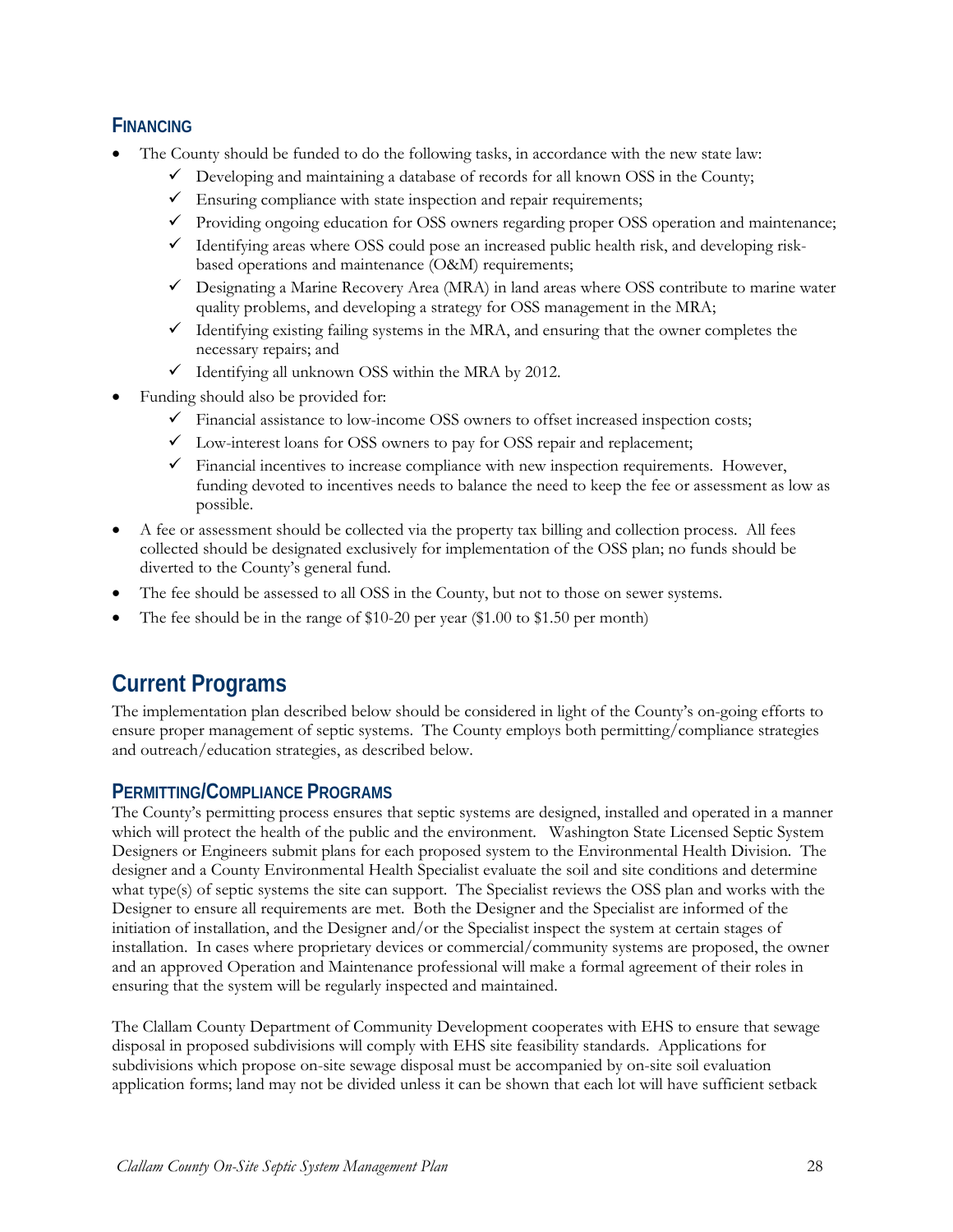area for a well and each well's source will be safe from septic tank drain fields; and the County Health Officer must approve that each subdivision plan meets County requirements for sewage disposal.

Clallam County EHS ensures compliance with septic system installation and operation codes through a number of methods. Citizens may submit complaints to EHS about improper disposal of sewage or improperly functioning septic systems, or OSS professionals may notify the County that a system is failing. The County then conducts an investigation, which usually involves visiting the site, assessing the problem, and working with the owner to correct the problem and prevent future problems. In some cases, Clallam County EHS uses enforcement measures to ensure that the property owner repairs or replaces a failing system.

Additionally, if a Sanitary Survey reveals that the system needs repair or pumping, EHS can withhold development permits until repairs or O&M occur. Applications for development permits, such as building permits for home additions, may require a Sanitary Survey under the following conditions:

- There is no record of a septic permit, installation or inspection of an existing system
- At least five years have passed since system installation without a sanitary survey
- Three to five years have passed since the last sanitary survey

Currently, Clallam County EHS lacks capacity to conduct extensive enforcement. However, Clallam County EHS holds protection of public health as its highest priority, and works to ensure that all known failing systems are repaired or replaced. Generally, due to funding constraints, Clallam County EHS cannot follow up to make certain that OSS owners conduct O&M activities.

#### **EDUCATION/OUTREACH PROGRAMS**

Clallam County EHS conducts outreach and education activities targeted mainly to septic system owners and septic system professionals through door-to-door visits, clinics, classes, presentations, and educational materials. Many of these activities are funded through a Targeted Watershed Initiative Grant (TWIG) for the Sequim-Dungeness Watershed. This grant was obtained jointly by the County and the Jamestown S'Klallam Tribe.

Clallam County EHS has been offering "Septics 101" classes since 2000, with specialized versions tailored to the specific audience. These two-hour classes, offered seven to twelve times per year, review how septic systems work and how to monitor and maintain them. The County has given presentations to the local realtors association, the building association and various homeowners associations regarding the need for maintenance and inspections, and has developed a class for realtors.

Under the TWIG program, Clallam County has been identifying "Septics of Concern" properties following metrics described on page 18 of this plan. County staff make site visits to identified properties, offering technical assistance and conducting dye-tests. Residents who attend septic education courses receive costshares for inspections and repairs. This program has led to 149 site visits and 38 repairs..

In addition to the in-person outreach and education described above, Clallam County EHS offers information and educational materials through their website,

http://www.clallam.net/EnvHealth/html/eh\_onsite.htm. These resources include a number of downloadable brochures, information on basic OSS operation and maintenance, details on the permitting process, drain field landscaping, septic tank additives, an on-line complaint form, and lists of licensed or permitted septic system designers, installers and pumpers.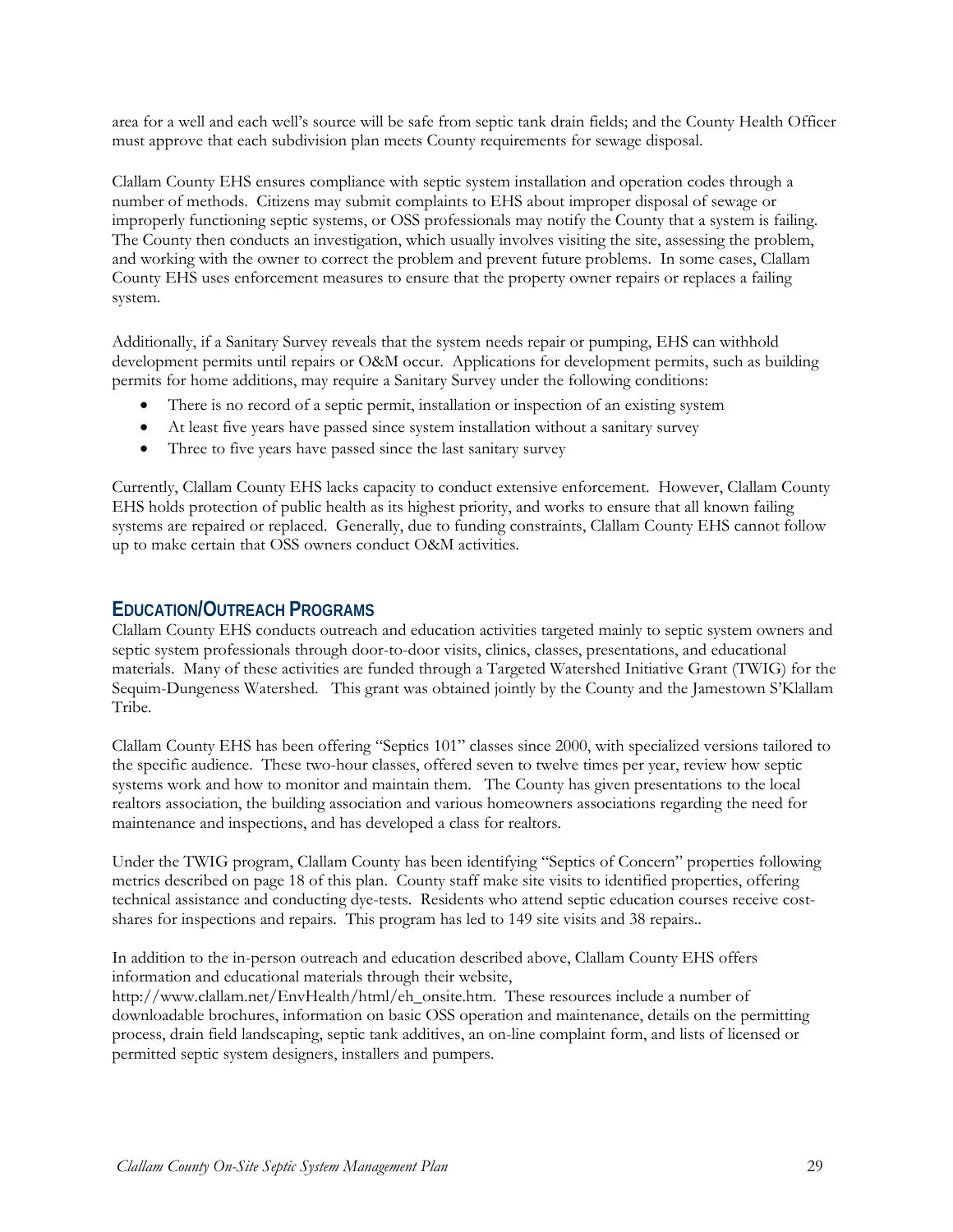Clallam County EHS also offers classes on alternative sewage system management for septic professionals, which have been attended by 78 professionals as of January 2007. The County O& M specialist has worked with professionals to develop a program for processing O&M agreements with homeowners who own septic systems with pumps. The EHS website has a number of resources for professionals, including relevant publications, fee schedules, and links to professional associations.

Assuming that Clallam County EHS maintains its current level of funding, these activities will continue beyond 2007. However, it is important to note that the TWIG program is grant-funded, and that funding will expire in 2007.

# **Implementation Plan**

This section describes the County's plan for implementing the OSS Work Group's recommendations, based on available funding.

### **PHASE 1: START-UP PROGRAMS (JULY 2007 THROUGH DECEMBER 2009)**

Before Clallam County EHS can implement the Work Group's recommendations and the requirements of Chapter 246-272A WAC and RCW 70.188A, it must ensure that regulatory, programmatic, administrative, financial, and public-outreach systems are in place for effective implementation. In particular, Clallam County EHS believes that successful implementation of the OSS Management Plan will depend on three key factors:

- 1. **Establishing an adequate, stable funding source** to build Clallam County EHS capacity to address the increased need for administrative, database management, regulatory, educational, and field activities.
- 2. **Creating detailed work plans** for new programs.The OSS Work Group recommended new programs to fulfill the new state requirements, but many details of these new programs remain unresolved. Therefore, an important activity in Phase I will be detailed scoping of each of these programs. Clallam County EHS will consider the list of comments on this plan (found in Appendix D) during this scoping, and will reconvene the OSS Work Group periodically to review drafts of program designs. The details of individual programs will hinge on the funding available for implementation.
- 3. **Using a phased implementation approach** that begins with sufficient notice, information, and education to homeowners about their O&M responsibilities. The success of the inspection program will depend upon OSS owners' willing acceptance of their responsibility for maintaining their systems.

Clallam County EHS will make establishing a stable funding source, developing the details of new programs, and educating the public its priorities in the initial stages of plan implementation.

The remainder of this section details the implementation activities that Clallam County EHS plans to conduct between July 2007 and December 2009. Please note that *activities that will need to continue on an ongoing basis are in italics*.

#### **Make Regulatory Amendments**

Implementing the Work Group's recommendations and the provisions of Chapter 246-272A WAC and RCW 70.188A will require a number of updates to Clallam County Code Chapter 41.20, the On-site Septic System Ordinance. Chapter 41.20 must be amended to include the Marine Recovery Area designation, OSS maintenance provider and homeowner inspector approval processes, and enforcement language.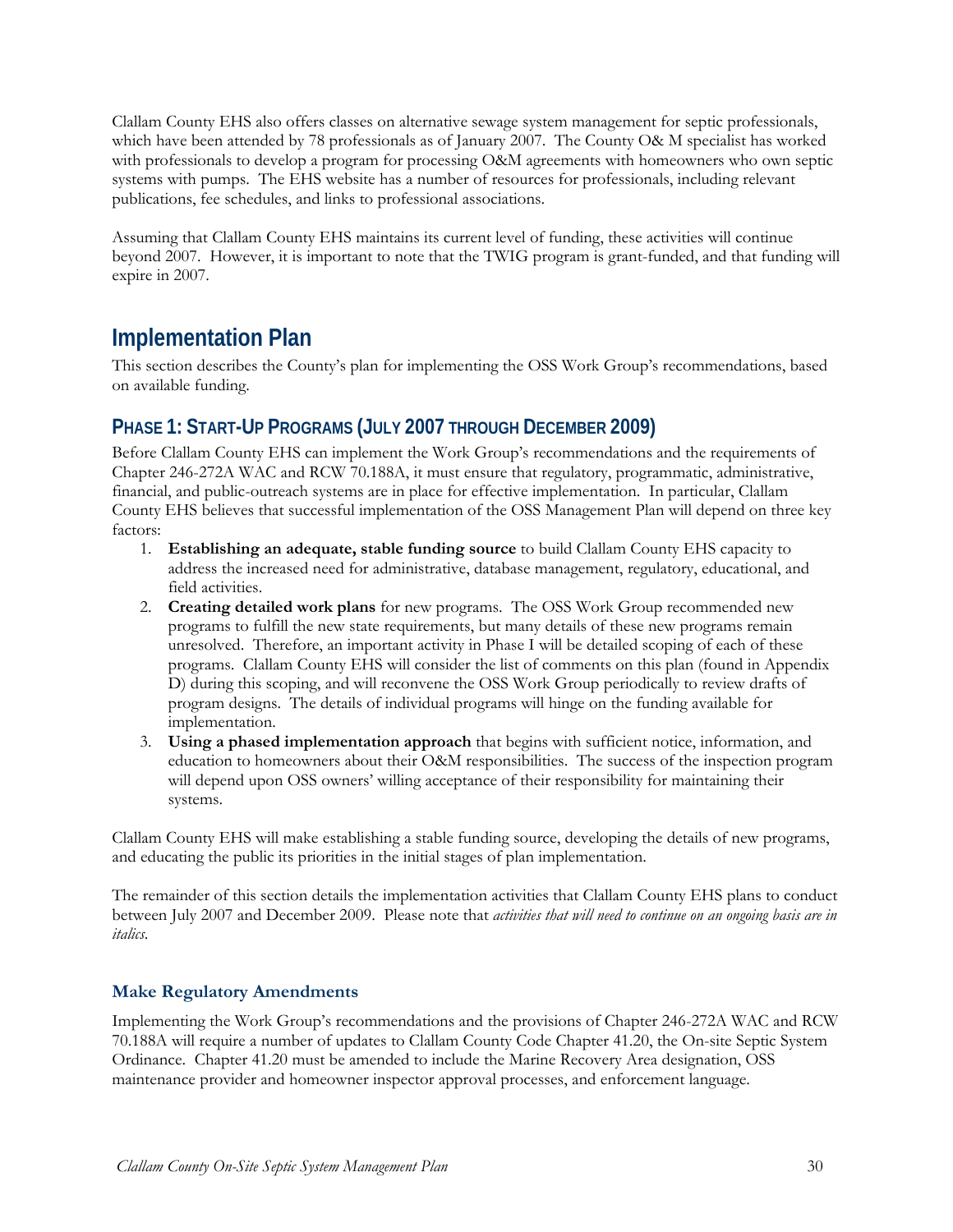Implementing the recommendations may also require updates to the Comprehensive Plan and Critical Areas Ordinance. Other regulatory issues need to be addressed and codified.

In particular, Chapter 41.20 would need to be amended to include at least the following elements:

- Establishing the boundaries of the MRA, which will be the same as those of the Sequim Bay Dungeness Watershed Clean Water District, as the OSS Work Group recommended.
- Inspection requirements in the MRA and county-wide
- Professional Maintenance Provider certification/license requirements
- OSS owner "self service" approval requirements
- Enforcement procedures for O&M non-compliance
- Requirement for OSS inspection at time of property transfer
- *Code amendment if new sensitive areas are identified*

In addition, Clallam County EHS will coordinate with Clallam County DCD to incorporate MRA activities in the County's next Comprehensive Land Use Plan update.

As part of its regulatory amendment process, Clallam County EHS also will review its siting and design requirements for OSS in sensitive areas and the MRA, as recommended by the OSS Work Group, and update them as necessary to address environmental and public health concerns specific to each area.

#### **Develop Inspection Programs**

The Clallam County OSS Work Group recommended that OSS owners that receive County-approved training be allowed to inspect their own systems, following the schedule of inspections in state law. OSS owners in the MRA must have an initial professional inspection, as must owners of systems without an asbuilt diagram on file with the County. Owners of community and commercial systems also must have professional inspections, unless they can prove their systems are similar in volume and strength to residential systems and receive County-approved training. Clallam County EHS plans to honor these recommendations.

To implement these recommendations, Clallam County EHS will work with the Washington On-Site Septic Association (WOSSA) and/or other qualified entities to develop a training program for homeowners, and with WOSSA, the Washington Department of Health, and/or other qualified entities to develop a training and certification program for professional inspectors. All training programs will include the following, as recommended by the OSS Work Group:

- Hands-on training (as opposed to classroom or video instruction only); and
- A certification process to denote who has successfully completed the course and when the certification must be updated through a refresher course.

In addition, Clallam County EHS recognizes that many details of the inspection programs remain to be finalized. During Phase I, EHS will work with the OSS Work Group, WOSSA, the Department of Health, and other partners as necessary to establish the parameters of the inspection programs. The comments received on drafts of this plan highlighted many of the questions that remain to be resolved, such as the following:

- Whether trained citizens will be allowed to inspect neighbors' OSS;
- How much the trainings will cost, where they will be held, and how long they will last;
- Whether Clallam County EHS will audit a certain percentage of homeowner and professionally inspected OSS;
- Timeframes for inspections; and
- How Clallam County EHS will define success.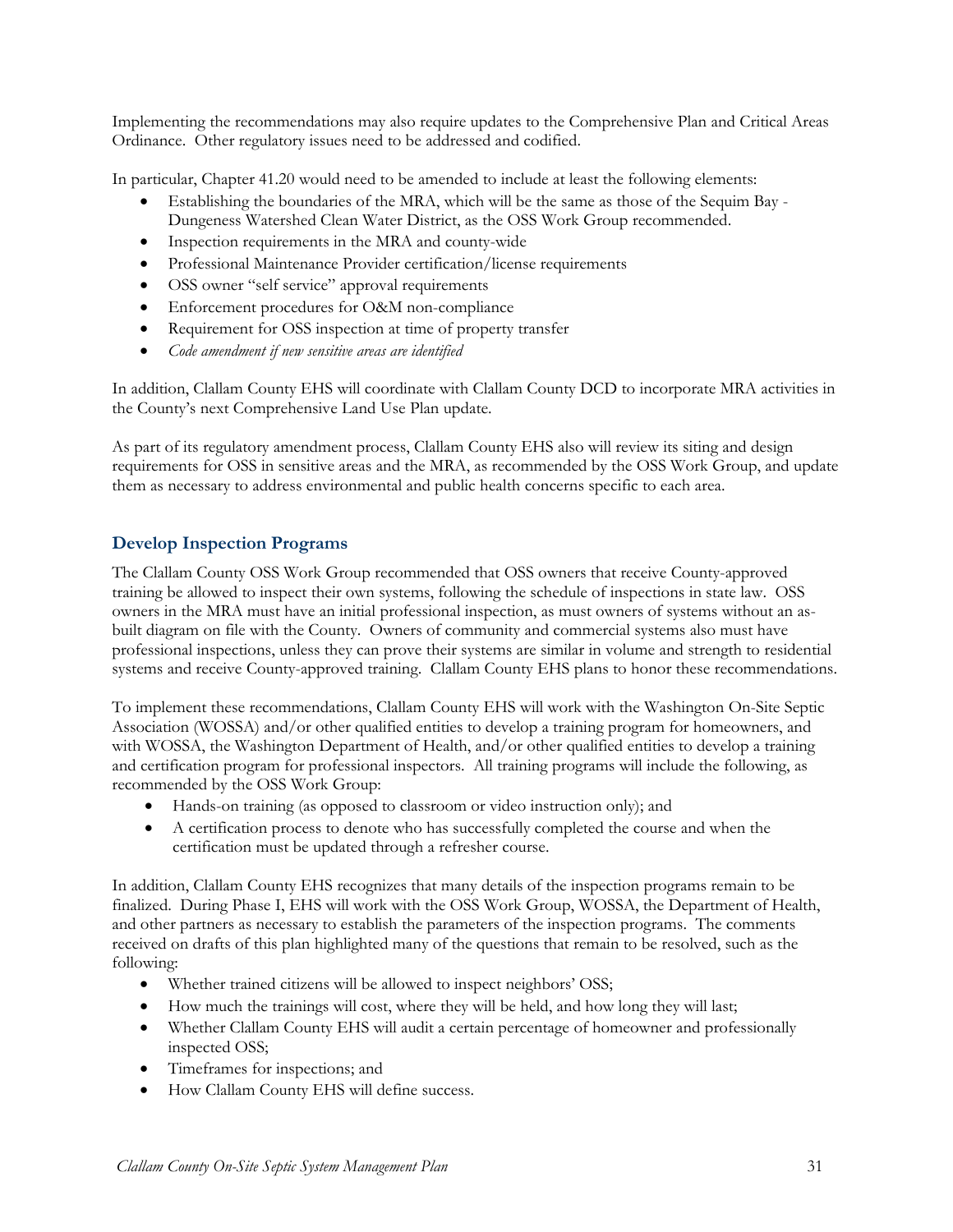Specific activities that Clallam County EHS will undertake in Phase I will include the following:

- Work with partners to establish the parameters of inspection programs, and to develop the citizen training program.
- Work with Department of Health and other partners to establish the professional inspection training program.
- Determine a means to evaluate the success of this effort, such as the number of OSS owners submitting septic inspection notices.
- *If funding allows, begin to offer on-going citizen and professional inspection training programs.*

### **Develop Compliance Program**

The OSS Work Group recommended that Clallam County EHS implement a multi-faceted program to encourage compliance with the new regulations, and Clallam County EHS plans to honor this recommendation to the extent possible given available funding. However, the details of this compliance program remain to be developed, and will depend upon available funding. During Phase I, Clallam County EHS will work with the OSS Work Group, the Washington Department of Health, the Clallam County Board of Health, and other partners as necessary to finalize the scope of the compliance program.

Depending upon available funding, the compliance program will include the following elements, as recommended by the OSS Work Group:

- 1. A strong education program that informs OSS owners of the new requirements and the benefits of maintaining and inspecting their OSS.
- 2. Incentives to encourage OSS owners to inspect their systems and supply the required reports to the County. The County should consider fee-based incentives (e.g. lower fees or assessments for those who submit required reports and higher fees or assessments for those who do not). Financial assistance should also be provided to low-income OSS owners.
- 3. Simple reporting requirements. Required forms should be easy to complete and return to the County.
- 4. Risk-based prioritization for compliance actions. Clallam County EHS should prioritize its efforts based on risk to public health and the environment. Thus, the County's highest priorities should be systems that are on shorelines, OSS near wells that could contaminate drinking water, etc.
- 5. Penalties as a last resort to achieve compliance. Penalties should only be issued after warnings have been given and after education, incentives and other compliance actions have failed.

The County also will require proof of inspection when issuing County permits, and prior to the transfer or sale of property, as the OSS Work Group recommended.

Comments received on drafts of this plan suggest areas that need further scoping, such as the following:

- Whether the compliance program will include penalties for fraudulent inspection reports;
- How the County will verify that repairs are made; and
- What process Clallam County EHS will use to monitor program effectiveness.

Specific activities that Clallam County EHS will undertake in Phase I will include the following:

- Work with partners to finalize the details of the compliance program.
- As appropriate, make changes to permitting requirements to require proof of OSS inspection when issuing County permits.
- Determine measures to evaluate the success of the program, such as the number of OSS owners submitting inspection reports.
- *If funding allows, begin to implement the compliance program, particularly elements such as outreach programs.*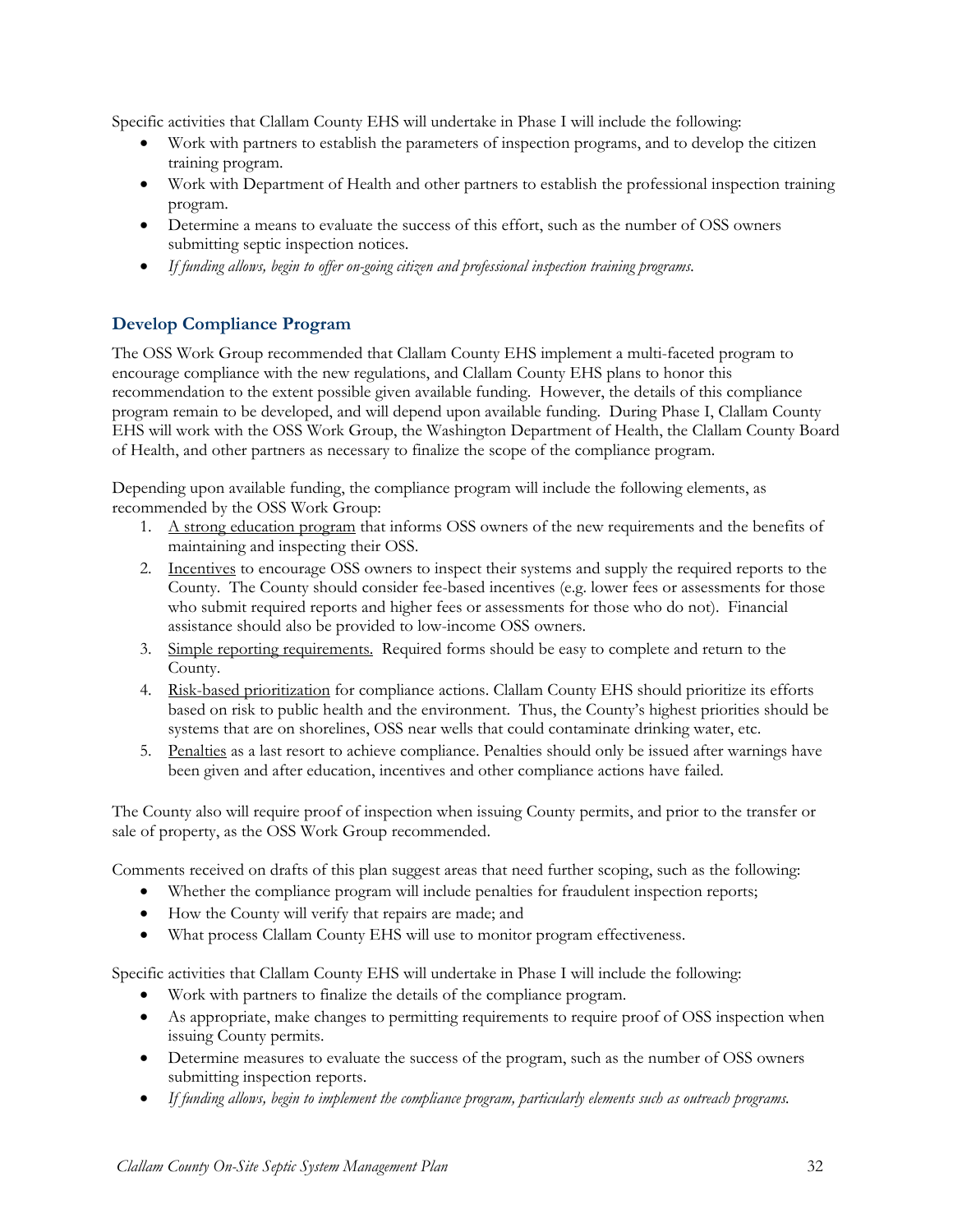#### **Establish Financial Systems**

As noted above, implementation of this plan depends upon the development of an adequate, stable funding source that will help Clallam County EHS build the necessary capacity. During Phase 1, Clallam County EHS will conduct the following activities to establish a funding source and develop and administer grant and loan programs:

- Establish permanent, adequate, stable funding for O&M program. The OSS Work Group recommended that this funding come from a property fee or assessment of \$10-\$20 per year assessed on all OSS in the county, and be dedicated to implementation of the OSS Management Plan.
- Enter into a contract with the Washington Department of Health to implement aspects of this implementation plan related to the Marine Recovery Area (see Part 4 for additional detail).
- Develop grants and loans program for OSS repair/replacement (hardship cases).
- Develop low-cost/no cost inspection program for hardship cases.
- *Administer revenue tracking in annual County budget.*
- *Administer grant/loan program.*
- *Administer (office) and conduct (field) inspection program for hardship cases.*

#### **Enhance Notification and Records Tracking and Retention**

The existing Permit Plan database is a robust one that meets many needs. However, to best implement the new OSS requirements, Clallam County EHS envisions enhancing its database in the following ways if funding is available:

- Allow OSS owners and users, the OSS industry, and internal users to input inspection reports over the internet.
- Make OSS permit, inspection, and as-built records accessible over the internet to homeowners, realtors, and the OSS industry.
- Ground-truth questionable OSS permits to verify that the systems have been installed and update the database accordingly. The goal is to have a database that is as accurate as possible.
- Automate generation of lists of the following:
	- o Which parcels in the county have OSS;
	- o How many systems are being inspected on the necessary frequency; and
	- o Which systems are not being inspected.
- Automate notification and reminder letters based on inspection status.
- Track reported and repaired OSS failures.
- Maintain lists of homeowners and OSS professionals who have been certified to conduct OSS inspections.
- Automate notification and reminder letters for certification renewal based on certification status.
- Begin recording GPS coordinates for all new and repaired OSS and add the locations to the database.
- Create reports and maps of OSS in Clallam County, their type, and their status.
- Track the inspection incentive program, if one is created.
- Track compliance actions.

On-going activities associated with these database enhancements will include the following:

- *Notify OSS owners of the need to inspect systems.*
- *File and maintain OSS inspection, repair, and compliance records.*
- *Notify certified OSS owners and professionals of the need to update inspection training.*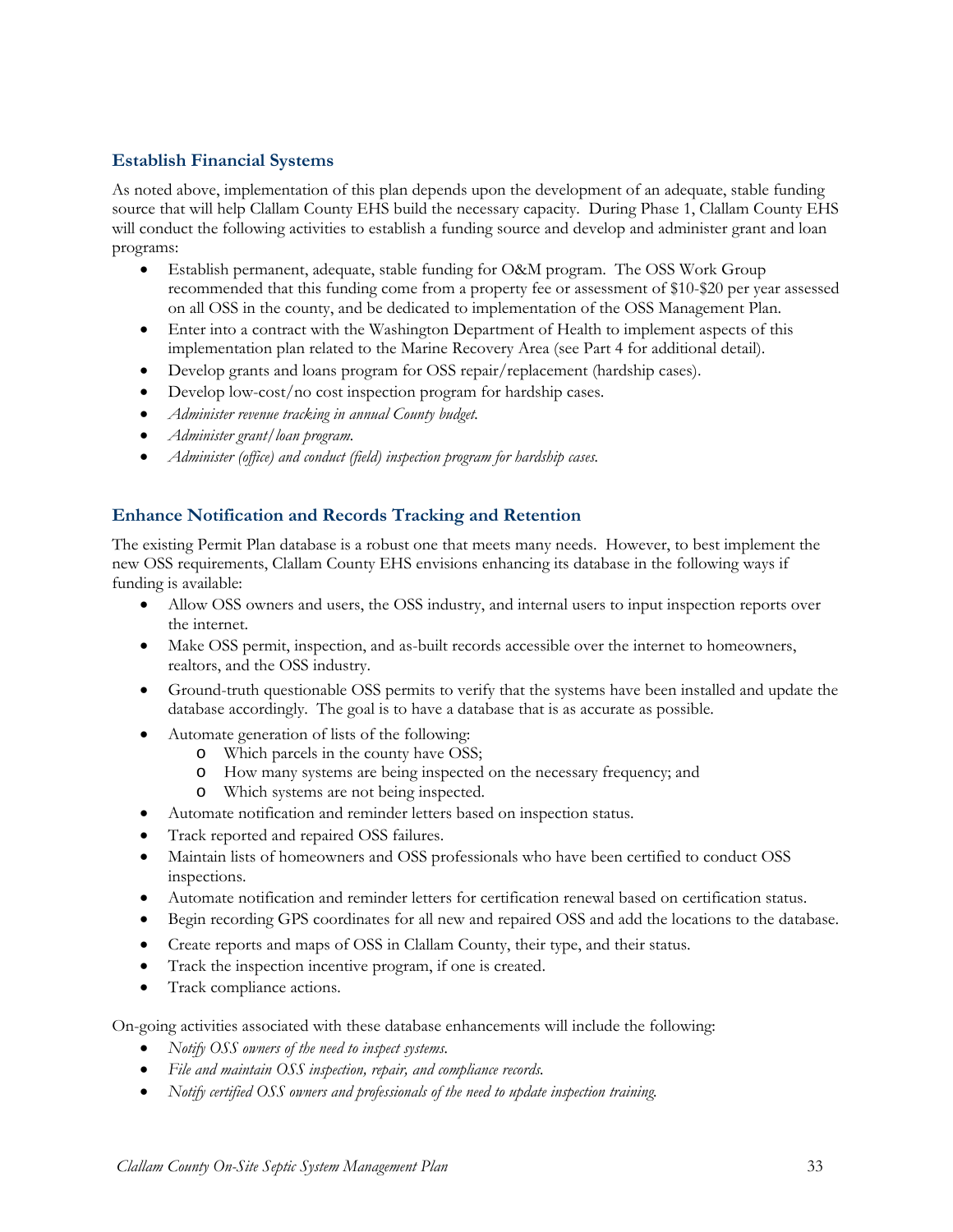- *Create reports and maps as needed.*
- *Notify field staff when compliance actions are needed.*

As part of its efforts to enhance the database, Clallam County EHS also plans to develop ways to use the database to measure the effectiveness of new programs.

In addition, Clallam County DCD will be working on three changes to the database which will assist EHS with its efforts to track OSS records and make the database accessible over the internet. These efforts include the following:

- Develop capacity to maintain the digital relationship between permitted activities and the actual parcel upon which activities are occurring, as parcels are split and reconfigured.
- Integrate GIS parcel layer with the parcel tables already in the permit database.
- Develop a way to make the database accessible over the internet for select purposes.

#### **Conduct General Outreach and Education**

As noted above, Clallam County EHS believes that the success of this program depends on landowners' willingness to accept responsibility for their OSS. An effective outreach and education program will increase the likelihood that landowners know about and understand the new inspection requirements and why they are beneficial to the community. To that end, Clallam County EHS plans to pursue the following activities during Phase 1:

- Develop general public information/outreach on OSS management requirements.
- *Continue general education on OSS management requirements.*

#### **Begin to Identify all OSS in the MRA**

RCW 70.118A requires Clallam County EHS to identify all OSS in the MRA by July 1, 2012. Currently, Clallam County EHS conducts a "Septics of Concern" program in the MRA that targets properties that have no OSS records on file, have OSS that are ten years old or older, or have OSS with a history of past problems or repair with no documented follow-up. (Please see Part 4 or the current activities section above for more detail on this program.)

To begin to comply with the new state requirement, Clallam County EHS will adopt the following risk-based approach to its Septics of Concern program.

- Using its GIS capabilities, Clallam County DCD will create a map that shows the following zones within the MRA:
	- 1. Properties along marine shoreline;
	- 2. Properties along rivers/creeks/tributaries; and
	- 3. Properties in areas of high nitrates in groundwater.
- Identify septics of concern in these priority areas via a paper file search to prioritize households to contact.
- Send a survey to the owner of each septic of concern asking for information about the OSS.
- Develop specific public information/outreach on OSS management requirements within the MRA.
- Develop a work plan for continued site visits, based on information received from the survey and available funding.
- Using its GIS capabilities and building on information gleaned from the survey, site visits and inspection reports, Clallam County will create a map that identifies known and unknown systems in the MRA. This map also will indicate whether OSS owners are in compliance with inspection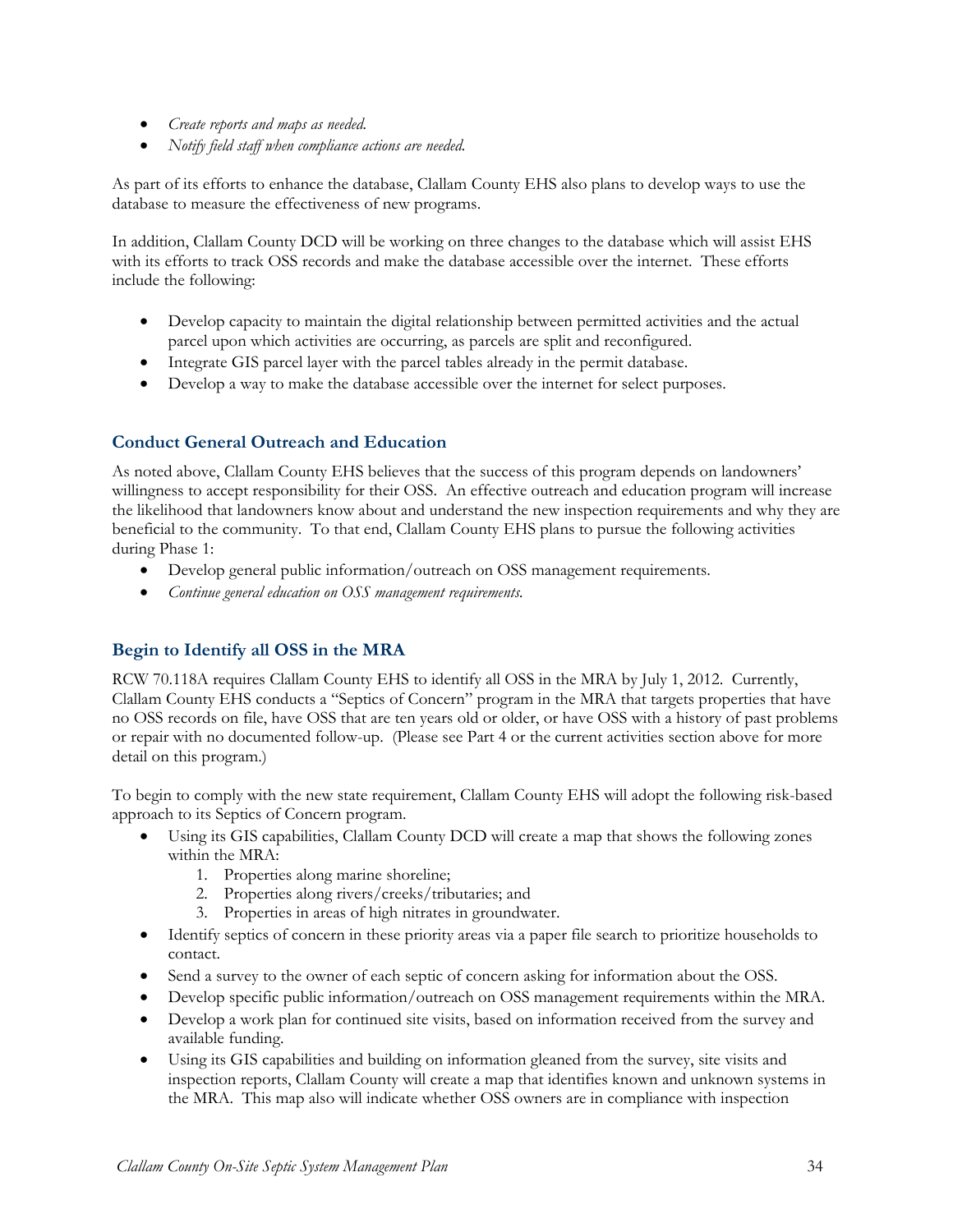requirements and identify systems that may be failing. Clallam County DCD will produce the first version of this map by October 31, 2008, and will update the map regularly as a tool to track progress toward identifying all OSS in the MRA.

- *Implement outreach and education within the MRA.*
- *Conduct work plan if funding is available.*

Clallam County EHS will consider this program successful if noticeable progress is made toward identifying unknown OSS in the MRA, and outreach to OSS owners in the MRA goes smoothly.

Please note that funding for the "Septics of Concern" program runs out in 2007; to pursue these goals, additional funding will be required.

#### **PHASE 2: PROGRAM IMPLEMENTATION (JANUARY 2009 AND BEYOND)**

Once all regulatory changes are made, funding is secure, Maintenance Providers are licensed, a citizen inspector program is in place and the public is informed about their responsibilities for periodic septic system inspections and reporting, on-the-ground implementation can commence. This section describes activities that Clallam County EHS will conduct to work toward full implementation of the Work Group's recommendations and the state-required OSS inventory within the Marine Recovery Area. One key feature of the County's plan for Phase 2 is to expand the OSS inventory program to all areas where OSS may pose an increased risk to public health, as funding allows. Phase 2 will overlap with Phase 1 for one year.

Please note that although Clallam County EHS intends to implement all of the activities described below, actual implementation will depend upon program funding.

#### **Notify the Public**

Using all media tools such as direct mailings, newspaper articles, paid advertising, and public service announcements through newspaper, radio, and cable TV, Clallam County EHS will announce the OSS inspection and reporting requirements and provide information on timelines for inspections to begin.

If programs are in place to train homeowners in performing their own inspections, Clallam County EHS will provide written information on how to complete and submit inspection reports. The information will be posted on the County's website, and be available through direct mailings. The information will also be part of the ongoing Septics 101 homeowner workshops.

#### **Ensure Adequate Inspection Capacity**

Clallam County EHS will work with Washington State On-site Sewage Association (WOSSA) to provide approved training programs to Maintenance Providers and landowners. The goals of this training are to ensure that adequate service capacity exists within the local OSS industry to perform the required inspections, and that those landowners who choose to inspect their own systems are sufficiently trained.

#### **Track Inspection Activity**

If adequately funded, Clallam County EHS will hire additional staff to perform administrative duties such as entering OSS inspection records and septic pumping records into the Permit Plan database, tracking inspection activities, and generating reports. These activities are necessary to administer the inspection program properly.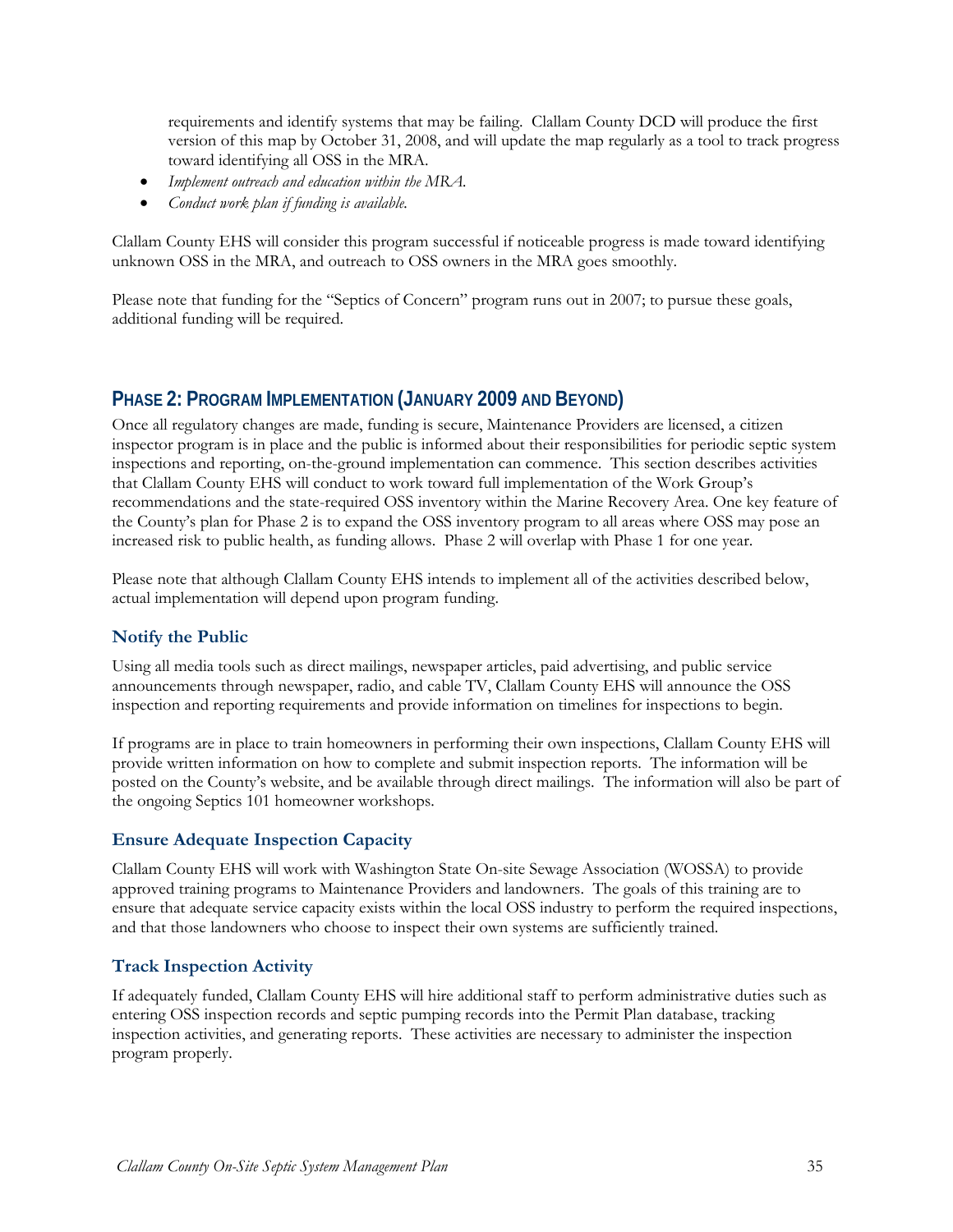#### **Identify All OSS in the MRA and Ensure Proper Function**

If adequately funded, Clallam County EHS will hire additional staff to expand the OSS inventory work begun in Phase 1, modeled on the existing Septics of Concern program. These door-to-door visits will help to identify all OSS in the MRA and ensure that they are functioning properly. Staff will engage landowners regarding OSS maintenance and inspection requirements and collect information regarding unknown systems. Staff will work with landowners to fix systems that are found to be failing. This program, coupled with information gathered from other sources – such as inspections at the time of property sale or transfer, inspections required before building permits are issued, and citizen compliance with the new regulations – should result in identification of all OSS in the MRA by July 1, 2012.

#### **Address Areas Where Nitrates are an Issue**

As noted above, Clallam County EHS places high priority on areas within the MRA where nitrates in groundwater are a known problem. Clallam County EHS will undertake a study of various septic system designs (i.e., pressurized sand lined trench, aerobic treatment devices, sand filters, etc.) to determine their nitrogen reduction efficiencies. Based upon this information, Clallam County EHS will identify the best design and optimum operational conditions for nitrogen reduction efficiencies of at least 50%.

#### **Identify All OSS in Areas Where OSS May Pose an Increased Health Risk**

Once all OSS in the MRA have been identified and evaluated, Clallam County EHS will expand the Septics of Concern program to other OSS "sensitive" areas. The OSS Work Group recommended that these areas include the following:

- Lake Sutherland (and its drainages)
- Lake Pleasant
- Lake Crescent
- Lake Ozette
- The Carlsborg area
- Frequently Flooded Areas
- Commercial and Recreational Shellfish Growing Areas

Clallam County EHS also will consider Critical Aquifer Recharge Areas, the Sequim Bay – Dungeness Watershed Clean Water District, Carlsborg and Lake Dawn sensitive areas for the purposes of this plan. Note that Lakes Crescent and Ozette are under Olympic National Park jurisdiction; Clallam County does not have jurisdiction over these lakes, or other sensitive areas on federal or tribal lands.

As part of this program, Clallam County EHS also will continue to review water-quality monitoring data collected by various entities in the county. Clallam County EHS will add to this list of sensitive areas if new data show that OSS are contributing to water-quality declines in other areas.

#### **Conduct Public Outreach**

Public education activities will increase. Clallam County EHS will hold the current "Septics 101" classes county-wide and offer it to targeted audiences.

Regular newsletters (such as the *Clean Water Herald*) will be directly mailed to all residents on OSS. Articles will report the success of the OSS maintenance and inspection program, remind homeowners about inspection schedules, and advertise upcoming Septics 101 classes, among other topics.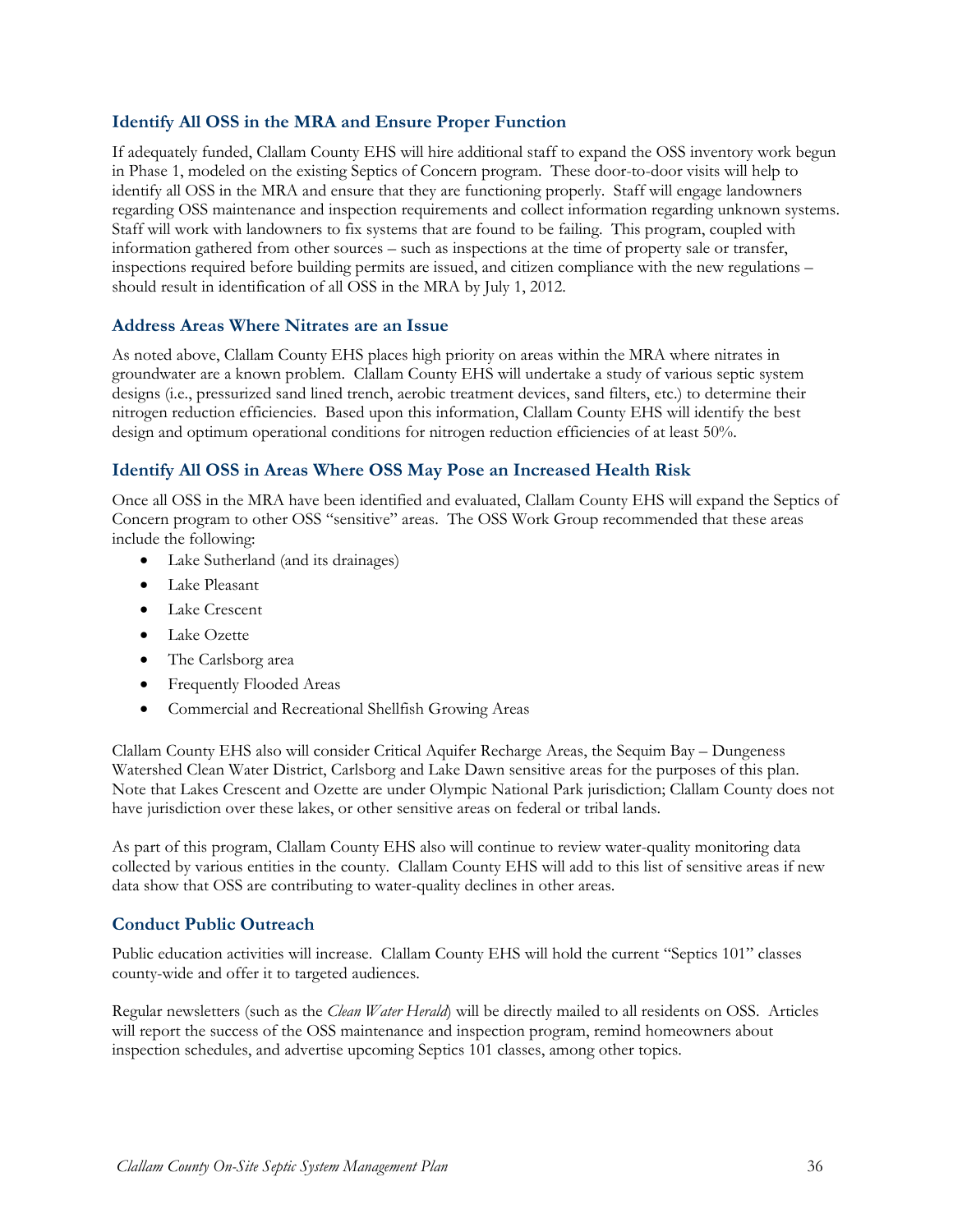#### **Measure Effectiveness**

The County will determine metrics to evaluate the effectiveness of its efforts. These may include measures of public acceptance, such as the number of people submitting septic inspection notices, or measures of database completeness, such as the number of unknown systems identified.

# **Resources Needed to Implement this Plan**

As mentioned above, Clallam County EHS currently does not have sufficient staff and monies to implement all of the activities outlined in this chapter. Clallam County EHS estimates that annual costs to implement this plan will total approximately \$300,000, including funding for two environmental health specialists, two permit technicians and program support; but not including database enhancement activities, the costs of which are detailed below.

Necessary database, web and application development is estimated to cost \$25,000 to \$50,000. Determining the current parcel location as needed for about 1000 cases is estimated to cost \$35,00 to \$70,000 based on an estimate of 1 hour per case and a cost of \$35 to \$70 per hour. Finding and describing the necessary data for the OSS not in the current permit system is estimated to cost \$1,533,000 for the whole county and \$991,200 in the Marine Recovery Area. This cost is based on an estimate of an average of 6 hours of field and office work per site visit at \$70 per hour. Ongoing tasks which would largely be part of the new permit technicians' duties have not been priced. These would include filling out the necessary system information for the assumed OSS or programming PermitPlan to filter data submitted over the web.

Clallam County EHS expects to refine this estimate as it develops a funding mechanism during Phase I of this implementation plan.

| C | R | P            | C=Complete, R=Lack of Resources, P=Completed prior to Plan                                                                                                                                                                                                                                                                                                                             |
|---|---|--------------|----------------------------------------------------------------------------------------------------------------------------------------------------------------------------------------------------------------------------------------------------------------------------------------------------------------------------------------------------------------------------------------|
|   |   |              | Part 1 - Database Enhancement                                                                                                                                                                                                                                                                                                                                                          |
|   |   |              | <b>OSS Inventory</b><br>Describe current software and hardware<br>Age of database, schedule of maintenance<br>What percentage of OSS in jurisdiction is recorded?<br>What fields are recorded: Age, location, technology, etc?<br>$\bullet$<br>Ensure MRA records' compatibility with other OSS records<br>$\bullet$                                                                   |
|   | п |              | Operation, Monitoring and Maintenance – Record Maintenance<br>Ensure timely reports of failures within MRAs<br>Describe current O&M reporting requirements<br>Current data management<br>$\bullet$<br>How are data used now? Maps, permit tracking, etc<br>$\bullet$<br>What changes will be made to the hardware and software?<br>$\bullet$<br>How will data be managed?<br>$\bullet$ |
|   | П | $\mathsf{L}$ | Summarize and prioritize activities with timeline                                                                                                                                                                                                                                                                                                                                      |
|   |   |              | Part 2 – Coordination with planning on sensitive areas                                                                                                                                                                                                                                                                                                                                 |

## **Plan Checklist**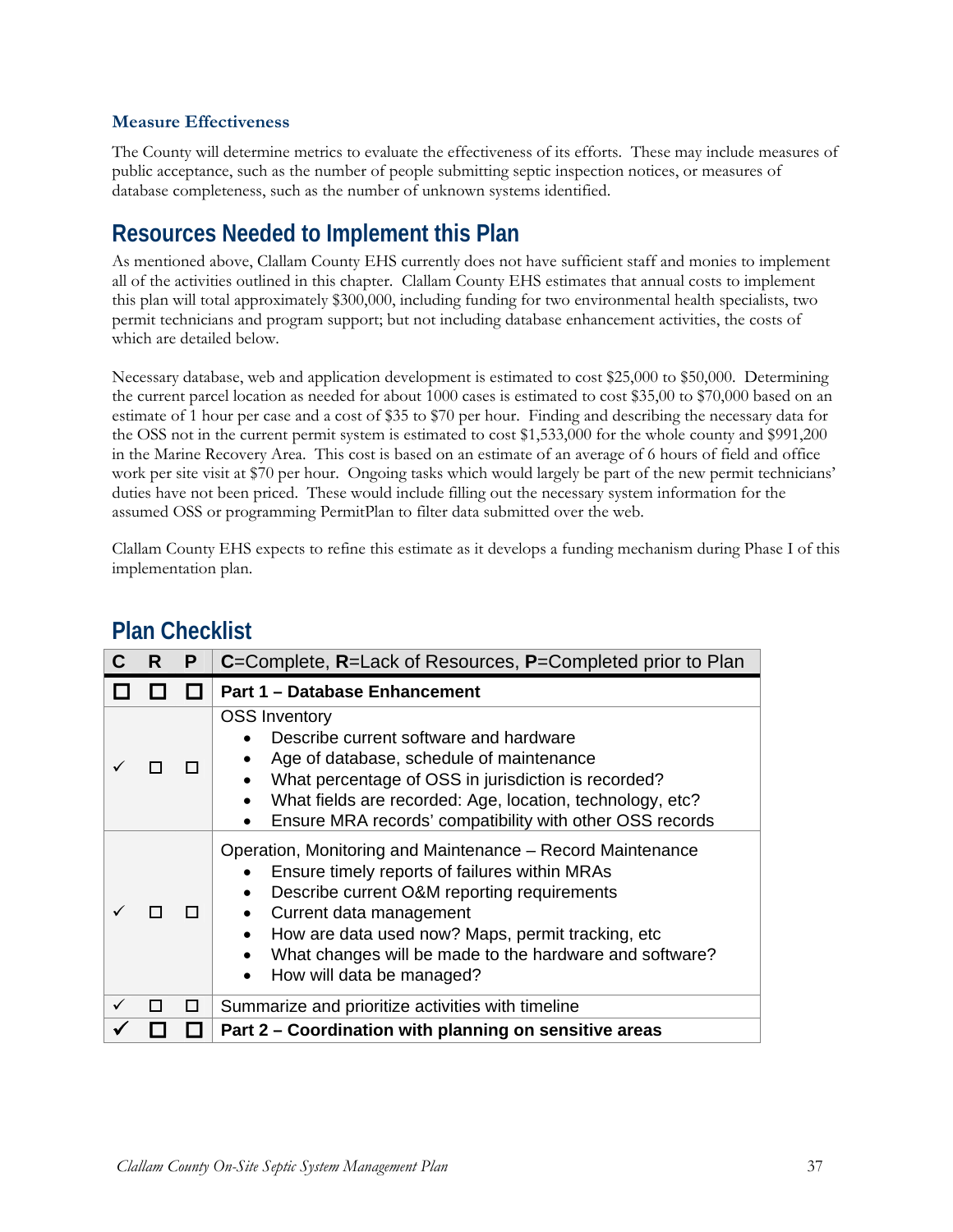| $\mathbf C$  | R.     | P            | C=Complete, R=Lack of Resources, P=Completed prior to Plan                                                                                                                                                                                                        |  |  |  |  |  |
|--------------|--------|--------------|-------------------------------------------------------------------------------------------------------------------------------------------------------------------------------------------------------------------------------------------------------------------|--|--|--|--|--|
|              |        | п            | Describe<br>Jurisdictional environment<br>$\bullet$<br>Each sensitive area with maps<br>Methodology for determining MRAs<br>Coordination with all Planning Entities within the Jurisdiction<br>$\bullet$<br>Resources necessary for these activities<br>$\bullet$ |  |  |  |  |  |
| $\checkmark$ | □      | $\Box$       | Conduct a SEPA review (see Appendix D)                                                                                                                                                                                                                            |  |  |  |  |  |
| $\checkmark$ | $\Box$ | $\Box$       | Summarize and prioritize activities with a timeline                                                                                                                                                                                                               |  |  |  |  |  |
|              | □      | $\Box$       | Part 3 Operation, monitoring and maintenance in sensitive areas                                                                                                                                                                                                   |  |  |  |  |  |
|              | П      | □            | Describe<br>Current O&M requirements common to all areas throughout the<br>$\bullet$<br><b>LHJ</b><br>Current O&M requirements in sensitive areas<br><b>O&amp;M Enforcement Activities</b><br>$\bullet$<br>Resources necessary for these activities<br>$\bullet$  |  |  |  |  |  |
| $\checkmark$ | $\Box$ | □            | Summarize and prioritize activities with a timeline                                                                                                                                                                                                               |  |  |  |  |  |
| $\checkmark$ | $\Box$ | $\Box$       | Part 4 - Marine Recovery Area Strategy                                                                                                                                                                                                                            |  |  |  |  |  |
|              | п.     | 0            | Describe<br>How failing OSS within MRAs will be found and repairs<br>ensured<br>How all OSS within MRAs will be located<br>How OSS data in MRAs will be managed<br>$\bullet$<br>Resources needed implement the MRA strategy                                       |  |  |  |  |  |
| $\Box$       | □      | □            | Contract with DOH                                                                                                                                                                                                                                                 |  |  |  |  |  |
| $\checkmark$ | $\Box$ | $\Box$       | Summarize and prioritize activities with a timeline                                                                                                                                                                                                               |  |  |  |  |  |
|              | □      | $\Box$       | <b>Part 5 Education</b>                                                                                                                                                                                                                                           |  |  |  |  |  |
|              |        | ΙI           | Describe<br>Current and planned education efforts<br>Current and planned OSS reminders system<br>$\bullet$<br>Resources needed to implement these activities                                                                                                      |  |  |  |  |  |
| ✓            | □      | □            | Summarize and prioritize activities with a timeline                                                                                                                                                                                                               |  |  |  |  |  |
|              | П      | П            | Part 6 - Plan Summary - For each Part 1-5:                                                                                                                                                                                                                        |  |  |  |  |  |
|              | п      | П            | Summarize<br><b>Current practices</b><br>Agency goals and objectives<br>Strategies for meeting agency goals and objectives<br>Resources necessary, including those needed to write the<br>management plan<br>Resources available                                  |  |  |  |  |  |
|              | П      | $\mathsf{L}$ | Include with the Plan Summary<br>Completed checklist with detailed answers to questions<br>Measurable program objectives<br>Timeline - Gantt chart or equivalent                                                                                                  |  |  |  |  |  |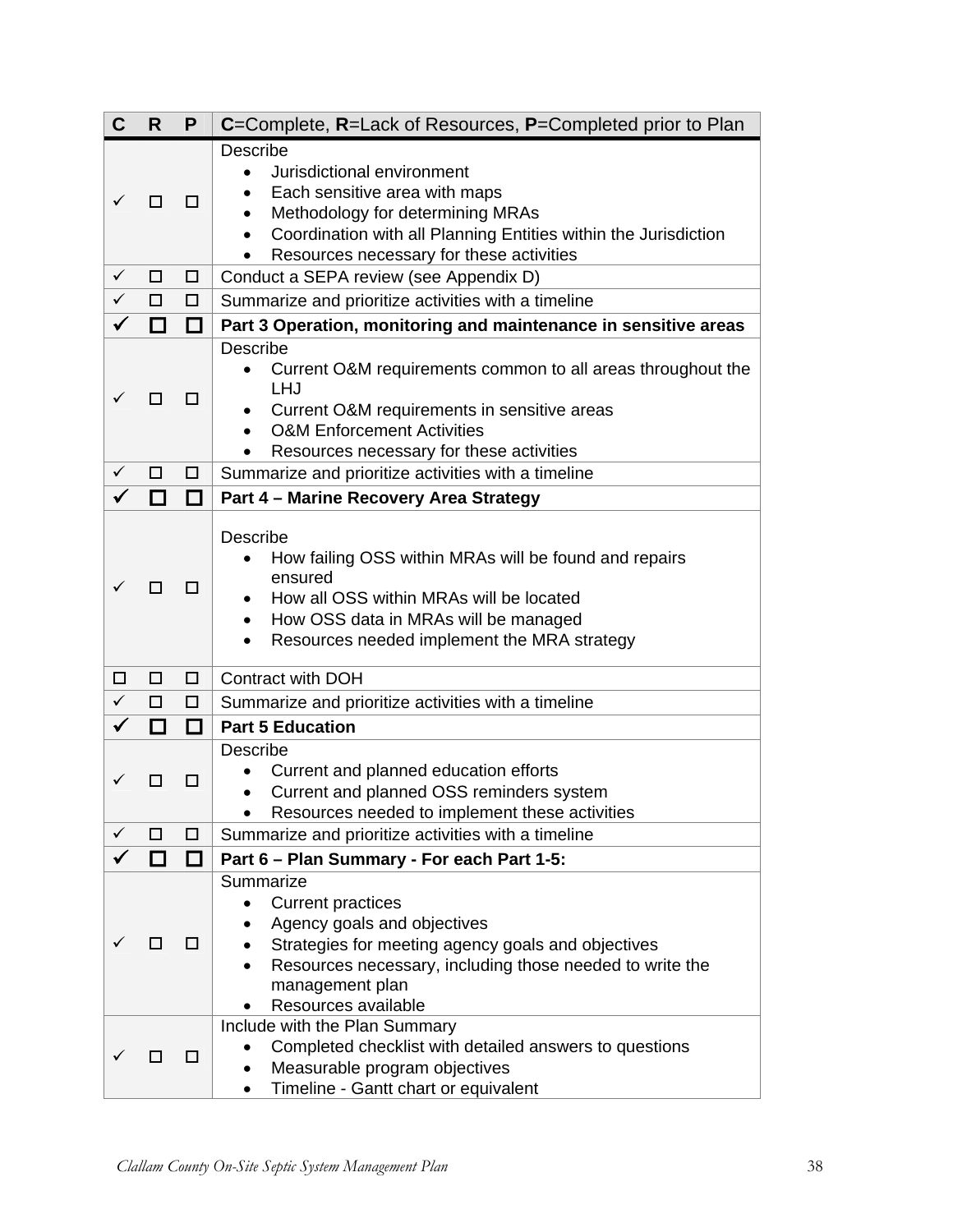# **Timeline**

The graphic below shows the timeline for implementation of this OSS Management Plan, assuming that adequate funding is available. It also prioritizes activities during Phase I, and illustrates the fact that the Clallam County EHS current programs will continue throughout implementation of the plan.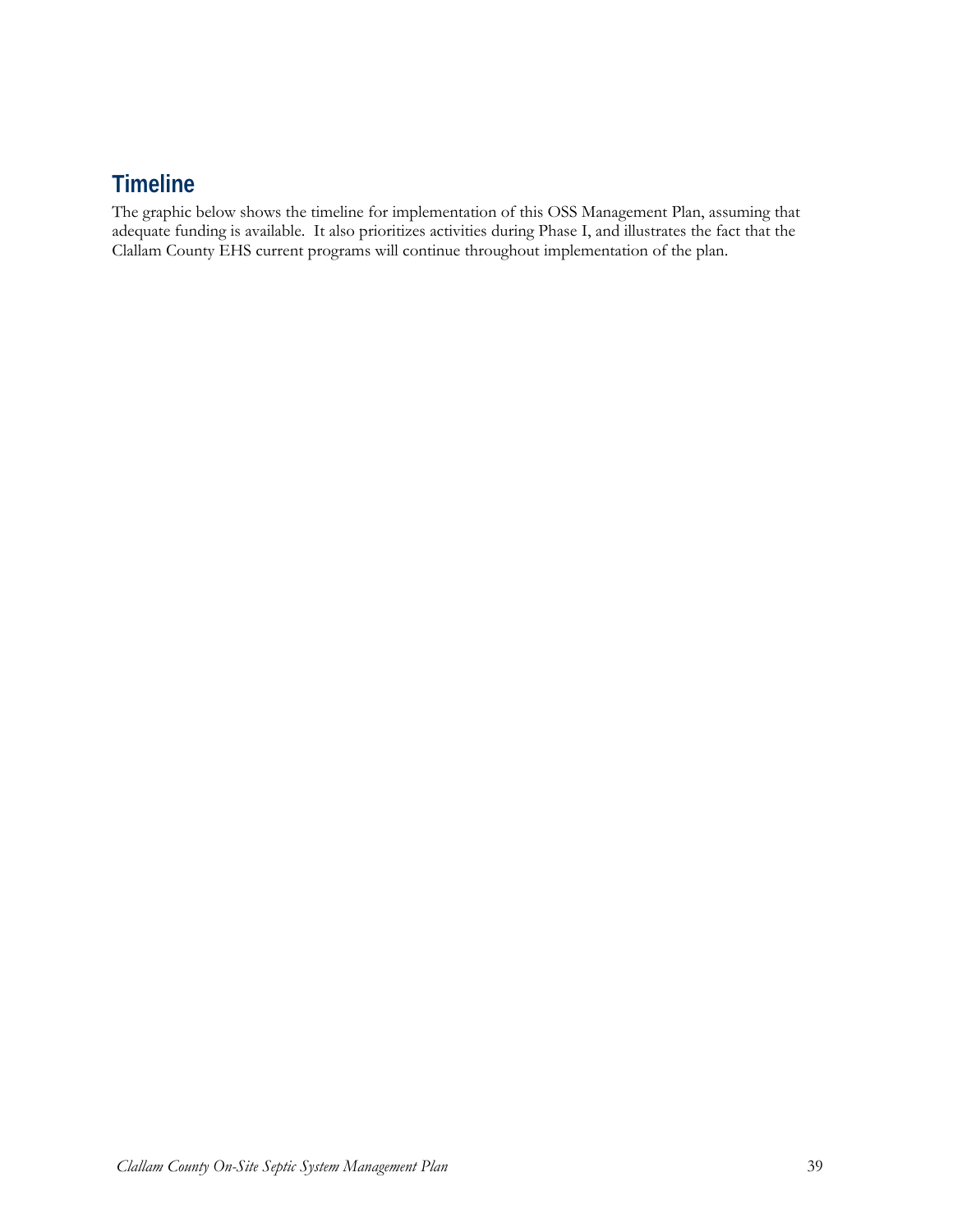| <b>Clallam County OSS Management Plan</b>                     | <b>Priority</b> | Current              | 2007    | 2008 | 2009 2010 2011 |  | 2012         | 2013 and Beyond |  |  |
|---------------------------------------------------------------|-----------------|----------------------|---------|------|----------------|--|--------------|-----------------|--|--|
| <b>Proposed Implementation Schedule</b>                       |                 | Capacity             | $1-Jul$ |      |                |  | $1-Jul$      |                 |  |  |
| <b>CURRENT PROGRAMS</b>                                       |                 |                      |         |      |                |  |              |                 |  |  |
| Permitting                                                    |                 | Funded               |         |      |                |  |              |                 |  |  |
| Compliance                                                    |                 | <b>Needs Funding</b> |         |      |                |  |              |                 |  |  |
| <b>Education and Outreach</b>                                 |                 | <b>Needs Funding</b> |         |      |                |  |              |                 |  |  |
|                                                               |                 |                      |         |      |                |  |              |                 |  |  |
| Submit OSS Management Plan to WA Dept. of Health              |                 | Funded               | X       |      |                |  |              |                 |  |  |
| PHASE I: START UP PROGRAMS                                    |                 |                      |         |      |                |  |              |                 |  |  |
| Make Regulatory Amendments                                    | 1               | Funded               |         |      |                |  |              |                 |  |  |
| <b>Establish Financial Systems</b>                            | 2               | Funded               |         |      |                |  |              |                 |  |  |
| Enhance Notification and Records Tracking and Retention       | 3               | Needs Funding        |         |      |                |  |              |                 |  |  |
| Develop Inspection Training Programs                          | 4               | Needs Funding        |         |      |                |  |              |                 |  |  |
| Develop Compliance Program                                    | 5               | Needs Funding        |         |      |                |  |              |                 |  |  |
| <b>Conduct Outreach and Education</b>                         | 6               | Needs Funding        |         |      |                |  |              |                 |  |  |
| Begin to Identify all OSS in the MRA                          | $\overline{7}$  | Needs Funding        |         |      |                |  |              |                 |  |  |
|                                                               |                 |                      |         |      |                |  |              |                 |  |  |
| PHASE II: PROGRAM IMPLEMENTATION                              |                 |                      |         |      |                |  |              |                 |  |  |
| <b>Notify Public</b>                                          | <b>TBD</b>      | Needs Funding        |         |      |                |  |              |                 |  |  |
| <b>Ensure Adequate Inspection Capacity</b>                    | TBD             | Needs Funding        |         |      |                |  |              |                 |  |  |
| <b>Track Inspection Activity</b>                              | <b>TBD</b>      | Needs Funding        |         |      |                |  |              |                 |  |  |
| Identify all OSS in MRA and Ensure Proper Function            | <b>TBD</b>      | Needs Funding        |         |      |                |  | $\mathsf{X}$ |                 |  |  |
| Address Areas Where Nitrates Are an Issue                     | <b>TBD</b>      | Needs Funding        |         |      |                |  |              |                 |  |  |
| Identify all OSS in Areas Where They May Pose Additional Risk | <b>TBD</b>      | Needs Funding        |         |      |                |  |              |                 |  |  |
| <b>Conduct Public Outreach</b>                                | <b>TBD</b>      | <b>Needs Funding</b> |         |      |                |  |              |                 |  |  |
|                                                               |                 |                      |         |      |                |  |              |                 |  |  |
| $X =$ Date required by law                                    |                 |                      |         |      |                |  |              |                 |  |  |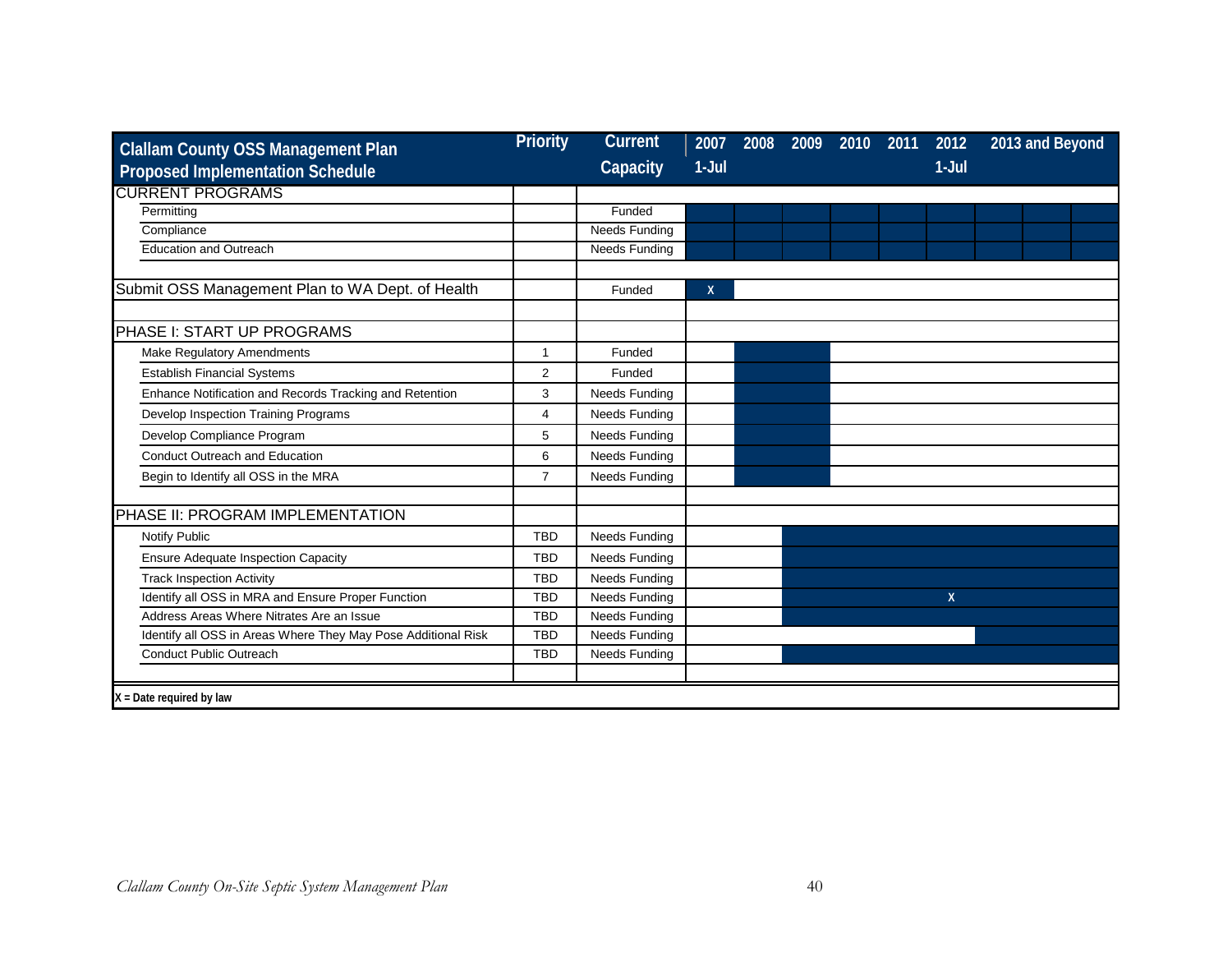# **Glossary of OSS-Related Terms**

Clallam County EHS developed this glossary from several sources, including Chapters 246-272 and 246-272A WAC and a variety of Washington State Department of Health OSS recommended standards and guidance documents.

**"Aerobic Treatment Unit (ATU)"** is a container of various configurations that provide for aerobic degradation or decomposition of wastewater constituents by bringing the wastewater into direct contact with air by some mechanical means.

 **"Additive"** means a commercial product added to an on-site sewage system intended to affect performance or aesthetics of an on-site sewage system.

 **"Alternative system"** means an on-site sewage system other than a conventional gravity system or conventional pressure distribution system. Properly operated and maintained alternative systems provide equivalent or enhanced treatment performance as compared to conventional gravity systems.

 **"Approved"** means a written statement of acceptability, in terms of the requirements in this chapter, issued by the local health officer or the department.

 **"Area of Special Concern"** means an area of definite boundaries delineated through public process, where a local health officer, or the department in consultation with the health officer, determines additional requirements for on-site sewage systems may be necessary to reduce potential failures, or minimize negative impact of on-site systems upon public health.

**"As-built" (changed to Record Drawing in July 1, 2007 regulations)** means a complete and detailed drawing of the septic system as installed and including, but not limited to, location of drainfield and reserve area, accurate measurements and initial setting of electrical or mechanical devices. The Record Drawing is submitted to County Health Jurisdictions upon completion of the new construction, alteration or repair of an OSS.

 **"Assumed OSS"** has no records but through GIS analysis an OSS can be assumed to exist on a parcel.

 **"Blackwater"** is the portion of wastewater stream that originates from toilets. It includes human excreta, urine and associated flush waters.

 **"Cesspool"** means a pit receiving untreated sewage and allowing the liquid to seep into the surrounding soil or rock.

"Coliform (Bacteria)" a group of bacteria which produces gas and ferment lactose, some of which are found in the intestinal tract of warm blooded animals and is used as an indicator of ground water and surface water pollution and sewage treatment efficiency (see also fecal coliform).

 **"Conforming system"** means any on-site sewage system, except an experimental system, meeting any of the following criteria:

- (a) Systems in full compliance with new construction requirements under this chapter; or
- (b) Systems approved, installed and operating in accordance with requirements of previous editions of this chapter; or
- (c) Systems or repairs permitted through departmental concurrence by the waiver process which assure public health protection by higher treatment performance or other methods.

**"Conventional gravity system"** means an on-site sewage system consisting of a septic tank and a subsurface soil absorption system with gravity distribution of the effluent.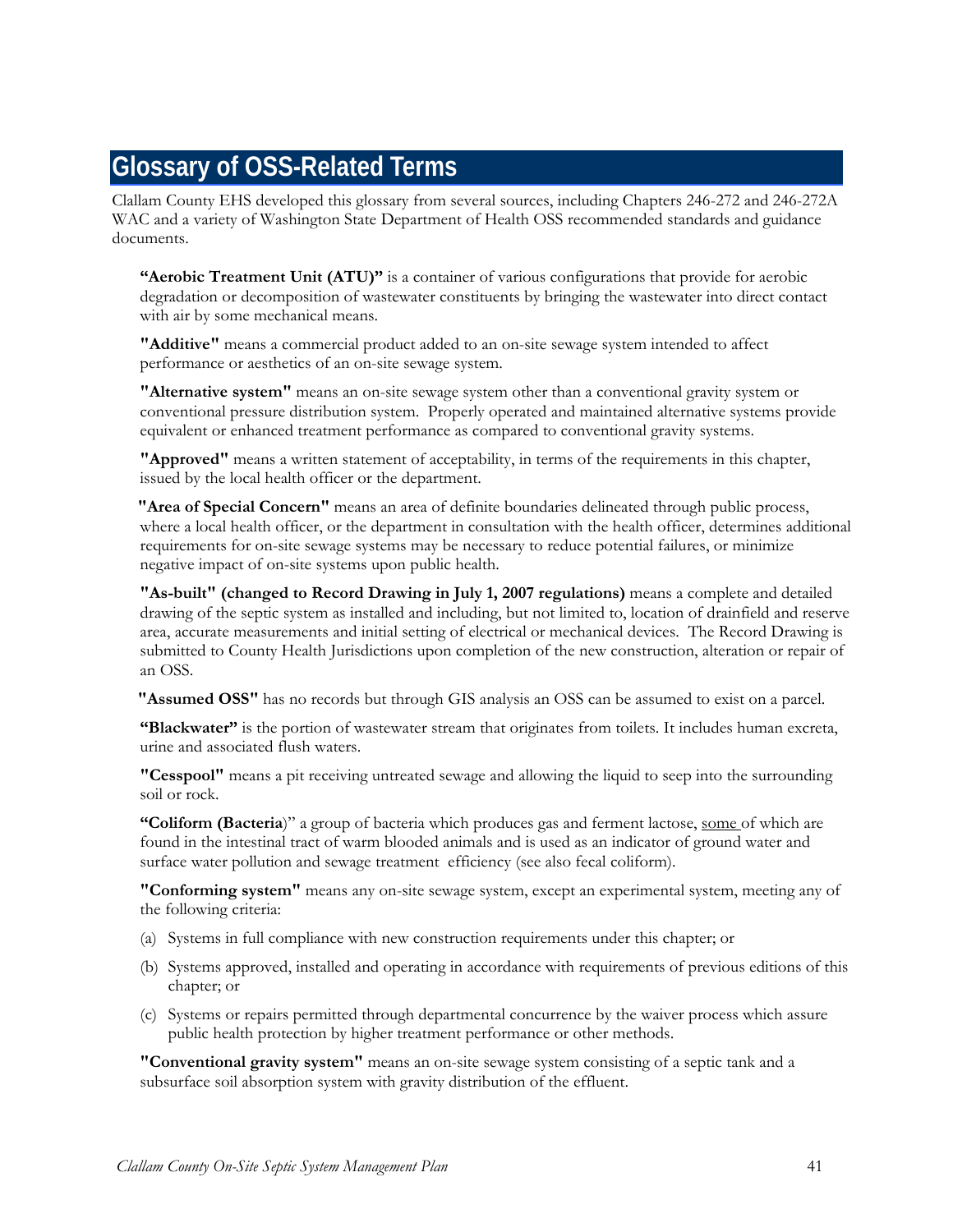**"Conventional pressure distribution system"** means an on-site sewage system consisting of a septic tank and a subsurface soil absorption system with pressure distribution of the effluent. Design, operation and maintenance, and performance monitoring are described by "Guidelines for Pressure Distribution Systems" by the Washington state department of health.

**"Community On-Site Sewage System."** Any residential on-site sewage system designed to serve two (2) or more dwelling units or designed to serve two or more residences on separate lots, with design flows less than 3,500 gallons per day.

**"Commercial On-Site Sewage System."** Any non-residential or combined residential/non-residential on-site sewage system with a design flow less than three thousand five hundred (3,500) gallons per day.

 **"Designer"** means a person who matches site and soil characteristics with appropriate on-site sewage technology. Designers are licensed and regulated by the Washington State Licensing program.

 **"DOH"** means the Washington state department of health.

 **"Disposal component"** means a subsurface absorption system (SSAS) or other soil absorption system receiving septic tank or other pretreatment device effluent and transmitting it into original, undisturbed soil.

 **"Drainfield"** an area in which perforated piping is laid in drain rock-packed or with infiltrator trenches for the purpose of distributing the effluent from a wastewater treatment unit into original, undisturbed soil.

 **"Effluent"** means liquid discharged from a septic tank or other on-site sewage system component.

 **"Engineer"** means a person who is licensed and in good standing under chapter 18.43 RCW.

- **"Failure"** means a condition of an on-site sewage system that threatens the public health by inadequately treating sewage or by creating a potential for direct or indirect contact between sewage and the public. Examples of failure include:
- (a) Sewage on the surface of the ground;
- (b) Sewage backing up into a structure caused by slow soil absorption of septic tank effluent;
- (c) Sewage leaking from a septic tank, pump chamber, holding tank, or collection system;
- (d) Cesspools or seepage pits where evidence of ground water or surface water quality degradation exists; or
- (e) Inadequately treated effluent contaminating ground water or surface water.
- (f) Noncompliance with standards stipulated on the permit.

**"Fecal Coliform" (Bacteria)** coliform bacteria specifically originating from the intestines of warm-blooded animals and is used as an indicator of ground water and surface water pollution and sewage treatment efficiency.

 **"Frequently Flooded Areas"** means the floodway and special flood hazard area, combined. Also known as "floodplain".

 **"Ground water"** means a subsurface water occupying the zone of saturated soil, permanently, seasonally, or as the result of the tides. Indications of ground water may include:

- (a) Water seeping into or standing in an open excavation from the soil surrounding the excavation.
- (b) Spots or blotches of different color or shades of color interspersed with a dominant color in soil, commonly referred to as mottling. Mottling is a historic indication for the presence of groundwater caused by intermittent periods of saturation and drying, and may be indicative of poor aeration and impeded drainage. Also see "Water table".

 **"Greywater"** the portion of the wastewater stream that originates in sinks, tubs, showers, and laundry.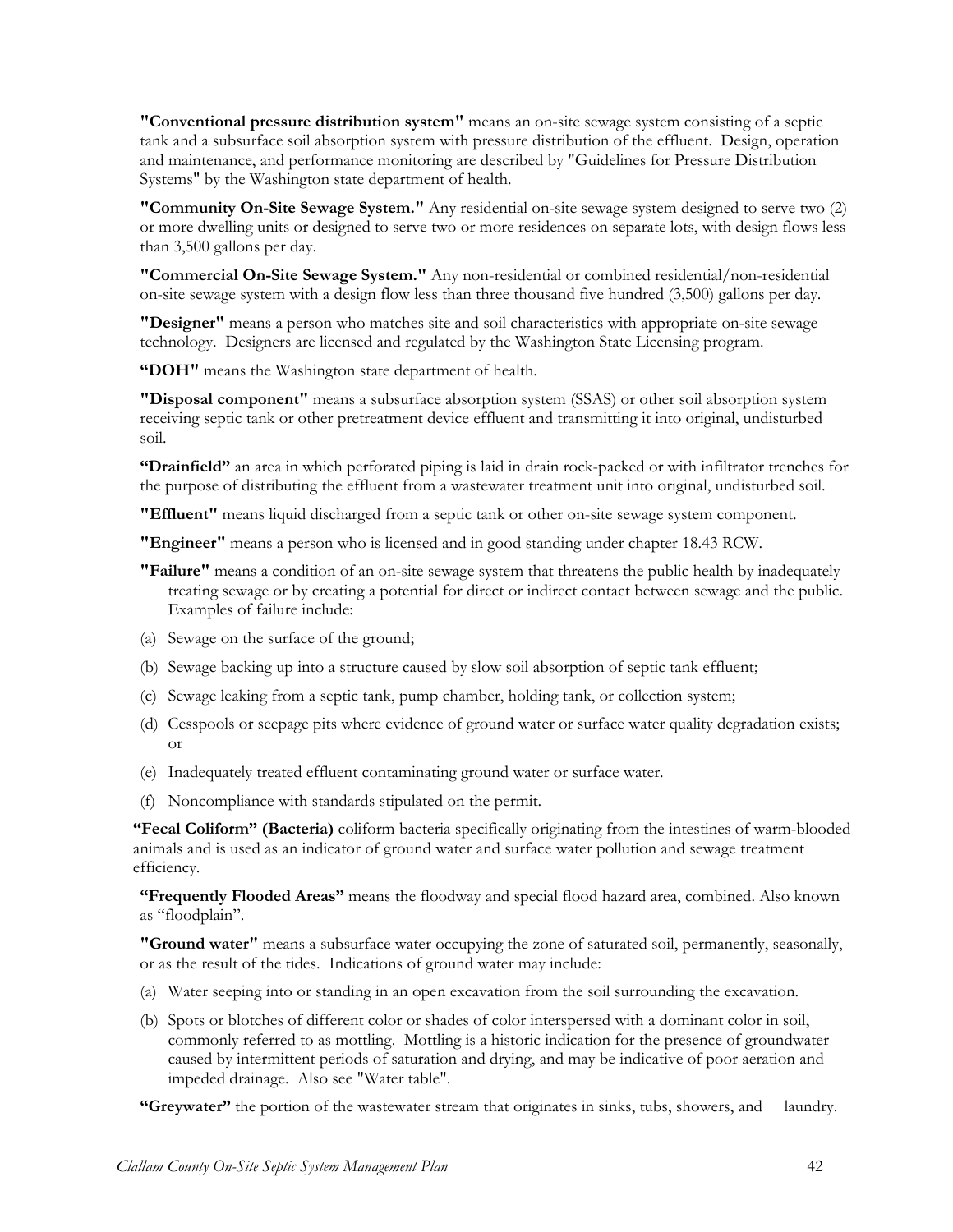**"Glendon Biofilter"** is a proprietary device. The system works by treating septic tank effluent using capillary action or upflow through layers of a media filter which are contained within an in-ground containment vessel.

 **"Installer"** means a qualified person approved by a local health officer to install or repair on- site sewage systems or components.

 **"Inspection"** means an evaluation of all components of a septic system. Inspections are done at time of installation to ensure compliance with regulations. An 'in use' inspection of an existing septic system is normally called a sanitary survey or O&M inspection.

 **"Known OSS"** means an OSS that was installed with the knowledge or approval of the local health jurisdiction. Known OSS include conforming and nonconforming systems.

 **"Large On-site Sewage System (LOSS)"** means any on-site sewage system with design flows, at any common point, greater than 3,500 gallons per day.

 **"Local health officer"** means the health officer of the city, county, or city-county health department or district within the state of Washington, or a representative authorized by and under the direct supervision of the local health officer, as defined in chapter 70.05 RCW.

 **"Maintenance"** means the actions necessary to keep the onsite system components functioning as designed.

**"Mound"** means the treatment and disposal component that is built with a specific sand media and is placed upon the ground surface.

 **"Monitoring"** means periodic or continuous checking of an onsite sewage system, which is performed by observations and measurements, to determine if the system is functioning as intended and if system maintenance is needed. Monitoring also includes maintaining accurate records that document monitoring activities.

**"On-site sewage system (OSS)"** means an integrated arrangement of components for a residence, building, industrial establishment, or other places not connected to a public sewer system which:

- (a) Convey, store, treat, and/or provide subsurface soil treatment and disposal on the property where it originates, upon adjacent or nearby property; and
- (b) Includes piping, treatment devices, other accessories, and soil underlying the disposal component of the initial and reserve areas.

**"Percolation"** means the flow or trickling of a liquid downward through a contact or filtering medium. The liquid may or may not fill the pores of the medium.

 **"Perc test"** process previously used to determine soil's suitability for a septic system. This was accomplished by measuring the rate of percolation of water which is poured into posthole dug holes 2-3 feet deep. This process has been replaced by soil analysis with a designer (see below).

 **"Pressure distribution"** means a system of small diameter pipes equally distributing effluent throughout a trench or bed, as described in the "Guidelines for Pressure Distribution Systems" by the department. Also see "conventional pressure distribution."

**"Proprietary device or method"** means a device or method classified as an alternative system, or a component thereof, held under a patent, trademark or copyright.

**"Public sewer system"** means a sewerage system:

 (a)Owned or operated by a city, town, municipal corporation, county, or other approved ownership consisting of a collection system and necessary trunks, pumping facilities and a means of final treatment and disposal; and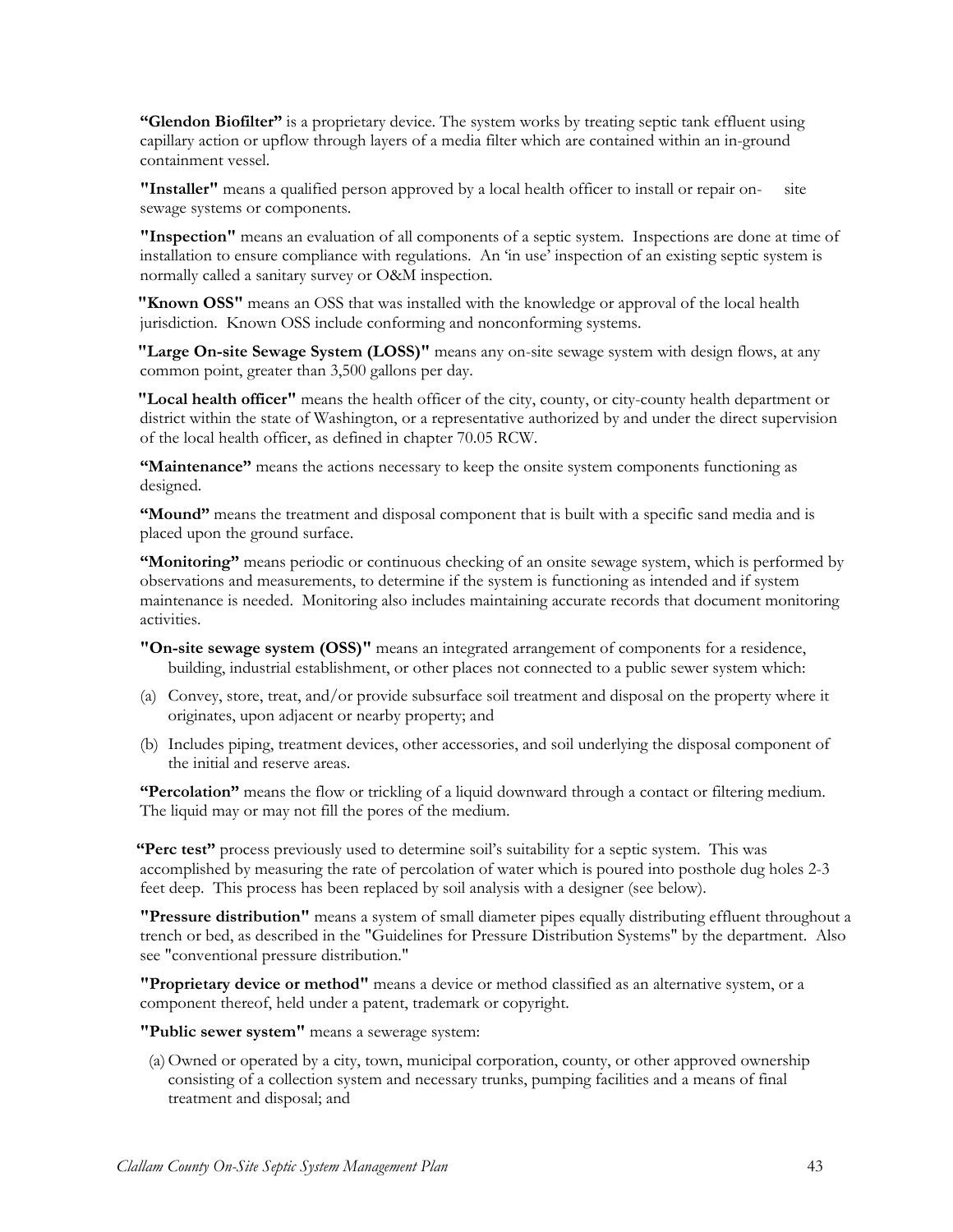(b) Approved by or under permit from the department of ecology, the department of health and/or a local health officer.

**"Pump Chamber"** means a tank or compartment following the septic tank or other pretreatment process, which contains a pump, floats and volume for storage of effluent. In timer-controlled pressure distribution systems, this is frequently called a "surge tank" or "equalization tank." If a siphon is used, in lieu of a pump, this is called a "siphon chamber."

 **"Pumper"** Means a person approved by the local health officer to remove and transport wastewater or septage from on-site sewage systems.

 **"Repair"** means restoration, by reconstruction or relocation, or replacement of a failed on-site sewage system.

 **"Reserve area"** means an area of land approved for the installation of a conforming system and dedicated for replacement of the OSS upon its failure.

 **"Residential sewage"** means sewage having the constituency and strength typical of wastewater from domestic households.

 **"Restrictive layer"** means a stratum impeding the vertical movement of water, air, and growth of plant roots, such as hardpan, claypan, fragipan, caliche, some compacted soils, bedrock and unstructured clay soils.

 **"Sand filter"** means a biological and physical wastewater treatment component consisting (generally) of an under drained bed of sand to which pre-treated effluent is periodically applied. Filtrate collected by the under drains is then disposed of by an approved soil absorption system. Pretreatment can be provided by a septic tank or another approved treatment component.

 **"Sanitary Survey."** The inspection and evaluation of an existing on-site sewage system usually done for the sale of a property or for a building permit. Sanitary surveys are done by licensed Designers.

 **"Seepage pit"** means an excavation more than three feet deep where the sidewall of the excavation is designed to dispose of septic tank effluent. Seepage pits may also be called "dry wells".

 **"Septage"** means the mixture of solid wastes, scum, sludge, and liquids pumped from within septic tanks, pump chambers, holding tanks, and other OSS components.

 **"Septic tank"** means a watertight pretreatment receptacle receiving the discharge of sewage from a building sewer or sewers, designed and constructed to permit separation of settleable and floating solids from the liquid, detention, and anaerobic digestion of the organic matter, prior to discharge of the liquid.

 **"Sewage"** means any urine, feces, and the water carrying human wastes, including kitchen, bath, and laundry wastes from residences, buildings, industrial establishments or other places. For the purposes of these regulations, "sewage" is generally synonymous with domestic wastewater. Also see "residential sewage."

 **"Soil analysis"** on-site soil observations conducted by septic designers and county staff to determine soil suitability for a septic system. Based on soil science, the texture and properties of the soil and its horizons (layers) are examined in soil pits dug 5-6 feet deep with a backhoe. This process is done during the site registration process and requires at least two test pits with matching soils for a septic design. Clallam County soils are quite variable so often many test pits are dug to find two that match up.

 **"Soil log"** means a detailed description of soil characteristics providing information on the soil's capacity to act as an acceptable treatment and disposal medium for sewage.

 **"Soil type"** means a numerical classification of fine earth particles and coarse fragments as described in 246-272-11001(2)(e).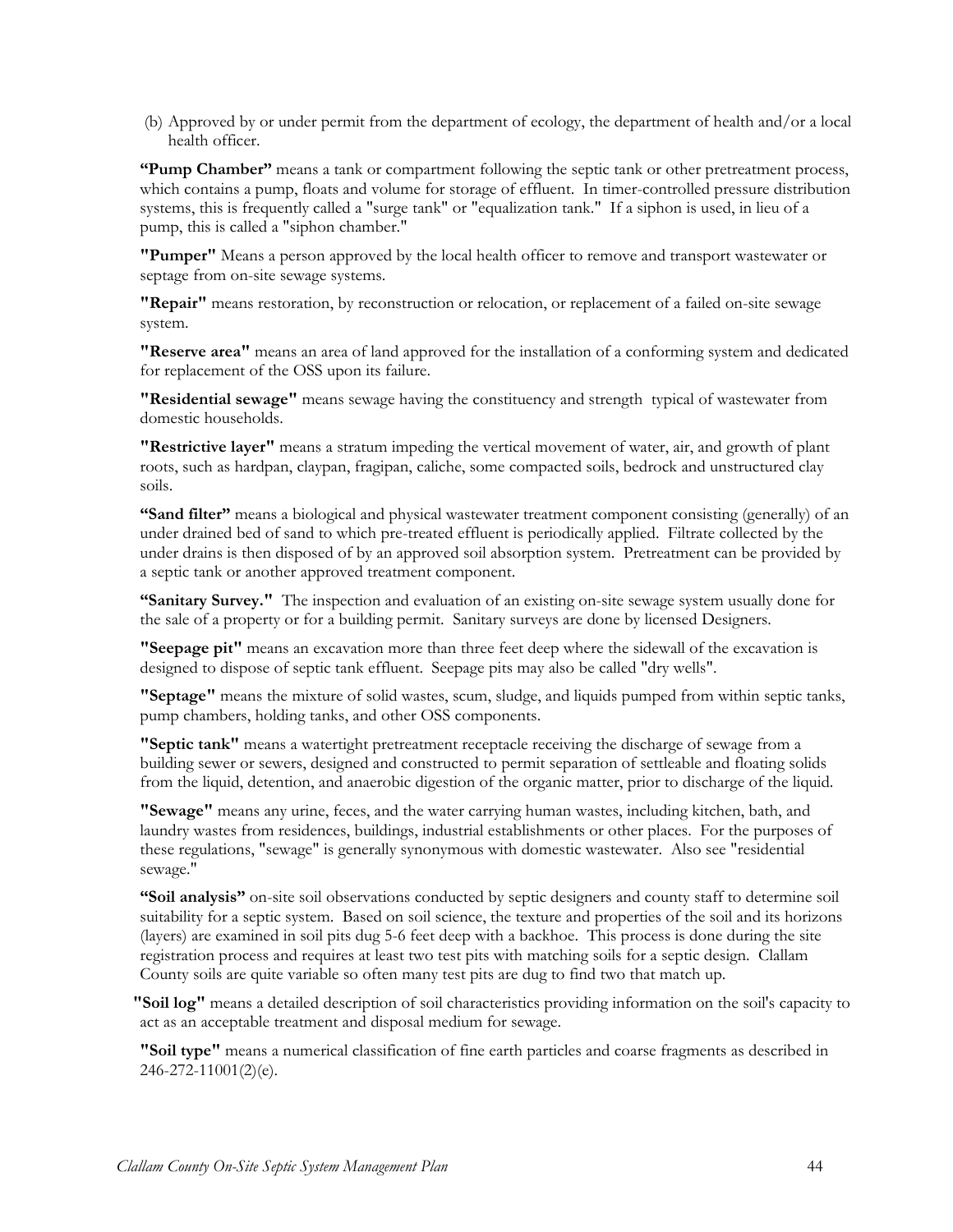**"Site Registration"** The process of verifying soils (see soil analysis) available for a septic system and registering those with Clallam County for the purpose of securing a sewage disposal system permit.

**"SSAS" or "subsurface soil absorption system"** means a system of trenches three feet or less in width, or beds between three and ten feet in width, containing distribution pipe within a layer of clean gravel designed and installed in original, undisturbed soil for the purpose of receiving effluent and transmitting it into the soil.

 **"Surface water"** means any body of water, whether fresh or marine, flowing or contained in natural or artificial unlined depressions for significant periods of the year, including natural and artificial lakes, ponds, springs, rivers, streams, swamps, marshes, and tidal waters.

**"Table VI Repair"** means a repair or replacement of an existing on-site sewage system which, because of site limitations, must utilize treatment standards shown in Table VI in lieu of compliance with new construction requirements for vertical separation and/or horizontal set back from surface waters or drinking water wells or springs.

**"Unknown OSS"** means an on-site sewage disposal system (or OSS per WAC 246-272A) that was installed without the knowledge or approval of the local health jurisdiction, including those that were installed before such approval was required.

**"Vertical separation"** means the depth of unsaturated, original, undisturbed soil of Soil Types 1B-6 between the bottom of a disposal component and the highest seasonal water table, a restrictive layer, or Soil Type 1A, as illustrated below by the profile drawing of a subsurface soil absorption system.



**"Water table"** means the upper surface of the ground water, whether permanent or seasonal. Also see "ground water."

**"WAC (Washington Administrative Code)"** administrative regulations that are enacted to further define what is in state enabling legislation. The State Board of Health has enacted WAC 246-272A to define minimum standards for onsite sewage systems in Washington State.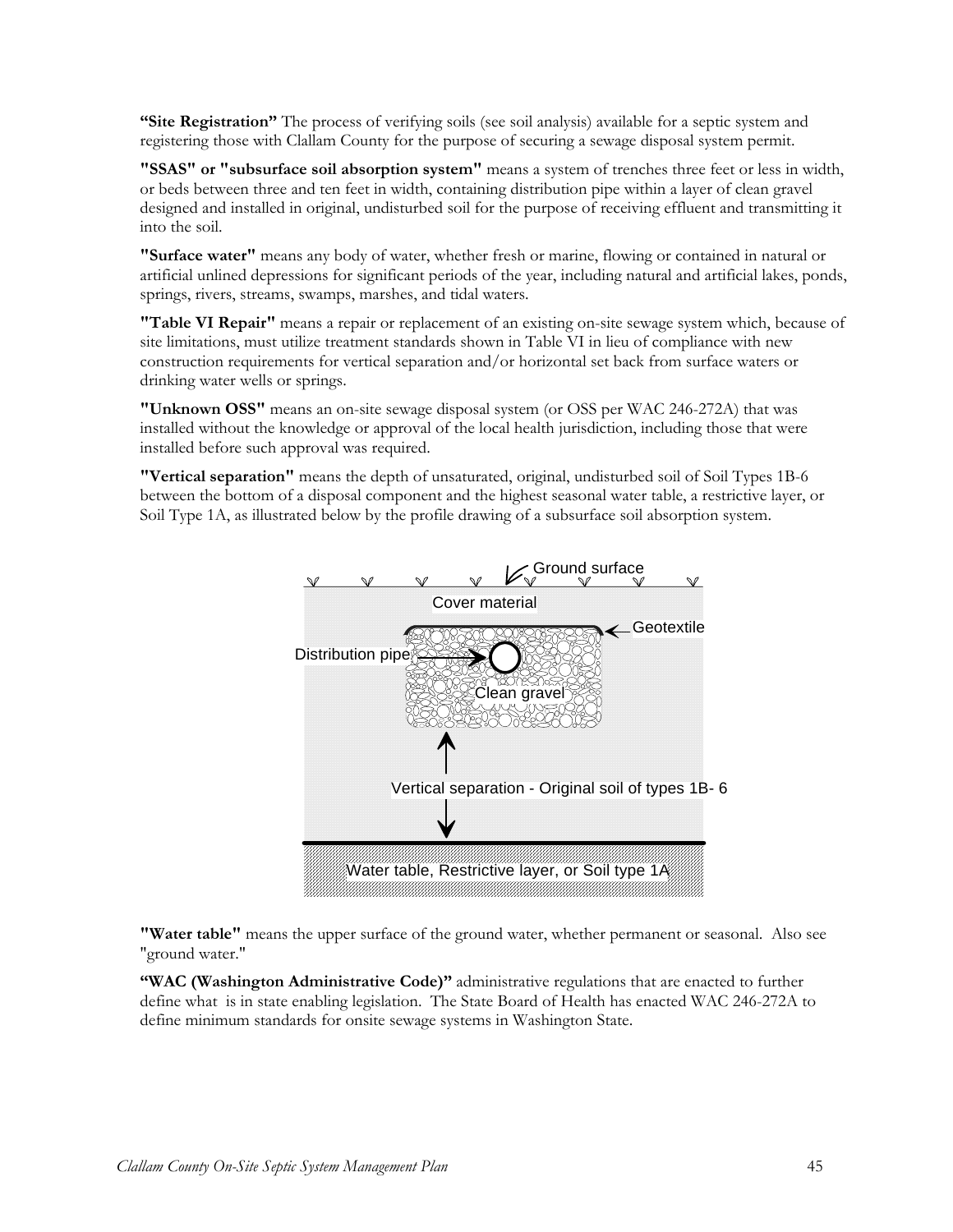# **Appendices**

# **Appendix A: Inspection Reporting Form**

O&M Standards of Inspection for Septic Systems:

From December 8, 2004 workgroup

Essential information per property: (what is necessary for data entry)

#### **Parcel # (should be placed at top in larger type for data entry)**

Property Owner Phone # Mailing Address Site Address System type Date of inspection **+ next inspection due** System Designer Date of Installation Problem identified: Yes/No Action needed: Yes/No **+ details** O&M Specialist Name, Address, Phone# Comments: \_\_\_\_\_\_\_\_\_\_\_\_\_\_\_\_\_\_\_\_\_\_\_\_\_\_\_\_\_\_\_\_\_\_\_\_\_\_\_\_\_\_\_\_\_\_\_\_\_\_\_\_\_\_\_\_\_\_\_\_\_\_\_\_\_\_\_\_\_\_\_\_\_\_\_\_\_\_

size (gallons) size (gallons) scum level (in inches) inlet/outlet scum and sludge levels sludge level (in inches) inlet/outlet screen present (if required) needs pumping?  $y/n$  needs pumping? condition of baffles-(concrete or pvc) inlet/outlet, baffle screen present? y/n needs cleaning? y/n biological function: normal/abnormal Risers absent? y/n Comments

\_\_\_\_\_\_\_\_\_\_\_\_\_\_\_\_\_\_\_\_\_\_\_\_\_\_\_\_\_\_\_\_\_\_\_\_\_\_\_\_

\_\_\_\_\_\_\_\_\_\_\_\_\_\_\_\_\_\_\_\_\_\_\_\_\_\_\_\_\_\_\_\_\_\_\_\_

#### **Septic tanks**: **Pump tanks**

pump operating? y/n Type of panel/timer timer setting on\_\_\_\_\_ off\_\_\_\_\_\_ Float arrangement dose counter?<br>
<u>panel location</u> Elapsed time meter? Drawdown (in gpm) \_\_\_\_\_ Alarms functioning? y/n Floats functioning?  $y/n$ Comments\_\_\_\_\_\_\_\_\_\_\_\_\_\_\_\_\_\_\_\_\_\_\_\_\_\_\_\_\_\_\_\_\_\_\_\_\_\_\_\_\_\_\_\_\_\_\_\_\_\_\_\_\_\_\_\_\_\_\_\_\_\_\_\_\_\_\_\_\_\_\_\_\_\_\_\_

#### **Panel and Controls**: **From original O&M manual/sep-permit**

\_\_\_\_\_\_\_\_\_\_\_\_\_\_\_\_\_\_\_\_\_\_\_\_\_\_\_\_\_\_\_\_\_\_\_\_\_\_\_\_\_\_\_\_\_\_\_\_\_\_\_\_\_\_\_\_\_\_\_\_\_\_\_\_\_\_\_\_\_\_\_\_\_\_\_\_\_\_\_\_\_\_\_\_\_

\_\_\_\_\_\_\_\_\_\_\_\_\_\_\_\_\_\_\_\_\_\_\_\_\_\_\_\_\_\_\_\_\_\_\_\_\_\_\_\_\_\_\_\_\_\_\_\_\_\_\_\_\_\_\_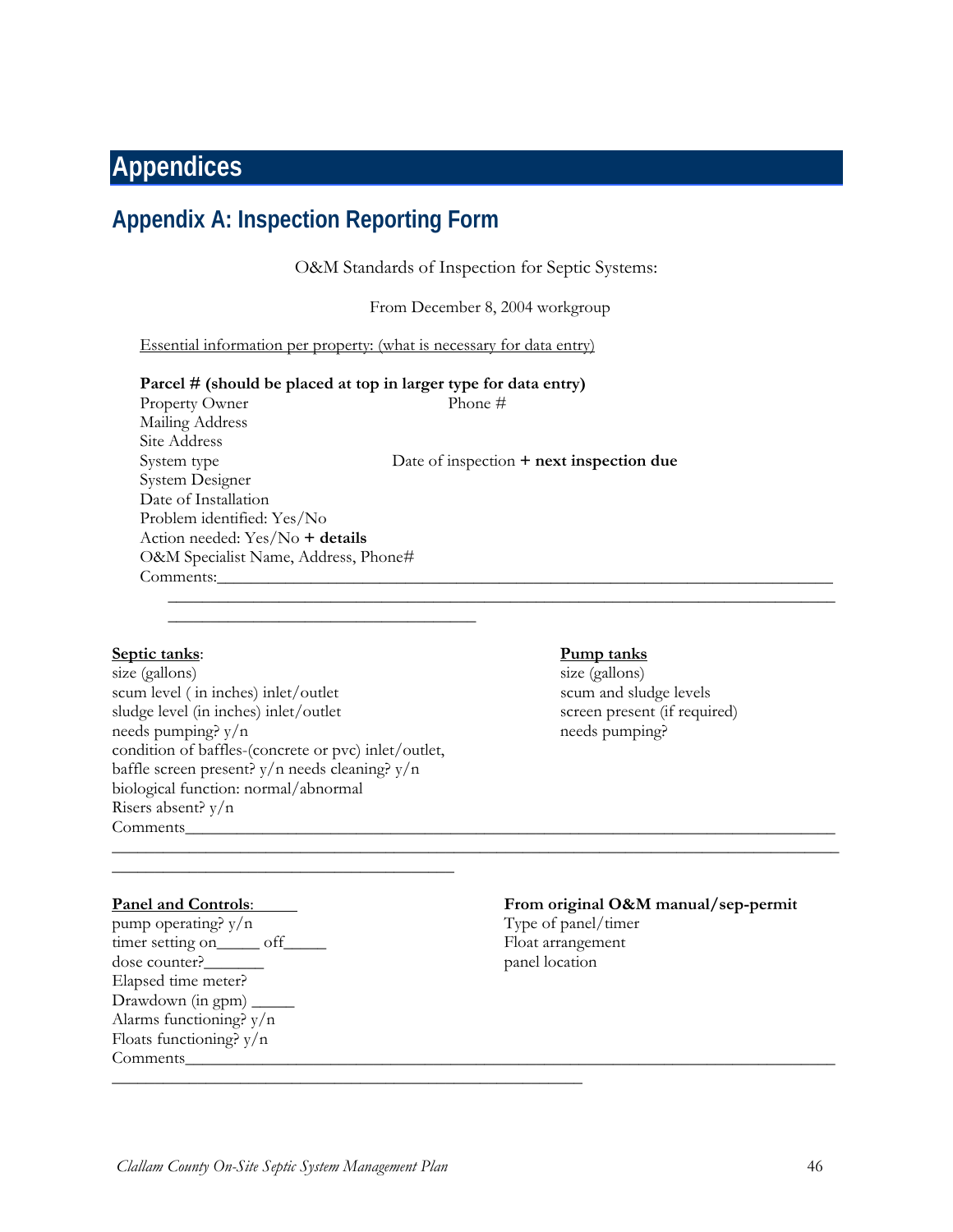## Comments\_ **Drainfields**: **Distribution Box (if present)** surface sogginess or saturation  $y/n$  D-box accessible  $y/n$ monitoring ports ponded  $y/n$ , \_\_\_\_\_\_\_(in.) if yes, equal flow at outlets  $y/n$ residual head/squirt test \_\_\_\_\_\_\_\_\_(in.) maintenance performed? y/n lateral flushed y/n laterals jetted y/n signs of parking or driving on drainfield? y/n vegetation: type\_\_\_\_\_\_\_\_\_ overgrown? y/n reserve area available y/n Comments \_\_\_\_\_\_\_\_\_\_\_\_\_\_\_\_\_\_\_\_\_\_\_\_\_\_\_\_\_\_\_\_\_\_\_\_\_\_\_\_\_\_\_\_\_\_\_\_\_\_\_\_\_\_\_\_\_\_

| <b>Glendon Biofilter:</b>        |                       |
|----------------------------------|-----------------------|
| Effluent level at port:          | (in.) normal/abnormal |
| Erosion/settling present? $y/n$  |                       |
| Vegetation cover: type_          | overgrown? $y/n$      |
| Verify dosing distribution y/n   |                       |
| Signs of surfacing effluent toe_ | basin                 |

#### **For all ATU's**

alarm functioning  $y/n$  trap cleaned  $y/n$ Comments\_ Problem noted/ tests done:

dissolved oxygen\_\_\_\_\_\_\_\_\_\_\_\_ PH\_\_\_\_\_\_\_\_\_\_\_ Temp.\_\_\_\_\_\_\_\_\_\_\_\_\_\_\_\_\_\_\_\_\_\_\_\_\_\_\_\_\_\_\_\_

#### **ATU-Fast**: **ATU-Whitewater**:

scum and sludge levels \_\_\_\_(in.) scum and sludge levels \_\_\_\_(in.)

### **ATU-Multiflo UVdisinfection** (manufacturer on permit)

socks maintenance required  $y/n$  alarm functioning  $y/n$ unsettled solids measured  $y/n$  \_\_\_\_\_ (in.) UV light present  $y/n$  light on  $y/n$ sound heard normal  $y/n$  functioning  $y/n$ odor normal  $y/n$  replaced bulb  $y/n$ color normal  $y/n$  sheath cleaned  $y/n$ 

offensive odor present? y/n offensive odor present? y/n chocolate or mocha color y/n chocolate or mocha color y/n sound normal?  $y/n$  sound normal?  $y/n$ Alarm functioning y/n Alarm functioning y/n Comments\_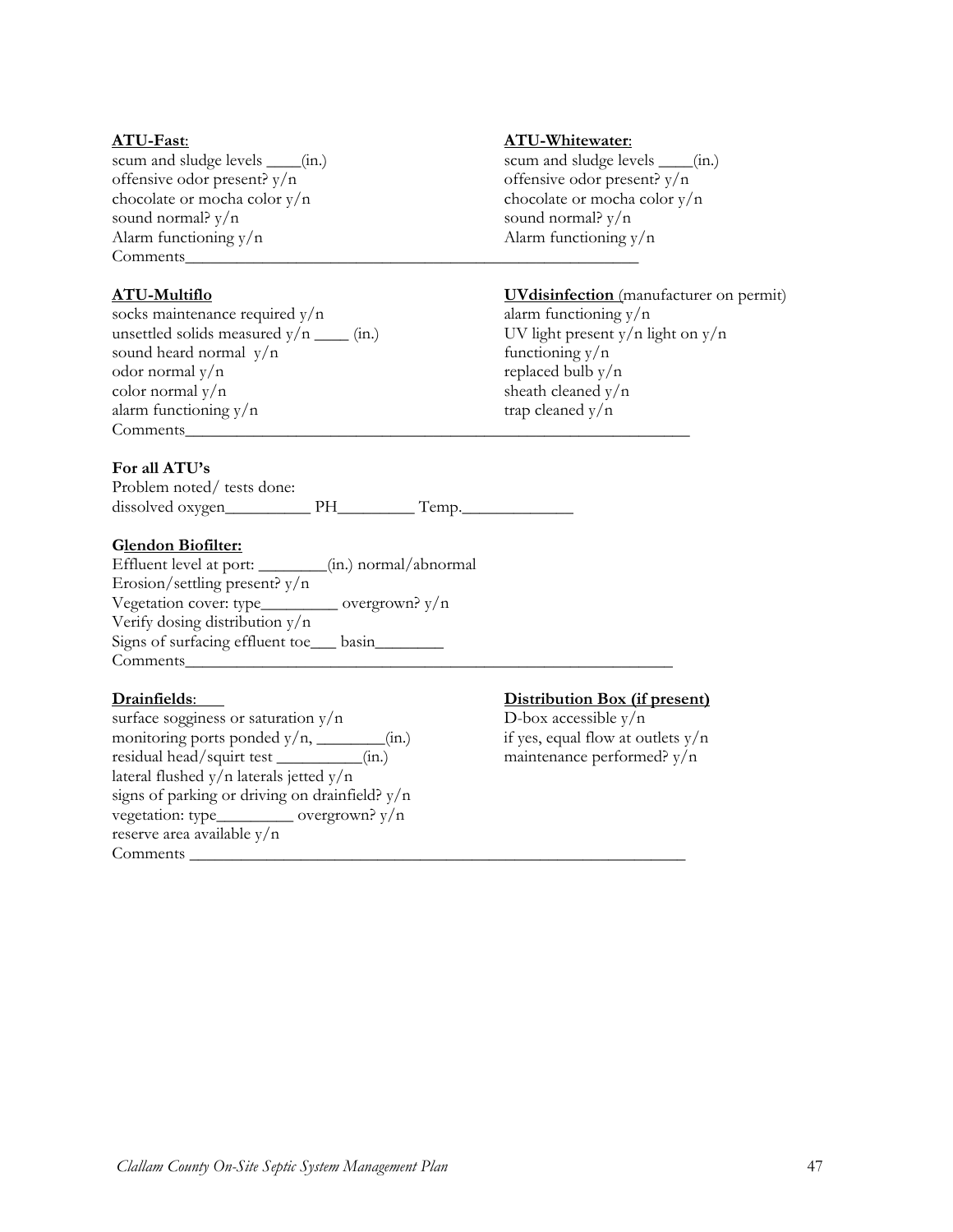# **Appendix B: Maps**

This section contains the following maps:

- Watershed Map
- Population Density Map
- Urban Growth Areas and Generalized Zoning Map
- Drainage Map
- 303(d) Listed Water Bodies Map
- Critical Aquifer-Recharge Areas Map
- Frequently Flooded Areas Map
- Shellfish Growing Areas Map
- Marine Recovery Area Map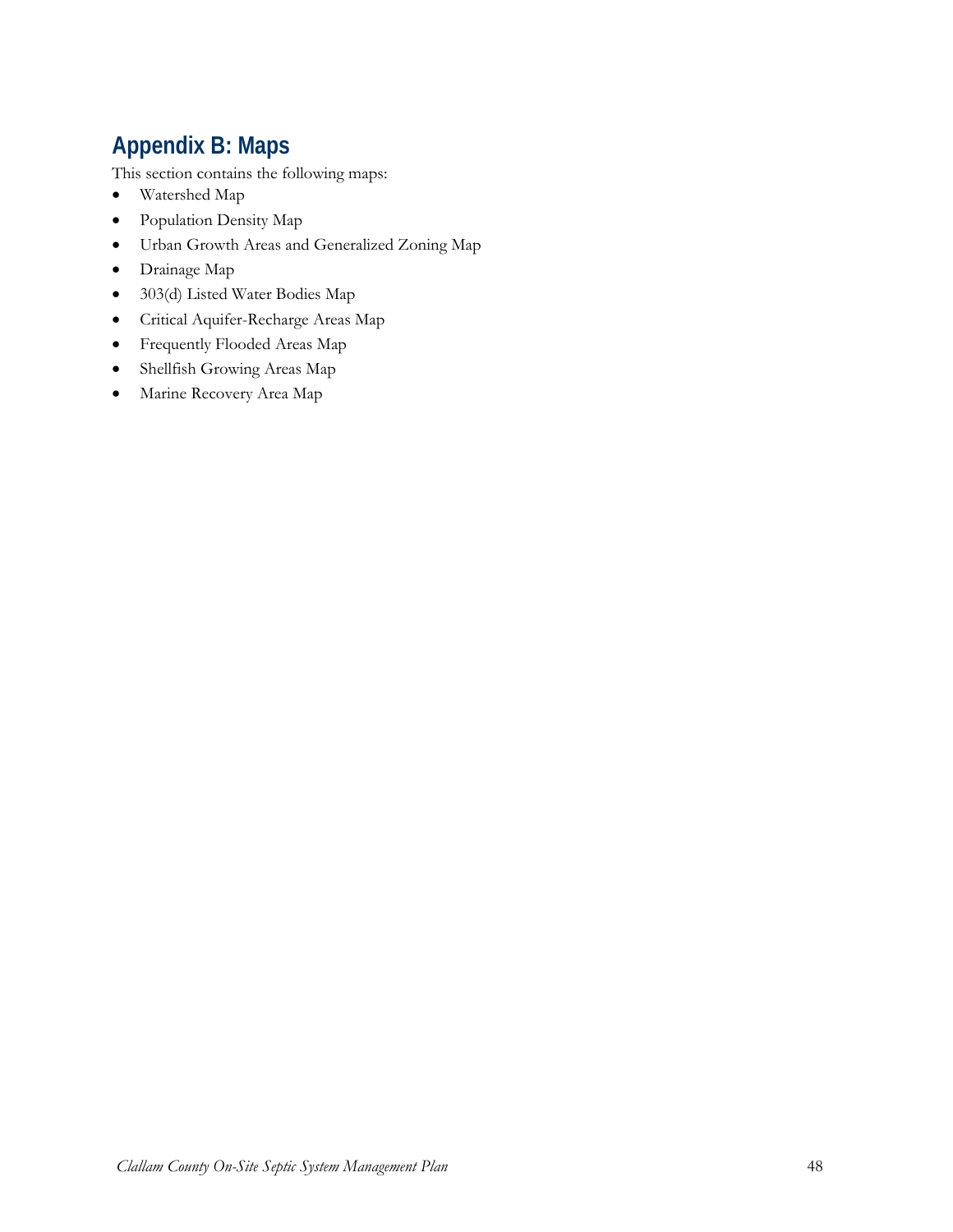# **Appendix C: Population Growth Chart**





**Clallam County** 

Source: Washington State Office of Financial Management. "Washington State County Population Projections for Growth Management." January 2002. Accessible at http://www.ofm.wa.gov/pop/gma/projections.asp. 7 May 2007.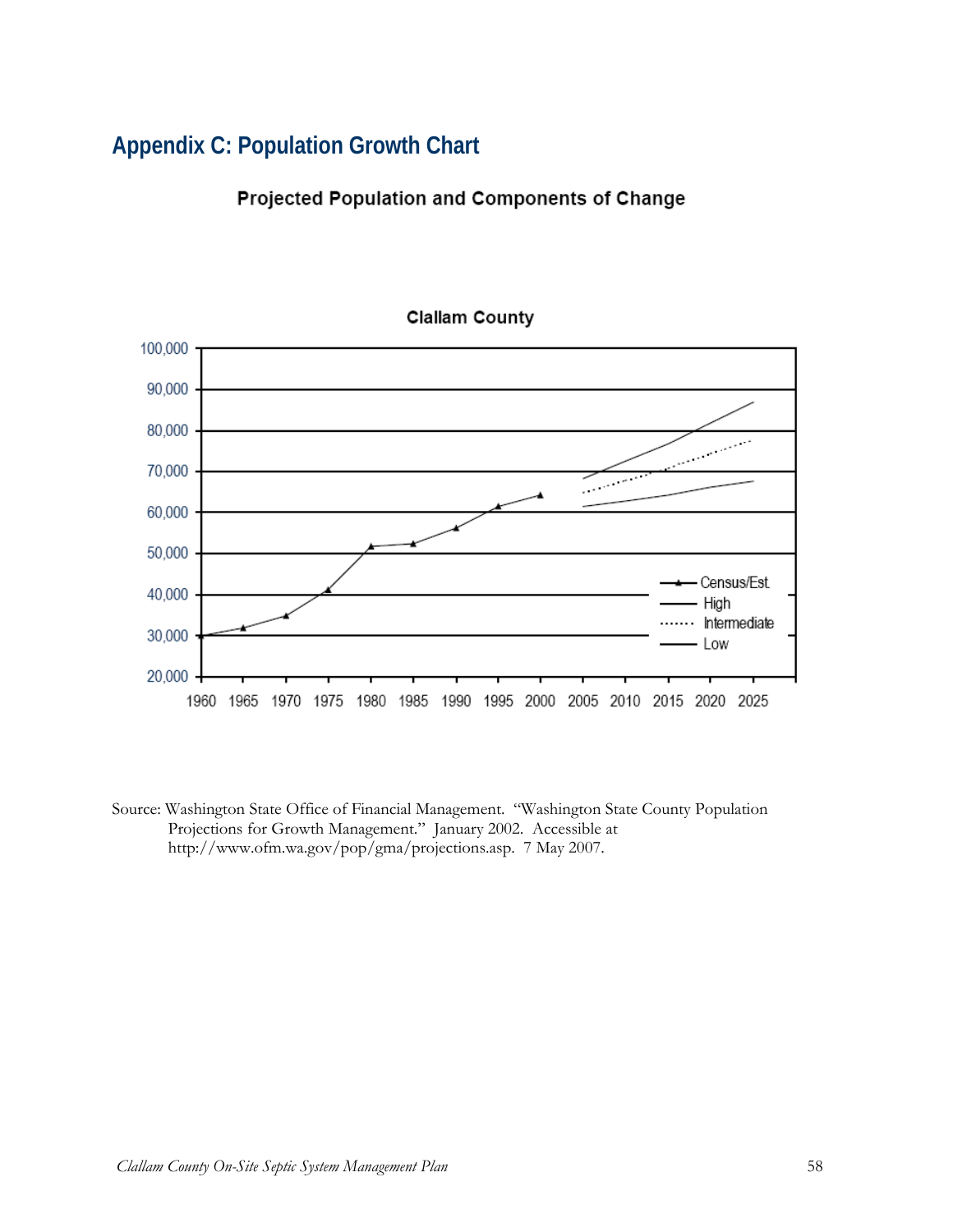# **Appendix D: Response to Public Comments**

As part of the development of this OSS Management Plan, Clallam County EHS hosted two public workshops and invited the public to one Board of Health meeting to obtain comments on the draft plan. Clallam County EHS is grateful to the more than 150 citizens who attended these meetings to provide input on the draft plan.

Many citizens who provided comments were supportive of the process that Clallam County EHS used to develop recommendations to implement the new state requirements, even if they did not support the new requirements. Several citizens commended the OSS Work Group and thanked them for their efforts to ensure that the burden on OSS owners would remain as low as possible.

This appendix responds to questions about the draft plan and suggestions for specific changes. Because of the large number of questions and comments, Clallam County EHS has summarized the individual comments into key themes from the public meetings. This appendix does not address supportive notes or factual statements which did not ask for a specific change. This appendix also reproduces two letters sent to the Clallam County Commissioners, and the County's responses to those letters.

#### **STATE LAW**

#### **Summary of comments**

- What are the requirements?
- Why was it adopted?
- When do we have to comply?
- Can the County request the State to change aspects of the new law?

#### **Responses**

Chapter 246-272A WAC requires that OSS owners properly maintain and inspect their systems on the following schedule:

- Gravity systems must be inspected every three years.
- All other systems must be inspected annually.

This Chapter also creates many new requirements for local health jurisdictions, such as Clallam County Environmental Health Services. Under these new requirements, Clallam County EHS must do the following:

- Identify areas where OSS may pose risks to human health and the environment.
- Establish operations and maintenance programs.
- Track all inspection reports in a database.
- Inventory all septic systems.
- Educate OSS owners about operations, maintenance, and their responsibilities under the law.
- Ensure that OSS owners comply with the new regulations.

RCW 70.118A requires Clallam County to establish a Marine Recovery Area in places where OSS may contribute to the following problems:

• Downgrades or closures of shellfish areas, and/or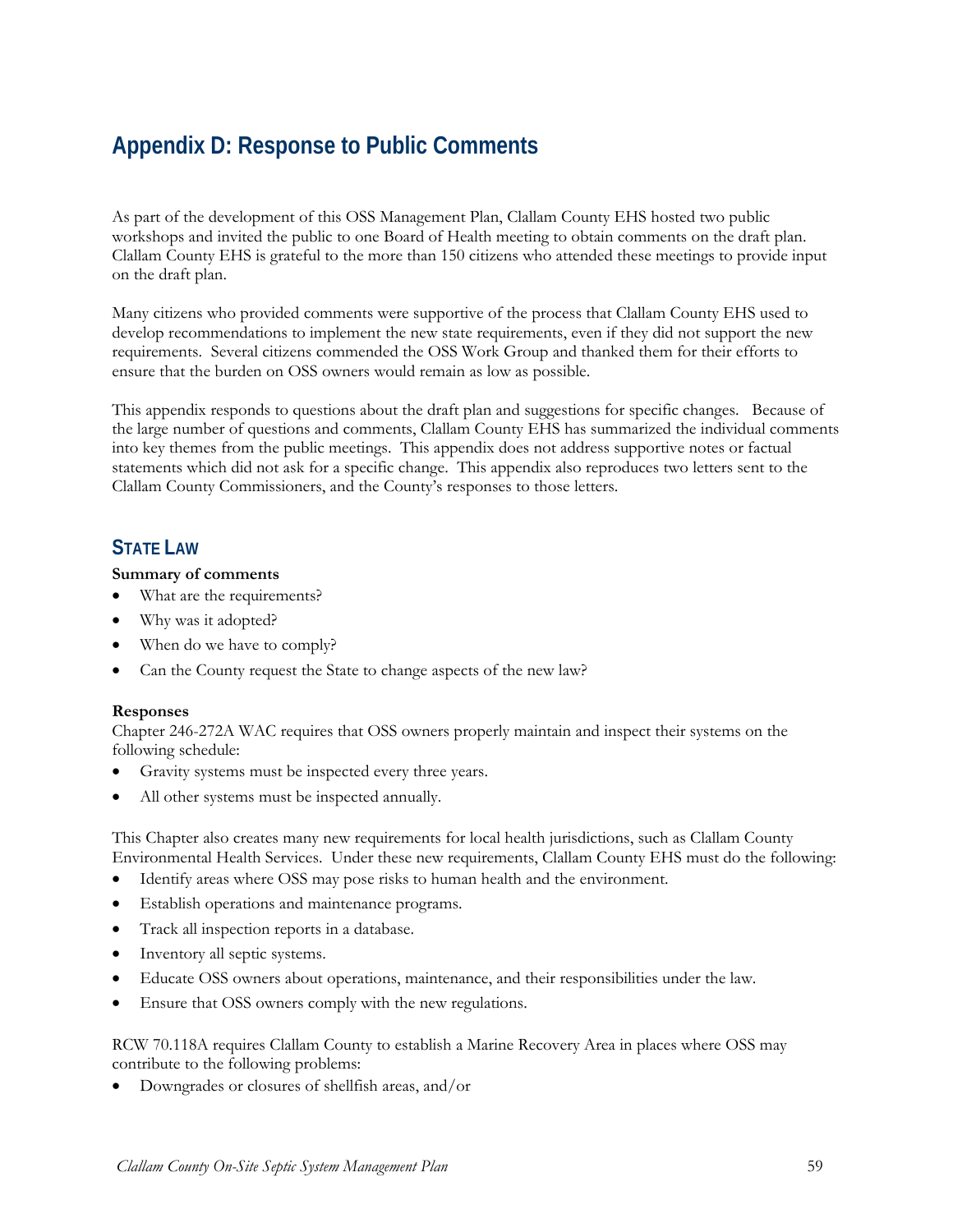• Declines in water quality from nitrogen, or from fecal coliform bacteria or low dissolved-oxygen that result in placement of a water body on the state 303(d) list.

The State adopted these new regulations to help protect human health and the environment from the adverse effects of failing OSS. The laws take effect on July 1, 2007, and Clallam County EHS will phase in its compliance program over time. Clallam County EHS will inform OSS owners when it is ready to begin program implementation. While citizen groups may petition the Washington State Department of Health to change provisions of the law, the County must work within the existing laws.

#### **HOMEOWNER INSPECTIONS:**

#### **Summary of comments**

- What is involved in inspections?
- Who will teach the classes?
- What will be involved in the classes?
- Will there be different trainings for different types of alternative systems?
- Will people be able to submit their inspection reports online?
- Once I'm trained, can I inspect my neighbors and/or grandmother's OSS?
- Can there be a "volunteer" inspection crew; trained people who can inspect their neighbors' or extended family's OSS?
- Can the trainings be offered on-line or in-house for no cost?
- What is the difference between Septics 101 and the training?
- If I just had my OSS inspected, is it good for 3 years?
- How does it work for homeowners associations?

#### **Responses**

The OSS Work Group recommended that homeowners should be able to inspect their own systems if they receive County-approved training. Because the County had only a short time to develop the OSS Management Plan, it has not yet developed the training program. Clallam County EHS plans to develop the training program during Phase I of implementation, which will begin in July 2007, and will use the input gained at these public meetings in developing the trainings.

While many of the details remain to be worked out, it is clear that the inspection training will be more extensive and rigorous than Septics 101. Septics 101 provides excellent information about operations and maintenance of a septic system, but does not teach participants how to inspect their own systems. The new training also will end with a certification test.

If you own a gravity system and have proof of an adequate inspection, you may wait three years until the next inspection.

#### **PROFESSIONAL INSPECTIONS:**

#### **Summary of comments**

- What are the costs? Why are they so high?
- Are there enough inspectors to manage all the required inspections?
- How does one become an inspector?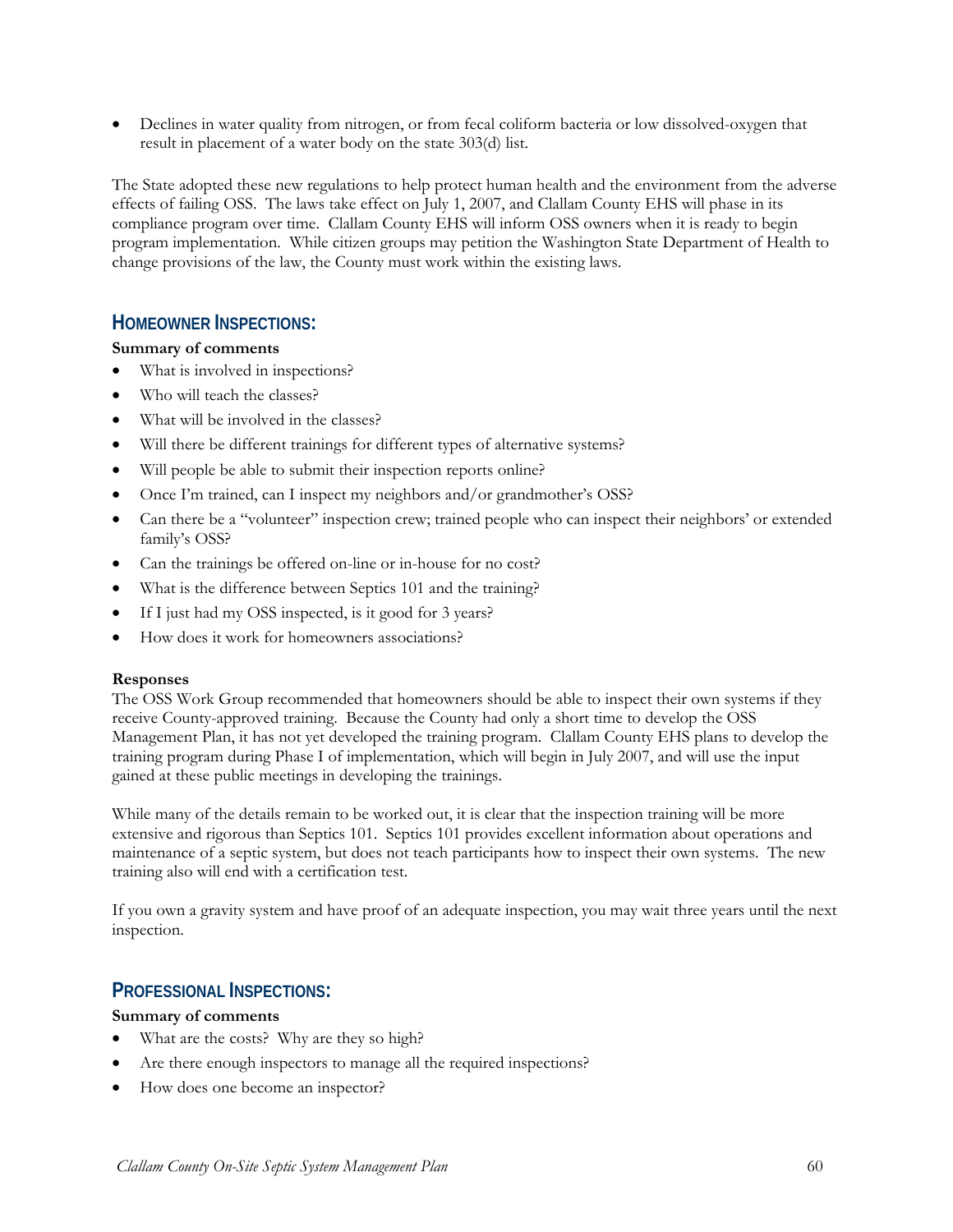- Are there published standards for inspections?
- Will there be any price controls?
- Why isn't the County going to do the inspections themselves?
- Can you ensure that inspectors are not allowed to do any of the follow-up work (pumping, repairs, etc.) so that they do not have a cost-incentive to recommend unnecessary repairs or pumping?
- Will the County check up on professional inspectors to ensure they don't rip people off?
- Clallam County EHS should consider using a statistician to assist it with developing a statistically valid audit program.
- You should keep these inspections simple and inexpensive.
- Inspection reports must be complete enough to track the status of OSS.
- Does a heavy rainfall affect the results of an inspection?
- What is the difference between pumping and inspections?
- The County should require systems to be pumped every 3-5 years, depending on the date of installation.
- The proposed inspection frequencies do not make sense and should be changed.

#### **Responses**

Industry professionals who participated on the OSS Work Group indicated that inspections cost anywhere from \$150-\$250, depending on the type of system and its location. Repairs, installation of risers, and pumping costs would be extra.

Currently, there are not enough inspectors to manage all of the required inspections, and there is no official "inspection certification program." Clallam County EHS plans to work with the Washington Department of Health, the Washington On-Site Sewage Association, and other qualified entities to try to develop one. Clallam County EHS expects that this certification program would determine whether inspectors can also repair OSS.

The inspector-licensing program also should establish standards for what information should be gathered during an inspection. The OSS Work Group recommended that inspection requirements should be kept simple. Clallam County EHS will attempt to balance the need for simplicity with the need for inspections to generate all the necessary information required by law. A previous OSS work group convened by Clallam County did create a standard inspection form. That form is published in Appendix A of this plan.

While the details of the inspector-licensing program remain to be established, Clallam County EHS currently expects the following:

- The County will not impose price controls on inspections.
- The County does not plan to conduct inspections itself. Instead, the County hopes that private OSS services will expand to fill the demand for inspections.
- The County does plan to audit a certain number of inspected systems for quality assurance. EHS will audit both professionally and owner-inspected systems. Details of this audit program are yet to be established, but EHS expects this program to be an important way to measure the effectiveness of its new programs.

Heavy rainfalls should not affect the results of an inspection. The purpose of an inspection is to assess the status of the system and determine whether it is functioning properly. Certain observations made during an inspection, such as the sludge or scum depths, may indicate the need to pump the system. Specific pumping requirements such as every 3-5 years are not desirable because properly operating systems may not need to be pumped. It is generally less expensive to the homeowner to have an inspection to determine whether or not pumping is necessary.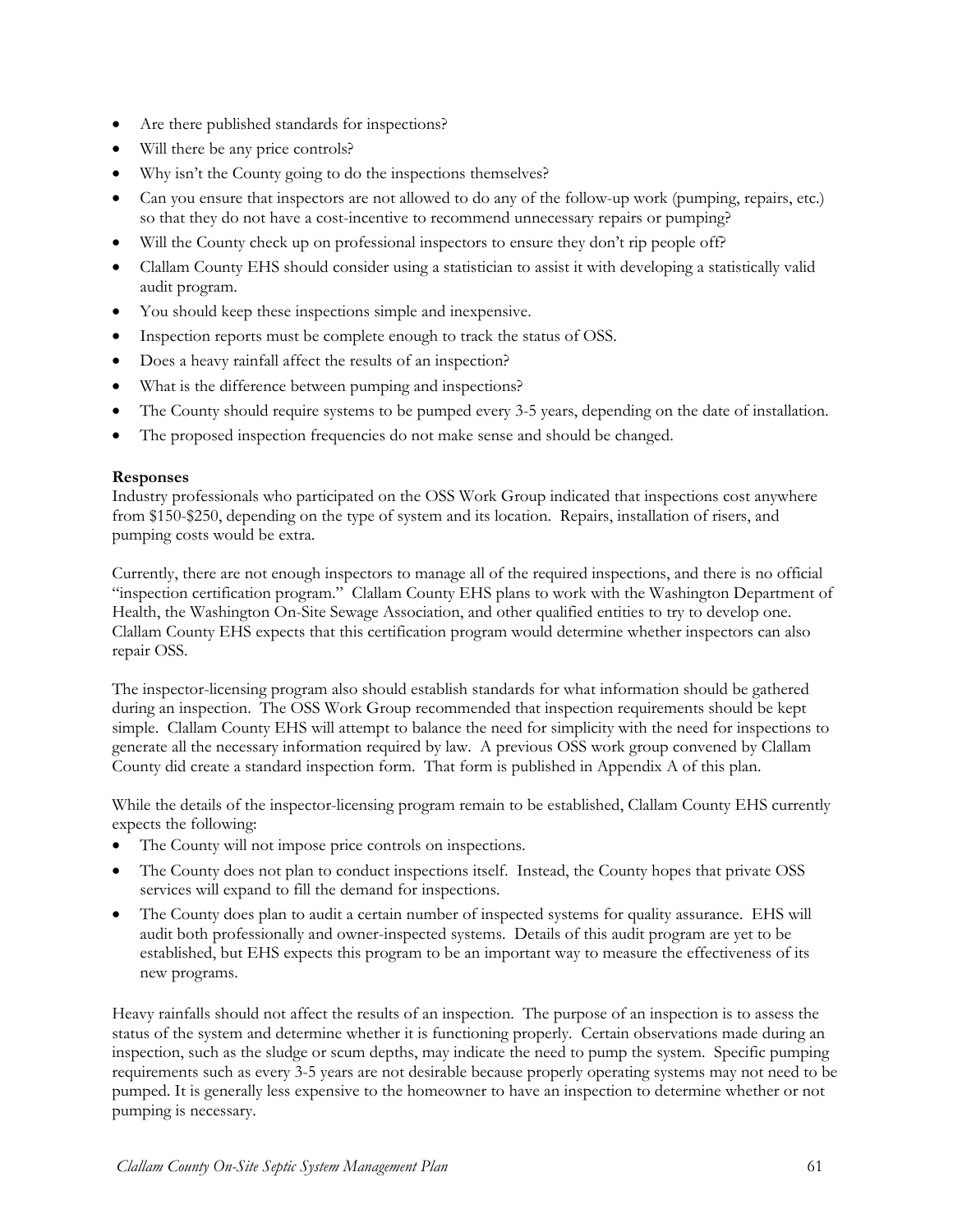The County is obligated to follow the rules of the State Board of Health, which set the inspection schedule. The State Board of Health made such a rule based upon recommendations of health and industry professionals. At this time, Clallam County EHS cannot make any recommendations for changing the inspection frequency, since EHS has no broad experience to determine whether the time frames for inspections are overly-ambitious or on the mark. EHS does know that timely inspections of septic systems benefit both the home owner and the environment by increasing the operating life and functionality of the OSS.

### **FEES AND COSTS:**

#### **Summary of comments**

- Why isn't there a better breakdown of costs to the County?
- What is the fee described in the plan based on?
- What will the money be used for? Will this now be used to fund other County activities?
- What is the public process for adopting the new fee?
- How much will the fee increase each year?
- Has the County asked the State for more money so that local homeowners don't have to pay for it all?
- If State money were available would that reduce the fee?
- Who has the authority to tax people with OSS?
- Will the Cities charge fees also?
- What will people do if they don't have the money to repair their systems?
- Don't establish a new fee.

#### **Responses**

The fees in the plan are based on the OSS Work Group's sense of a reasonable fee to charge OSS owners to support the new County programs. Because most of these programs have yet to be defined in detail, the Plan does not contain a specific breakdown of costs to the County. This information will be developed during Phase I of implementation.

Any revenues resulting from an assessment on OSS owners will be used to support the new County programs. These programs include creating and offering inspection-training courses, conducting public outreach and education about OSS operations and maintenance, maintaining inspection records, identifying all OSS in the MRA, developing and implementing a new compliance program, and offering low-interest loans to low-income OSS owners for repairs. Although the details of the assessment need to be worked out, Clallam County EHS expects that these revenues will not be used for other purposes.

Any new fee or assessment would need to follow a public process for adoption. A public process generally requires public hearings.

The Washington Department of Health has stated that it will enter into contracts with local health jurisdictions to help implement their programs, and that these contracts will include some funding. However, at the time of this writing, the State has not yet determined how much funding will be available. If Clallam County receives state funding, the Clallam County Board of Health will have to decide whether to use that money to expand the County's programs or to reduce assessments.

Clallam County will not be able to implement and enforce the law without new funding. Clallam County has the authority to assess OSS owners a fee for these new programs. Because the County serves as the local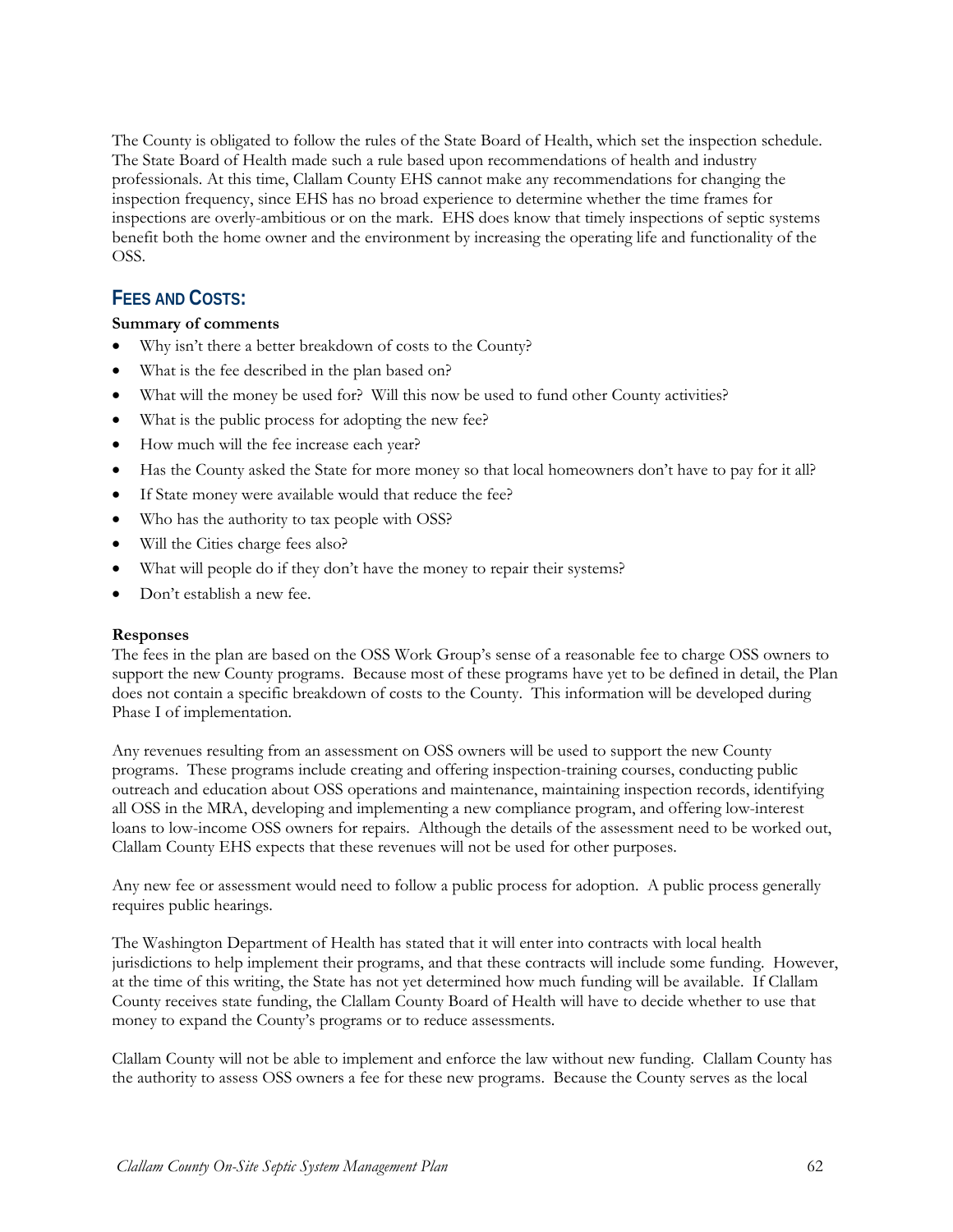health jurisdiction and the Cities do not, City governments do not face these new requirements and therefore are unlikely to charge additional fees.

The OSS Work Group recommended that part of the assessment be used to fund a low-interest loan program to assist OSS owners who cannot afford to repair or replace failing systems.

#### **MARINE RECOVERY AREA:**

#### **Summary of comments**

- Why does the Marine Recovery Area have the same boundaries as the Clean Water District, all the way back into the mountains?
- Why did the Work Group recommend establishing a Marine Recovery Area in the Sequim-Dungeness watershed?
- How do you plan to identify the unknown OSS in the Marine Recovery Area?

#### **Responses**

The OSS Work Group recommended using the same boundaries for the MRA as for the Clean Water District for two reasons: the Clean Water District boundaries were set using a public process, and the Clean Water District was established in the first place to protect shellfish and groundwater partly by addressing OSS. The Clean Water District has been well studied, and groups are already implementing a Clean Water Strategy in the District that includes a focus on septic systems.

The OSS Work Group recommended establishing an MRA in the Sequim-Dungeness Bay area because the new law requires Clallam County Environmental Health to create MRA in areas where shellfish beds are threatened or downgraded, where marine water bodies are on the 303(d) list for fecal coliform or low dissolved oxygen, and/or where nitrogen has been identified as a contaminant of concern. Marine waters in the Sequim-Dungeness area have downgraded shellfish growing areas and are listed on the state 303(d) list for fecal coliform bacteria. Therefore, creating an MRA here satisfies the requirements of state law.

Clallam County EHS plans to use at least two methods to identify unknown OSS in the MRA:

- Inspection reports from citizens and professional inspectors; and
- Door-to-door outreach that continues the successful program already underway in the watershed.

#### **SENSITIVE AREAS:**

#### **Summary of comments**

- Did the Work Group discuss specific actions that need to occur in sensitive areas?
- Did the statute define the boundaries of the sensitive areas?
- Were there any data driving the delineation of the sensitive areas?
- The County should define sensitive areas using consistent criteria such as Critical Areas or Shoreline Master Plan Designations.
- The County should add saltwater swimming and wading beaches, particularly those that will be sampled under the Department of Ecology's Beach Environmental Assessment, Communication, and Health Program (BEACH), to the list of sensitive areas.
- The County should track the water-quality monitoring data collected through the BEACH program to evaluate potential public-health risks.
- What is the mechanism or process for responding to problems in sensitive areas?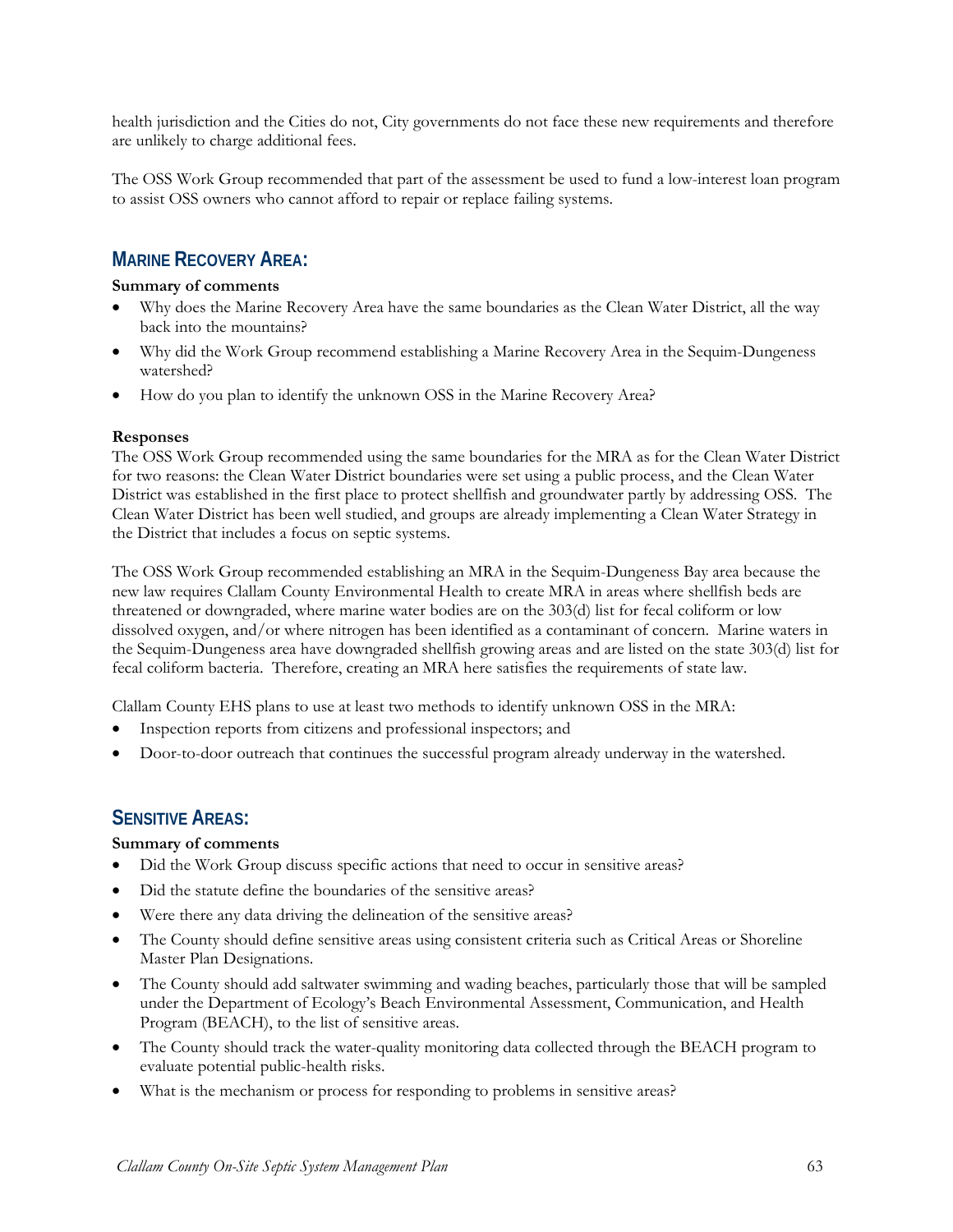#### **Responses**

The OSS Work Group recommended that Clallam County EHS make sensitive areas a high priority for monitoring, and also examine its requirements for siting and design to ensure they are protective of sensitive areas. Because the OSS Work Group did not agree upon boundaries for sensitive areas, it recommended this as an area for future work.

The new state requirements do not define the boundaries of sensitive areas. There are data that suggest that on-site systems are at least partly contributing to the degradation of shallow aquifers in the Carlsborg – Dungeness area, and failing on-site systems are found near or adjacent to lakes, rivers, and other water bodies. In defining sensitive areas, Clallam County EHS will strive to be consistent with sensitive area definitions in other regulations. Clallam County EHS also will consider public input, such as the suggestion to include saltwater swimming and wading beaches, as it develops the final list of sensitive areas.

The OSS Work Group recommended that Clallam County EHS track all water-quality monitoring data collected in the county to assist in monitoring and defining sensitive areas. Therefore, EHS expects to include the BEACH data in this effort.

Clallam County holds protection of public health as its highest priority, and works to ensure that all known failing systems are repaired or replaced. EHS responds immediately to failing systems throughout the county, including in sensitive areas.

#### **ENFORCEMENT:**

#### **Summary of comments**

- How will the County enforce the new law?
- We recommend requiring submittal of proof of inspection at the transfer of property.
- The County should create an audit system to detect fraudulent inspection reports and a verification system to determine whether repairs were actually completed.

#### **Responses**

The OSS Work Group recommended that Clallam County EHS employ a compliance program with the following basic elements:

- 1. A strong education program that informs OSS owners of the new requirements and the benefits of maintaining and inspecting their OSS.
- 2. Incentives to encourage OSS owners to inspect their systems and supply the required reports to the County. The County should consider fee-based incentives (e.g. lower fees or assessments for those who submit required reports and higher fees or assessments for those who do not). Financial assistance should also be provided to low-income OSS owners.
- 3. Simple reporting requirements. Required forms should be easy to complete and return to the County.
- 4. Risk-based prioritization for compliance actions. Clallam County EHS should prioritize its efforts based on risk to public health and the environment. Thus, the County's highest priorities should be systems that are on shorelines, OSS near wells that could contaminate drinking water, etc.
- 5. Penalties as a last resort to achieve compliance. Penalties should only be issued after warnings have been given and after education, incentives and other compliance actions have failed.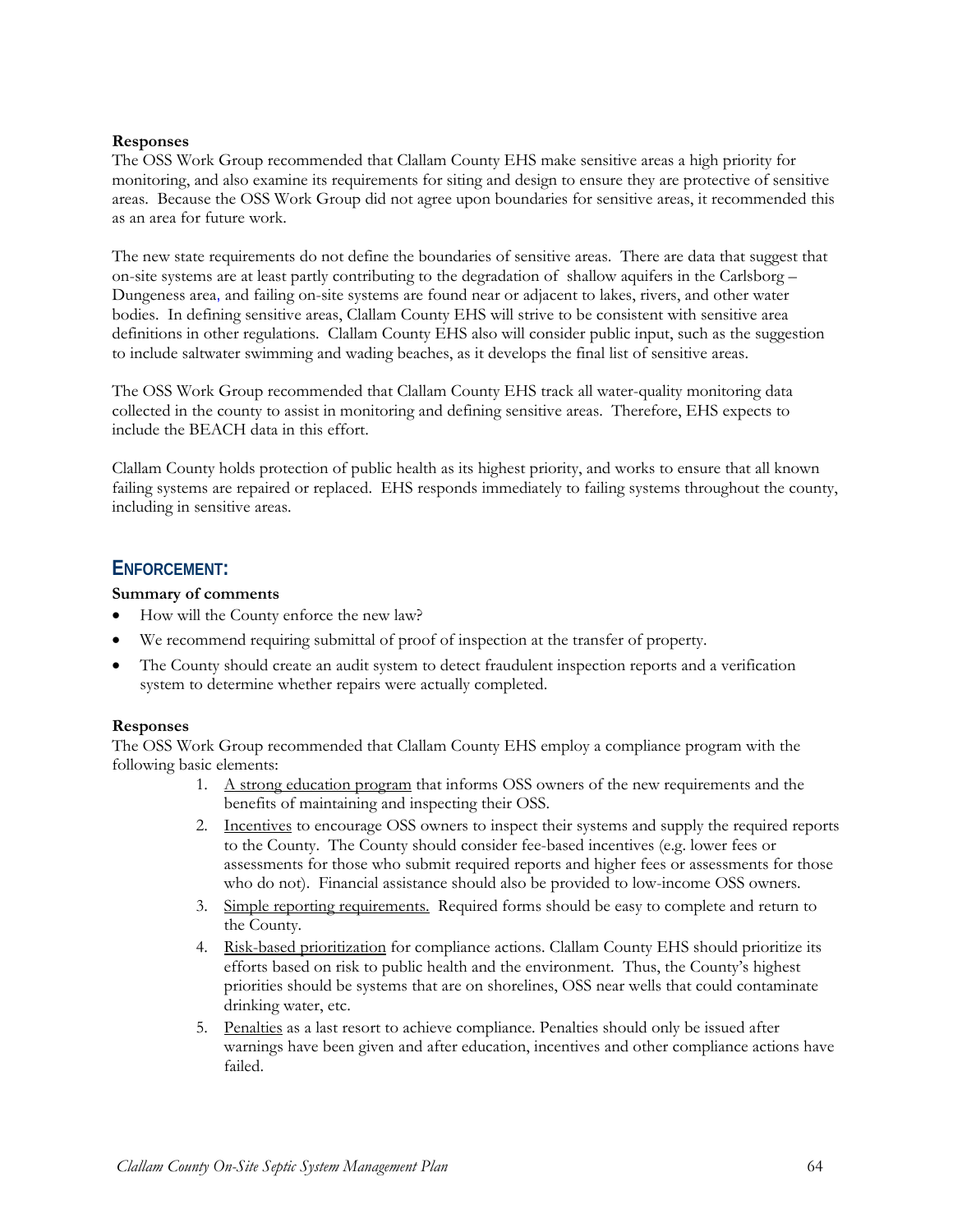The Work Group also recommended that the County require sellers to submit proof of successful professional inspection prior to the transfer or sale of property, and require proof of compliance when the County issues permits, including the following:

- Building Permits;
- Land Division (e.g. short plats, long plats, conditional use permits, site plans);
- Variances to Critical Areas Ordinance or Certificate of Compliance to Critical Areas Ordinance;
- Shoreline Permits;
- Food Establishment Permits (new or renewal); and
- Certificate of Occupancy for commercial building permits;

Clallam County EHS plans to develop a complete compliance program based on these recommendations and on community input during Phase I of implementation.

#### **PLAN IMPLEMENTATION:**

#### **Summary of comments**

- When will more detail about these programs be available?
- If funding isn't available, are there ways to scale down Phase I?
- The inspection schedules required should be consistent with the manufacturers' guidelines.
- What will be done with all the data? Will the County keep paper copies of everything or just electronic ones? Will there be more funding for data entry?

Clallam County EHS will use the OSS Work Group's recommendations to develop complete scopes of work for these programs during Phase I of implementation, which will begin in July 2007 and end in December 2009.

With its existing funding, Clallam County EHS will be able to make amendments to current regulations, and work on developing a financing mechanism. Without additional funding, however, other programs will not be implemented.

Clallam County EHS plans to track all of the inspection data in its existing database, known as Permit Plan or Tidemark Advantage. During Phase I, the County will determine whether to keep paper copies of everything and will seek funding for data entry.

### **OTHER:**

These comments cannot be clearly grouped together so each is addressed individually.

**Comment 1:** Isn't it clear that an OSS has failed because it backs up into the house? **Response 1:** Failing systems don't always cause sewage to back up into the house. In some cases, the failure may result in sewage on the ground, or if the sewage can drain elsewhere – such as into a ditch or water body – the failure isn't apparent at all.

**Comment 2:** Why is Forks included when it's not on Puget Sound? **Response 2:** Chapter 246-272A WAC covers the entire state of Washington.

**Comment 3:** What about Victoria's sewage?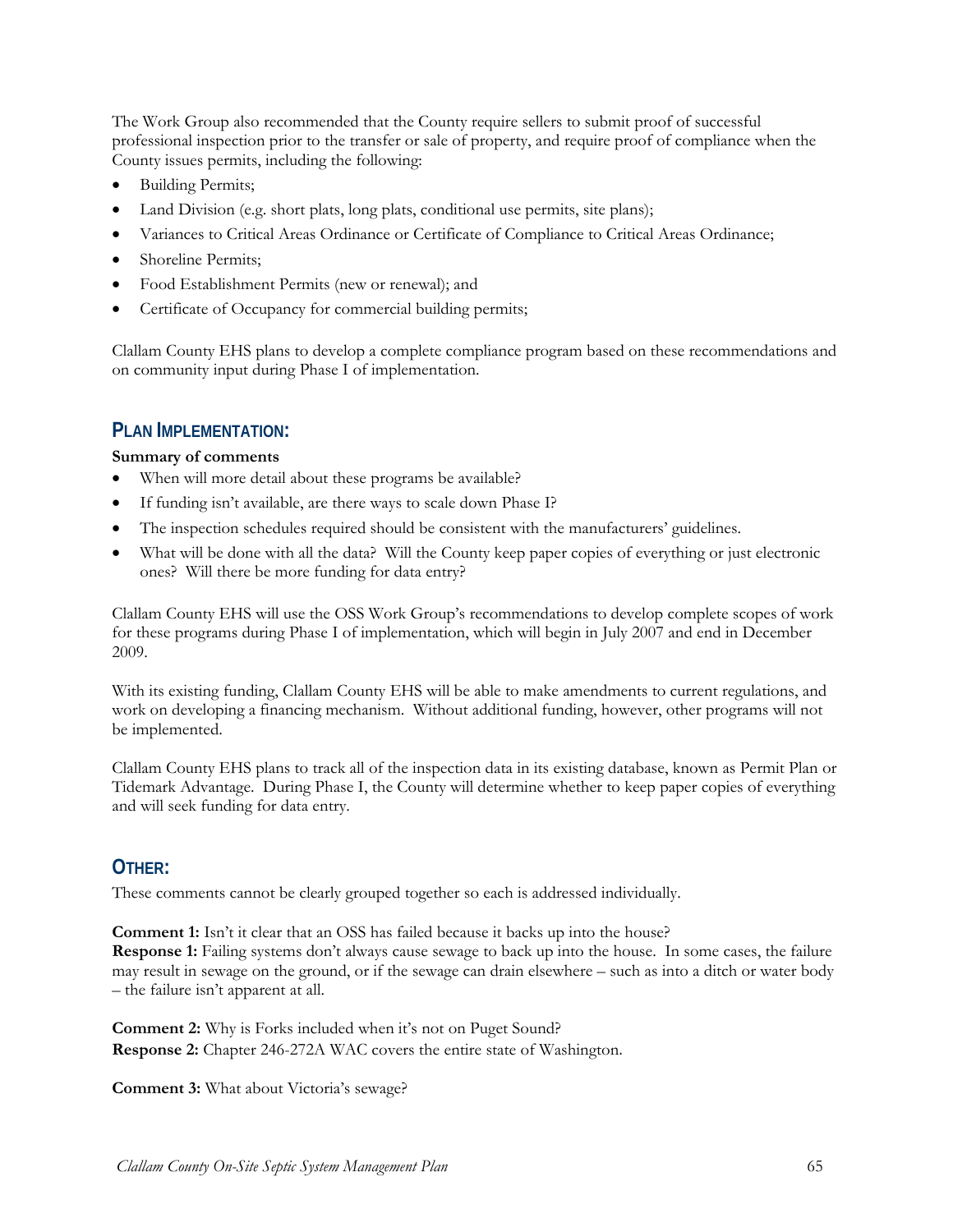**Response 3:** Clallam County EHS has little influence on the City of Victoria's decisions. Clallam County agrees that City's actions affect water quality in the Strait of Juan de Fuca and would prefer that the City implement improved sewage treatment. In the meantime it is still beneficial for Clallam County and the State of Washington to manage their wastes responsibly.

**Comment 4:** What is the definition of Frequently Flooded Areas?

**Response 4:** The Clallam County Critical Areas Ordinance defines "Frequently Flooded Areas" as the floodway and special flood hazard area, combined. It is also known as "floodplain".

**Comment 5:** What is the big problem we are trying to solve? OSS work fine and don't need to be inspected so often.

**Response 5:** OSS that are working properly do a good job of treating human waste. However, if OSS fail, they can contribute to many problems, such as the following:

- Contamination of drinking water
- Contamination of shellfish beds
- Spread of diseases ranging from conjunctivitis (pink eye) to typhoid
- Contamination of surface waters

Regular inspections can help detect problems before they lead to complete system failure.

**Comment 6:** What about OSS that don't meet current design standards (e.g. outhouses, cesspools, and dry wells)? Are they still okay so long as they are inspected?

**Response 6:** Although Clallam County EHS has not yet developed a policy to address this issue, EHS expects that systems that are not causing a public health threat by contaminating surface or ground water can remain in use until they fail. When systems are replaced, they will need to meet current codes.

**Comment 7:** Will the County be doing more well testing?

**Response 7:** The OSS Work Group recommended that the County consider the MRA and sensitive areas high priorities for monitoring. However, the plan does not call for anything more specific than that, and the County currently does not have funding to do more well testing.

**Comment 8:** Why can't we divert gray water from OSS and use it beneficially?

**Response 8:** The Washington Department of Health currently classifies gray water with black water. Until the classification changes, Clallam County EHS cannot differ from it. However, Clallam County EHS would support citizen efforts to convince the Department of Health to change this classification.

**Comment 9:** How will owners of commercial and community systems demonstrate that their waste is comparable to a typical single-family OSS in volume and strength? How often will owners of these systems need to demonstrate this information as use of these systems changes over time? **Response 9:** Clallam County EHS will need to determine the best way to manage this program during Phase I of implementation, which begins in July 2007 and ends in December 2009.

#### **LETTERS AND RESPONSES**

Reproduced below are two letters sent from citizens to the Clallam County Commissioners, and the County's responses to those letters.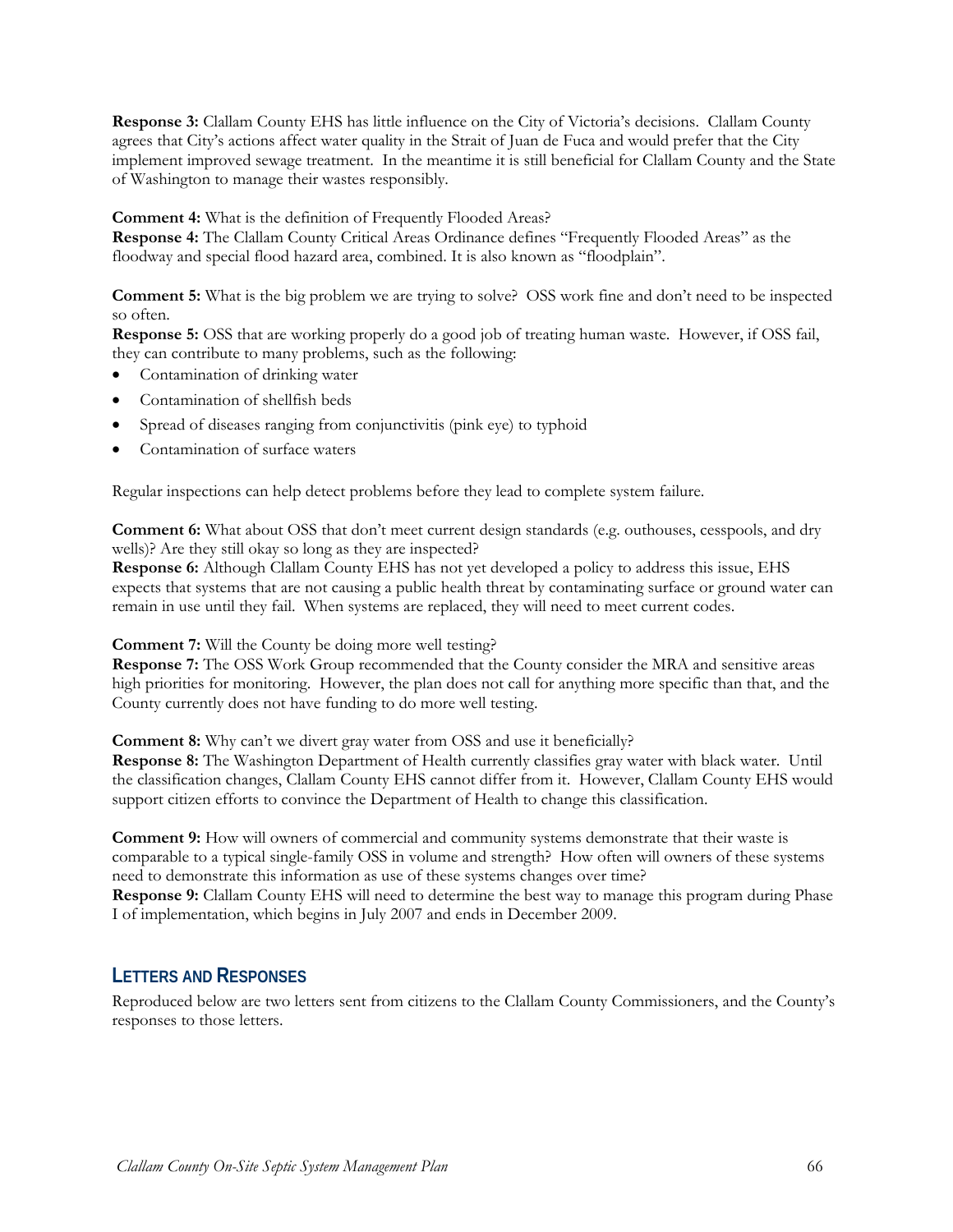#### Dear Mike, May 15, 2007

Ask Andy if he investigated why second tank (pump & float switches) fail and now call or will require inspection every year.

Ask Andy how many times he was aware that or questioned a designer/installer putting a two tank/mound systems in an area that had supported simple systems for long extended time. An example that he was informed of is at the corner of SE 3rd Avenue and Baker Street. What action did he take?

What action to correct leaking septic systems into the Sound has been taken? Looking at it is not action.

Thanks, Bob Hoyle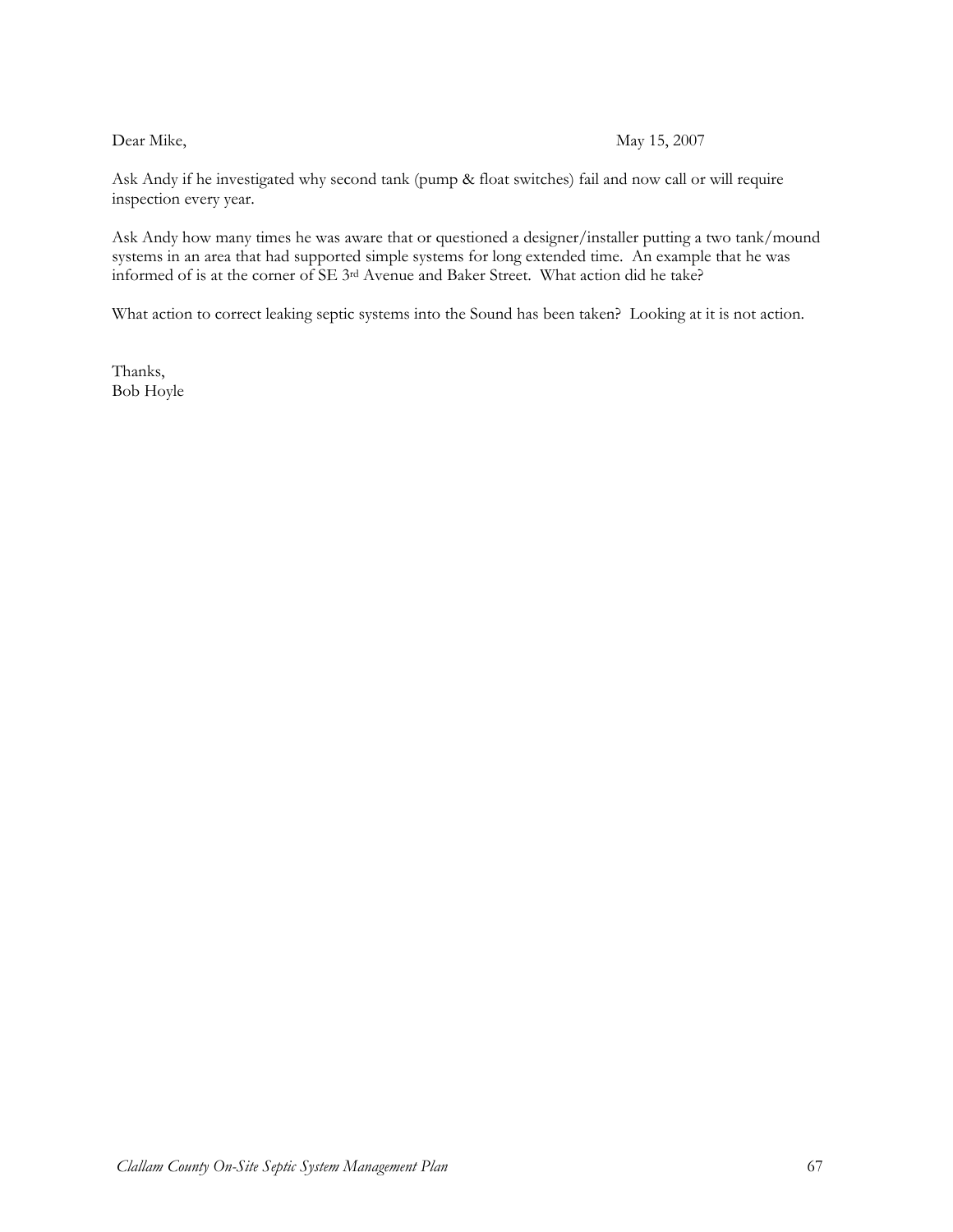

# **Clallam County Department of Health and Human Services**

Environmental Health Services • 223 East 4<sup>th</sup> Street, Suite #14 • Port Angeles, WA 98362-3015 Tele: 360-417-2258 FAX: 360-417-2313

Bob Hoyle 4202 S Bean Road Port Angeles, WA 98363 June 1, 2007

Dear Mr. Hoyle:

Commissioner Doherty requested that I respond to your May 15, 2007 letter. In the letter you listed three issues, which we are addressing here:

1. Has there been an investigation as to the reason why septic system pump and float switches fail? Why is an inspection on these kinds of systems now required annually?

#### Response:

Beginning in the early 1980's, the State Board of Health adopted rules that recognized the use of "alternative" septic systems, which can be designed by registered sanitarians, certified septic designers, and engineers. These systems use pumps and special treatment technologies to increase the quality of sewage effluent that would enter soil pores and eventfully enter shallow ground water. The technology allowed the development of previously un-developable property (due to soils and site conditions) and also provides for the protection of ground water and water supply aquifers. The trade-off was, and still remains, that these types of systems require frequent attention to the system components. The State Department of Health, since alternative systems approval for use, has provided technical guidance (now called Recommended Standards and Guidance (RS&Gs) for all alternate systems. Since the 1980's these guidance documents have recommended that home owners of alternative systems have the system components inspected on a frequent basis. Since the documents are recommendations and not requirements, there was little follow-through to determine if the maintenance work was being done. Most public health and industry professionals agree that the septic pump chamber environment is harsh on electrical and plumbing, and mechanical components. That is why they recommend frequent inspection and cleaning to prevent pump, electrical, mechanical, and other components failure in the system.

 2. Why are two-tank mound systems being installed in areas where simple (assume conventional) systems once existed?

#### Response:

As stated above, The State On-site Regulations provide the technical requirements for sewage system design. For the past 20 years, The State regulations have become stricter in both the soil type and soil depth that would allow conventional septic systems. In many areas of The County, there are septic systems that were installed prior to the requirement for a permit, were installed without the benefit of a permit, or were installed under old, existing regulations at the time. When these systems need to be replaced, the repair systems must meet current state requirements and code. In some cases, the site or the soil conditions do not now meet the requirements to allow conventional systems.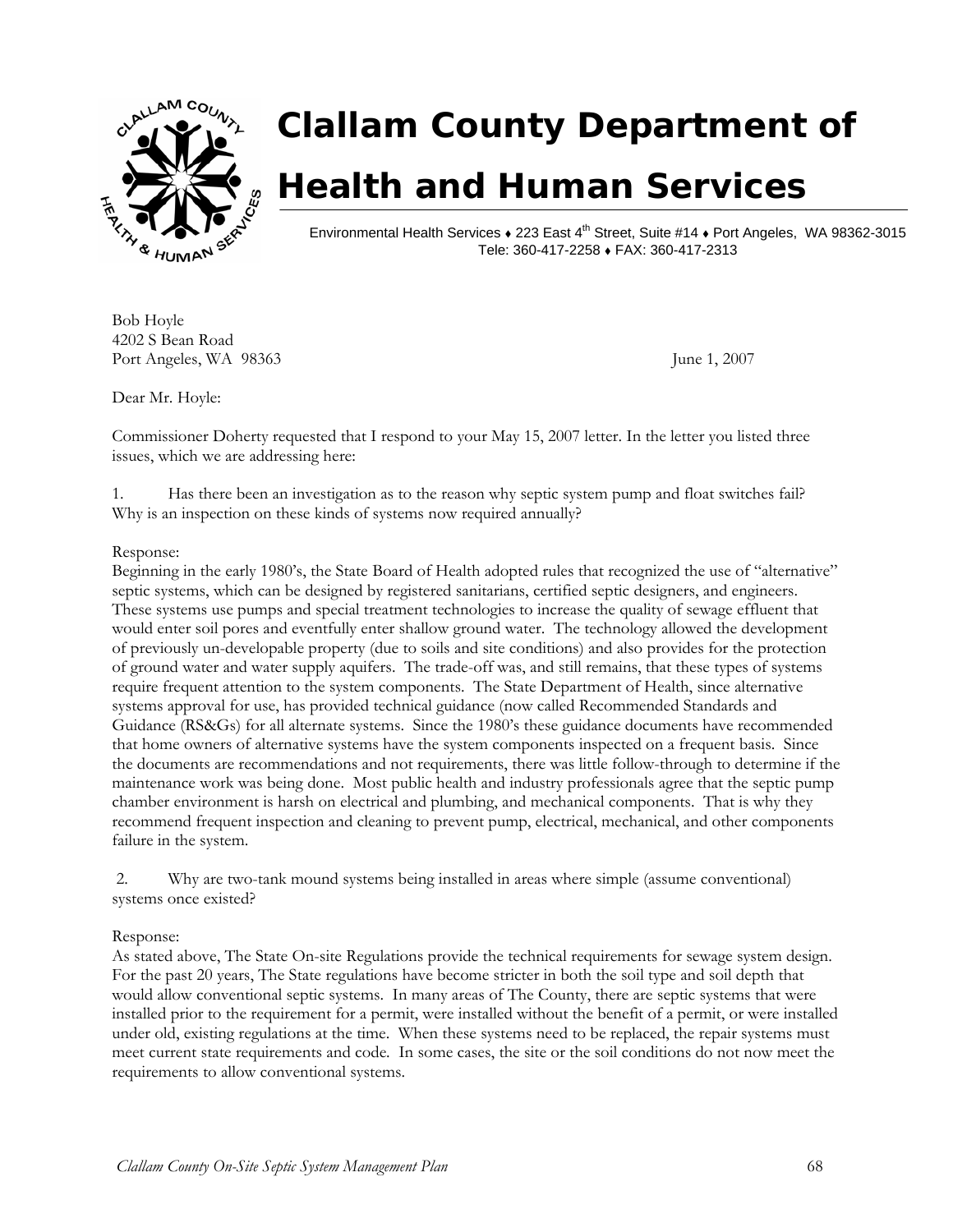3. What action to correct leaking septic systems into the Sound (assume Strait of Jun de Fuca) has been taken.

#### Response:

Clallam County has a multi-tiered approach to preventing bacterial contamination of all water bodies in The County (including marine waters).

The program consists of:

#### Permitting new septic systems

Proper review and permitting of septic systems ensures that systems are designed and installed to State Department of Health and local standards.

#### Education

We believe that an informed and educated public is our best resource in preventing premature on-site system failures and recognizing when a failure has occurred. The Environmental Health Division sponsors free clinics to home owners regarding basic septic-system information. Almost 2000 members of the public have attended the Septics 101 classes since we began holding them a number of years ago.

#### Water Quality/ Pollution detection program

Environmental Health and other partners conduct routine surface and ground water monitoring to detect problem areas where septic systems appear to be failing. This work is currently focused in the Dungeness Bay area. Failing septic systems have been identified and corrected through the monitoring efforts.

#### Compliance/Enforcement

The EHD is informed of failing septic systems in several ways:

Home owners contact us seeking help and information on fixing failing systems.

Designers, installers, and pumpers notify us if they suspect that a septic system is failing.

The general public notifies us by lodging a complaint of a failing septic system. The Environmental Health Division follows through on all citizen complaints regarding failing septic systems.

We have enclosed a Department of Health brochure entitled *Understanding and Caring for Your Mound System*, which explains problems that can occur when the pump chamber and mound are not inspected frequently.

Thank you for your comments.

Sincerely,

Andy Brastad R.S., Director, Clallam County Environmental Health Division

Cc: Board of Clallam County Commissioners Dr. Tom Locke, Health Officer Iva Burks, Director, Health and Human Services Department Correspondence file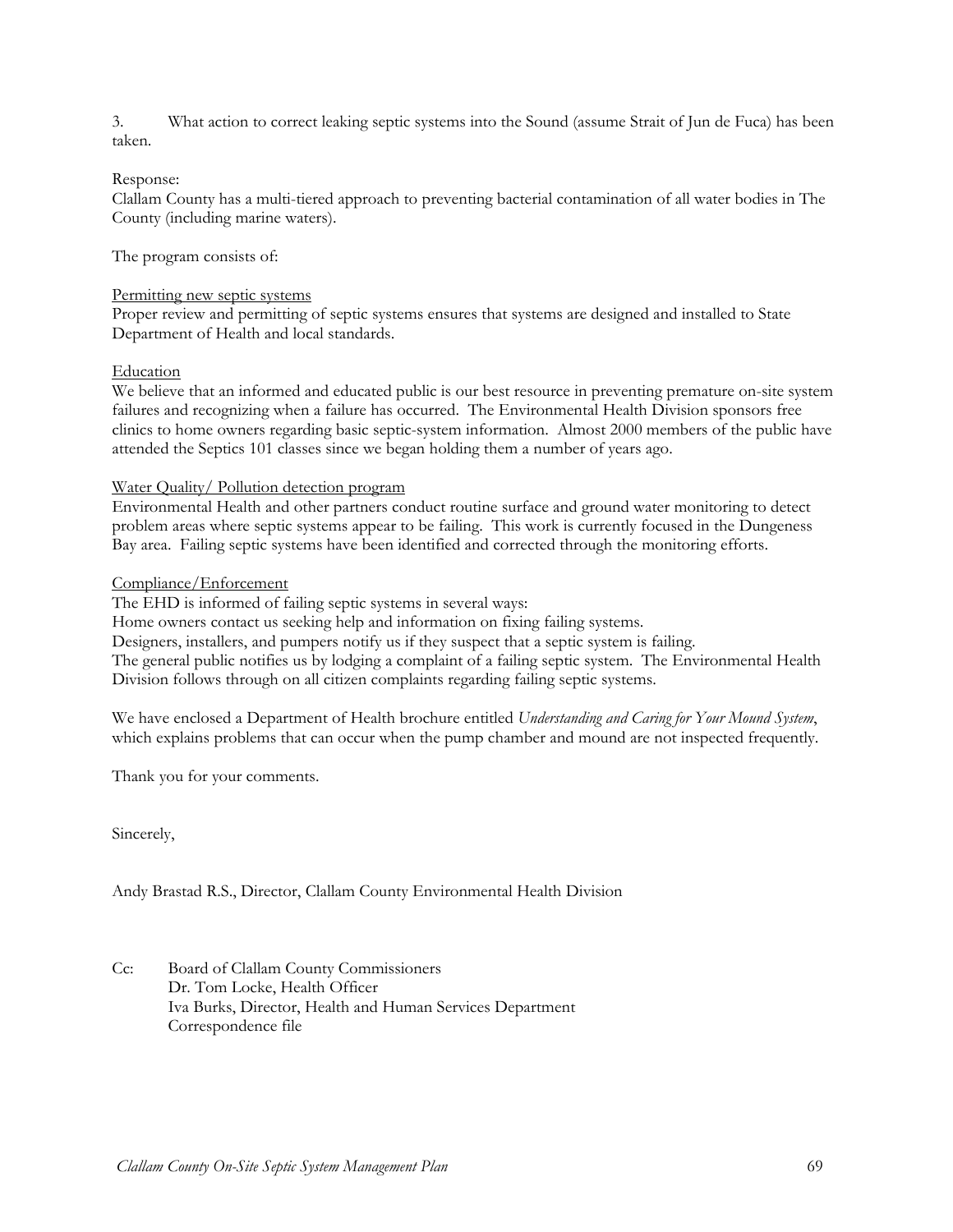May 16, 2007

Commissioners: Michael Chapman Mike Doherty Steve Tharinger

I attended the Clallam County Board of Health regular meeting May 15, 2007, and came away with an uncomfortable concern.

Over ten years ago before any of you were elected commissioner, the City of Sequim manipulated a UGA and the ensuing SERP and Interlocal documents based on a misrepresentation of the State GMA mandates. I and others met with Ms. Ireland during the rough draft stages and were told that the city's draft was not going to receive major revisions. It wasn't until a general public meeting in the Sequim High School cafeteria headed by the three commissioners with city of Sequim officials present and a packed room of irate citizens that the commissioners finally heard county residents. The commissioners told the city to go back to the drawing board. Unfortunately, the approved final still turned a deaf ear to public concerns.

I say this because I had a flashback listening to the OSS presentation. While I admire and respect the committee's desire and efforts to satisfy state requirements and improve the health of this county's septic systems and aquifers, I feel the present draft is going to fuel a growing resentment of citizens towards elected and appointed government leaders who will be seen as dictating rather than representing.

I believe Clallam County citizens on septic systems are overwhelmingly good people, more than willing to support effective and efficient policies that replace "unhealthy" problems today with "healthy" solutions tomorrow. I believe these same citizens, many of whom are on fixed incomes and challenged everytime a new expense hits their checkbook – and there have been many just in recent years -- will make willingly an additional sacrifice if at all possible because they know it is the right thing to do. Even the irate gentleman who spoke at the above meeting before I did, I believe, would be supportive if he felt part of the solution, not victimized by a system he neither understood nor supported.

And even though Mr. Beitzel tried to keep the discussion relevant to the draft, I believe even the "ignoring the questions" and "non sequiturs" were important because, in reality, they probably reflected the feelings of an untold number not in attendance. And this is input decision makers need to hear to implement a program that is enthusiastically supported which is the best way to govern. It is also important to note that not one speaker in the audience seemed pleased with the draft content.

I know the above sounds critical, but I would be remiss in not communicating the following: I really had the impression you three commissioners were listening to the questions and responses from the public. Feeling you genuinely wanted to get as much information as possible before making an important decision is comforting. I commend you for that. I also think that what you didn't hear was important, too. When you asked questions of the health director, there were many admitted gaps. This honesty is refreshing to hear.

Based on the above, I would like to offer the following guidelines. First, a broad brush should not paint all septic systems in the county. The only important criteria is does it work as intended. While the size land an OSS is on should not factor into the final document from my perspective (a failed system should be fixed period), the topography, soil conditions, proximity to sensitive areas (ie. wells, waterways), age of system, and type of system justify different looks. Second, a management plan for OSS should be easy and cost effective to implement, not pose a lot of unknowns and a projection of four new hires just to drown in the paperwork. Third, a plan should make sense to the typical resident on an OSS and respect his/her wallet. Fourth, it should comply with state requirements, but if Clallam County feels a part of the state requirement does not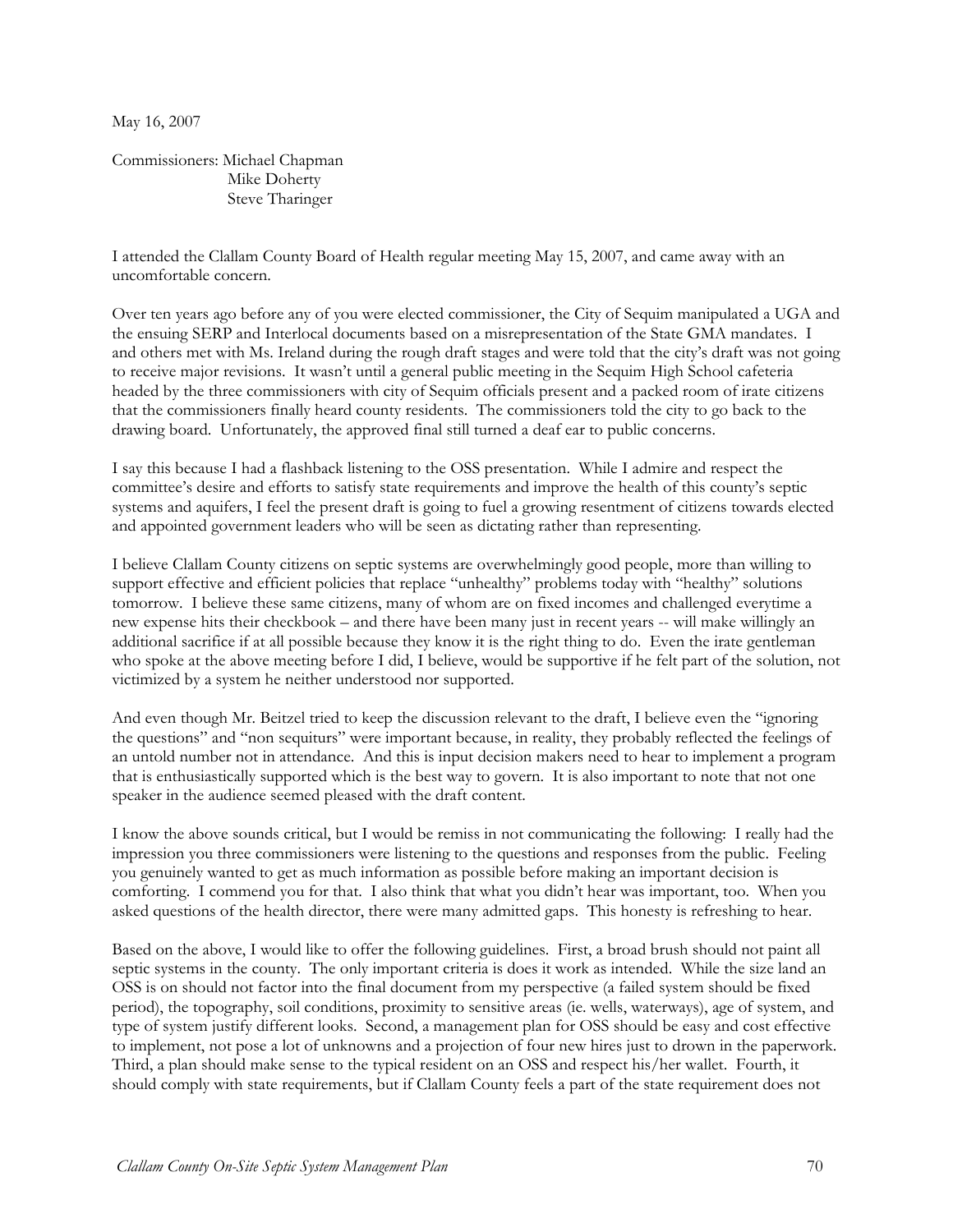effectively contribute to the solution (ie. 1 and 3 year inspections), the County should make a strong argument to the state on behalf of its residents.

That said, I make the following recommendations (these recommendations are restricted to OSS not a threat to wells and sensitive areas). These recommendations assume the Clallam County Environmental Health Department approved a county approved septic designer's plan as well as the installation of the system (for the several I had installed, Mel oversaw the log holes, approved the designer's plan, and on-site approved the final installation). I believe my recommendations will (1) treat each system logically, (2) be significantly easier and cheaper for the county to administer, (3) be supported by the typical OSS resident, and (4) satisfy the State's goals.

**First,** eliminate the inspections: 3 years for gravity flow and 1 year for a pressurized version. To begin, most of the systems prior to 1990 probably were gravity, and I would think they would be at the greatest risk for disrepair. Also, some of these may have been installed prior to health department regulations. Having a greater period before inspection does not make sense to me.

Most of the systems designed and approved since 1990, especially in valleys where clay may be a concern, probably are of a pressurized nature. Not only are these newer, but they generally are more effective and more friendly to aquifers. To require more frequent inspections of pressurized over gravity flow does not make sense to me. If a pump fails and the system doesn't work, the owners will not wait for the next inspection. They will get it fixed yesterday. And pump failures are rare in the newly designed systems.

**Second,** place a terrific emphasis on education. Unfortunately, the typical owner knows very little about his OSS. I believe the typical owner would welcome information on maintaining septic system health and practice measures consistent with a healthy system to minimize personal costs and contribute to a healthier environment.

Third, require tanks be pumped up to three years for systems installed prior to 1990\* and up to five years for systems installed after 1990 (\* A certified pumper could acknowledge to the county that the system could go five years before the next pumping). The certified pumper would send a simple, one page form to the Department of Environmental Health stating the tanks have been pumped and the system appears to be working as designed. Upon receipt, the department of Environmental Health could include a note in the database a letter be sent to the homeowner six months before the next deadline.

For systems previously pumped within the past five years, homeowners could send a copy of the pump bill to the Department of Environmental Health to determine the next deadline.

Any system not working as designed, be it gravity or pressurized, would be required to be fixed immediately. This should not be an issue since an owner should be the first to know something is wrong as well as the first to want it fixed.

Thanks for taking the time to read this. I know it is simple and doesn't cover all the conditions described in the draft. It does relate to a huge percentage of the rural systems installed in recent years in the Sequim/Dungeness Valley and rural areas around PA. If you should want to discuss further any part of this, I would be happy to meet with you. My telephone is 681 7022.

Sincerely,

Jack Iacolucci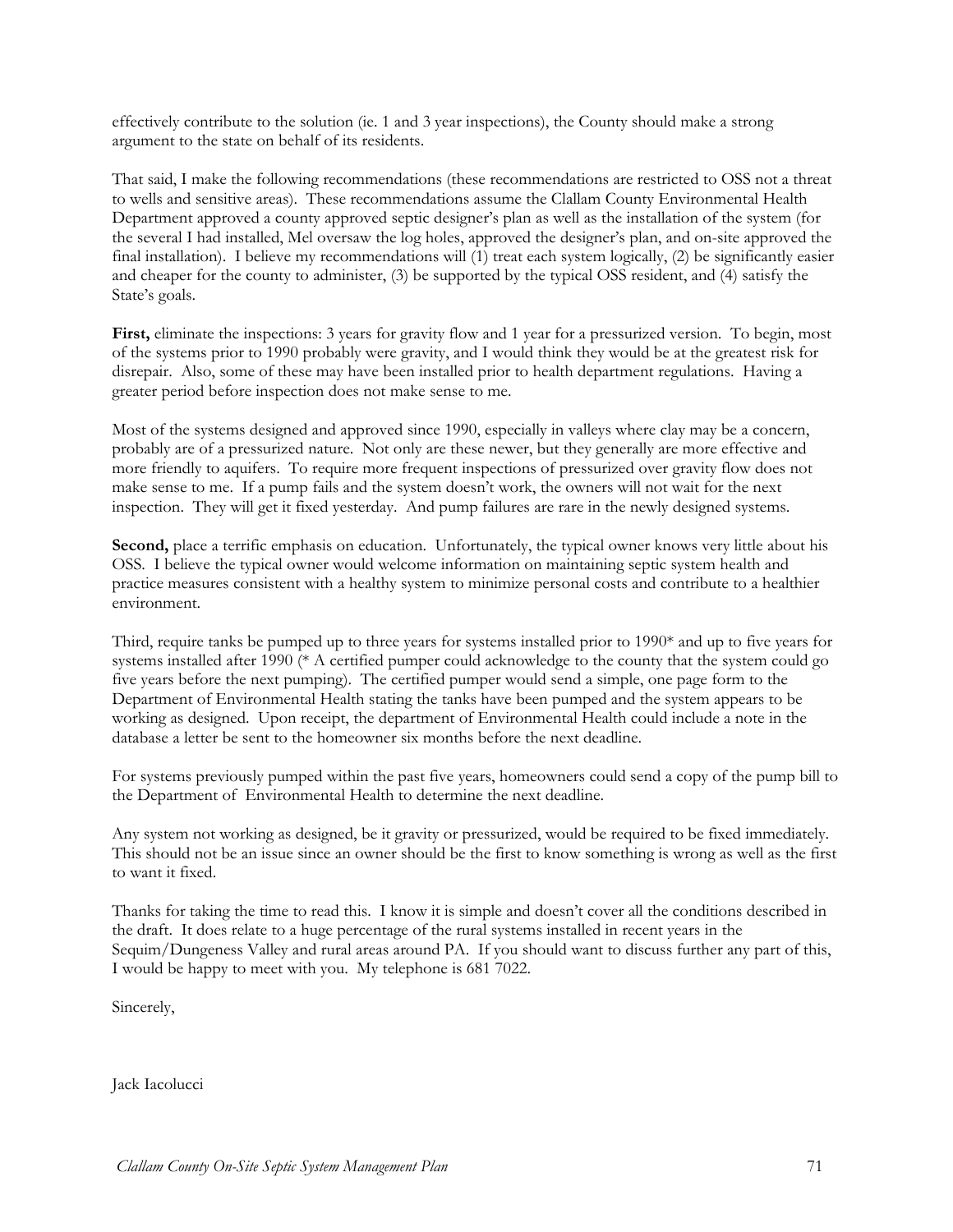

# **Clallam County Department of Health and Human Services**

Environmental Health Services • 223 East 4<sup>th</sup> Street, Suite #14 • Port Angeles, WA 98362-3015 Tele: 360-417-2258 FAX: 360-417-2313

May 30, 2007

Jack Iacolucci 90 Cherrywood Place Sequim, WA 98382

Dear Mr. Iacolucci:

Commissioner Tharinger requested that I respond to your May 16, 2007 letter to the Clallam County Board of Commissioners. Thank you for your comments regarding the draft Clallam County On-site Septic System Management Plan (OSSM). As you are aware, recently adopted State Board of Health Rules WAC 246-272A requires, on a state-wide basis, all on-site septic systems (OSS) be inspected on a regularly scheduled frequency (annually or every three years depending on the type of OSS) and that each county maintain a database of the inspection records. Also, the 2006 Legislative Session enacted RCW 70.118A, requiring that all Puget Sound counties identify Marine Recovery Areas (MRA) where OSS contribute to marine water quality problems and develop management strategies to find and repair all failing OSS within the MRA.

The Clallam County Environmental Health Division, in October 2006, convened a broadly represented stakeholders' workgroup to help make recommendations to the Board of Health to implement the new requirements. The draft OSSM plan incorporates the recommendations of the work group.

As your letter states, The County has a large population of families on fixed incomes and that the recommendations in the plan should consider how to keep expenses to the home owner and costs to The County as low as possible. The work group was very mindful of keeping homer owner costs low and the plan recommendations reflect this.

Regarding the three recommendations you have listed in your letter, our responses are:

#### First recommendation – Eliminate inspections

We do not consider this an option. The County is obligated to follow the rules of the State Board of Health. The State Board of Health made such a rule based upon recommendations of health and industry professionals. At this time, we can not make any recommendations for changing the inspection frequency, since we have no broad experience to determine whether the time frames for inspections are overly-ambitious or on the mark. We do know that timely inspections of septic systems benefit both the home owner and the environment by increasing the operating life and functionality of the OSS.

#### Second recommendation – Place emphasis on education

The work group's recommendations do just that. They recommend that The County continue and expand the Environmental Health Division's highly successful Septic 101 classes. The work group recommends that training should also be made available to all OSS owners who wish to inspect their own septic system. Lastly, the work group recommends that education be the primary tool used to gain compliance with the inspection and maintenance requirements.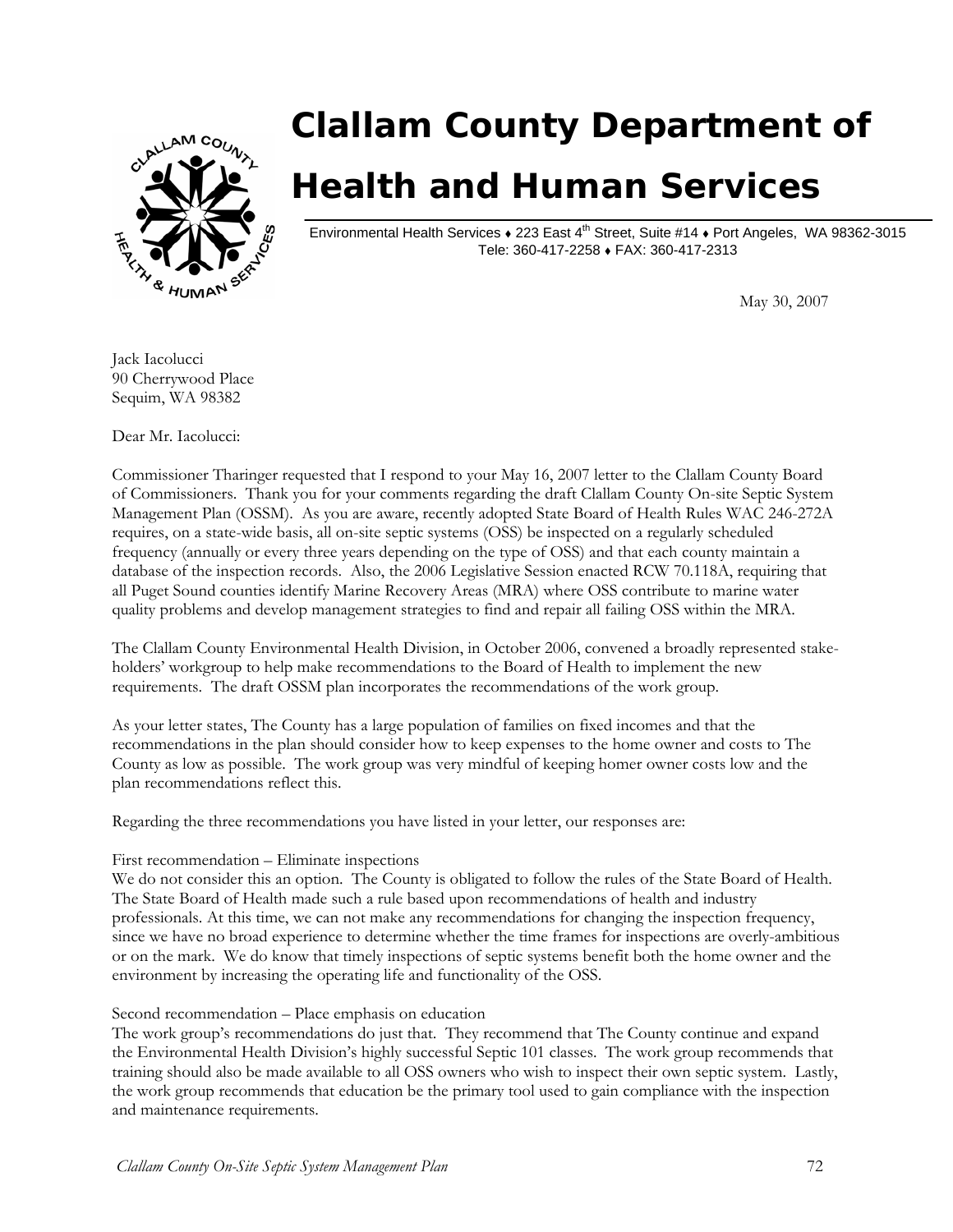Third Recommendation – Have tanks pumped on a regular basis based on age of OSS While we fully endorse keeping the inspection reporting and tracking requirements as simple as possible, requiring tanks to be pumped at a specified time may not provide the results we hope to achieve. Determining how often septic tanks need to be pumped is based on system usage. For instance, a retired family of two may only need their septic tank pumped every six to ten years, while an OSS serving a young family with two adults and three children may require pumping every two years. Un-needed pumping is not beneficial to the OSS and is an unnecessary cost. The important issue to note is that the septic tank should be evaluated (inspected) on a routine basis to determine if it requires pumping. A check on the inlet and outlet baffles should be made to ensure protection of the drainfield, and the condition and effluent levels in the tank might also forecast potential problems in the drainfield.

In conclusion, we thank you for your thoughtful input. We are acutely aware of the issue of increasing costs to home owners to comply with The State OSS inspection requirements. We believe that the work group made the best recommendations they could to meet the requirements of the law in a manner that would be reasonable for both the home owners and The County.

Sincerely,

Andy Brastad R.S., Director, Clallam County Environmental Health Division

Cc: Board of Clallam County Commissioners Dr. Tom Locke, Health Officer Iva Burks, Director, Health and Human Services Department Correspondence file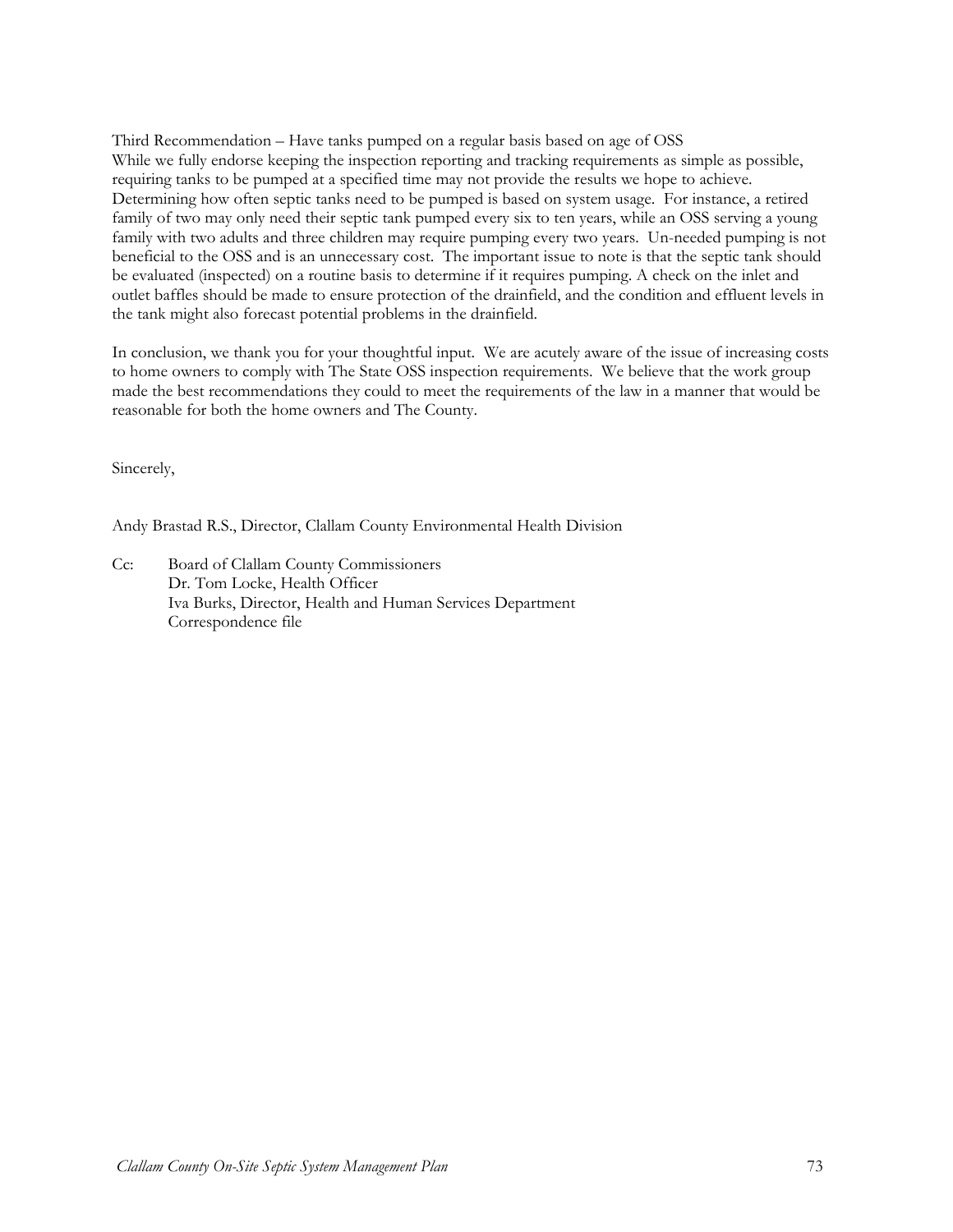# **Appendix E: SEPA Checklist**

# **WAC 197-11-960 Environmental checklist.**

# **Purpose of checklist:**

The State Environmental Policy Act (SEPA), chapter 43.21C RCW, requires all governmental agencies to consider the environmental impacts of a proposal before making decisions. An environmental impact statement (EIS) must be prepared for all proposals with probable significant adverse impacts on the quality of the environment. The purpose of this checklist is to provide information to help you and the agency identify impacts from your proposal (and to reduce or avoid impacts from the proposal, if it can be done) and to help the agency decide whether an EIS is required.

# **Instructions for applicants:**

This environmental checklist asks you to describe some basic information about your proposal. Governmental agencies use this checklist to determine whether the environmental impacts of your proposal are significant, requiring preparation of an EIS. Answer the questions briefly, with the most precise information known, or give the best description you can.

You must answer each question accurately and carefully, to the best of your knowledge. In most cases, you should be able to answer the questions from your own observations or project plans without the need to hire experts. If you really do not know the answer, or if a question does not apply to your proposal, write "do not know" or "does not apply." Complete answers to the questions now may avoid unnecessary delays later.

Some questions ask about governmental regulations, such as zoning, shoreline, and landmark designations. Answer these questions if you can. If you have problems, the governmental agencies can assist you.

The checklist questions apply to all parts of your proposal, even if you plan to do them over a period of time or on different parcels of land. Attach any additional information that will help describe your proposal or its environmental effects. The agency to which you submit this checklist may ask you to explain your answers or provide additional information reasonably related to determining if there may be significant adverse impact.

# **Use of checklist for nonproject proposals:**

Complete this checklist for nonproject proposals, even though questions may be answered "does not apply." In addition, complete the supplemental sheet for nonproject actions (part D).

For nonproject actions, the references in the checklist to the words "project," "applicant," and "property or site" should be read as "proposal," "proposer," and "affected geographic area," respectively.

# **A. BACKGROUND**

#### **1. Name of proposed project, if applicable:**

Clallam County On-Site Septic System Management Plan

#### **2. Name of applicant:**

Clallam County Environmental Health Services

# **3. Address and phone number of applicant and contact person:**

Andy Brastad Clallam County Environmental Health Services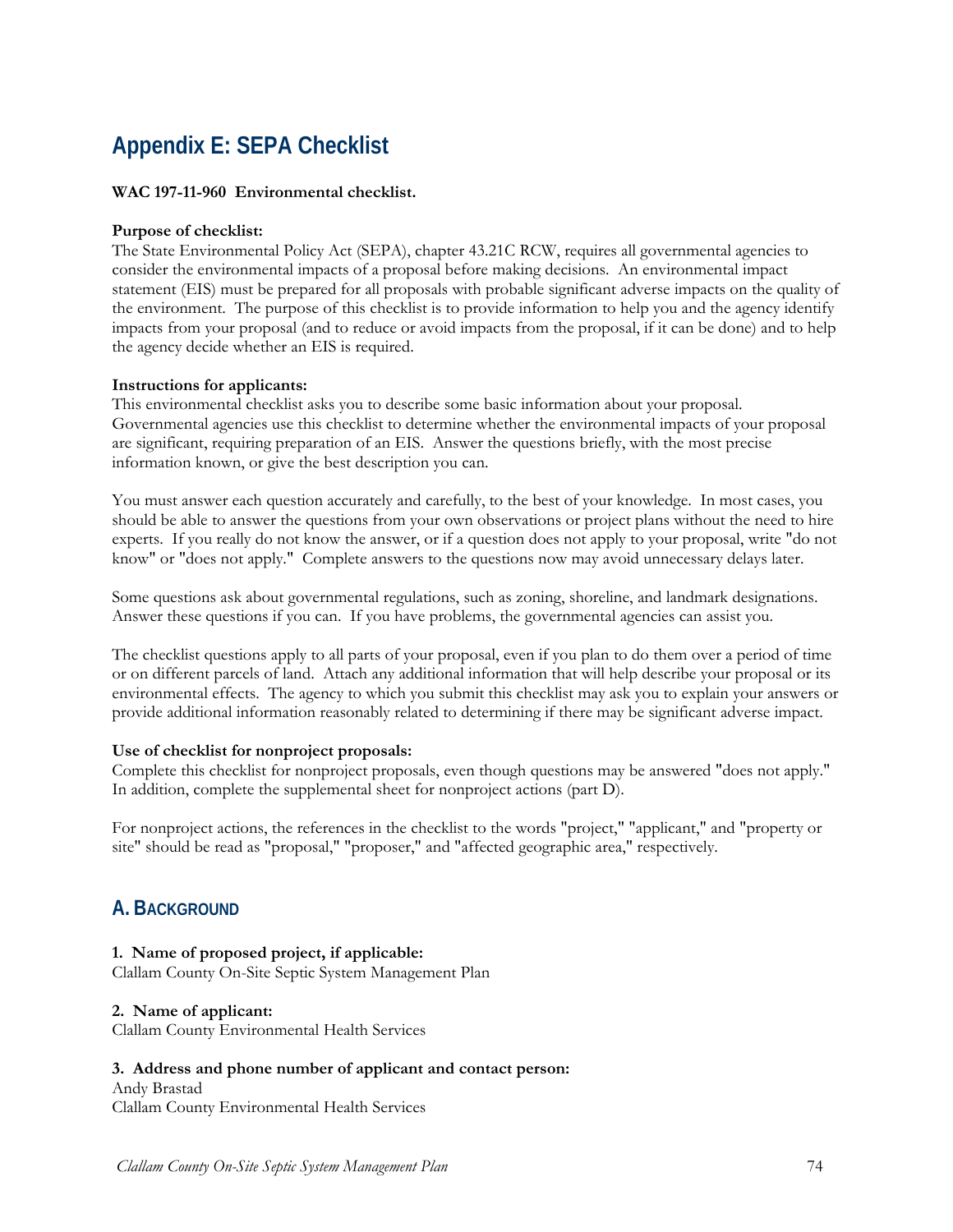223 East 4th Street Port Angeles, WA 98362 web\_envhlth@co.clallam.wa.us (360) 417-2415

**4. Date checklist prepared:** 

May 23, 2007

# **5. Agency requesting checklist:**

Clallam County Department of Community Development

# **6. Proposed timing or schedule (including phasing, if applicable):**

Implementation of the Plan will occur in two major phases. Phase 1 will last from July 2007 through December 2009, and is designed to ensure that necessary regulatory, programmatic, administrative, financial and public-outreach systems are in place for effective implementation. In Phase 2, specific implementation activities will occur such as conducting outreach, tracking inspections and identifying all septic systems (OSS) within the Marine Recovery Area by July 1, 2012 (required by RCW 70.118A).

# **7. Do you have any plans for future additions, expansion, or further activity related to or connected with this proposal? If yes, explain.**

Yes, additional programs may be implemented as funding allows. For example, the OSS inventory project described above in Question 6 may be extended to additional areas where septic systems may pose an increased risk to public health.

# **8. List any environmental information you know about that has been prepared, or will be prepared, directly related to this proposal.**

None.

# **9. Do you know whether applications are pending for governmental approvals of other proposals directly affecting the property covered by your proposal? If yes, explain.**  Does not apply.

**10. List any government approvals or permits that will be needed for your proposal, if known.**  The Clallam County Board of Health will need to approve the Plan following a public hearing. The Washington State Department of Health will then review the Plan for completeness.

**11. Give brief, complete description of your proposal, including the proposed uses and the size of the project and site. There are several questions later in this checklist that ask you to describe certain aspects of your proposal. You do not need to repeat those answers on this page. (Lead agencies may modify this form to include additional specific information on project description.)**  The Clallam County On-Site Septic System Management Plan is designed to provide greater assurance that existing OSS are not causing public health problems, either through inadequate operation and maintenance or outright failure. The Plan was developed by a work group composed of people who live and work in Clallam County, and ex-officio members from outside the County. The recommendations in the Plan are intended to help Clallam County Environmental Health Services and the citizens of Clallam County implement the provisions of WAC 246-272A and RCW 70.118A. Specific activities are recommended to minimize OSS contributions to marine water quality problems, including:

- Designation of a Marine Recovery Area (MRA)
- OSS database enhancement
- Operations and maintenance education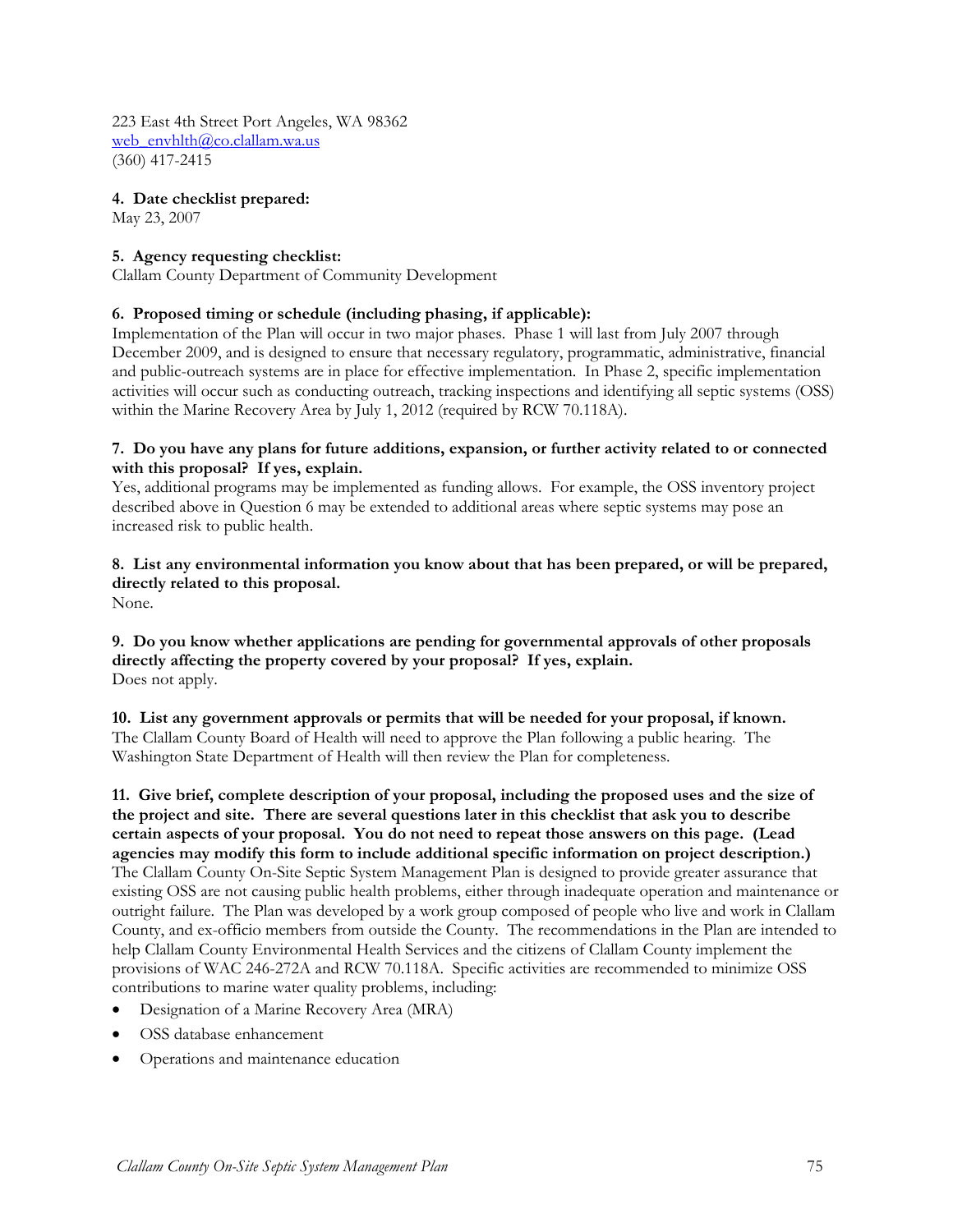**12. Location of the proposal. Give sufficient information for a person to understand the precise location of your proposed project, including a street address, if any, and section, township, and range, if known. If a proposal would occur over a range of area, provide the range or boundaries of the site(s). Provide a legal description, site plan, vicinity map, and topographic map, if reasonably available. While you should submit any plans required by the agency, you are not required to duplicate maps or detailed plans submitted with any permit applications related to this checklist.**  Situated on the northwestern tip of the Olympic Peninsula, Clallam County is the westernmost point in Washington State and the continental United States. The County's total area is approximately 2,670 square miles, nearly 35% of which is water, including the Pacific Ocean and the Strait of Juan de Fuca. Major cities in the County include Sequim, Port Angeles, and Forks. The map appended to this checklist shows the location of Clallam County within Washington State.

# **B. ENVIRONMENTAL ELEMENTS**

# **1. Earth**

**a. General description of the site (circle one): Flat, rolling, hilly, steep slopes, mountainous, other**  Varies throughout the County.

**b. What is the steepest slope on the site (approximate percent slope)?**  Does not apply.

**c. What general types of soils are found on the site (for example, clay, sand, gravel, peat, muck)? If you know the classification of agricultural soils, specify them and note any prime farmland.**  Varies throughout the County.

**d. Are there surface indications or history of unstable soils in the immediate vicinity? If so, describe.** 

Does not apply.

**e. Describe the purpose, type, and approximate quantities of any filling or grading proposed. Indicate source of fill.**  Does not apply.

**f. Could erosion occur as a result of clearing, construction, or use? If so, generally describe.**  Does not apply.

**g. About what percent of the site will be covered with impervious surfaces after project construction (for example, asphalt or buildings)?**  No change.

**h. Proposed measures to reduce or control erosion, or other impacts to the earth, if any:**  Does not apply.

# **2. Air**

**a. What types of emissions to the air would result from the proposal (i.e., dust, automobile, odors, industrial wood smoke) during construction and when the project is completed? If any, generally describe and give approximate quantities if known.**  None.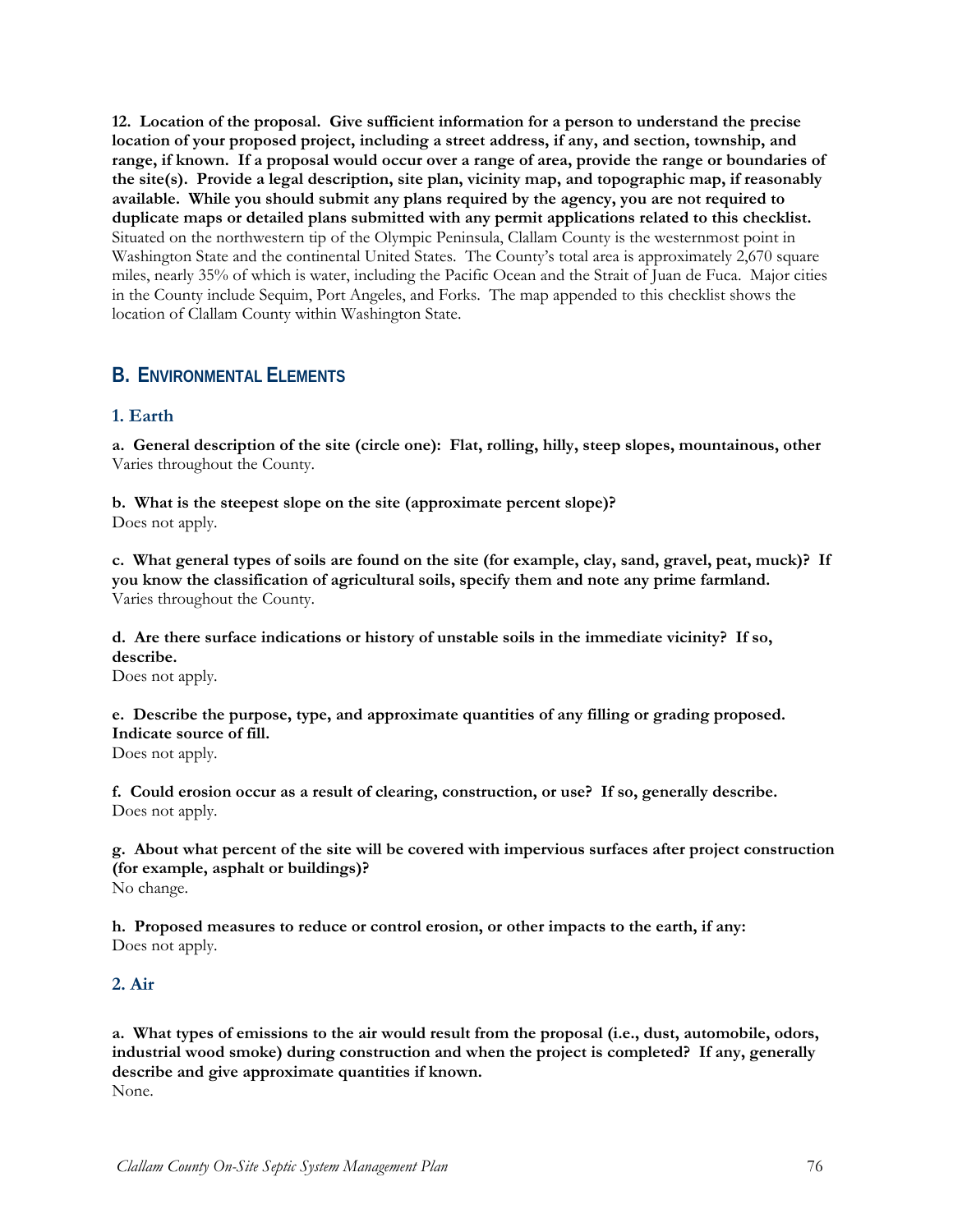**b. Are there any off-site sources of emissions or odor that may affect your proposal? If so, generally describe.** 

None.

**c. Proposed measures to reduce or control emissions or other impacts to air, if any:**  Does not apply.

# **3. Water**

- **a. Surface:**
- **1. Is there any surface water body on or in the immediate vicinity of the site (including year-round and seasonal streams, saltwater, lakes, ponds, wetlands)? If yes, describe type and provide names. If appropriate, state what stream or river it flows into.**

Within County boundaries are multiple rivers, creeks, lakes, wetlands, and estuaries. Major water bodies within the County include parts of the Pacific Ocean and the Strait of Juan de Fuca; the Pacific Coast, Western Strait, Central Strait, Elwha River and Greater Dungeness River watersheds; Port Angeles area streams and Sequim Bay drainages;, as well as Lakes Sutherland, Pleasant, Crescent, Ozette and Dawn.

**2. Will the project require any work over, in, or adjacent to (within 200 feet) the described waters? If yes, please describe and attach available plans.** 

The Plan is intended to improve the quality of the described waters. A Marine Recovery Area will be designated following the boundaries of the current Sequim Bay – Dungeness Watershed Clean Water District. Within this area, Clallam County EHS will locate all existing septic systems and ensure that they are properly repaired, operated and maintained. Under the recommendations of the Work Group and Clallam County EHS, Lake Sutherland, Lake Pleasant, Lake Crescent, Lake Ozette, Lake Dawn, Frequently Flooded Areas, and commercial and recreational shellfish growing areas will be noted as sensitive areas for further consideration of protection. The County will continue on-going work to locate and ensure repair and maintenance of 'Septics of Concern', many of which are adjacent to the described waters.

**3. Estimate the amount of fill and dredge material that would be placed in or removed from surface water or wetlands and indicate the area of the site that would be affected. Indicate the source of fill material.** 

Does not apply.

**4. Will the proposal require surface water withdrawals or diversions? Give general description, purpose, and approximate quantities if known.** 

No change in discharges to or withdrawals from surface water.

# **5. Does the proposal lie within a 100-year floodplain? If so, note location on the site plan.**  Does not apply.

**6. Does the proposal involve any discharges of waste materials to surface waters? If so, describe the type of waste and anticipated volume of discharge.** 

One of the goals of the Plan is to minimize discharges of waste from septic systems to surface waters.

# **b. Ground:**

**1. Will ground water be withdrawn, or will water be discharged to ground water? Give general description, purpose, and approximate quantities if known.** 

No change in discharges to or withdrawals from ground water.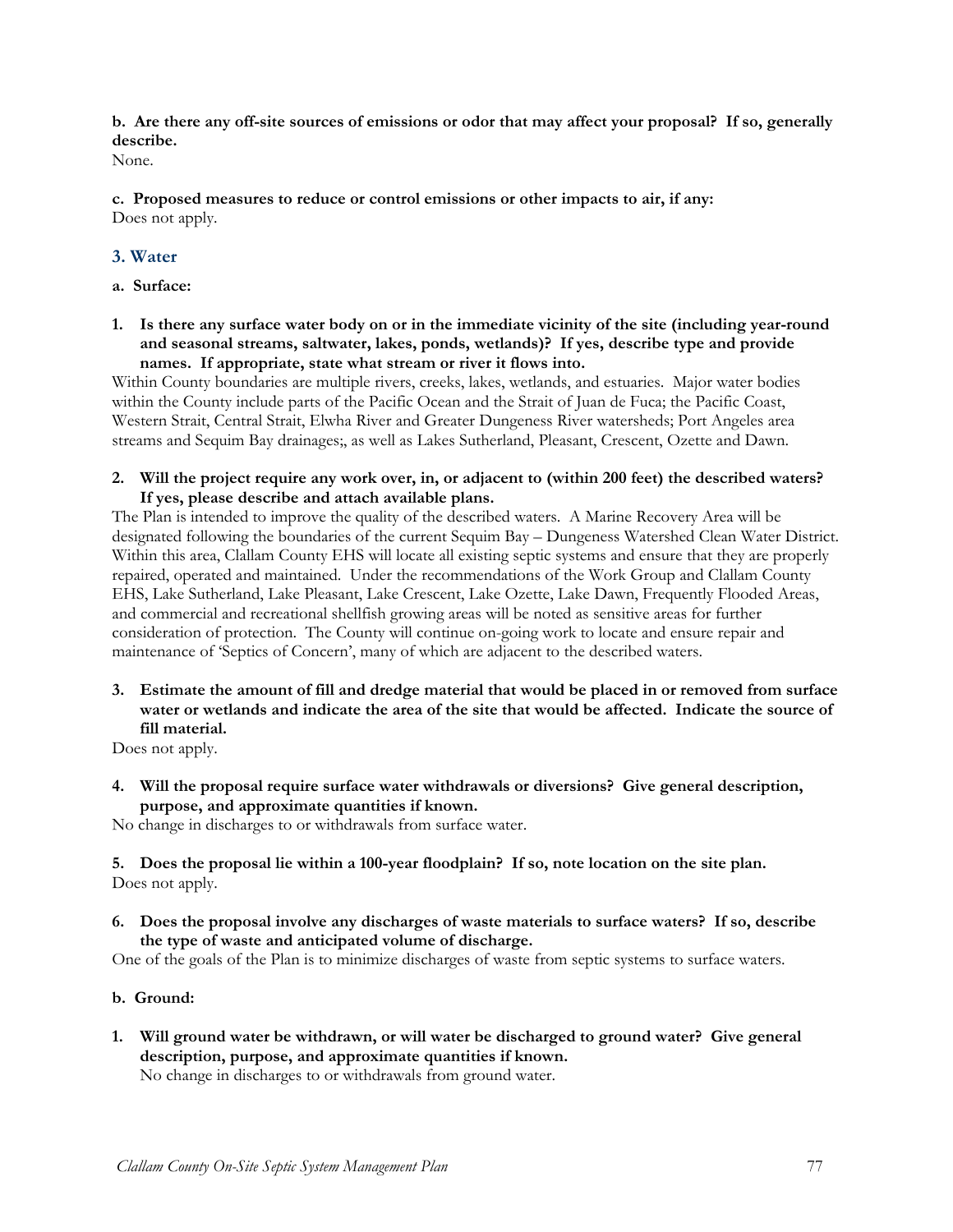**2. Describe waste material that will be discharged into the ground from septic tanks or other sources, if any (for example: Domestic sewage; industrial, containing the following chemicals…; agricultural; etc.). Describe the general size of the system, the number of such systems, the number of houses to be served (if applicable), or the number of animals or humans the system(s) are expected to serve.** 

The Plan is designed to improve management of septic systems, ensure proper discharge of waste into septic systems, and ensure that existing septic systems adequately meet residents' needs.

# **c. Water runoff (including stormwater):**

**1. Describe the source of runoff (including storm water) and method of collection and disposal, if any (include quantities, if known). Where will this water flow? Will this water flow into other waters? If so, describe.** 

Does not apply.

**2. Could waste materials enter ground or surface waters? If so, generally describe.** 

Does not apply.

**d. Proposed measures to reduce or control surface, ground, and runoff water impacts, if any:**  Does not apply.

# **4. Plants**

# **a. Check or circle types of vegetation found on the site:**

- $\checkmark$  deciduous tree: alder, maple, aspen, other
- 9 evergreen tree: fir, cedar, pine, other
- 9 shrubs
- $\checkmark$ grass
- $\checkmark$ pasture
- $\checkmark$ crop or grain
- 9 wet soil plants: cattail, buttercup, bullrush, skunk cabbage, other
- $\checkmark$ water plants: water lily, eelgrass, milfoil, other
- 9 other types of vegetation, varying throughout County. The Olympic Peninsula is home to eight kinds of plants that are not found anywhere else on Earth.

# **b. What kind and amount of vegetation will be removed or altered?**  None.

# **c. List threatened or endangered species known to be on or near the site.**

| Cotton's Milk-vetch      | Astragalus australis var. Olympicus   |
|--------------------------|---------------------------------------|
| Ozette Coral-Root        | Corallorhiza maculata var. Ozettensis |
| Long-stalked Draba       | Draba longipes                        |
| Water Lobelia            | Lobelia dortmanna                     |
| Western Yellow Oxalis    | Oxalis suksdorfii                     |
| Loose-Flowered Bluegrass | Poa laxiflora                         |
| Great Polemonium         | Polemonium carneum                    |
| Water Bur-reed           | Sparganium fluctuans                  |
| Cut-leaf Synthyris       | Synthyris pinnatifida var. Lanuginose |
|                          |                                       |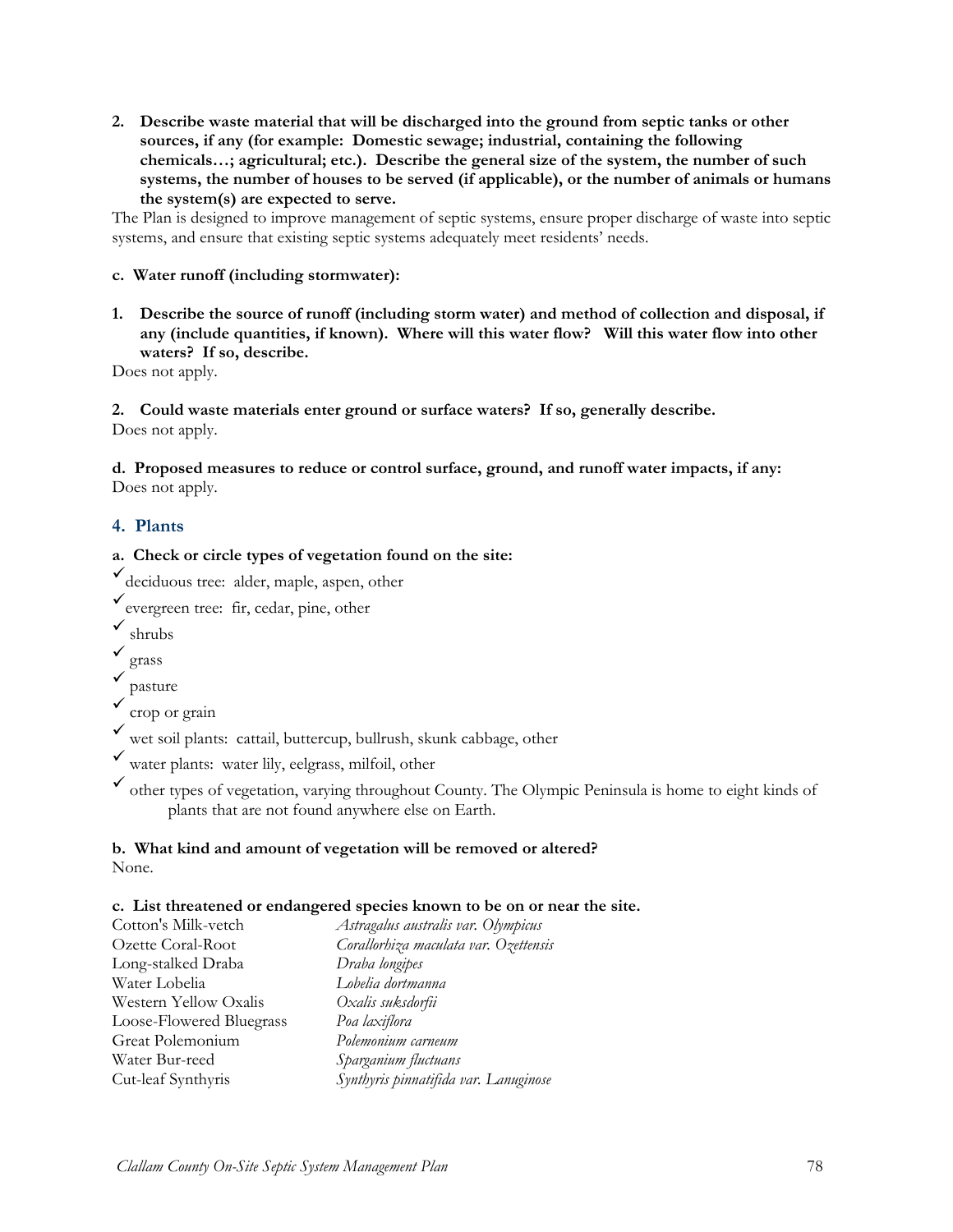**d. Proposed landscaping, use of native plants, or other measures to preserve or enhance vegetation on the site, if any:** 

Does not apply.

# **5. Animals**

**a. Circle any birds and animals which have been observed on or near the site or are known to be on or near the site:** 

- $\checkmark$  birds: hawk, heron, eagle, songbirds, other:
- $\checkmark$  mammals: deer, bear, elk, beaver, other:
- $\checkmark$  fish: bass, salmon, trout, herring, shellfish, other:

#### **b. List any threatened or endangered species known to be on or near the site.**

| Coastal-Puget Sound bull trout    | Salvelinus confluentus        |
|-----------------------------------|-------------------------------|
| Puget Sound chinook salmon        | Oncorhynchus tshawtscha       |
| Hood Canal summer-run chum salmon | Oncorhynchus keta             |
| Puget Sound steelhead             | Oncorhynchus mykiss           |
| Sockeye (Lake Ozette)             | Oncorhynchus nerka            |
| Brown Pelican                     | Pelecanus occidentalis        |
| Spotted Owl                       | Strix occidentalis            |
| Streaked Horned Lark              | Eremophila alpestris strigata |
| Gray Wolf                         | Canis lupis                   |
| Fisher                            | Martes pennanti               |
| <b>Bald Eagle</b>                 | Haliaeetus leucocephalus      |
| Marbled Murrelet                  | Brachyramphus marmoratus      |
| Mazama (Western) Pocket Gopher    | Thomomys mazama melanops      |
| Sea Otter                         | Enhydra lutris                |
| Sei Whale                         | Balaenoptera borealis         |
| Fin Whale                         | Balaenoptera physalus         |
| <b>Blue Whale</b>                 | Balaenoptera musculus         |
| Humpback Whale                    | Megaptrera novaeangliae       |
| <b>Black Right Whale</b>          | Balaena glacialis             |
| Killer Whale                      | Orcinus orca                  |
| Sperm Whale                       | Physeter macrocephalus        |
| Leatherback Sea Turtle            | Dermochelys coriacea          |
| Steller Sea Lion                  | Eumetopias jubatus            |
| Green Sea Turtle                  | Chelonia mydas                |
| Loggerhead Sea Turtle             | Caretta caretta               |

# **c. Is the site part of a migration route? If so, explain.**

Clallam County is a part of the Pacific Flyway.

# **d. Proposed measures to preserve or enhance wildlife, if any:**

One element of the Plan is heightened protection of marine life through the designation of a Marine Recovery Area, following the boundaries of the current Sequim Bay – Dungeness Watershed Clean Water District. The marine waters in this area have downgraded shellfish growing areas and are listed on the state 303(d) list for fecal coliform bacteria. By focusing on septic system management in this area, the County plans to reduce septic system inputs and protect marine life.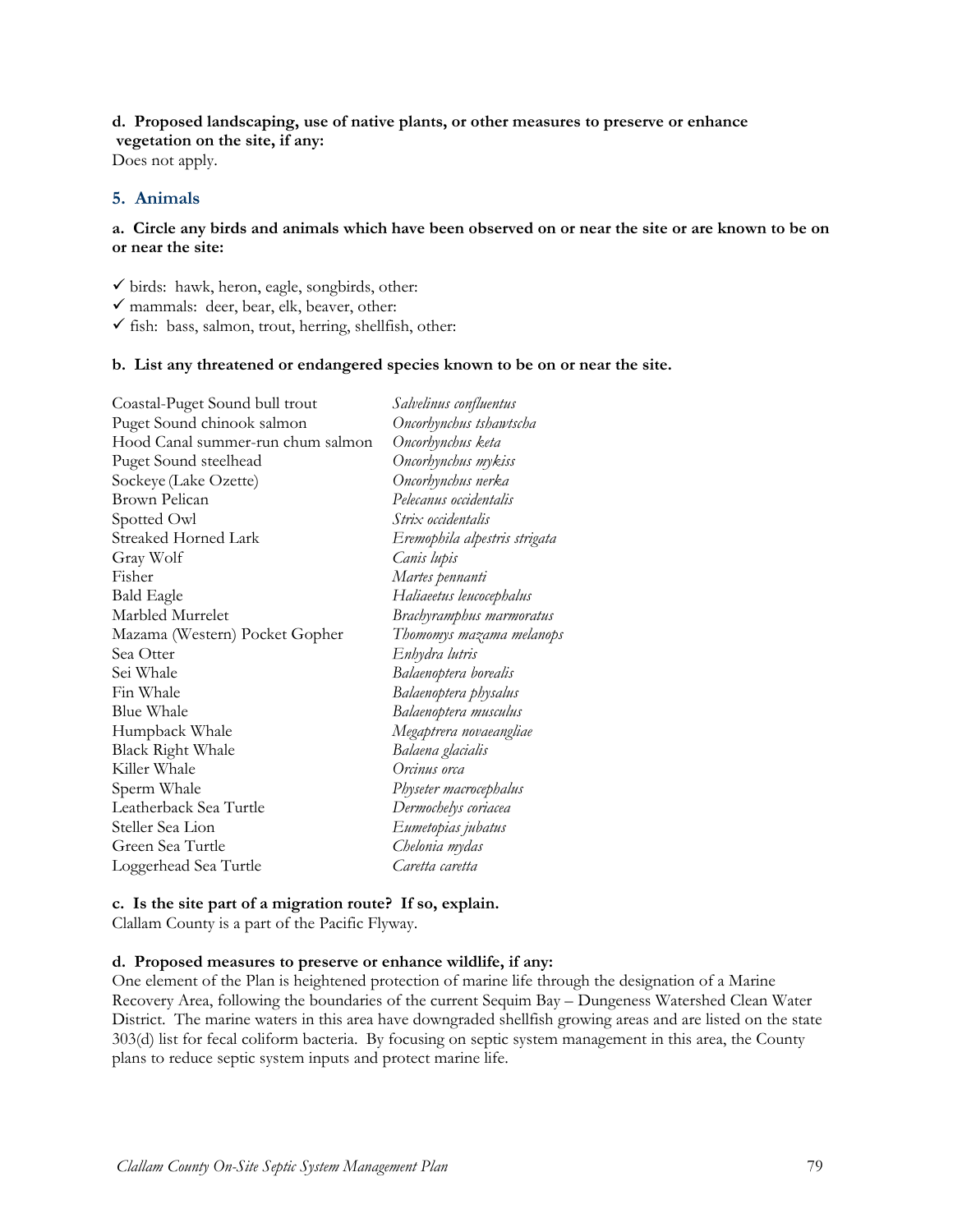# **6. Energy and natural resources**

**a. What kinds of energy (electric, natural gas, oil, wood stove, solar) will be used to meet the completed project's energy needs? Describe whether it will be used for heating, manufacturing, etc.** Does not apply.

**b. Would your project affect the potential use of solar energy by adjacent properties? If so, generally describe.** 

No.

**c. What kinds of energy conservation features are included in the plans of this proposal? List other proposed measures to reduce or control energy impacts, if any:**  Does not apply.

#### **7. Environmental health**

**a. Are there any environmental health hazards, including exposure to toxic chemicals, risk of fire and explosion, spill, or hazardous waste, that could occur as a result of this proposal? If so, describe.**  No. The purpose of the Plan is to minimize environmental health hazards associated with poorly maintaned or failing OSS.

**1. Describe special emergency services that might be required.** 

Does not apply.

**2. Proposed measures to reduce or control environmental health hazards, if any:**  Does not apply.

**b. Noise** 

**1. What types of noise exist in the area which may affect your project (for example: traffic, equipment, operation, other)?** 

Does not apply.

**2. What types and levels of noise would be created by or associated with the project on a short-term or a long-term basis (for example: traffic, construction, operation, other)? Indicate what hours noise would come from the site.** 

None.

#### **3. Proposed measures to reduce or control noise impacts, if any:**

Does not apply.

# **8. Land and shoreline use**

#### **a. What is the current use of the site and adjacent properties?**

Land uses in Clallam County include agriculture, livestock production and grazing, timber harvest, residential housing, commerce, industry and recreation.

#### **b. Has the site been used for agriculture? If so, describe.**

Portions of the County are used for agriculture.

#### **c. Describe any structures on the site.**

Structures include homes, businesses, schools and churches.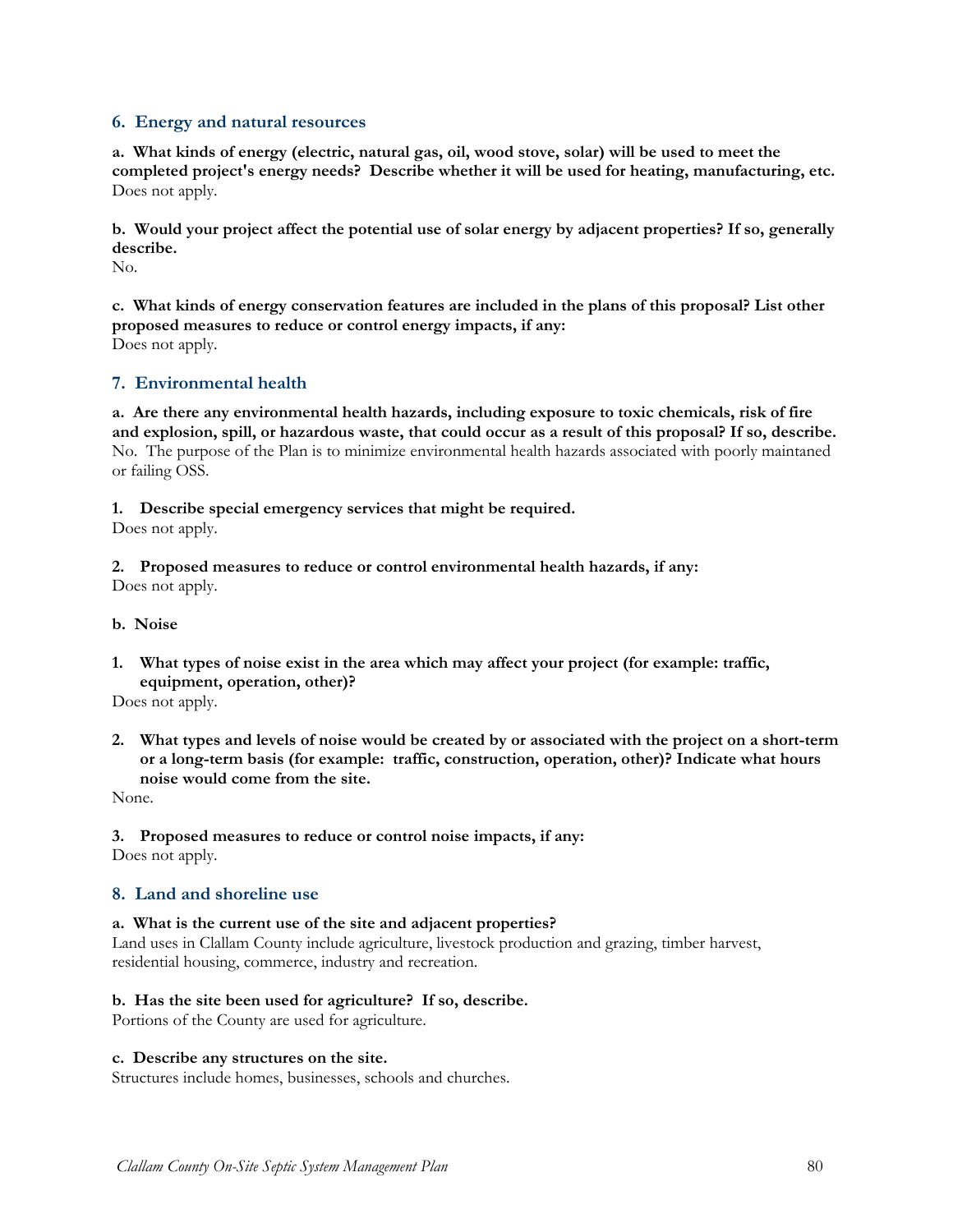# **d. Will any structures be demolished? If so, what?**

No, unless incidental to septic system repair.

# **e. What is the current zoning classification of the site?**

The majority of Clallam County land use falls into one of three general categories: 1) Urban Growth Areas, 2) Rural Lands, and 3) Commercial Forest Lands. Designated urban growth areas include Port Angeles, Sequim, Forks, Clallam Bay-Sekiu, Joyce, and Carlsborg. According to the Clallam County Comprehensive Plan, rural growth centers which maintain certain characteristics of urban growth, but are "…not spread over wide areas requiring urban governmental services," include Blyn, Diamond Point, Dungeness, Sappho, Sunland, Beaver/Lake Pleasant, and Three Rivers. Forest lands cover much of the county, particularly in the west end.

# **f. What is the current comprehensive plan designation of the site?**

See above.

**g. If applicable, what is the current shoreline master program designation of the site?**  Varies throughout County.

**h. Has any part of the site been classified as an "environmentally sensitive" area? If so, specify.**  Varies throughout County.

**i. Approximately how many people would reside or work in the completed project?**  Does not apply.

**j. Approximately how many people would the completed project displace?**  None.

**k. Proposed measures to avoid or reduce displacement impacts, if any:**  Does not apply.

#### **l. Proposed measures to ensure the proposal is compatible with existing and projected land uses and plans, if any:**

To ensure that the OSS Management Plan and the Comprehensive Plan use the same goals and standards, Clallam County EHS submitted a draft of this Plan to the Clallam County DCD for review for consistency with the Comprehensive Plan. In the future, EHS will coordinate with Clallam County DCD to ensure that Comprehensive Plan updates support implementation of this Plan. Clallam County DCD coordinates with the Washington State Department of Health, Washington State Department of Ecology, and Washington Department of Fish and Wildlife, as well as the Clallam Conservation District, the Jamestown S'Klallam Tribe, Streamkeepers of Clallam County, the Quileute Tribe, the Lower Elwha Klallam Tribe, Makah Tribe, the cities and towns of Clallam County, and staff from the Olympic National Forest.

# **9. Housing**

**a. Approximately how many units would be provided, if any? Indicate whether high, middle, or low-income housing.** 

Does not apply.

**b. Approximately how many units, if any, would be eliminated? Indicate whether high, middle, or low-income housing.** 

Does not apply.

# **c. Proposed measures to reduce or control housing impacts, if any:**

Does not apply.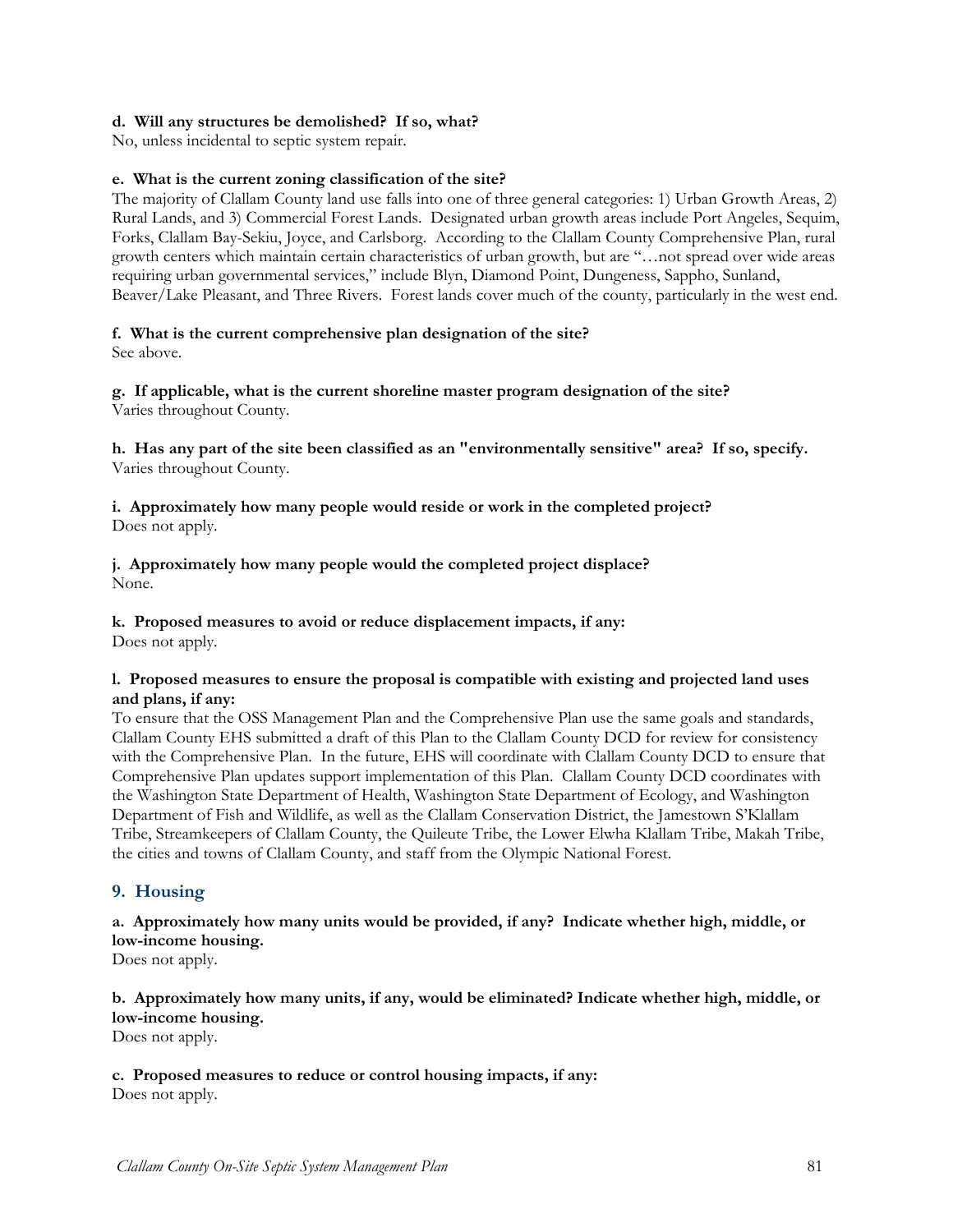# **10. Aesthetics**

**a. What is the tallest height of any proposed structure(s), not including antennas; what is the principal exterior building material(s) proposed?**  Does not apply.

**b. What views in the immediate vicinity would be altered or obstructed?**  Does not apply.

**c. Proposed measures to reduce or control aesthetic impacts, if any:**  Does not apply.

# **11. Light and glare**

**a. What type of light or glare will the proposal produce? What time of day would it mainly occur?**  Does not apply.

**b. Could light or glare from the finished project be a safety hazard or interfere with views?**  Does not apply.

**c. What existing off-site sources of light or glare may affect your proposal?**  Does not apply.

**d. Proposed measures to reduce or control light and glare impacts, if any:**  Does not apply.

# **12. Recreation**

**a. What designated and informal recreational opportunities are in the immediate vicinity?**  Clallam County is a haven for recreationalists, with opportunities including boating, fishing, swimming, camping, and hiking along the rivers, shores and lakes and within Olympic National Park.

**b. Would the proposed project displace any existing recreational uses? If so, describe.**  No.

**c. Proposed measures to reduce or control impacts on recreation, including recreation opportunities to be provided by the project or applicant, if any:** 

The Plan will help to protect water quality for recreational uses.

# **13. Historic and cultural preservation**

# **a. Are there any places or objects listed on, or proposed for, national, state, or local preservation registers known to be on or next to the site? If so, generally describe.**

The County encompasses tribal lands and a national park. However, this Plan does not apply to tribal or federal lands.

#### **b. Generally describe any landmarks or evidence of historic, archaeological, scientific, or cultural importance known to be on or next to the site.**

Within Clallam County borders are lands belonging to the Jamestown S'Klallam, Lower Elwha Klallam, Makah, and Quileute Tribes, as well as Olympic National Park.

#### **c. Proposed measures to reduce or control impacts, if any:**

Does not apply.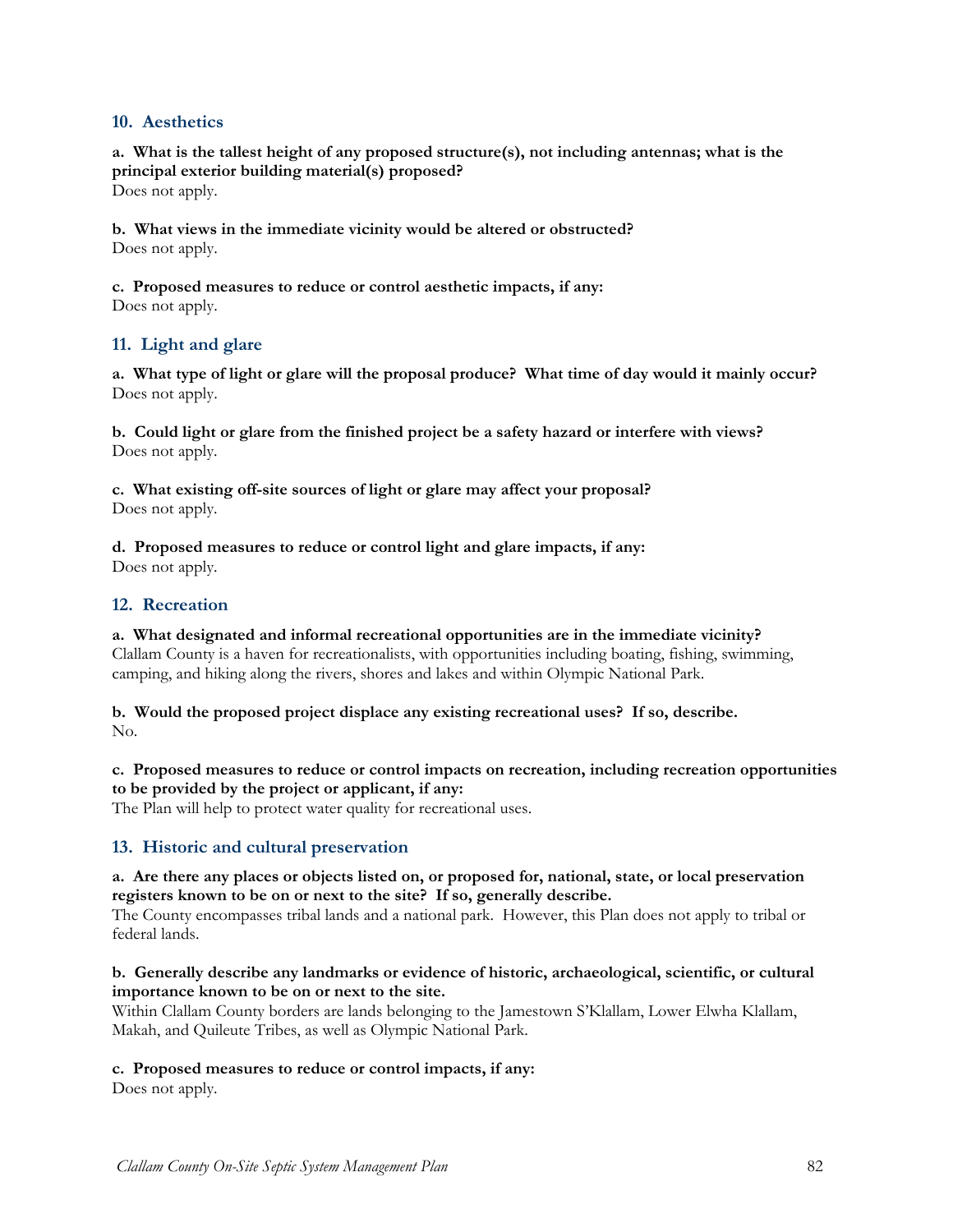# **14. Transportation**

**a. Identify public streets and highways serving the site, and describe proposed access to the existing street system. Show on site plans, if any.**  Does not apply.

**b. Is site currently served by public transit? If not, what is the approximate distance to the nearest transit stop?**

Does not apply.

**c. How many parking spaces would the completed project have? How many would the project eliminate?** 

Does not apply.

**d. Will the proposal require any new roads or streets, or improvements to existing roads or streets, not including driveways? If so, generally describe (indicate whether public or private).**  Does not apply.

**e. Will the project use (or occur in the immediate vicinity of) water, rail, or air transportation? If so, generally describe.** 

Does not apply.

**f. How many vehicular trips per day would be generated by the completed project? If known, indicate when peak volumes would occur.**  Does not apply.

**g. Proposed measures to reduce or control transportation impacts, if any:**  Does not apply.

# **15. Public services**

**a. Would the project result in an increased need for public services (for example: fire protection, police protection, health care, schools, other)? If so, generally describe.**  Does not apply.

**b. Proposed measures to reduce or control direct impacts on public services, if any.**  Does not apply.

# **16. Utilities**

**a. Circle utilities currently available at the site: electricity, natural gas, water, refuse service, telephone, sanitary sewer, septic system, other.**  Does not apply.

**b. Describe the utilities that are proposed for the project, the utility providing the service, and the general construction activities on the site or in the immediate vicinity which might be needed.**  Does not apply.

# **C. SIGNATURE**

The above answers are true and complete to the best of my knowledge. I understand that the lead agency is relying on them to make its decision.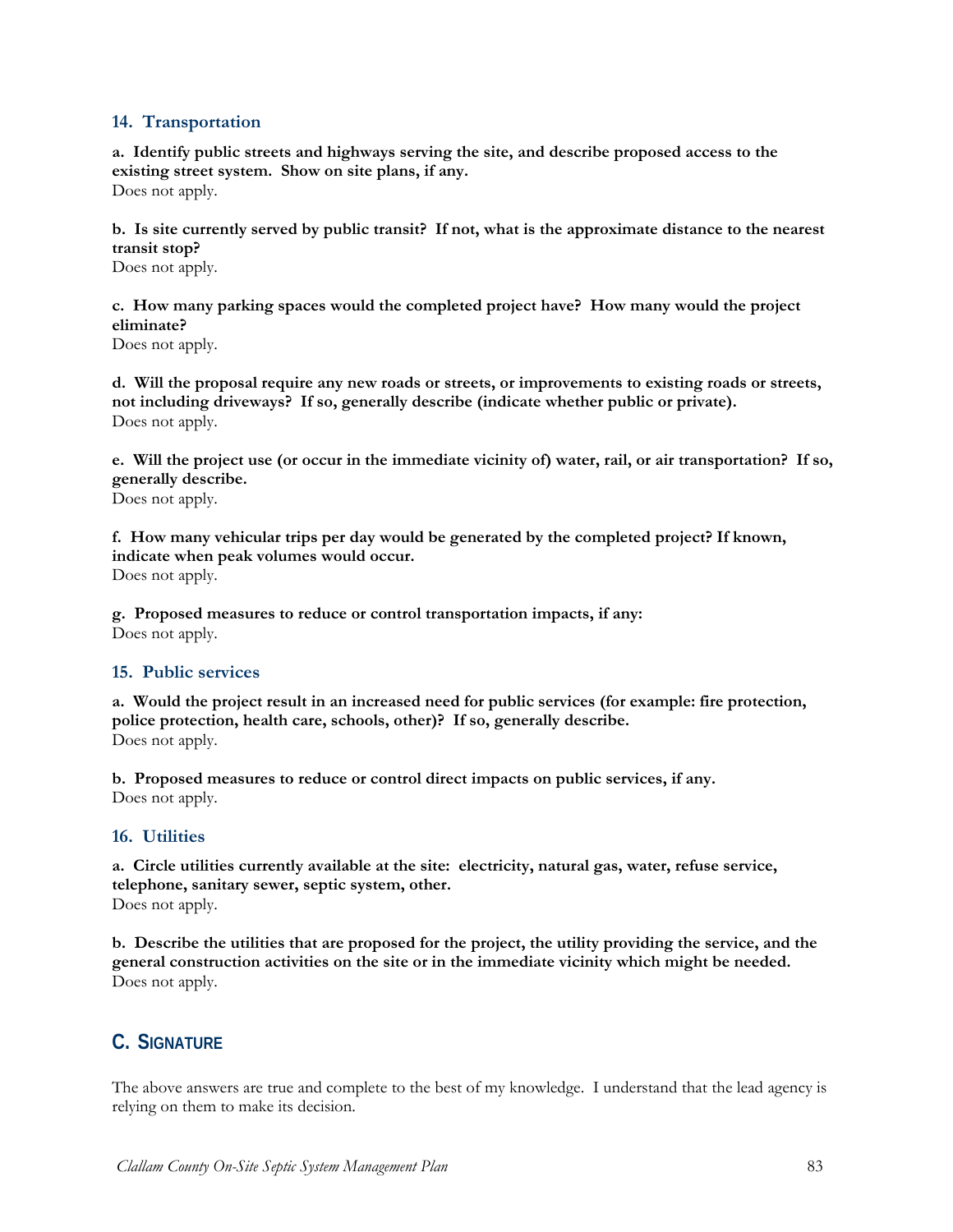Signature:

Date Submitted:

# **D. SUPPLEMENTAL SHEET FOR NONPROJECT ACTIONS**

(do not use this sheet for project actions)

Because these questions are very general, it may be helpful to read them in conjunction with the list of the elements of the environment.

When answering these questions, be aware of the extent the proposal, or the types of activities likely to result from the proposal, would affect the item at a greater intensity or at a faster rate than if the proposal were not implemented. Respond briefly and in general terms.

#### **1. How would the proposal be likely to increase discharge to water; emissions to air; production, storage, or release of toxic or hazardous substances; or production of noise?** Does not apply.

#### **Proposed measures to avoid or reduce such increases are:**

Does not apply.

#### **2. How would the proposal be likely to affect plants, animals, fish, or marine life?**

The Plan includes provisions for the protection of marine life through the designation of a Marine Recovery Area.

#### **Proposed measures to protect or conserve plants, animals, fish, or marine life are:**

The Sequim Bay – Dungeness Watershed Clean Water District would be designated as a Marine Recovery Area, as the marine waters in this area have downgraded shellfish growing areas and are listed on the state 303(d) list for fecal coliform bacteria. By focusing on septic system management in this area, the County plans to reduce septic system inputs and thereby protect marine life.

# **3. How would the proposal be likely to deplete energy or natural resources?**

Does not apply.

#### **Proposed measures to protect or conserve energy and natural resources are:**

Conservation and efficient use of water are essential components of septic system management which will be presented through education and outreach programs under the Plan.

# **4. How would the proposal be likely to use or affect environmentally sensitive areas or areas designated (or eligible or under study) for governmental protection; such as parks, wilderness, wild and scenic rivers, threatened or endangered species habitat, historic or cultural sites, wetlands, floodplains, or prime farmlands?**

The Plan is designed to protect environmentally sensitive areas, including the newly-designated Marine Recovery Area, Critical Aquifer Recovery Areas, Frequently Flooded Areas, commercial and recreational shellfish growing areas, and specific lakes where septic systems may pose an increased threat to public health.

# **Proposed measures to protect such resources or to avoid or reduce impacts are:**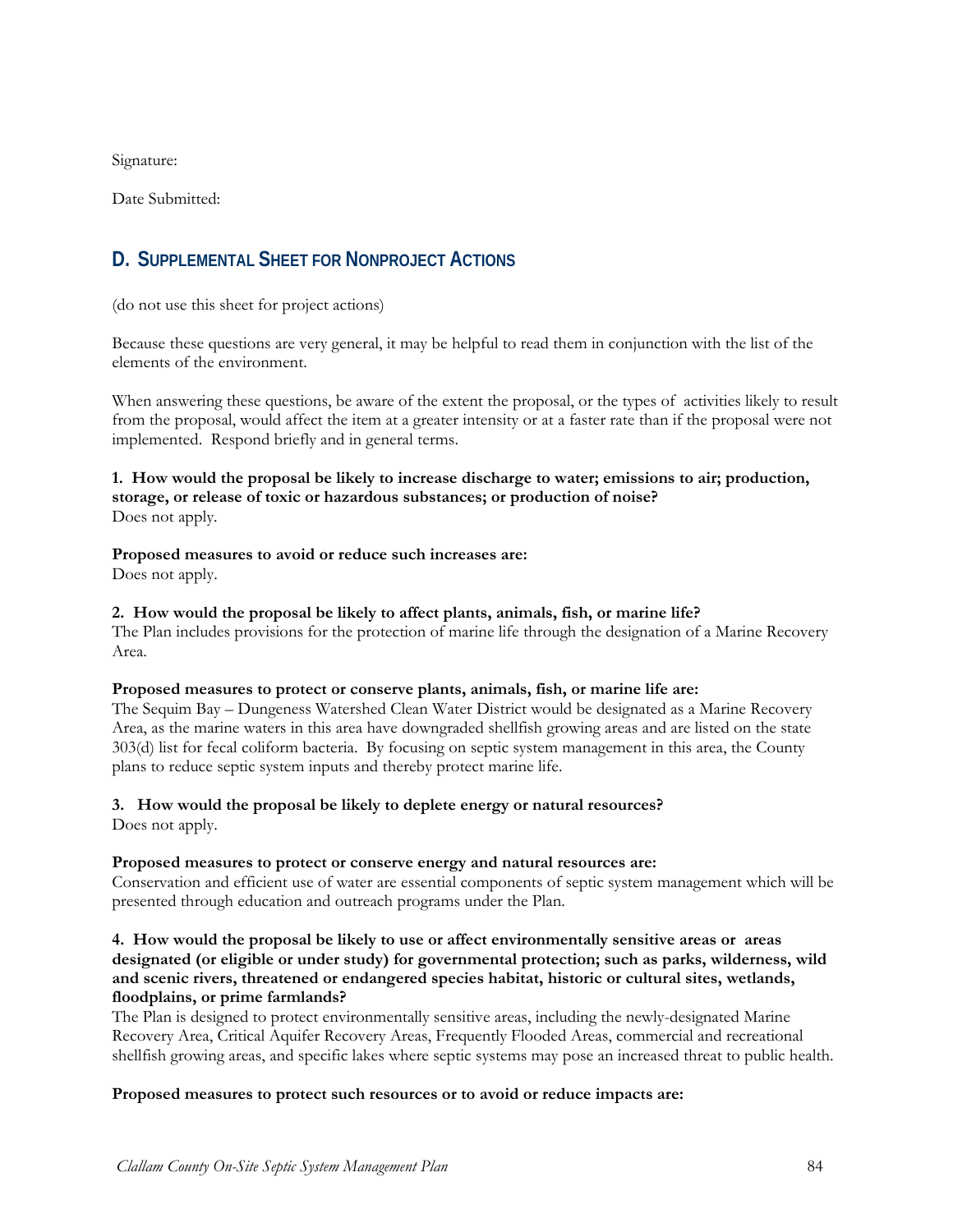Clallam County Environmental Health Services may consider further protection for these areas which would result in focusing efforts such as outreach and education to local septic system owners, identification of unknown or failing septic systems, and more stringent requirements for septic system inspections.

**5. How would the proposal be likely to affect land and shoreline use, including whether it would allow or encourage land or shoreline uses incompatible with existing plans?**  Does not apply.

**Proposed measures to avoid or reduce shoreline and land use impacts are:**  Does not apply.

**6. How would the proposal be likely to increase demands on transportation or public services and utilities?**  Does not apply.

**Proposed measures to reduce or respond to such demand(s) are:** Does not apply.

**7. Identify, if possible, whether the proposal may conflict with local, state, or federal laws or requirements for the protection of the environment.**  Does not apply.